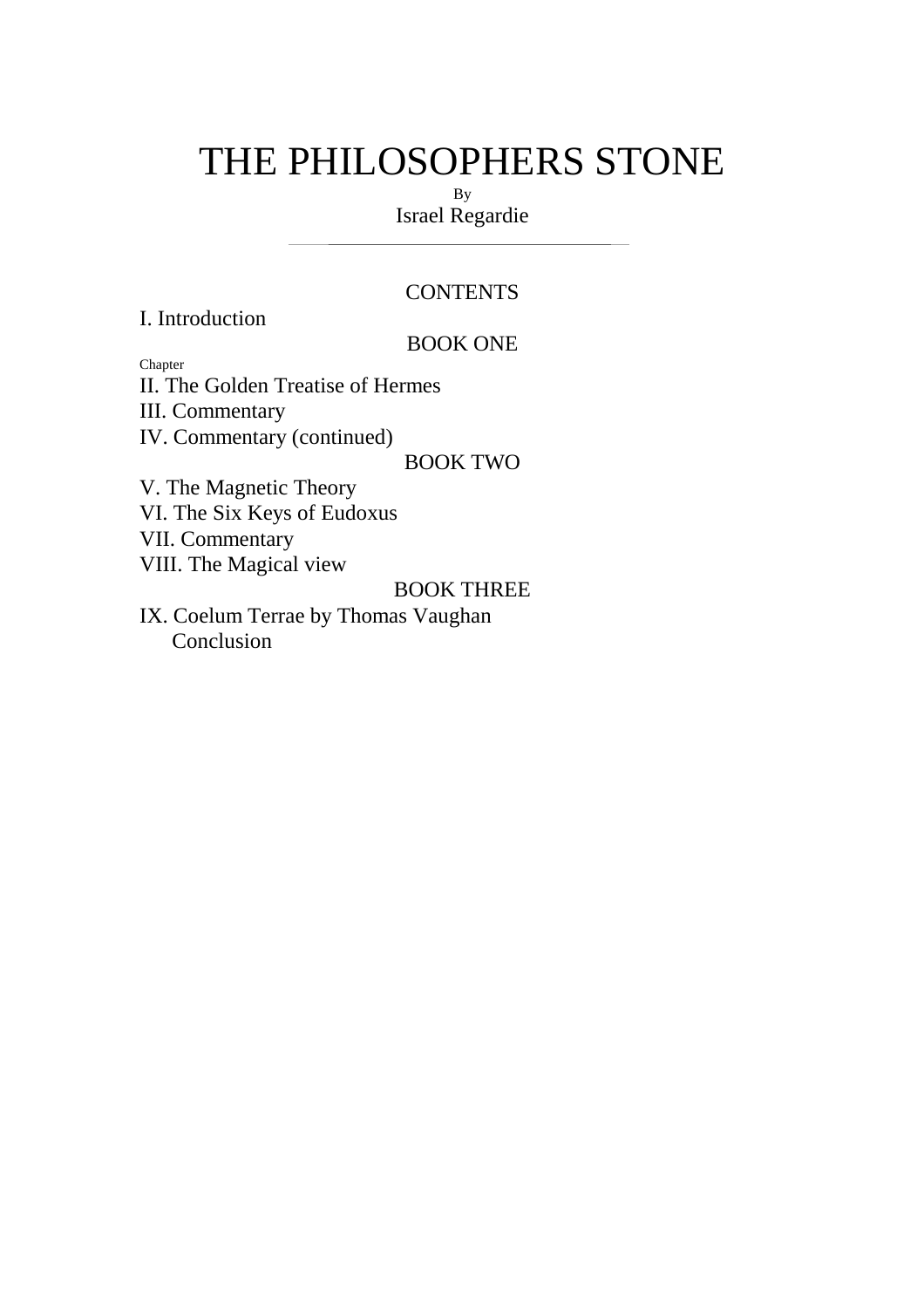# BOOK ONE

#### CHAPTER ONE **INTRODUCTION**

The word Alchemy is an Arabic term consisting of the article *al* and the noun *khemi*. We may take it that the noun refers to Egypt, whose Coptic name is Khem. The word, then, would yield the phrase "the Egyptian matter", or "that which appertains to Egypt". The hypothesis is that the Mohammedan grammarians held that the alchemical art was derived from that wisdom of the Egyptians which was the proud boast of Moses, Plato, and Pythagoras, and the source, therefore, of their illuminations. If, however, we assume the word to be of Greek origin, as do some authorities, then it implies nothing more than the chemical art, the method of mingling and making infusions. Originally all that chemistry meant was the art of extracting juices from plants and herbs.

Modern scholarship still leaves unsolved the question as to whether alchemical treatises should be classified as mystical, magical, or simply primitively chemical. The most reasonable view is, in my opinion, not to place them exclusively in any one category, but to assume that all these objects at one time formed in varying proportions the preoccupation of different alchemists. Or, better still, that different alchemists became attracted to different interpretations or levels of the art. There is no doubt that by some writers alchemy was interpreted in a categorical and literal sense - that is, as a chemical means whereby the baser metals could be transformed and made precious. There is a vast body of testimony to this end, evidence which cannot be made to yield any interpretation other than a physical and chemical one. On the other hand, there are certain alchemistical philosophers to whom it would be impossible to impute any other interest than a mystical or religious one.

Alchemy is also called Hermeticism. Hermes, from the mythological standpoint, is the Egyptian god both of Wisdom and Magic - which concepts include therapeutics and physical science as then it was known. All these subjects may, therefore, claim just inclusion within the scope of the significance of the terms Alchemy and Hermetic subjects.

It cannot be doubted in any way that such writers as Robert Fludd, Henry Khunrath, and Jacob Boehme aspired to and wrote of spiritual perfection, a state or mystical condition which was represented to them by the Stone of the Philosophers. With this idea I shall deal at some length in succeeding pages. It is equally certain that the first consideration of Paracelsus, for example, was the cure of disease and the prolongation of life. At the same time his greatest achievements appear to most modern thinkers to have been his discoveries of opium, zinc, and hydrogen. We tend, therefore, to think of him as a chemist no less than we do Van Helmont, whose conception of gas ranks him as one of those rare geniuses who have increased human knowledge by a fundamentally important idea.

But another viewpoint is possible here. For alongside of the genuine researchers, the alchemists who employed a psychological or spiritual technique, or who were genuine chemists or healers, we have the scrambling throng of the uninitiated. These had utterly failed to penetrate the secret of the true doctrine on any of its several levels, and commenced working on anomalous materials which could never bring them to the desired end. These were the false alchemists derisively named the Puffers. It is not, then, from alchemy proper or legitimate alchemists, as is so often assumed, that modern chemistry derives, but actually from the erratic work of the Puffers. These spent themselves in experiments on alien substances and animal excreta condemned by the true adepts. In consequence, they never achieved the desired result - the Philosopher's Stone. But on the other hand, they were led by chance into unexpected and, for us, most useful discoveries. As an instance we may cite Künckel who isolated phosphorus, which he most certainly was not anticipating. Or Blaise de Vignère who discovered benzoic acid without being aware of it. We may also cite the salts isolated by and named after Glauber.

Historically, the literature is immense. Represented in India and the Near East, in the Greek, Roman, Byzantine, and the Arabic civilizations as well as in Hebrew writings, the entire literature runs to thousands of titles. In recent years, moreover, we have had the publication of an important Chinese text. Most treatises from the *Aesch Metzareph* of the Qabalists to Valentine's *The Chariot of Antimony*, are deliberately couched in hieratic riddles. Persecution by church, and the profanation of the secrets of power, whether real or imagined, were equally dreaded by the adepts of the art. Worse still, from the modern viewpoint, these motives and these literary techniques induced their authors to insert intentionally misleading statements, the more deeply to bewilder unworthy pretenders to their mysteries. Others, ignorant of the first principles of the art, the unscrupulous charlatans whom we have seen were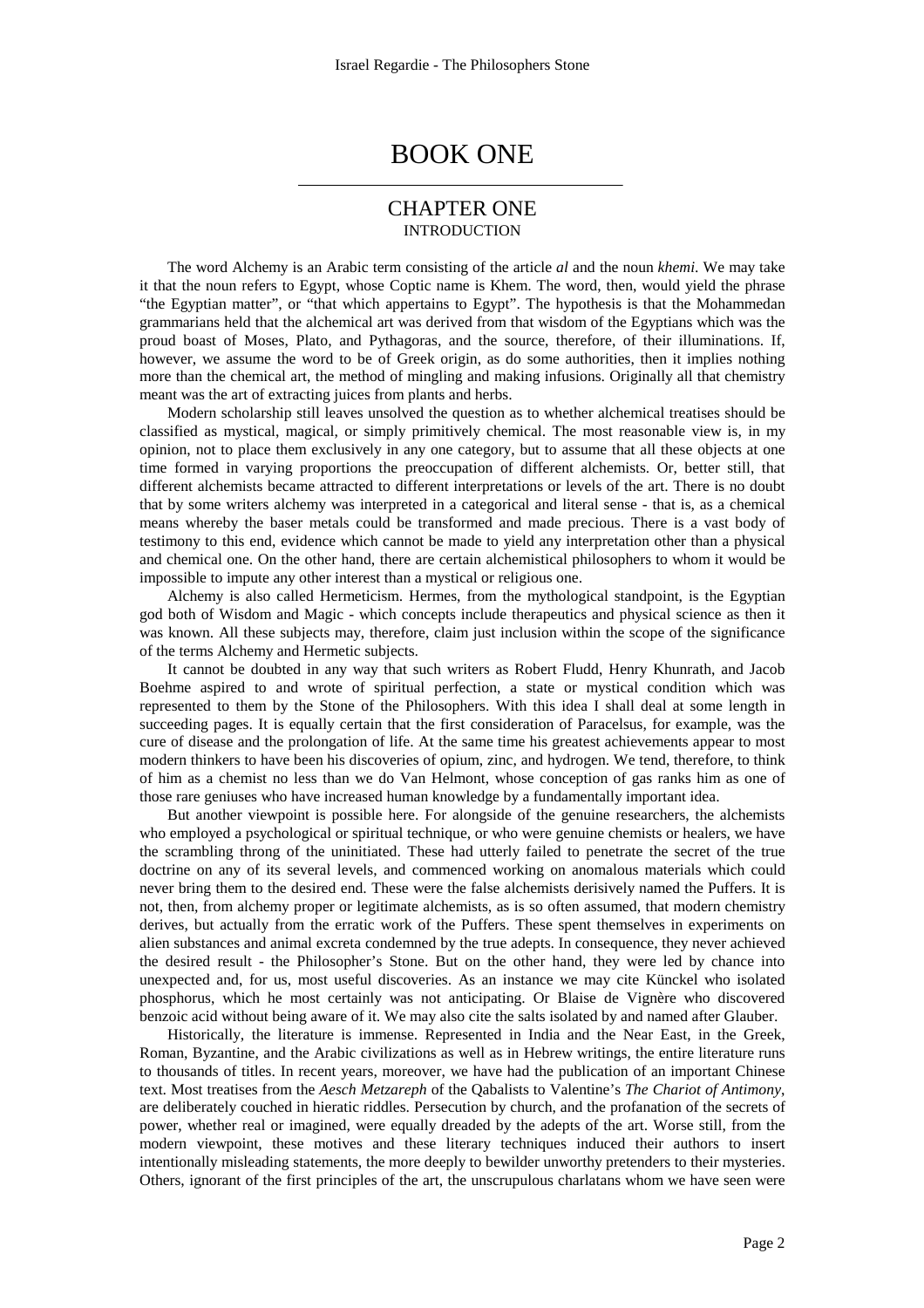called Puffers, and many another quack, taking advantage of the general credulity and superstition prevailing at these times, issued utterly meaningless and nonsensical works pretending to reveal the working of the alchemical art.

With these latter I am obviously not concerned in this place. Nor, for the moment, am I interested in the purely chemical aspect of the subject, however valid such an interpretation may be. My principal concern at the moment, when Analytical Psychology and psychological methods daily prove more absorbing, is to divine whether or not there is anything concealed within these obscurities which related to man, revealing methods of perfecting or integrating his consciousness. I believe that they do, and therefore I propose an examination of a text or two to see in what way our present views may not be enlarged.

A cursory glance at certain sections of the alchemical literature reveals the fact that the art relates to what anciently was known as Theurgy - the divine work. Its object was to afford by technical methods of meditation, reflection, magical practices and forms of interior prayer, a more rapid mode of spiritual development and an acceleration of intellectual evolution.

The alchemical and magical theories roughly amount to this: In the course of long aeons of time, Nature has gradually evolved a complex mechanism of reaction which we call Man. Marvellous as this organism is in many ways, yet it manifests several defects. A stream cannot rise higher than its source. And without entering into the complicated and at first sight rather bewildering realm of alchemical cosmological theories, it is held that Nature has fallen from a certain divine state - from grace as it were. It may be said that man's consciousness has relegated to a sub-ordinate place the once proud and divine universal spirit. An efficient and useful servant, it has usurped the place of its lord and master.

Because of this condition of things, it is held that by herself and unassisted Nature cannot regain her former glorified condition of equilibrium. The alchemists referred to all things within the natural realm - especially the unawakened and unenlightened man, torn perpetually by internal conflict. For man to attain something other than an intolerable state of conflict with the misery and suffering and uncertainty resulting therefrom, some other and higher means than are found in the natural state are required to transcend his constant companions of fear, inferiority, and insecurity. The alchemists assert that everything within the circle of limited and fallen Nature can only beget its kind. Hence man's own natural efforts in an intellectual direction cannot elevate him beyond his natural state and can only beget a similar kind of unregenerate, unillumined condition. Thus the continual failure of philosophy, politics and sectarian religion.

But there is the aphorism "Art perfects what Nature began". And, as another Alchemist has affirmed, "Our gold is produced by art, adding nothing, detracting nothing, but only eliminating superfluities." In other words, the alchemical assertion is that in man is latent an element of Wisdom which, so long as the natural state of conflict and ignorance exists, remains dormant and in obscuration. "Within the material extreme of life, when it is purified, the Seed of the Spirit is at last found." The entire object of art is the uncovering of the inner faculty of insight and wisdom, the "essence of mind which is intrinsically pure", and the removal of the veils intervening between the mind and diverting it from its hidden divine root.

Existence and the ordinary turmoil of life, the struggle and the confusion which sooner or later binds consciousness by manifold links to an unevolved infantile and emotional attitude towards life, create anxiety and deep-seated fears. We entertain fear for the morrow and in the face of the unexpected. Fear and anxiety give rise in early life to automatisms and compulsive behaviour, to what might be called a shrinkage of the sphere of consciousness. It sets up an involuntary habitual contraction of the ego instead of a full-hearted easy acceptance of whatever may come in life, be it joy or sorrow, pain or pleasure. Continued sufficiently long, this attitude develops into mental rigidity, into a closed and crystallized conscious outlook, complacent and narrow, in which all further growth is impossible. Apart, from this, many people become fixed and hidebound for quite other reasons becoming over-attached to traditional and unoriginal modes of thinking and feeling. The result is that all spontaneity of intellect and feeling is thoroughly eliminated from the realm of possibility. It is a sacrifice which entails the death of all that is creative within. The individual becomes enclosed within an iron cage of his own construction - forged through fear of life. From this, there seems no escape. No doubt consciousness becomes developed to a very high degree, to the point where it becomes clear, inventive, and trenchant. It becomes so, however, at the expense of life itself. Such a development is at the expense of flexibility and elasticity. Its cost is the loss of all that the underlying and dynamic unconscious aspect of the psyche implies - warmth, depth of feeling, inspiration, and ease of life and living. Too great a price to be paid.

Now, it is with this rigidity of consciousness, with this inflexible crystallized condition of mind, that Alchemy, like modern Psychotherapy, proposes to deal, and, moreover, to eradicate. Psychotherapy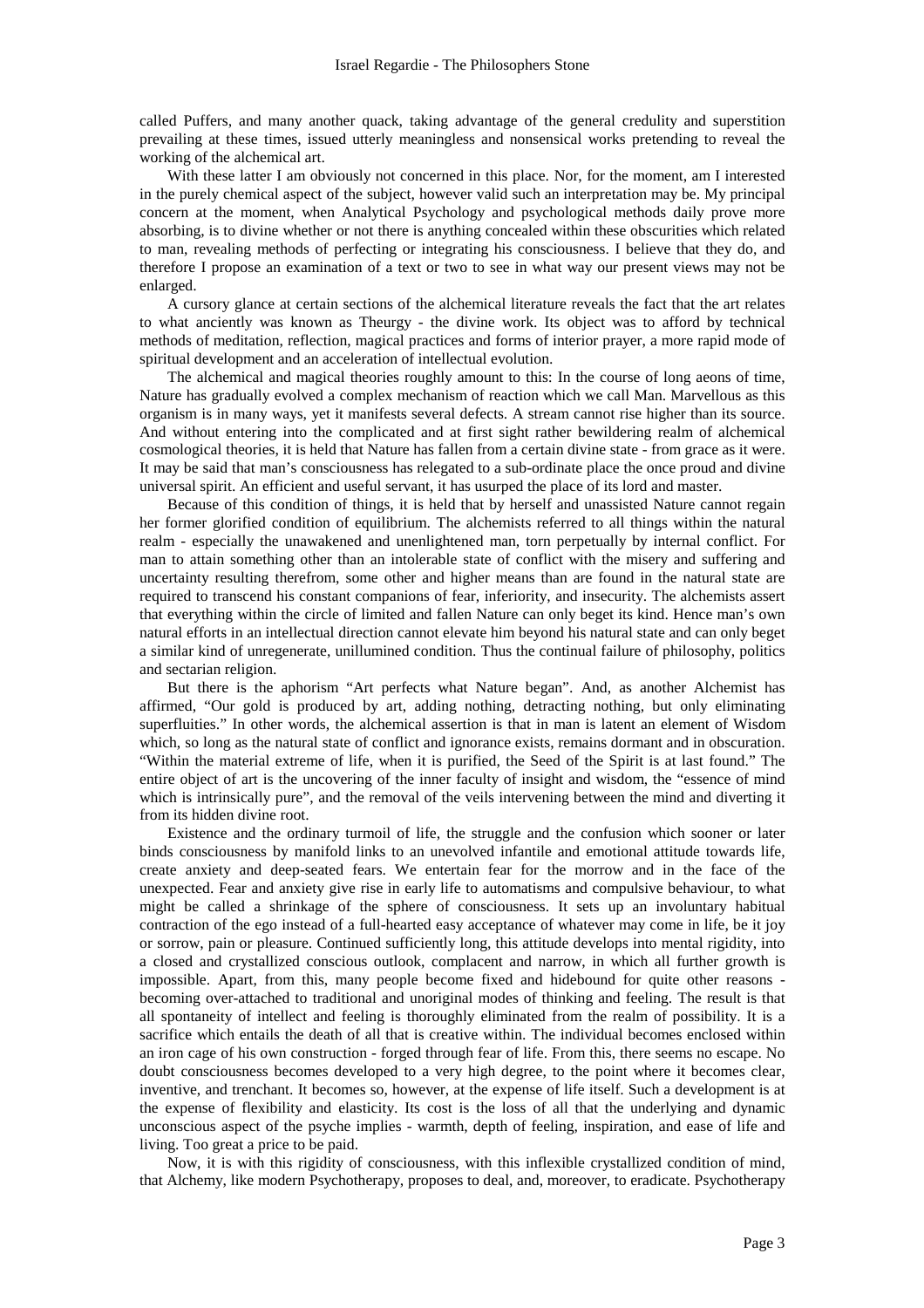according to one popular writer, is a means of obtaining self-knowledge through breaking down the shell of fantasy in which the ordinary person is confined. Analysis is sometimes defined as a process the object of which is to enhance consciousness. It proceeds by making conscious those unconscious elements in the instinctual and morally compulsive life which experience demonstrates to be in conflict with or untrue to reality. The crystallization of the field of consciousness, with its consequent narrowing of the possibilities of experience, produces a species of living death. The alchemists proposed to kill death. Their object, by the psychological method of interpretation, was to disintegrate this inflexible rigidity of mind. This process they call the dissolution or putrefaction. Consciousness is broken down into its component parts. From this apparently amorphous and homogenous resultant, it was their intention to reassemble the fundamental elements of consciousness on an entirely new and healthy basis. It was proposed to establish another foundation altogether, one capable of functioning in a completely regal and spiritual way. So that the divine root which, according to their theory, had become occultated and subordinated by the presumption of man's ego, is able to manifest through a mentality which is free from the defects which characterize the average intelligence. Consciousness is to be vivified utterly and is not separated from the Unconscious by a sharp and unnatural cleavage or partition from the other levels of the psyche. Thus the contents of the one part, by a reversal of values and functions, have full access of entry into the other, and vice versa.

Like modern psychological methods the alchemical formulae have as their goal the creation of a whole man, of integrity. What the psychotherapist proposes is freedom from the nervous and defensive automatisms that render men slaves of impulse and emotion, the automatism of the drunkard, for example, the drug addict, the kleptomaniac, the chronic waverer, the choleric, the coward. I make but little mention of the normal habits and automatisms of the so-called average man, though the neurotic expressions are but slight exaggerations of them. One of the reasons why psychotherapy is so difficult for the layman to grasp is that few people are aware of the preponderance of such automatic reactions in all ordinary human conduct.

Not only does Alchemy envisage an individual whose several constituents of consciousness are united, but with the characteristic thoroughness of all occult or magical methods it proceeds a stage further. It aspires towards the development of an integrated and free man who is illumined. It is here that Alchemy parts company with orthodox Psychology. Its technique envisages a religious or spiritual goal. In much the same terms as Eastern philosophy, Alchemy propounds the question, "What is it, by knowing which, we have all knowledge?" This is the theme, allowing for variations of a minor character, pervading the entire nature of Brahmanism and Buddhism, as well as the whole of archaic philosophy and religion. The *Tractatus Aureus* avers that "All the wisdoms of the world, O Son, are comprehended in this my hidden Wisdom." It is this which gives Alchemy that peculiar attraction which always in the West it has enjoyed, regardless of whether or not its terms have been completely understood in the clear light of logical thought.

In order the better to comprehend the basic postulates of this aspect of Alchemy which are concealed in a seemingly barbarous and unintelligible terminology, I propose to provide a brief comparison of its terms with those of other systems. Here we will employ a form of the Tree of Life as understood by the Jewish Qabalists as the fundamental basis of comparison. Its capacity to refer all symbologies to a single source of reference, thus rendering them more or less intelligible by a process of classification, is the indubitable virtue of this scheme. Where it is possible I shall refer to Analytical Psychology for a more modern and readily understandable explanation. *Book One* will be commented upon precisely in that light. *The Six Keys of Eudoxus*, the second text, will be interpreted in terms of certain aspects of Magic and Animal Magnetism or Mesmerism. These two attempts at interpretation will render the third text by Vaughan more or less clear.

Since a comparatively complete exposition of the Qabalah may be found in other of my writing, it would be needlessly repetitive to go over the same ground. This diagram shows the Ten Sephiros of the Tree of Life arranged in such a way that the seven planets of the astrological scheme may be referred to them. In addition, there is another unnumbered sphere named *Dads*, Knowledge. The Philosophy supposes this to be an entirely new principle latent within consciousness, developing or externalizing itself as and when man acquires complete and full self-consciousness. With this principle I shall not deal for the moment, though its mention was important, since it refers to an end result. It is a final goal of the system, the purified and integrated consciousness developed after the various experimental stages of the Alchemical work have been completed. The other principles, or Sephiros as they are called, I have numbered for convenience' sake. These I can now describe in terms of the usual alchemical, psychological, and other occult clichés and ideas.

For our purposes, those principles numbered 4 to 7 inclusive are more important, entering more frequently than the others into exegesis. The trinity of potencies comprising the first circle refer to that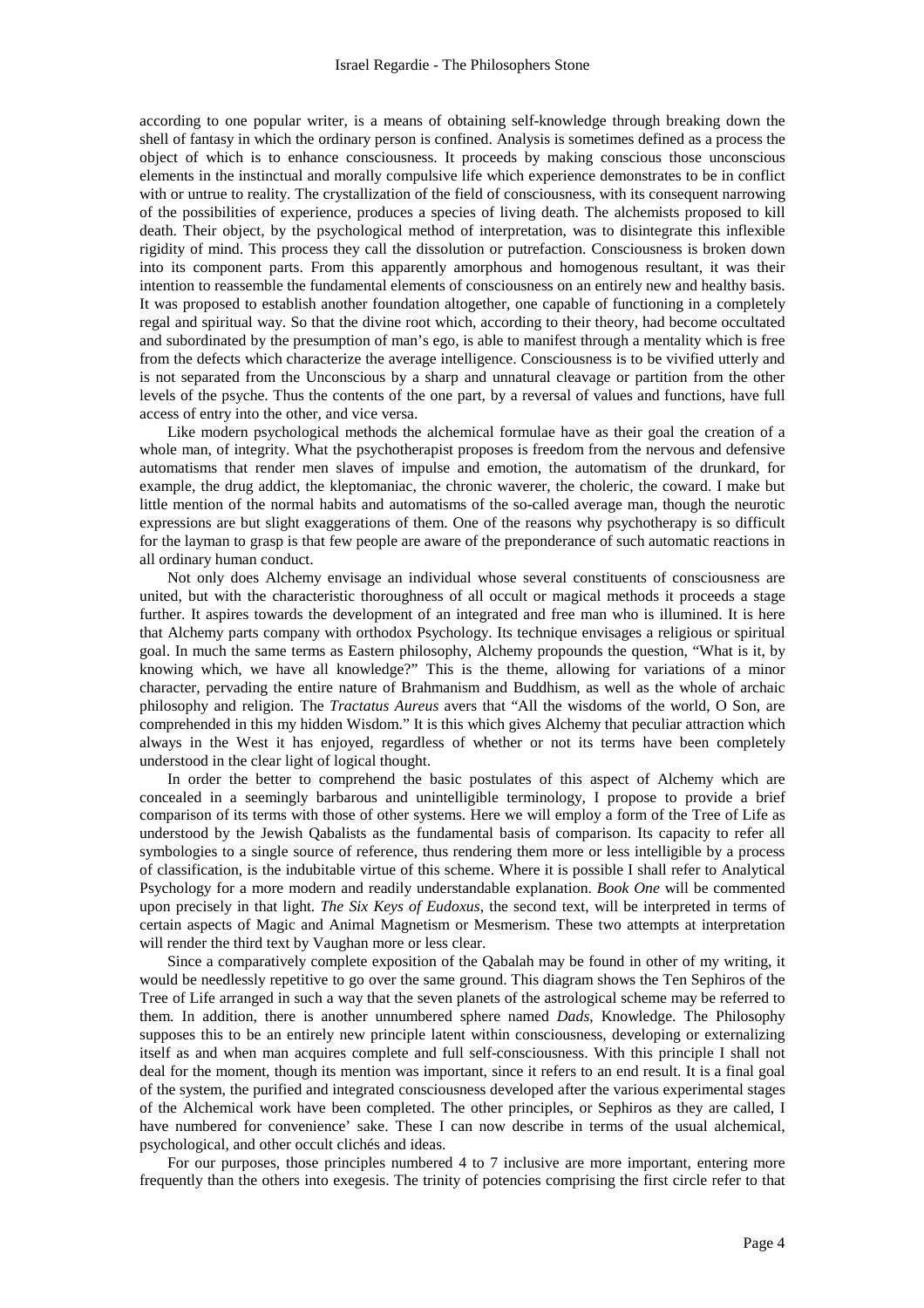divine root of man's being which is the deepest core of the Unconscious, the "It", the "essence of mind which is intrinsically pure". It is the realization in consciousness of this root, pure potentiality, and its assimilation into the everyday thinking of man, which is the final goal of all spiritual techniques. Various faculties of consciousness, memory, will, etc., are comprised in the second and third spheres.

The principle numbered 4 is the *Ruach*, the mind, the reasoning faculties. It is referred to the element Air. I am here reminded of the archaic and primitive correspondences - geist, pneuma, ruach, breath, spirit, etc. It is consciousness itself, operating as the ruler of the body. It is also named *Tipharas*, meaning beauty and harmony and equilibrium, its symbol being the interlaced triangles. The latter indicates the union and therefore the reconciliation of two opposing elements in a single symbol. Fire is the upright triangle, and Water - the downpointing triangle. This intrinsic tendency towards reconciliation is considered implicit within the nature of consciousness. That is to say, it indicates intellectual acumen and insight into the nature of the pairs of opposites. This faculty of understanding enables it to arrive at a third and reconciling factor of poise and rhythm. Another correspondence often employed is the Sun. Since the latter is the vital centre of the solar system radiating life and heat to all about it, and without which life could not be - so at the centre of man is this rational intellectual faculty without which man is no longer man.



Fig.1 - The Tree of Life

Inasmuch as it is the development of this particular type of consciousness which is assumed to differentiate man from and above all other creatures, elevating him above every other department of nature, it is quite often referred to as Gold, the most perfect and precious of metals. In the Alchemical texts the intellect is also one of the Three Principles, the purified Mercury defined as "philosophic, fiery, vital, running, which may be mixed with all other metals and again separated from them. It is prepared in the innermost chamber of life and there it is coagulated". And again, when referred to as the Philosopher's Stone, we have this definition from *The Golden Treatise* of Hermes: "In the cavern of the metals, there is hidden the Stone that is venerable, splendid in colour, a mind sublime and an open sea." But this latter refers more accurately to the consciousness itself represented as a scintillating gem of untold price and brilliance, the redeeming, saving stone. It becomes this only after the several alchemical operations when it has been dissolved, coagulated, calcined, purified, refined, and sublimated into the newly arisen king's son, crowned with the Spirit, cloaked with the royal purple, and exalted into the treasure of the world.

The fifth principle on our chart is the emotional, feeling, and passional urge, which gives motive and direction to life. In contrast to most Western thinking, occultism sharply separates emotion as a principle from mental activity - though it is admitted that in actual practice the activities of the two do overlap each other considerably. The nature of this principle is fiery, as witness various colloquialisms and figures of speech: "thy fire of thy love", "the white heat of passion", "consuming flames of passion", and "ardent desires". Alchemistically, this identifies emotion and feeling with the principle Sulphur, a fiery dynamic principle, on the correct employment and application of which the entire work depends. The regimen of the fire is the crucial and critical operation of Alchemy - even as in a lesser way it is in Psychotherapy. In certain psychological cases the awakening of a dormant or repressed side of the patient's nature, and the union of consciousness with the *anima* or fiery emotional nature, produces integrity and wholeness and a higher synthesis of being.

The sixth principle implies form. Properly, it is the vehicular side of consciousness. Its nature is substantive. One characteristic of occult philosophy is the theorem that every state of consciousness has its own particular type of matter. We have the idea in all magical philosophy of a so-called mental body or sheath, of a mind clothed with a fluidic body of thought, grounded in a substance of extreme tenuity and subtlety. Referred to the planet Mercury (not to the alchemical principle also of that name) which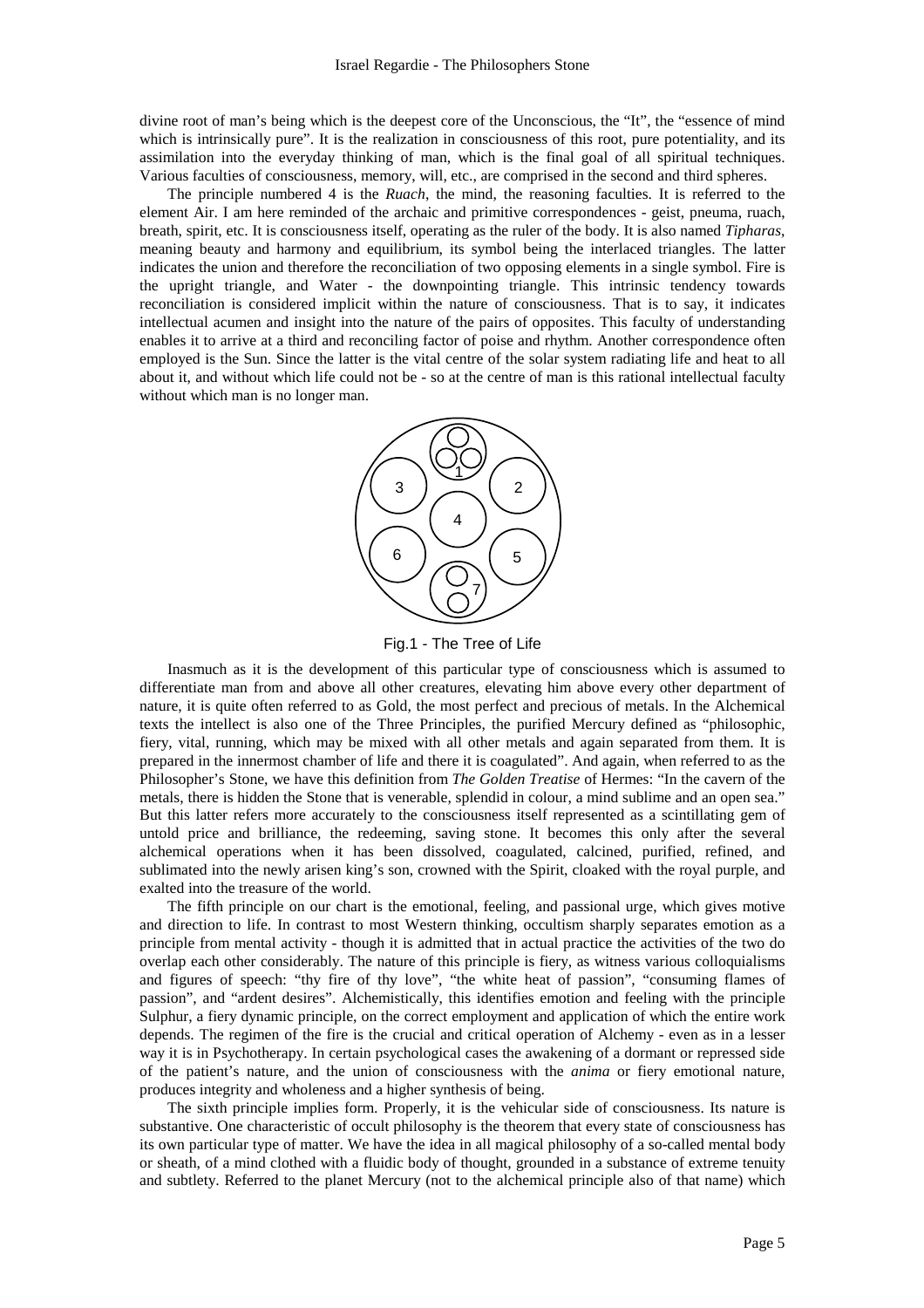implies intelligence and consciousness of a kind, its elemental attribution is Water. This latter brings out the correspondence of a fluidic plastic substance forming the etheric or astral body of the mind. The appropriate alchemical principle is Salt, the last of the triad, conceived of as an inert, heavy mineral body. Just as the alchemical Mercury refers to Consciousness, and Sulphur to emotion and feeling, so this principle of Salt refers more particularly to the sheath or vehicle in which these faculties are grounded.

After the above was written the writer glanced through Geraldine Coster's *Yoga and Western Psychology*, where the following passage occurs: "The European can readily enough grasp the idea that the physical universe is a manifestation of spirit and mater in innumerable and indissoluble combinations, because he is aware of that mysterious something called 'life' which permeates all things, but it is to him a staggering improbability that the interior processes of emotion, thought, and will possess at their own level suitable forms, forms which are substantial to the perception of those levels of experience …. All experiences consist of spirit-matter of varying degrees of density and the response of consciousness to this stimulus. Thus feelings and thoughts exist in space, have a shape, a rate of movement, and a period of duration."

Not only is this peculiar to all Hindu philosophy and psychology, but it underlies Hermeticism as well. To recapitulate, we have a mental body which comprises or is the seat of all the mental faculties intelligence, emotion, will, memory, etc., together with a certain degree of plastic, fluidic, and vital substance. The whole, when it is purified and integrated, and not otherwise, forms what the Alchemists name the Philosopher's Stone.

A dual concept is contained in the seventh principle. The first half is in itself a synthetic idea. Primarily it is a concept including the three Alchemical Principles of Salt, Sulphur, and Mercury, considered as an undivided whole. It is a unit, however, only prior to the purification of art, one object of which is to differentiate them from their homogenous base. Then, when their ideas have been assimilated to consciousness, they may sink back again into the unconscious. This principle, in its natural state, is of little value to the operator, yet without its knowledge he cannot proceed. Purified and rectified, however, it is the Stone itself, though it is then called by some other name. But within it, as said before, are the three dormant principles, for which reason it is often called Mercury alone, the other principles being considered latent and implicit. Its other names are the Quintessence, Azoth, our Water, or the Astral Ether. It quintessentializes the four elements of Earth, Air, Water, and Fire. It is axiomatic that any single principle or unit is multiple when observed from a higher level - that is, with additional insight. A multiplicity is a unity when approached or seen from below. For example, a table is merely a simple wooden piece of furniture to the average person. To a more thinking type, its substance is seen to be comprised of innumerable molecules and atoms in varying proportions, vibrating at enormous speed so as to give the sensory impression of solidity and hardness. Another individual of greater insight will perceive that what his fellow saw as a table or as a congeries of atoms, is in reality spiritual energy polarizing itself into positive and negative charges forming electrons, neutrons, and protons, which circulate and move at a tremendous vibratory rate. On its own plane, therefore, the Quintessence is a unity synthesizing the four elements of a lower plane. Looked at from above it is no longer simple and homogenous but a compound of Salt, Sulphur, and Mercury - of abstract philosophical principles.

The Eastern equivalent of the Quintessence is *Prana* or the life-force sustaining and permeating the body. Since the Qabalistic and magical attribution is Air, we have the idea of the atmosphere or oxygen concealing or being the vehicle of a dynamizing vital principle. Here is the rationale of certain types of Yoga breathing exercises. The breath is the vehicle of *prana*, life, vitality, animal magnetism, which as nervous energy transmits the commands of the Mind to the body in much the same way as the atmosphere reflects or transmits the heat of the Sun. So that by various kinds of breath regulation, the practitioner of these special modes of breathing anticipates the increase of his vitality. As a corollary to this, such an increase is said to improve and extend the horizon of his mind so that it comes to embrace and recognize the spiritual principle pervading all life and living things.

Salt, Sulphur, and Mercury are concepts synthesized by the term Quintessence, the First Matter. This is that which first of all must be sought out and discovered. Since the water of the Wise, the Residual or Magical Earth, is not physical in the ordinary sense of the word, it has been most curiously defined and concealed. Basil Valentine, defining the nature of this First Matter, declares it to be comparable to no manifested particular whatever, and that all description fails in respect of it without the light of true experience. Sendivogius proffers that "our Water is heavenly, not wetting the hands, not of the vulgar, but almost rain water". It is heavenly, so to say, only because, like rain, it descends from the heavens above. Vaughan defines it as "a world without form, a divine animated mass of complexion like silver, neither mere power nor perfect action, but a weak virgin substance, a certain prolific Venus, the very love and seed of Nature, the mixture and moisture of heaven and earth".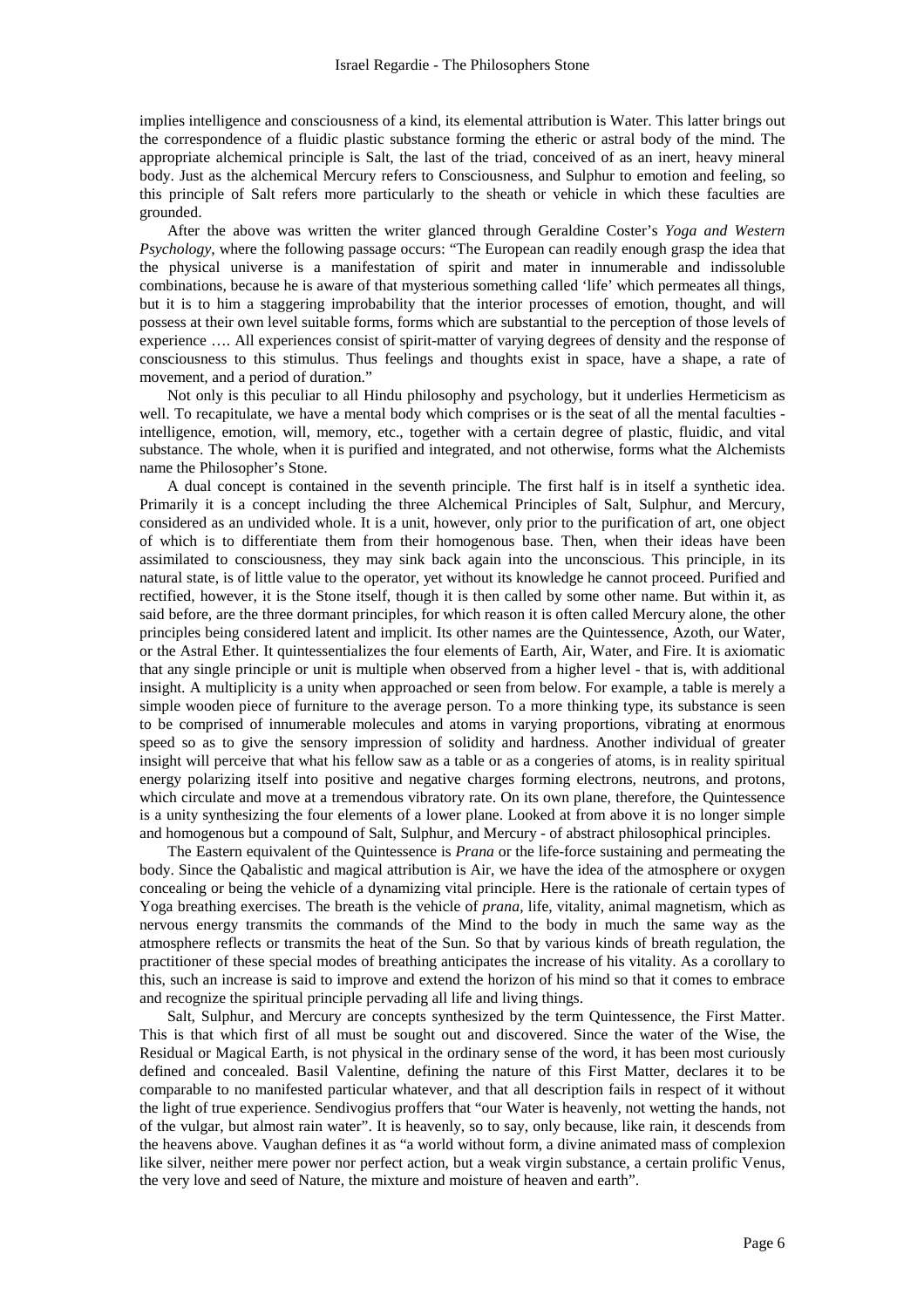Albertus Magnus states that Mercury is "a watery element, cold and moist, a permanent body, an unctuous vapour, and the spirit of the body". "O how wonderful is that Thing which has in itself all things which we seek, to which we add nothing different or extract, only in the preparation removing superfluities" in yet another panegyric to the virtues of this First Matter of the Wise.

The above will show how ambiguous these definitions are without some fairly illuminating system which may give a clarified vision of their import. It remains to be added that one's first clairvoyant view of astral matter seems to be of a white or silvery cloud, smoke, or vapour, in a state of great activity and movement. The pictures that project themselves upon it slowly unwind themselves before the mental or inner vision like a cinematograph film.

As a general concept we may more or less identify this Water of the Wise with the magician's Astral Light and this again with the Collective Unconscious of modern psychology. It is defined by Jung in his commentary to *The Secret of the Golden Flower* as a psychic substrate common to all men alike. "It transcends all differences of culture and consciousness and does not consist merely of contents capable of becoming conscious but of latent dispositions towards identical reactions." And elsewhere he writes that "the Collective Unconscious, moreover, seems … something like an unceasing stream or perhaps an ocean of images, figures which drift into consciousness in our dreams or in abnormal states of mind".

We may now glance at the remaining dual concept of the seventh principle, also considered under several aspects. First of all, since the other principles have elemental correspondences, so *Malkus*, as this principle is named, is referred to the element Earth, implying solidity, firmness, and an unchanging receptacle or base in which manifest the other principles. On the other hand it is often depicted as being the sphere of the operation of the four elements of earth, air, fire, and water, whilst the other spheres are given planetary attributions.

Moreover, it may be considered as the instinctive life, the body consciousness, or the brain-mind. It corresponds with the mythological Persephone, the animal or unredeemed soul which is in exile from the promised land, lost, wandering in the wild darkness, ever in search of some abiding city. The physical body itself would seem not to be shown on this chart system, except by reference to an assumed and hypothetical subterranean world of shells. This theory implies that the physical body as such is an illusion. Not, let me hasten to add, in the false sense that it has no real existence, as some people seemed disposed to misinterpret the word. But rather, that it is not what it appears to be. The more or less permanent human form is a subtle etheric invisible body, an ideal shape or design. About and through it physical atoms, in a state of great activity and vibration, congregate and play, being attracted and repelled continuously to form by such a circulation an illusory appearance.

After a perusal of Jung's comments in *The Secret of the Golden Flower* it is difficult to gather whether, although corroborating the idea of psychic changes induced by the technique described in that book, he rejects the validity of the breath- or subtle-body hypothesis.<sup>\*</sup> If this is the case, then deliberately he ignores a vast body of material which is as evidential and as strictly scientific as any body of material evidence could be. It is important to mention this inasmuch as it touched upon what the Alchemists called their First Matter.

First of all, there are the researches and investigations in the last century of Baron von Reichenbach. He worked with a number of sensitives both under hypnosis and in normal consciousness. The result of his investigations was such as to prove beyond doubt that about each living human being or for that matter, around every object in living nature - was a glow of living light, a dynamic emanation. This he called the "odic glow". Nowadays the term for it is the aura, which is considered to be the vital emanation from this interior design- or thought-body. The hypnotic pioneer James Braid took Reichenbach to task, attempting to demonstrate that all of the observations which emanated from the Baron's sensitives were due entirely and exclusively to suggestion. Braid's attitude is really characteristic of the whole of the extreme and one-sided scientific approach of the last century. Fortunately it is now outworn, and we are coming to adopt that point of view which accepts facts rather than attempts to force facts into a predetermined theory. The fact that Braid duplicated all Reichenbach's results by deliberately rejecting or suggesting them to his hypnotized subjects is by no means a valid mode of criticism. One might as well argue that since Messrs. Maskelyne and Devant with their intricate apparatus and conjuring knowledge can duplicate certain of the psychic phenomena of the psychical research societies, therefore the phenomena there observed and recorded are disproved

l

<sup>\*</sup> This was written in December 1936. The issue since that time appears to have been considerably clearer. At this moment (March 1938) I have before me Jung's new book of Terry Lectures *Psychology and Religion*, where the following statement is made: "I have often felt tempted to advise my patients to conceive of the psyche as of a subtle body …"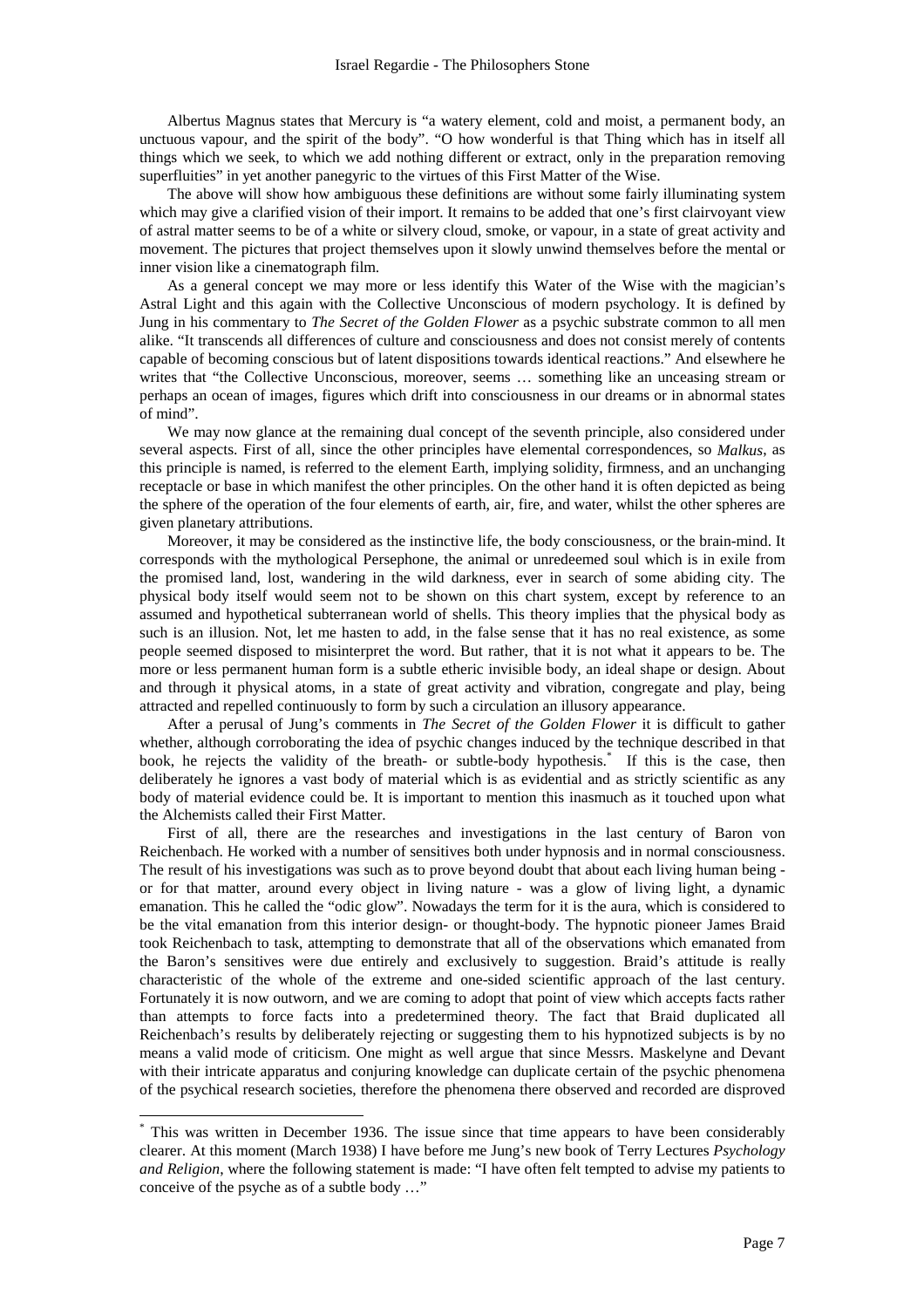and invalid. Reichenbach approached his investigations with more or less an open mind. So far from suggesting ideas to his subjects and sensitives, the fact remains that quite by accident they stumbled across the various phenomena of "odism" which he spent the rest of his life in investigating.

Reichenbach's results have within the past couple of decades obtained definite verification from a totally unexpected source. This time, from an individual whose orthodox standing and integrity can hardly be questioned, and who cannot be suspected of psychic or spiritualistic sympathies. I refer to Dr. Kilner of St. Thomas's Hospital. He wrote a few years ago a book entitled *The Human Atmosphere*, describing his experimental work on auras. It seems that he had invented some screens which he stained with dicyanin, through which he examined the atmosphere surrounding innumerable patients of his hospital. At first sight it could be argued that what he perceived had no necessary connection with objective reality, being simply an optical resultant of the employment of chemical substances and stains. On the other hand, it had an empirical value. By this means he was able to diagnose disease, to view the shape and size of the aura, and to describe the state and condition of the auras of different people in varying states of health and sickness.

Quite apart from this, however, there is a third source of evidence. I refer to the research done by Richet, Schrenck Notzing, Geley, Crawford, and a host of others in connection with the séance-room phenomena, quite apart from spiritualistic theories, and this I believe convincing and evidential. It was found that objects could be moved experimentally at a distance, under rigorous test conditions, without physical contact. Materialized shapes of various kinds would manifest in the research chamber, apparently exuded unconsciously from the body of the medium. The substance of these shapes received a specially coined word, ectoplasm. There is no doubt in my mind, from a critical examination of available material, that this ectoplasm corresponds to an objectified from of the plastic substance comprising the interior subtle or astral body, and which the Alchemists named their First Matter. W.J. Crawford, after a host of experimental work with a medium, showed that her weight and the volume of her thighs diminished when ectoplasm was projected in the form of a materialization. In many instances he was able not only to view such shapes, but to feel them and observe empirically their structure. His description of this substance is that it is cold, heavy, damp, or, according to varying circumstances, as hard and rigid as metal.

Geley also described this substance. He notes that it is variable in appearance, being sometimes vaporous, sometimes a plastic paste, sometimes a bundle of fine threads, or a membrane with swellings or fringes, etc. It may be white, grey, or black in colour, quite often it is seen to be luminous, as if phosphorescent. Its visibility may wax or wane, and to the touch it may feel soft, elastic, fibrous, or hard. It has the power of self-locomotion, and moves generally as with a slow reptilian movement, though that is not to say that it is incapable of moving with extreme rapidity. It may be said to have an inherent tendency to organization, but it is of no mechanical kind. Its propensity is to take any form or shape which may be dictated or imagined unconsciously by the medium.

This is a brief description, condensed from innumerable experiments, of the substance which exudes from the body of the medium when in a trance state, and which builds itself up into bodies, heads, amorphous shapes, rods, and levers. It is this substance also which moves objects from a distance and achieves the phenomena of telekinesis, and may also become sufficiently solid to intercept an infrared beam of light.

I have detailed these facts as proof, quite apart from other directly experiential data of the alchemical theory, that there is such an astral or design body within the physical frame. The ancient view was that it is the medium or intermediate state between mind and body, thus establishing a continuum. And that, moreover, it is the direct vehicle of the mental and emotional faculties in the fullest sense of these terms. Finally, it is this interior psychic form which is the subject of the alchemical experiment. And it is this which, because of its appearance to clairvoyant or spiritual vision, is called The Philosopher's Stone when remoulded and perfected. In the words of Khunrath: "Our King and Lord of Hosts goes forth from the chamber of his glassy sepulchre into this mundane sphere in his glorified body, regenerate and in perfection perfected, as a shining carbuncle, most temperate in splendour, and whose parts, most subtle and most pure, are inseparably blent together in the harmonious rest of union into one."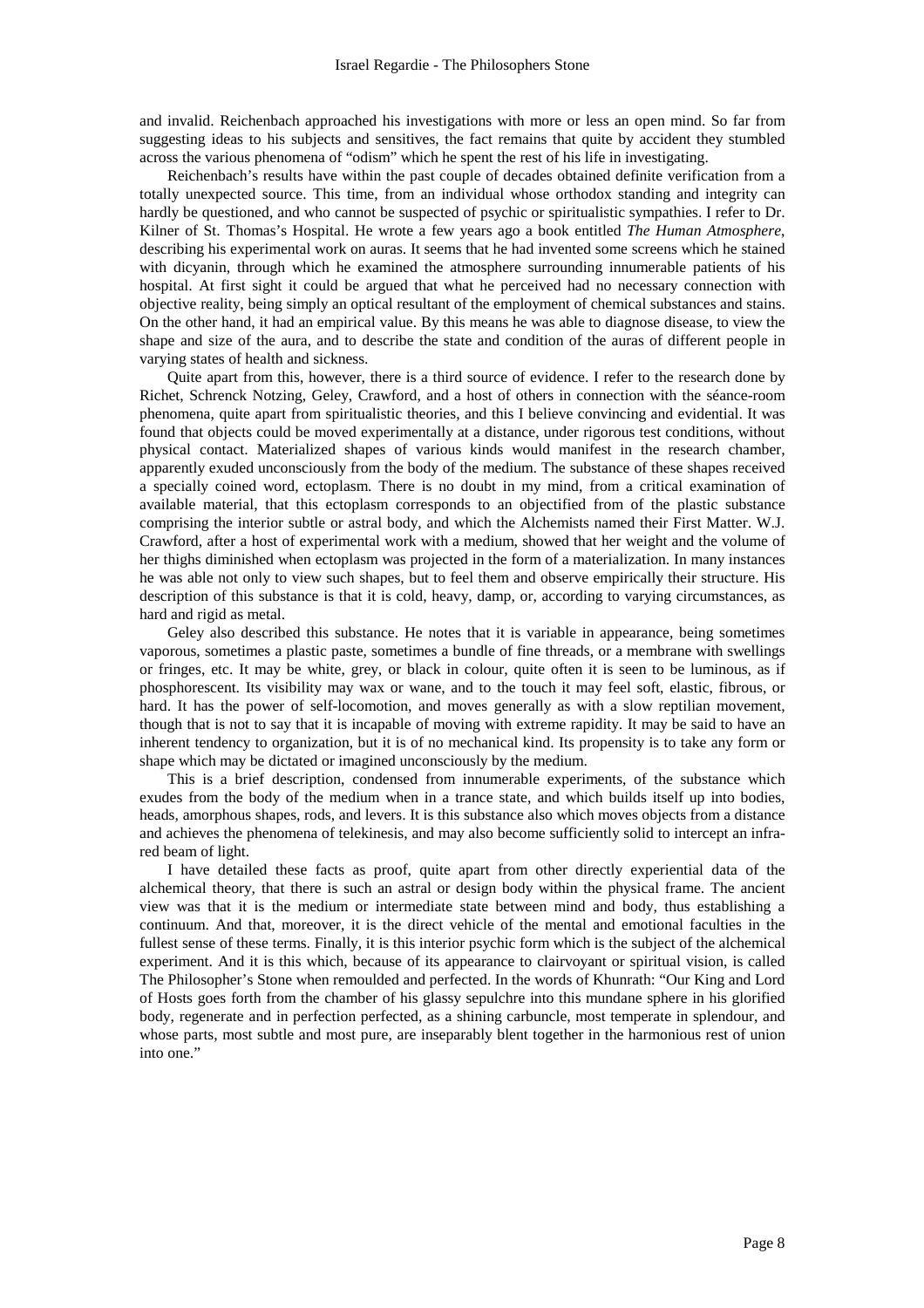#### CHAPTER TWO

*The Golden Treatise*<sup>1</sup> of Hermes Trismegistus, *concerning the Physical secret of the Philosopher's Stone.* 

*In Seven Sections* 

#### SECTION FIRST

1. Even thus saith Hermes: Through long years, I have not ceased to experiment, neither have I spared any labour of mind; and this science and art I have obtained by the inspiration of the living God alone, who judged fit to open them to me His servant. To those enabled by reason to judge of truth He has given power to arbitrate, but to none occasion of delinquency.

2. For myself, I had never discovered this matter to any one, had it not been from fear of the day of judgment, and the perdition of my soul, if I concealed it. It is a debt which I am desirous to discharge to the faithful, as the Author of our faith did deign to bestow it upon me.

3. Understand ye then, O sons of Wisdom, that the knowledge of the four elements of the ancient philosophers was not corporally or imprudently sought after, which are through patience to be discovered according to their causes and their occult operation. For their operation is occult, since nothing is done except it be compounded, and because it is not perfected unless the colours be thoroughly passed and accomplished.

4. Know then, that the division that was made upon the Water, by the ancient philosophers, separates it into four substances, one to two, and three to one, the one third part of which is colour, that is to say -a coagulating moisture; but the two third waters are the Weights of the Wise.

5. Take of the humidity an ounce and a half, and of the Meridian Redness, that is the soul of gold, a fourth part, that is to say, half an ounce of the citrine Seyre, in like manner, half an ounce; of the Auripigment, half - which are eight - that is three ounces; and know ye that the vine of the wise is drawn forth in three, and the wine thereof is perfected in thirty.

6. Understand the operation, therefore, decoction lessens the matter, but the tincture augments it; because Luna after fifteen days is diminished; and in the third, she is augmented. This is the beginning and the end.

7. Behold, I have declared that which had been concealed, since the work is both with you and about you; taking what is within and fixed, thou canst have it either in earth or sea.

8. Keep therefore, thy Argent vive, which is prepared in the innermost chamber in which it is coagulated; for that is Mercury which is spoken of concerning the residual earth.

9. He therefore, who now hears my words, let him search into them; I have discovered all things that were before hidden concerning this knowledge, and disclosed the greatest of all secrets.

10. Know ye, therefore, Enquirers into the rumour, and Children of Wisdom, that the vulture standing upon the mountain crieth out with a loud voice, I am the White of the Black, and the Red of the White and the Citrine of the Red; and I speak the very truth.

11. And know that the chief principle of the art is the Crow, which in the blackness of the night and clearness of the day, flies without wings. From the bitterness existing in the throat, the tincture is taken, the red goes forth from his body, and from his back is taken a pure water.

12. Understand, therefore, and accept this gift of God. In the caverns of the metals there is hidden the Stone that is venerable, splendid in colour, a mind sublime, and an open sea. Behold I have declared it unto thee; give thanks to God, who hath taught you this knowledge; for He loves the grateful.

13. Put the matter into a moist fire, therefore, and cause it to boil, in order that its heat may be augmented, which destroys the siccity of the incombustible nature, until the radix may appear; then extract the redness and the light part, till the third part remains.

l

<sup>1</sup> The Golden Treatise, says Arthur Edward Waite in his work *The Secret Tradition in Alchemy*, first appeared at Leipzig in 1600 under the editorship of Dr. Guecias, and again in 1610. An English version was included by William Salmon in his *Medicina Practica*. Waite asserts that there is not only no Greek original but as a Latin text it is a late production. He also says Mrs. Atwood's version which is our text differs from Salmon's

<sup>(</sup>Note: - The numbering of the verses does not exist in the former texts. This is simply my own inclusion, adopted for convenience' sake. - I.R.)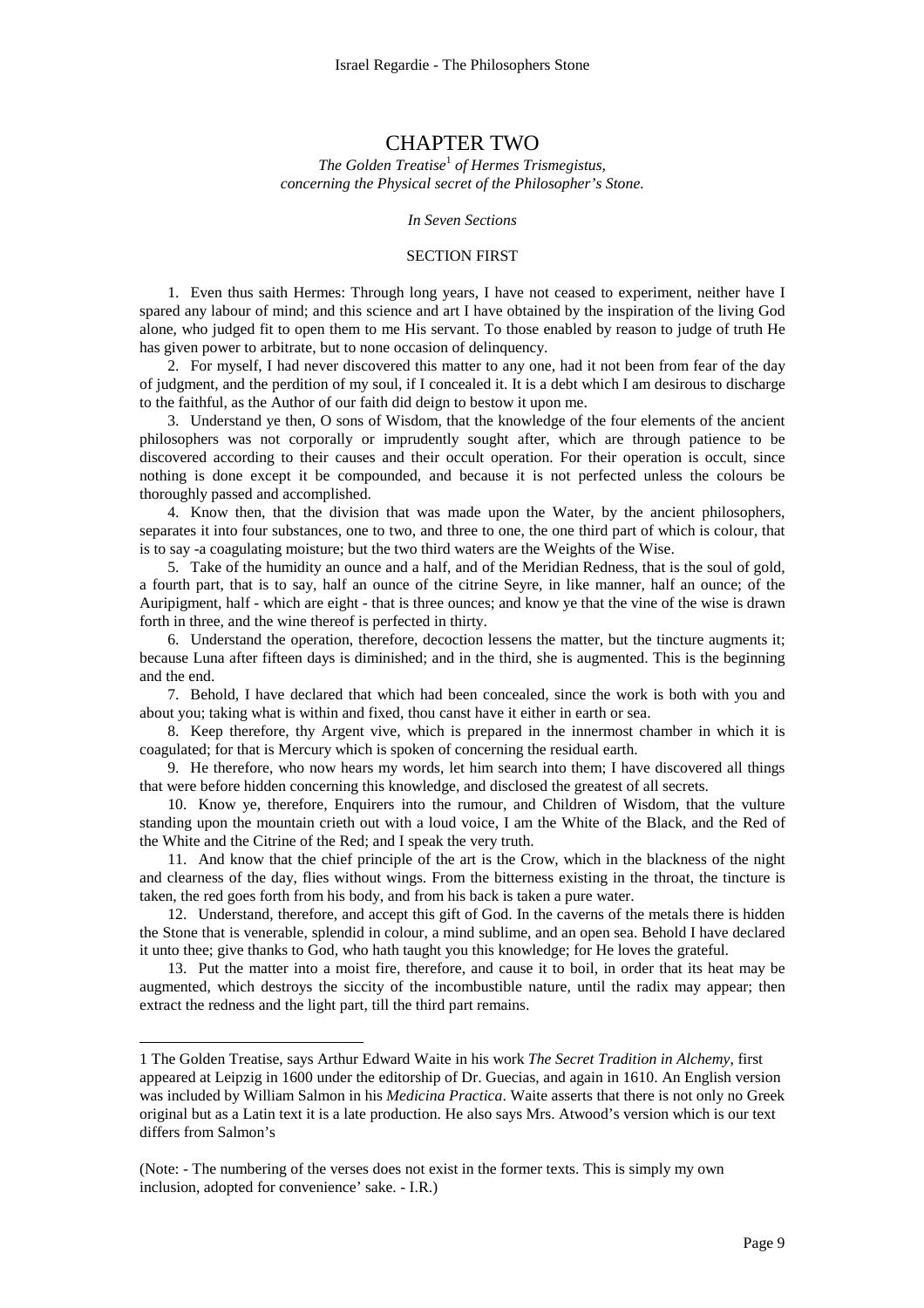14. Sons of the Sages! For this reason are philosophers said to be envious; not that they grudge the truth to religious or just men, or to the wise; but to the ignorant and vicious, who are without selfcontrol and benevolence, lest they should be made powerful in evil for the perpetration of sinful things; and in consequence philosophers are made accountable to God. Evil men are unworthy of wisdom.

15. Know that this matter I call the Stone; but it is also named the feminine of magnesia, or the hen, or the white spittle, or the volatile milk, the incombustible ash, in order that it may be hidden from the inept and ignorant, who are deficient in goodness and self-control; which I have nevertheless signified to the wise by one only epithet, viz. the Philosopher's Stone. Include, therefore, and conserve in that sea, the fire, and the heavenly Flyer, to the latest moment of his exit. But I adjure you all, Sons of philosophy, by our Benefactor who gives to you the ornament of His grace, that to no fatuous, ignorant, or inept person ye open this Stone.

16. I have received nothing from any, to whom I have not returned that which he had given me, nor have I failed to honour and highly respect Him.

17. This, O son, is the concealed Stone of many colours; which is born in one colour; know this and conceal it. By this, the Almighty favouring, the greatest diseases are escaped, and every sorrow, distress, and evil and hurtful thing is made to depart. It leads from darkness into light, from this desert wilderness to a secure habitation, and from poverty and straights, to a free and ample fortune.

#### SECOND SECTION

1. My son, before all things I admonish thee to fear God, in whom is the strength of thy undertaking; and the bond of each separated element. My son, whatsoever thou hearest, consider it rationally. For I hold thee not to be a fool. Lay hold, therefore, of my instructions and meditate upon them, and so let thy heart be fitted, as if thou wast thyself the author of that which I now teach. If thou appliest cold to any nature that is hot, it will hurt it: in like manner, he who is rational shuts himself within from the threshold of ignorance; lest supinely he should be deceived.

2. Take the flying volatile and drown it flying, and divide and separate it from its rust, which yet holds it in death; draw it forth, and repel it from itself, that it may live and answer thee, not by flying away into the regions above, but by truly forbearing to fly. For if thou shalt deliver it out of its straitness, after this imprisonment, and in the days known to thee shalt by reason have ruled it, then will it become a suitable companion unto thee, and by it thou wilt become to be a conquering lord, with it adorned.

3. Extract from the ray its shadow and impurity by which the clouds hang over it, defile and keep away the light; since by means of its constriction and fiery redness, it is burned. Take, my son, this redness, corrupted with the water, which is as a live coal holding the fire, which if thou shalt withdraw so often until the redness is made pure, then it will associate with thee, by whom it was cherished, and in whom it rests.

4. Return then, O my son, the extinct coal to the water for thirty days, as I shall note to thee; and henceforth, thou art a crowned king, resting over the fountain as known to thee, and drawing from thence the Auripigment dry, without moisture. And now I have made glad the heart of the hearers, and the eyes looking unto thee in hope of that which thou possessest.

5. Observe, then, that the water was first in the air, then in the earth; restore thou it, also, to the superiors by its proper windings, and alter skillfully before collecting; then to its former red spirit let it be carefully conjoined.

6. Know, my son, that the fatness of our earth is sulphur, the auripigment, siretz, and colcothar, which are also sulphur; of which auripigments, sulphurs, and such-like, some are more vile than others, in which there is a diversity; of which kind also is the fat of glewy matters, such as are hair, nails, hoofs, and sulphur itself, and of the brain, which too is auripigment; of the like kind also are the lion's and cat's claws, which is siretz; the fat of white bodies, and the fat of the two oriental quicksilvers, which hunt the sulphurs and contain the bodies.

7. I say, moreover, that this sulphur doth tinge and fix, and is the connection of the tinctures; oils also tinge, they fly away, which in the body are contained, which is a conjunction of fugitives with sulphurs and albuminous bodies, which hold also and detain the fugitive Ens.

8. The disposition sought after by the philosophers, O son, is but one in our egg; but this in the hen's egg can, by no means, be found. But lest so much of the Divine Wisdom as is a hen's egg should be extinguished, its composition is from the four elements, adapted and composed.

9. Know, my son, that in the hen's egg is the greatest proximity and relationship in nature; for in it there is a spirituality and conjunction of elements, and an earth which is golden in its tincture.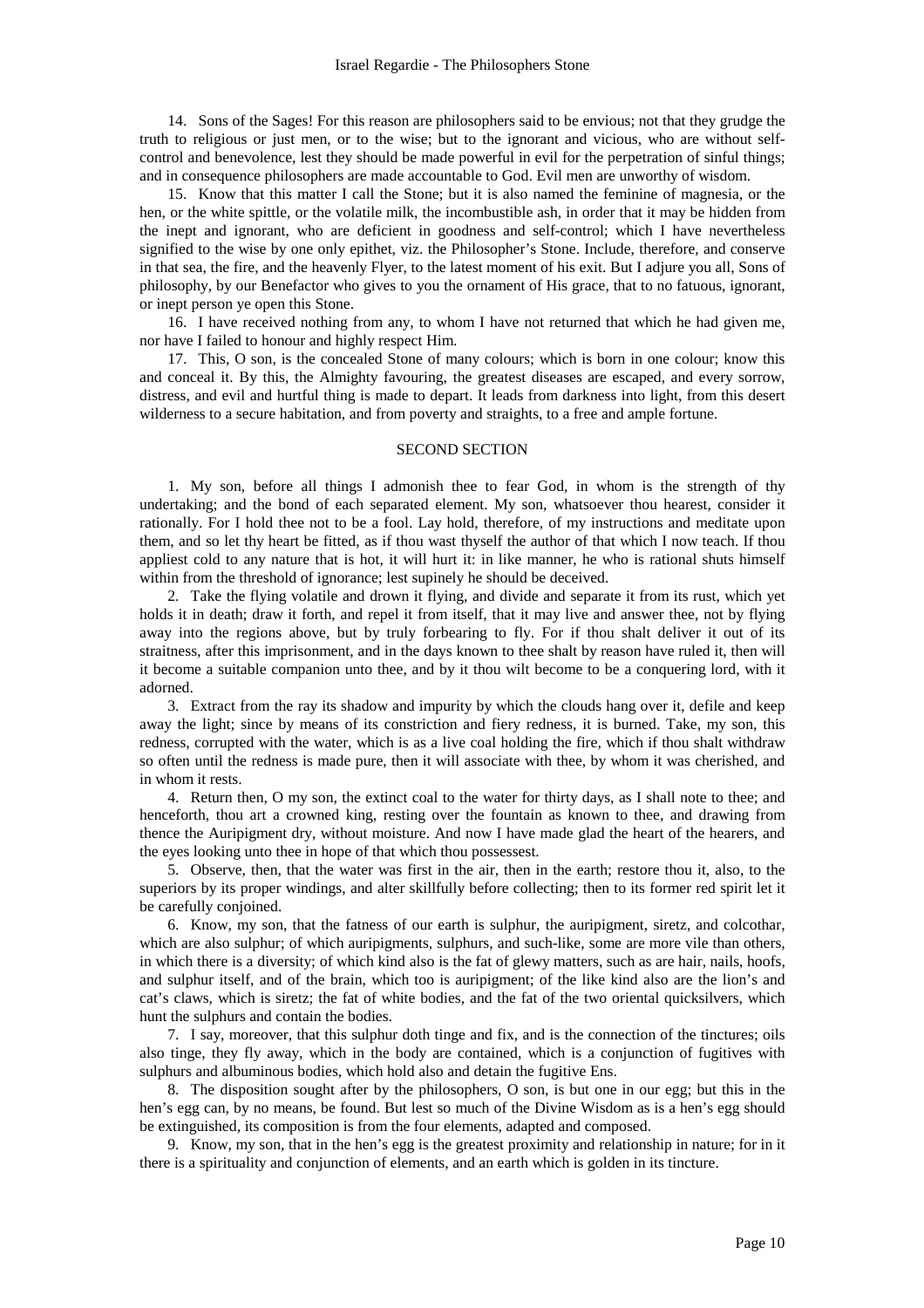10. The son, enquiring of Hermes, saith -The sulphurs which are fit for our work, whether are they celestial or terrestrial? And he answers, certain of them are celestial, and some are terrestrial.

11. The Son - Father, I imagine the heart in the superiors to be heaven, and in the inferiors earth. But saith Hermes - it is not so; the masculine truly is the heaven of the feminine, and the feminine is the earth of the masculine.

12. The Son - Father, which of these is more worthy than the other, to be the heaven or to be the earth? He replies - Each needs the other; for the precepts demand a medium. As if thou should say that a wise man governs all mankind, because every nature delights in Society of its own kind, and so we find it to be in the Life of Wisdom where Equals are conjoined. But what, rejoins the son, is the mean betwixt them? To whom Hermes replies - In every nature there are three from two, first the needful water, then the oily tincture, and lastly the faeces or earth which remains below.

13. But a Dragon inhabits all these and are his habitation; and the blackness is in them, and by it he ascends into the air. But, whilst the fume remains in them, they are not immortal. Take away therefore the vapour from the water, and the blackness from the oily tincture, and death from the faeces; and by dissolution thou shalt achieve a triumphant reward, even that in and by which the possessors live.

14. Know, my son, that the temperate unguent, which is fire, is the medium between the faeces and the water, and I the Perscrutinator of the water. For the unguents are called sulphurs, because between fire and oil and the sulphurs there is a very close propinquity, even as so the fire burns, so does the sulphur also.

15. All the wisdoms of the world, O son, are comprehended in this my hidden Wisdom, and the learning of the Arts consists in discovering these wonderful hidden elements beneath which it hides completed. It behoves him, therefore, who would be introduced to this our hidden Wisdom, to free himself from the vice of arrogance; and to be just and good, and of a profound reason, ready at hand to help mankind, of a serene countenance, to be courteous, diligent to save, and be himself a guardian of the secrets of philosophy open to him.

16. And this know, that except one understandeth how to mortify to induce generation, to vivify the Spirit, to cleanse and introduce Light, until they fight with each other and grow white and freed from their defilements, as blackness and darkness, he knoweth nothing, nor can he perform anything; but if he knoweth this, he will be of great dignity, so that the kings shall reverence him. These secrets, son, it behoves us to guard and conceal from the wicked and foolish world.

17. Understand also, that, our Stone is from many things and of various colours, and composed from four elements, which we ought to divide and dissever in pieces, and segregate in the limbs; and mortifying the same by its proper nature, which is also in it, to preserve the water and fire dwelling therein, which is from the four elements and in their waters, to contain its water; this, however, is not water in its true form, but fire, containing in a pure vessel the ascending waters, lest the spirits should fly away from the bodies; for, by this means, they are made tinging and fixed.

18. O blessed watery pontic form, that dissolvest the elements! Now it behoves us, with this watery soul, in order to possess ourselves of the sulphurous Form to mingle the same with our Acetum. For when, by the power of the water, the composition is dissolved, it is the key of the restoration; then darkness and death fly away from them, and Wisdom proceeds.

#### SECTION THIRD

1. Know, my son, that the philosophers bind up their matter with a strong chain, that it may contend with the Fire; because the spirits in the washed bodies desire to dwell therein and rejoice in them. And when these spirits are united to them, they vivify them, and inhabit them, and the bodies hold them, nor are they separated any more from them.

2. Then the dead elements are revived, the compounded bodies tinge and are altered, and operate wonderful works which are permanent, as saith the philosopher.

3. O permanent watery Form, creatrix of the regal elements! who, having united to thy brethren and by a moderate regimen obtained the tincture, findest rest.

4. Our most precious stone cast forth upon the dunghill, being most dear is made altogether vile. Therefore it behoves us to both mortify two Argent vives together, and to venerate the Argent vive of Auripigment, and the oriental Argent vive of Magnesia.

5. But when we marry the crowned king to our red daughter, and in a gentle fire, not hurtful, she doth conceive a son, conjoined and superior, in it, and he lives by our fire. But when thou shalt send forth fire upon the foliated sulphur, the boundary of hearts doth enter in above it, let it be washed from the same, and the refined matter thereof be extracted. Then is he transformed, and his tincture by help of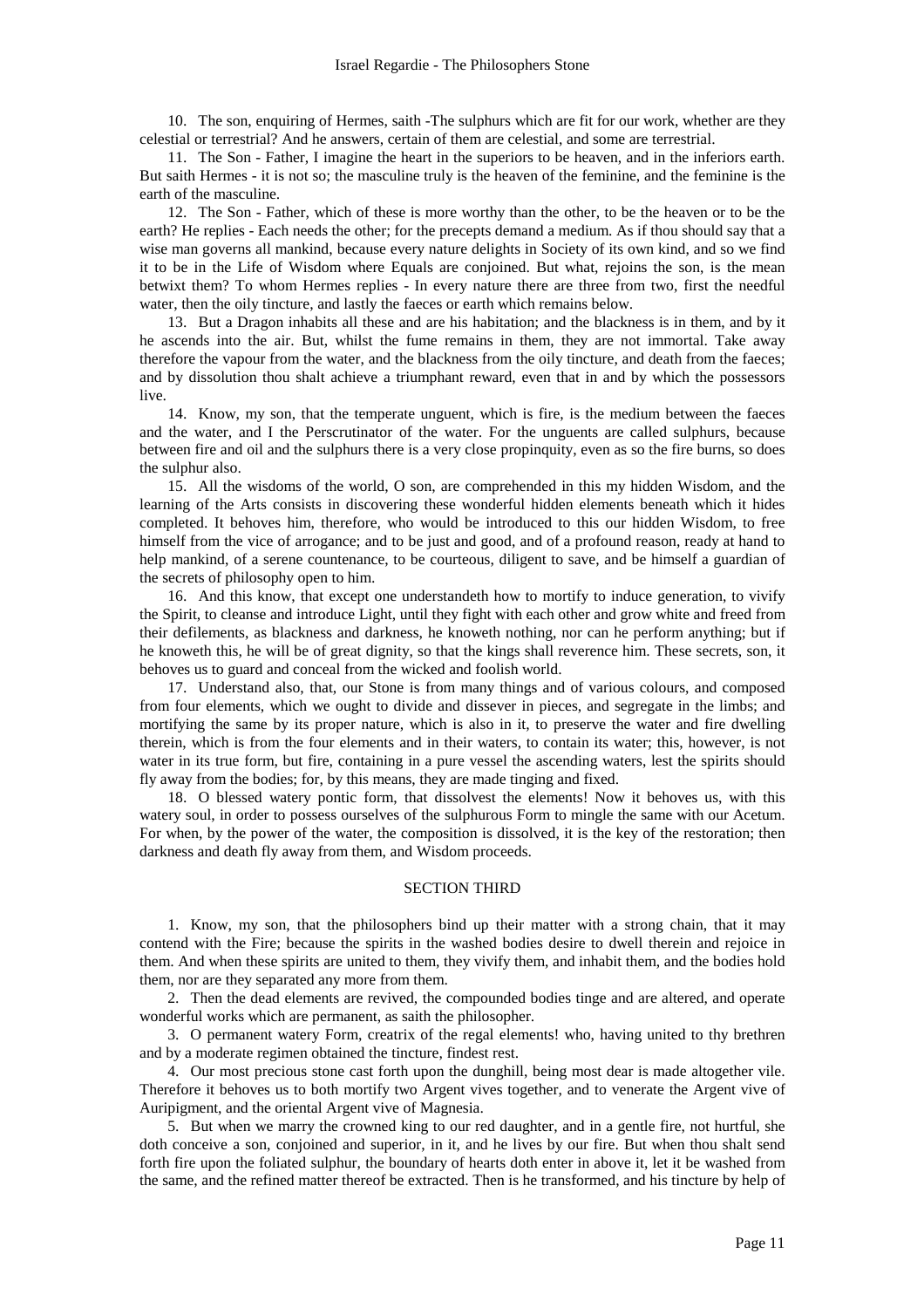the fire remains red, as flesh. But our son, king-born, takes his tincture from the fire, and death even and darkness, and the waters flee away.

6. The Dragon, who watches the crevices, shuns the sunbeams, and our dead son will live; the king comes forth from the fire and rejoices in the espousal; the occult treasures will be laid open and the virgin's milk whitened. The son, already vivified, is become a warrior in the fire and over the tincture super-eminent. For this son is himself the treasury, even himself bearing the Philosophic Matter.

7. Approach, ye sons of Wisdom, and rejoice; let us now rejoice together; for the reign of death is finished and the son doth rule, and now he is invested with the red garment, and the purple is put on.

#### SECTION FOURTH

1. Understand ye Sons of Wisdom, the Stone declares: Protect me, and I will protect thee; give me my own, that I may help thee.

2. My Sol and my beams are most inward and secretly in me. My own Luna, also, is my light, exceeding every other light; and my good things are better than all other good things; I give freely and reward the intelligent with joy and gladness, glory, riches, and delights; and what they ask about I make to know and understand and to possess divine things.

3. Behold, that which the philosophers have concealed is written with seven letters: for Alpha follows two, viz. Yda and Liber; and Sol, in like manner follows: nevertheless, if desirous to have dominion to guard the Art, join the son to Buba, which is Jupiter and a hidden secret.

4. Hearers, understand: and then let us use our judgement, for what I have written I have with most subtle contemplation and investigation demonstrated to you; the whole matter I know to be one only thing. But who is he that understands the true investigation and inquires rationally into this matter? There is not from man anything but what is like him; nor from the ox or bullock; and if any creature conjoins with one of another species, that which is brought forth is like neither.

5. Now saith Venus: I beget light, nor is the darkness of my nature; and if my metal were not dry all bodies would desire me, for I liquefy them and wipe away their rust, and I extract their substance. Nothing, therefore, is better or more venerable than I and my brother being conjoined.

6. But the king, the ruler, his brethren attesting, saith: I am crowned, and I am adorned with a diadem; I am clothed with the royal garment, and I bring joy and gladness of heart; for, being chained to the arms and breast of my mother and to her substance, I cause my substance to keep together; and I compose the invisible from the visible, making the occult matter to appear. And everything which the philosophers have hidden will be generated from us.

7. Hear then these words, and understand them; keep them, and meditate thereon; and seek for nothing more: Man is generated from the principle of Nature whose inward substance is fleshy, and not from anything else. Meditate on this letter and reject superfluities.

8. Thus saith the philosopher: Botri is made from the Citrine, which is extracted out of the Red, and from nothing else; and if it be Citrine and nothing else know it will be thy Wisdom. Be not concerned if thou art not anxious to make extract from the Red. Behold, I have written to the point, and if ye understand I have all but opened the thing.

9. Ye sons of Wisdom! burn then the Brazen Body with an exceeding great fire; and it will imbue you with the grace which ye seek. And make that which is volatile so that it cannot fly from that which flies not. And that which rests upon the fire though itself a fiery flame, and that which in the heat of the boiling fire is corrupted is Cambar.

10. And know ye that the Art of this permanent water is our brass, and the colouring of its tincture and blackness is then changed into the true red.

11. I declare before God, I have spoken nothing but the truth. The destroyers are the renovators, and hence the corruption is made manifest in the matter to be renewed; and hence the melioration will appear and each side is a signal of the Art.

#### SECTION FIFTH

1. My son, that which is born of the crow is the beginning of this Art. Behold, I have obscured the matter treated of by circumlocution, depriving it of light. I have termed this dissolved, and this joined, this nearest I have termed furthest off.

2. Roast those things, therefore, and boil them in that which comes forth from the horse's belly, for seven, fourteen, or twenty-one days. Then it becomes the Dragon eating his own wings and destroying himself; this being done, let it be put in a furnace, which lute diligently, and observe that none of the spirit may escape. And know that the periods of the earth are in the water which is bound until you put the bath upon it.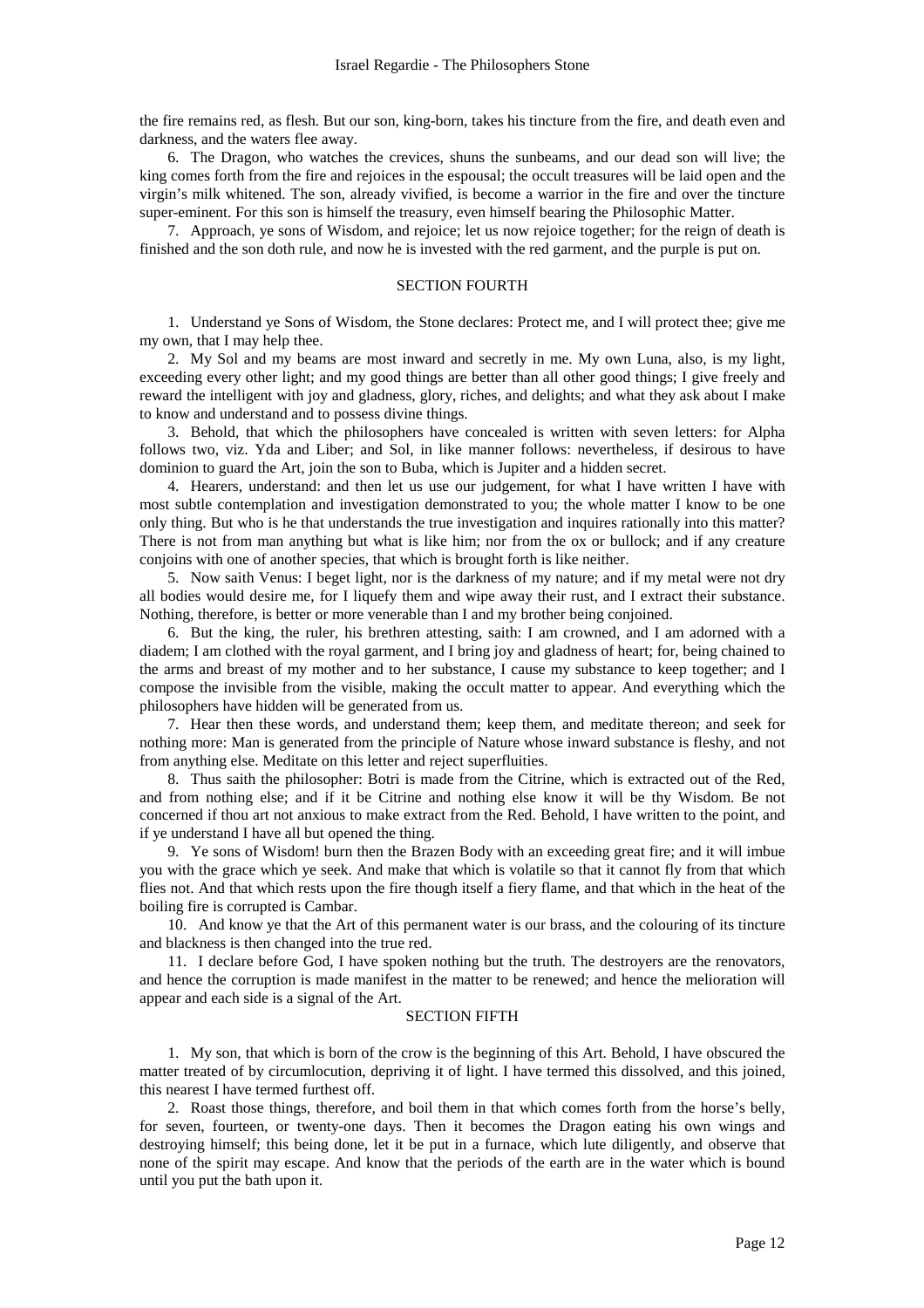3. The matter being thus melted and burned, take the brain thereof and triturate it in most sharp vinegar till it become obscured. This done, it lives in the putrefaction; the dark clouds which were in it before it died in its own body will be changed. This process being repeated, as I have described; it dies again as I said, thence it lives.

4. In the life and death thereof we work with the spirits; for as it dies by the taking away of the spirit, so it lives in the return and is revived and rejoiced in them. Being arrived then at this, that which ye have been searching for is made apparent. I have related to thee the joyful signs, that which doth fix it own body.

5. But these things, and how they attained to the knowledge of this secret, are given by our ancestors in figures and types; I have opened the riddle, and the book of knowledge is revealed; the hidden things I have uncovered and have brought together the scattered truths within their boundary, and have conjoined many various forms, even I have associated the Spirit. Take it as a gift of God.

#### SECTION SIXTH

1. It behoves us to give thanks to God, who bestows liberally to the wise, who delivers us from misery and poverty. Along with the fullness of his substance and his provable wonders I am about to try and humbly pray God that whilst we live we may come to Him.

2. Away the, O sons of Science, with unguents extracted from fats, hair, verdigrease, tragacanth, and bones, which are written in the books of our fathers.

3. But concerning the ointments which contain the tincture, coagulate the fugitive and adorn the sulphurs, it behoves us to explain their disposition more at large. It is the Form of all other unguents in which is the occult and buried ungent, and of which there appears to be no preparation. It dwells in his own body, as fire in trees and stones, which by most subtle art and ingenuity it behoves us to extract without combustion.

4. And know that the Heaven is joined mediately with the Earth; but the middle nature, which is the Water, is a Form along with the Heaven and the Earth. But the water holds of all the first place which goes forth from the Stone; the second is gold; but the third is our almost or medial gold which is more noble than the water with the faeces.

5. But in these are the smoke, the blackness, and the death. It behoves us, therefore, to drive away the vapour from the water, the blackness from the unguent, and death from the faeces, and this by dissolution. Which being done we have the sovereign philosophy and secret of all hidden things.

#### SECTION SEVENTH

1. Know ye then, O Sons of Science, there are seven bodies - of which gold is the first, the most perfect, the king of them, and their head - which neither the earth can corrupt nor the fire devastate, nor the water change; for its complexion is equalized, and its nature regulated with respect to heat, cold and moisture; nor is there anything in it which is superfluous, therefore the philosophers have preferred and magnified it, saying that this gold, in relation of other bodies, is as the sun amongst the stars, more splendid by his light; and as, by the will of God, every vegetable and all the fruits of the earth are perfected through it, so gold, which is the ferment Ixir, vivifies and contains every metallic body.

2. For as dough, without a ferment, cannot be fermented, so when thou hast sublimed the body and purified it, separating the uncleanness from the faeces, thou wilt then conjoin and mix them together, and put in them the ferment confecting the earth with the water until the Ixir ferment even as dough ferments. Think of this, meditate and see how the ferment in this case doth change the former natures to another thing; observe, also, that how there is no ferment otherwise than from a kindred nature.

3. Observe, moreover, that the ferment whitens the confection and hinders it from combustion, and holds the tincture lest it should fly, and rejoices the bodies, and makes them intimately to be joined and to enter one into another, and this is the Key of the philosophers, and the end of their works; and by this science bodies are meliorated and the operation of them, God assisting, is consummated.

4. But, through negligence and a false opinion in the matter, the operation is perverted, as bad leaven on the dough, or curds for cheese, and musk among aromatics.

5. The colour of the golden matter points to redness, and the nature thereof is not sweetness; therefore we make of them Sericum, i.e. Ixir; and of them we make the encaustic of which we have written, and with the king's seal we tinge the clay, and in that have set the colour of heaven which augments the sight of them that see it.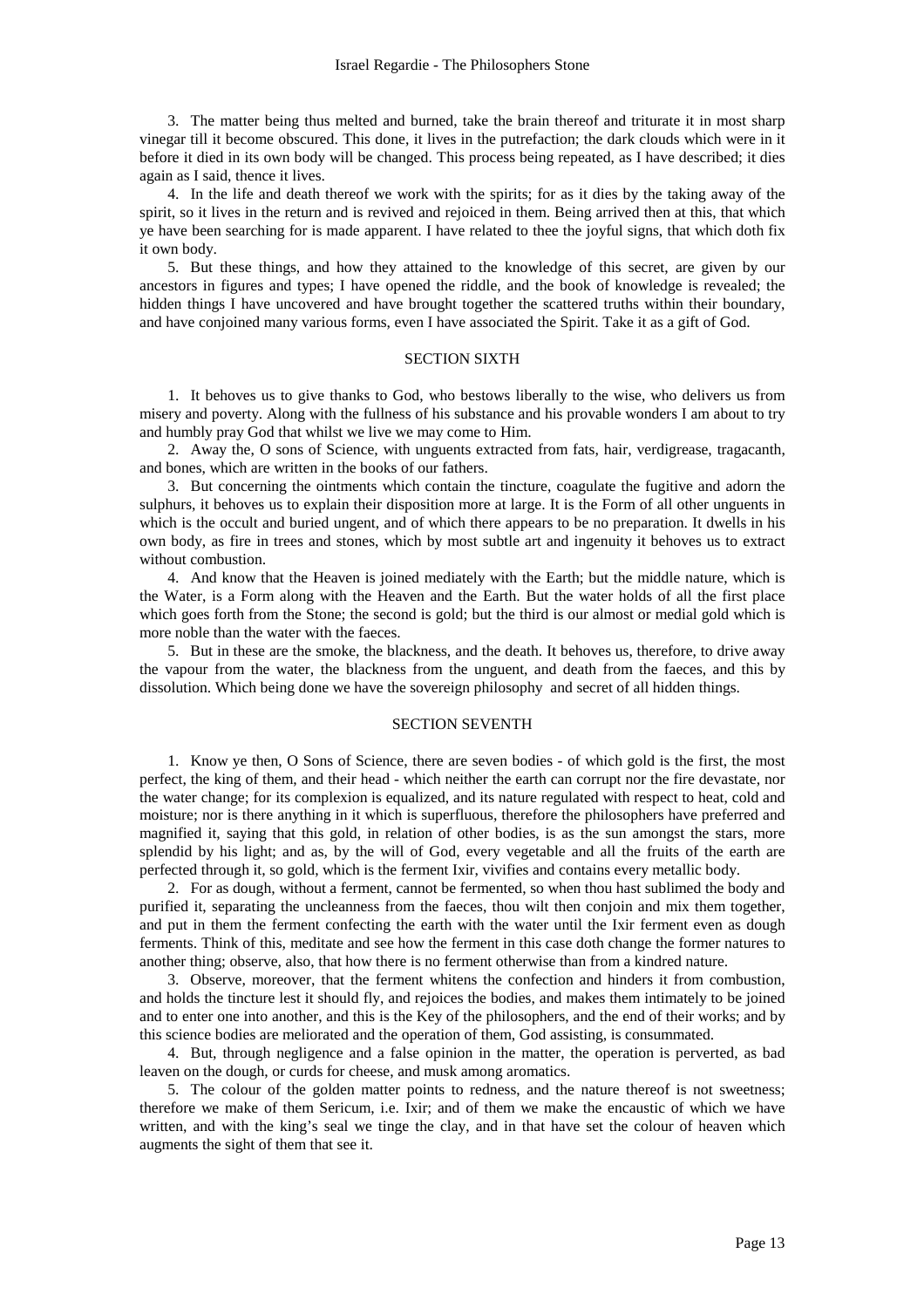6. The Stone, therefore, is the most precious gold without spots - evenly tempered, which neither fire, nor air, nor water, nor earth is able to corrupt; the Universal Ferment rectifying all things by its composition, which is of the yellow or true citrine colour.

7. The gold of the wise, concocted and well digested, with the fiery water, makes Ixir; for the gold of the wise is more heavy than lead, which, in a temperate composition is the ferment Ixir, and, contrariwise, becomes distempered by an equal composition.

8. For the work begins from the vegetable, next from the animal, as in the egg of the hen, in which is the great support; and our earth is gold, of all which we make seriacum, which is the ferment Ixir.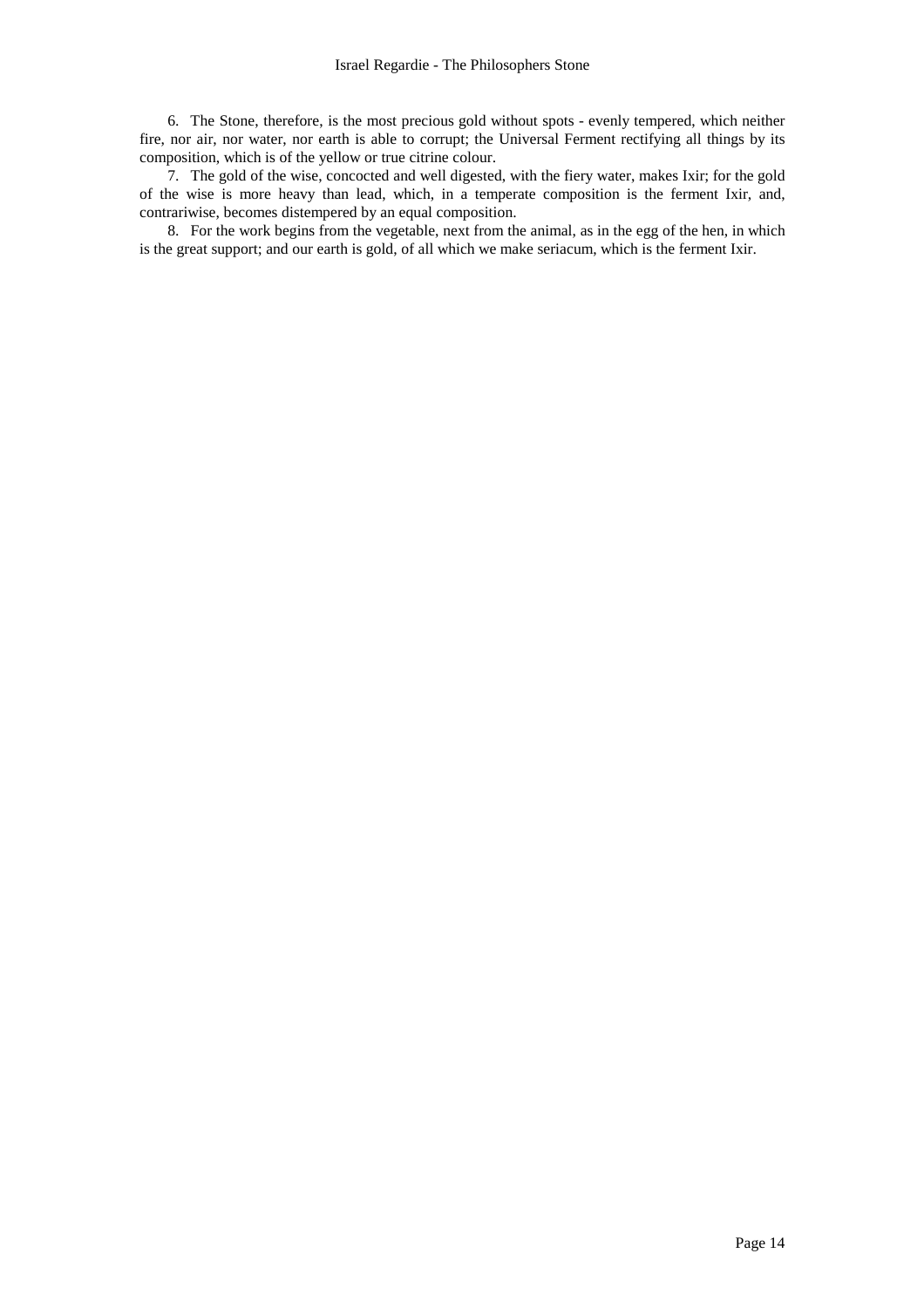### CHAPTER THREE

#### **COMMENTARY**

In selecting the psychological method to elucidate *The Golden Treatise* of Hermes, I have been guided solely by personal predilection. For the *Six Keys of Eudoxus* I have reserved the magnetic and magical scheme as more appropriate. The former treatise is peculiarly adapted to psychological treatment, yielding interesting and significant material. In fact one could almost imagine that the unknown author wrote his text with just such a viewpoint in mind. What has impelled me to analyse and interpret these texts is the hope that a deeper motive or a greater significance may be discovered for psychological practice than the mere elimination and cure of neurotic symptoms. While, therefore, we may learn nothing startling about method, Hermes has something significant and vital to teach us about the true goal and aim of psychotherapy. This is the justification for time and effort spent in elucidating these obscurities. In concluding her highly suggestive book on Alchemy, Mrs. Atwood has expressed the opinion that "the thresholds of ignorance are already overpast, and experiment is in need rather of a motive to dignify it than of practical machinery". Moreover, when we find a well-received modern writer on psychology, such as Geraldine Coster, insisting that Western psychology today is in need of a new impetus to a higher goal, then I hope it may be admitted that an examination of these intriguing texts on Alchemy will provide an impetus in the right direction.

Turning now to the opening verses of *The Golden Treatise*, what strikes us first is the preliminary demonstration of the essential religious or spiritual nature of the undertaking. It strikes a keynote of the entire treatise, raising the level of the interpretation of its subject matter considerably above the merely physical. Almost it implores the student to seek for a higher and loftier point of view than usually obtains. In her examination of the Yoga sutras of Patanjali, Geraldine Coster makes the contribution that not only does resignation to God imply a devotion to a personal deity conceived of in the conventional sense, but rather more. To resign oneself patiently to God's will, or to acknowledge as Hermes does that he obtained this knowledge by the "inspiration of the living God alone, who judged fit to open them to His servant", implies a thorough-going acceptance of the whole of life, so that there is no place for conflict. It suggests an unconditional acquiescence in life as actually it is, an acceptance of oneself with all one's faults and vices. It intimates a willingness to sacrifice all other aims to the one end, the attainment of the Philosopher's Stone.

3. The First Matter of the Alchemists is a synthesis or Quintessence of the four elements or qualities of dryness and moisture, heat and cold. Nothing can be done to perfect the Stone until this interior subtle or design body is first known and then subjected to a decomposing process so that its crystallization and inflexibility is brought to naught. The colours to be passed through refer to the fact that in all occult systems a different colour is attributed to each specific item of the magical alphabet. Usually for the elements we have black, russet, or dark green for earth, blue for water, yellow for air, red for fire. But in the alchemical working another, possibly a simpler, attribution is employed. The sequence runs - first black to represent the decomposition or putrefaction of the Stone as first it is found. Then white - its first purified and refined state. This is followed by greenness which expresses immaturity and the possibility of complete spiritual growth, as witnessed by the colour displayed by Nature in Spring; the colour of expectancy and hope. Red succeeds this, red for maturity, full growth, and ripeness; whilst citrine or yellow, the colour of gold and of value and worth, is the final and desired resultant.

4. Here the First Matter is called Water. Elsewhere, and in other texts, it is named "A stone which is not a stone, spirit, soul and body, which if thou dissolvest, it will be dissolved; and if thou coagulatest, it will be coagulated; and if thou dost make it fly it will fly, for it is volatile and as clear as a tear."

Here are described the nature of the alchemists' basic material and the divisions made upon it. The four substances of the verse refer to he four elements of Earth, Air, Water and Fire. "One to two" represent the automatic division of the homogenous magical Agent into its polarities of male and female, the two poles of positive and negative, active and passive, etc., the two opposites which pervade and characterize the whole of nature. These are the two extremes between which, in its unenlightened state, the ego constantly swings like a pendulum. It is this extreme which has to be overcome psychologically.

"Three to One" are the alchemical principles of Salt, Sulphur, and Mercury - the three modes of operation of the One Thing, the True Quintessence. This Water is compromised of intelligence - Mercury; feeling - Sulphur; and energy-substance - Salt.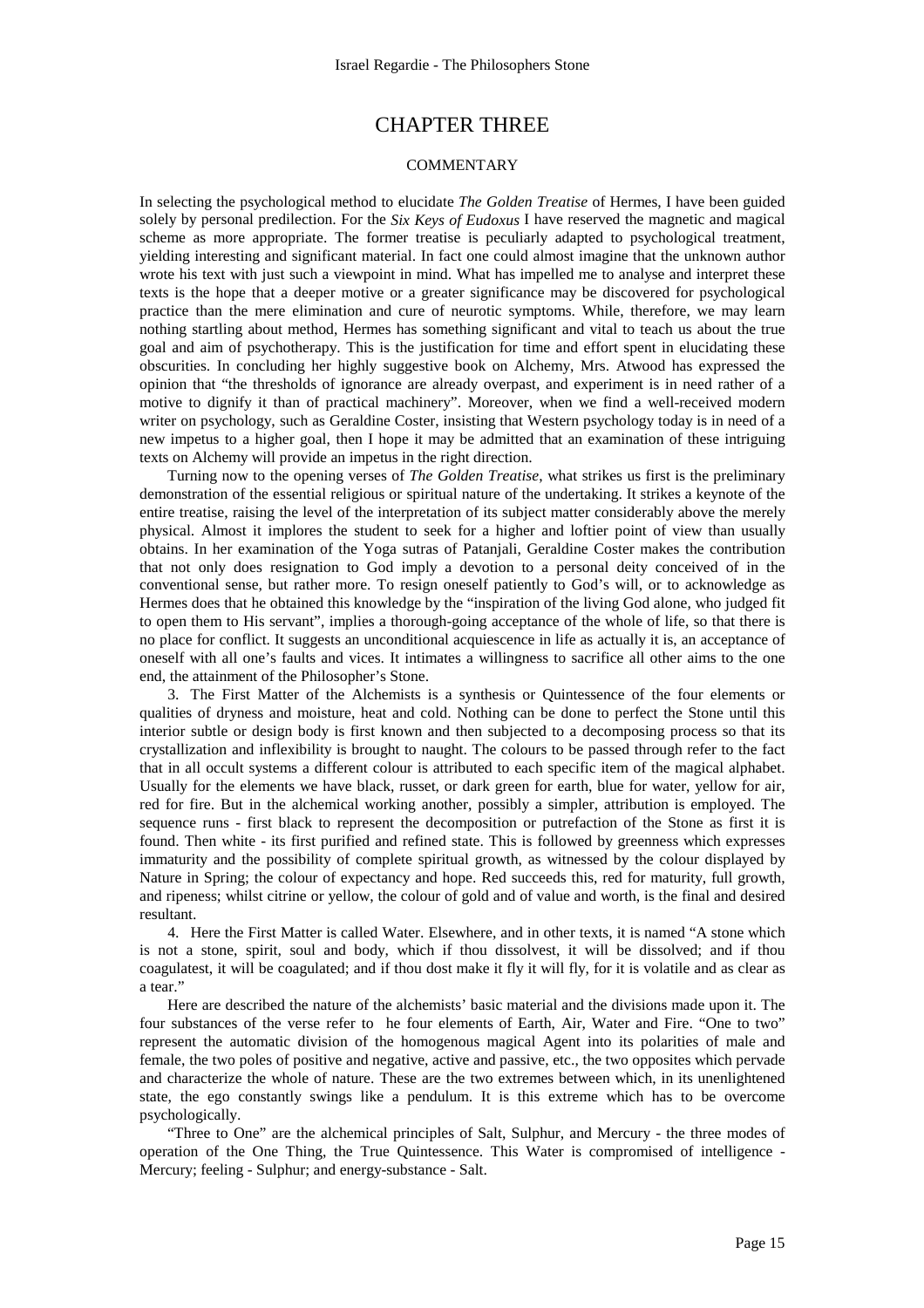5. This is obscurity and *vanitas vanitatis*. These further veils are deliberately employed, we are constantly assured, in order to confuse the ignorant and unworthy. The humidity possibly refers to the magical Earth, Meridian Redness is Fire, citrine Seyre is Air, and Auripigment is Water. The instruction simply names the ingredients of the Stone.

The Vine of the Wise is the perfected and purified Stone. It bears comparison with the opening verses of the 15th chapter of the Gospel of St. John:

I am the true Vine and my Father is the husbandman. Every branch in me that beareth not fruit he taketh away; and every branch that beareth fruit, he purgeth it, that it may bring forth more fruit. Now ye are clean through with the word which I have spoken unto you. Abide in me, and I in you. As the branch cannot bear fruit of itself, except it abide in the vine; no more can ye, except ye abide in me. I am the vine, you are the branches. He that abideth in me, and I in him, the same bringeth forth much fruit; for without me ye can do nothing.

The Vine yields wine for man's pleasure. But it does so only through the application of an intelligence and a skill external to itself. Itself unaided, it remains but a vine. So by the alchemical artifice of putrefaction and distillation, the crude material of the astro-mental sheath is purified, becoming, so to speak, the wine or spirit thereof. Noteworthy also, is the fact that the Vine and wine generally are sacred in mythology to Bacchus. On the Qabalistic Tree of Life he is referred to *Tipharas*, the solar centre, the source of reference of all the dying Gods who teach immortality, resurrection, and healing. The glorified and purified consciousness which is the Philosopher's Stone is likewise a *Tipharas* attribution - and often is termed the Augoeidês, the deathless solar body, the wedding garment of scripture. Thus the Stone is immortality, it is consciousness resurrected from death, gifted with divine healing.

6. The method of working is here summarily described. Luna is the celestial symbol of the Astral, the philosophical Water, and therefore of the Collective Unconscious. In every system of ancient symbolism, the Moon refers to the Soul of the World. The first part of the operation, represented by the waning of the moon, the dark fortnight, is the breaking down process - decoction, putrefaction, which dissolves the matter, and discharges all and every impurity. The second half is the bright fortnight, the waxing of the Moon - the reverse half of the "Solvé et Coagula" formula, the reconstruction, the coagulation of the volatile.

8. Argent-vive is Mercury which, naturally, is within man himself, in the innermost chamber of his being. It is the world of the psyche itself. Another definition is given by Hermes. He calls it the residual Earth; that is Holy Earth. Here we have a reference on the Tree to the sphere of the operation of the four elements. Another name for it is the unredeemed Virgin, the animal Soul in its natural state. *Yesod* the upper half of the seventh sphere on the diagram represents the state of the first purification, of which the term Quintessence can be used. "If you have found this argent vive, which is the residuum of the philosophic earth after the purification, keep it safely, for it is worthy." Also note the encouragement that Vaughn gives, for he says: "If thou dost know the First Matter, know also for certain that thou hast discovered the Sanctuary of Nature. There is nothing between thee and her treasures but the door. That indeed must be opened."

10. On the Tree of Life there are several other *Sephiros* of which but little mention has heretofore been made. It will now be found useful to consult the chart. The uppermost three spheres called the Supernals are often classed together as a unit. As such, this triad is then governed by the attributions of the third Supernal *Binah*, which synthetically represents the Supernals. *Binah* means Understanding, and as a glyph of the Triad conceals Wisdom and the essence of the divine Light. Thus the Supernals are Spirit, the so-called Light itself, the concealed and unknown higher Self in man.

One of the astrological attributions to *Binah* is Saturn, among whose correspondences are such ideas as stability, peace, blackness, death, time, etc. Notoriously the Vulture is a bird of prey, living on corpses and refuse. Hence, it is a particular idea or a symbol that can be included within the larger abstract generalisation of Saturn. The versicle we are dealing with reads. "A Vulture stands upon the mountain." Constantly recurring in all mystical literature is this theme of a mountain. The Psalmist lifted up his eyes to the hills, Moses obtained the books of the law on Horeb. Jesus ascended the mountain to deliver his sermon. It refers evidently to an illumined or heightened state of consciousness, to spiritual heights of exaltation. It is that inward divine peak when, turned inwards in meditation and prayer, the soul withdraws to its own root and source of perfection.

In addition to being that bird which preys upon deceased and putrefying things - represented in Alchemy by the corroded First Matter - the Vulture is also a maternal symbol. *Binah* has another correspondence or association, the Great Mother. She it is who gives birth to the divine newly formed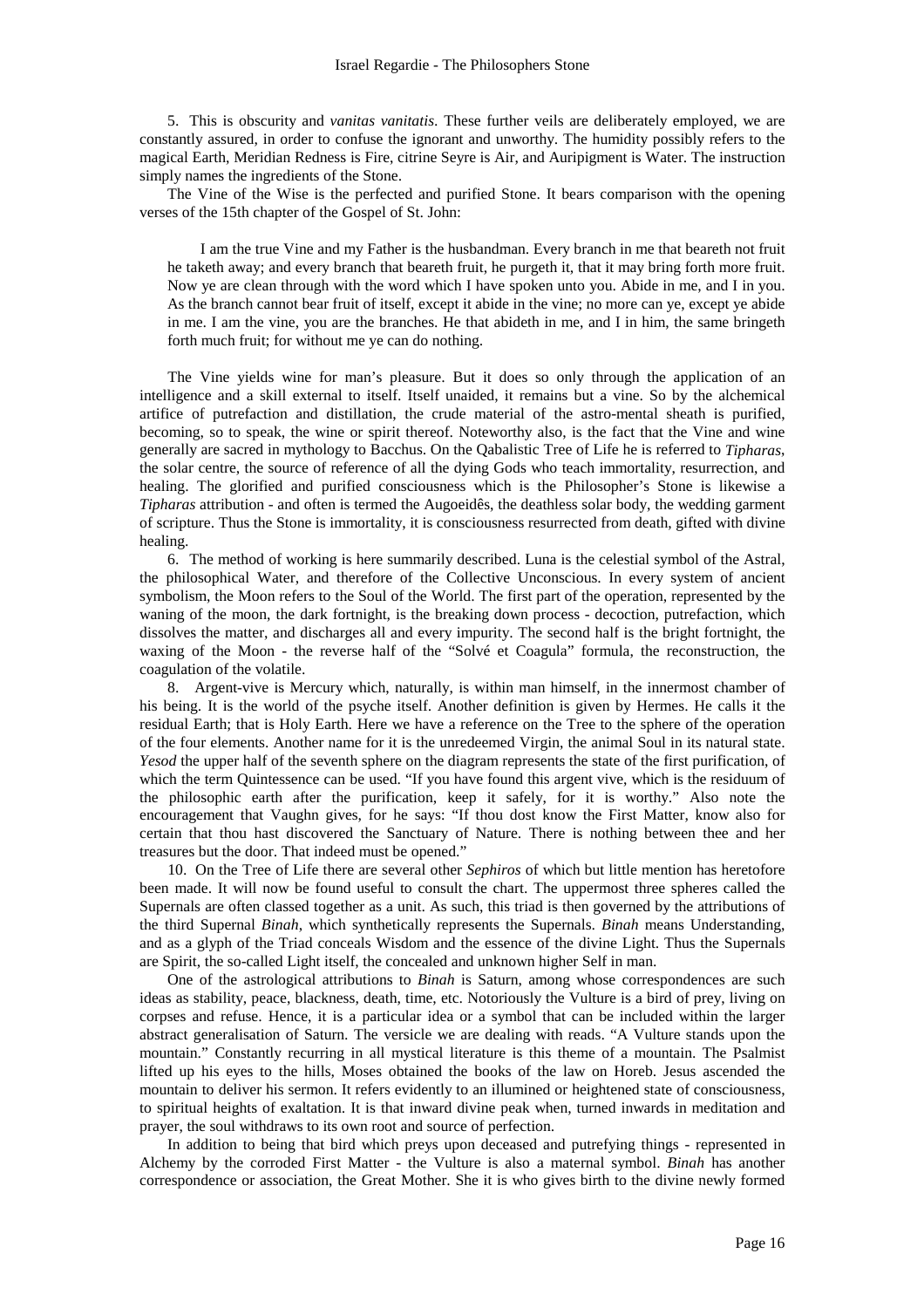Stone, after her surrogate symbol, the Vulture, that is illumination and the lapse of time, has devoured (changed) the substance of which it is formed. The Vulture in its travels flies extremely high, and is capable of wheeling about slowly, seeming often to remain poised and stationary in mid-air. It is also credited with extremely clear and penetrating vision, sensing its prey from a distance of many miles. For our purposes then it represents extraordinarily clear and penetrating insight, intuitive understanding and the "immovable" illuminating Spirit within.

As the Supernals are conceived of as the Light, white in colour, the vulture's speech becomes moderately clear. *Malkus*, the secondary meaning of the seventh sphere, is the residual earth and is black, whilst the Supernals, which are the highest extreme of the Tree, represent the same residual earth brought to transcendental perfection - to whiteness. "Red of the white" would convey a further ripening of that process, of bringing it ineluctabley to maturity and ripeness. The citrine is the colour of gold, the perfect metal, *Tipharas*, the sphere of harmony and balance. It is neither transcendental nor terrestrial but he reconciliation of both, the child of the extremes, the integrated consciousness between, the Middle Way. The Supernals are divine wisdom and understanding, the Truth itself.

11. The Crow is the so-called bird of Hermes - the volatile astro-mental body, capable of sustained and prolonged flights of ideation and fantasy. It requires no wings; it is Air itself.

The throat is the seat of the voice, the instrument of the expression of the mind. Speech is the *logos* of thought, giving evidence of thought. The tincture is clearly a mercurial extract, a thought-extract - it is therefore that intellectual ferment which eventually transforms consciousness. Moreover, the throat is the seat of *Daas*, the unnumbered centre on the Tree which is made manifest in man as evolution proceeds, as self-consciousness and perfection are developed. Because of its colour, the bird refers more particularly to that aspect of the psyche which is the unredeemed animal soul *Malkus*. It is evident that Red represents Sulphur, intensity of feeling and emotion and it "cometh from him" as we ascend the Tree. "And from his back is taken a pure Water" - that is *Yesod* again, the Quintessence, the water of the Wise, "the viscous humidity made by the dissolution which radically dissolves all metals, and reduces them into their first ens, or water".

12. Again, we have definitions of the First Matter and of the Stone - a classical and oft-repeated definition particularly. The alchemists considered the discovery of the First Matter so important that although unwilling or unable to give absolutely clear indications of its nature, they were anxious constantly to throw out suggestive hints. It was their belief that study and meditation would expand such hints into tangible ideas.

"The cavern of the metals" evidently refers to the interior depths of Man, the principles of whose external form are the metals drawn from the mineral kingdom. As such it is an excellent symbol for the Unconscious.

13. Here now we have the first instructions as to the practical nature of the hermetic work. The First Matter, which is to say the hard, inflexible condition of consciousness encased in its crystallized sheath, must be subjected to heat, and boiled. By these means the dryness and crystallizing qualities of the etheric substance are destroyed, leaving only the essential root nature of the substance, devoid of the rigid and restricting attributes imposed upon it by the natural self-willed life.

To refer yet again to Miss Coster, we find the following clue to the meaning and significance of heating and boiling :

It is the nature of the human mechanism to set or harden into fixities of habit, and this is true not only of the body but of the mind and emotions. Speaking figuratively, it is as though the mentoemotional nature tended to harden like the stuff in an old glue-pot. The material must be brought to a perfectly homogeneous fluid consistency, and the relaxation of habitual restraint is comparable to a melting process.

I am inclined to believe that this last analogy would meet with the approval of the alchemical writers themselves, though I tend to the belief that rather more is implied by the technical use of the word "fire" in our text.

An internal agent is mentioned which is the secret fire of the alchemists. It is the effect of this fire which, it is said, reduces the silver-grey substance of the astral vehicle to dark ashes, the black Saturn. Here is the central secret of the alchemical art. All the operations depend upon this caloric operation the regimen of the Fire. Almost *ad nauseam* are we given reiteration and emphasis of this fact. Yet no single text gives a clear straightforward indication either as to its real nature or the means of its kindling. Even the symbols employed are of such a catholic and generic nature that they can be made to yield almost anything.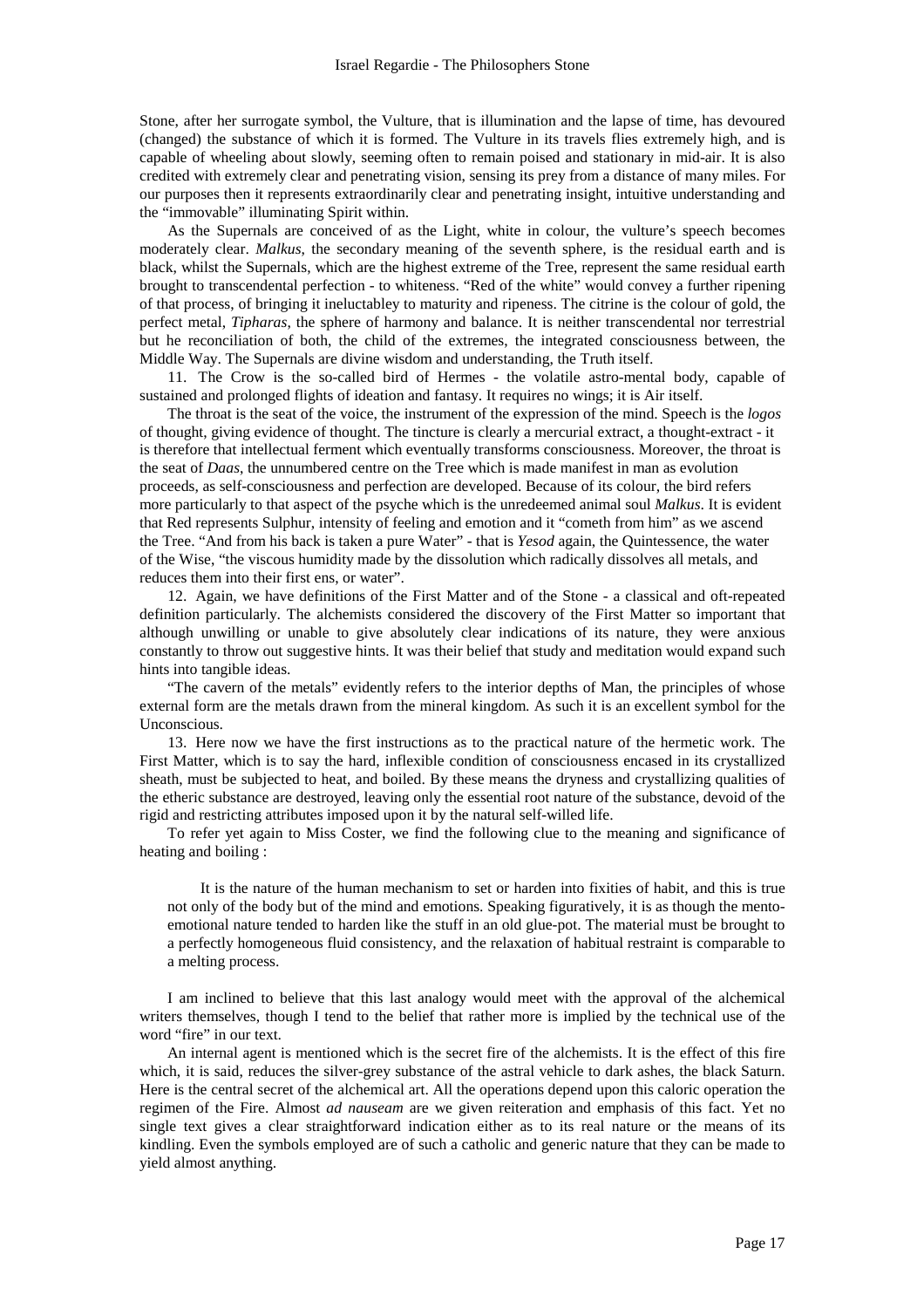We determined previously that the dynamic nature of the feelings and emotions could well be symbolized by fire, particularly in view of poetic expressions and widely employed colloquialisms and local idioms. On the other hand, from a philosophical point of view, we could equally argue that because of its penetrating, incisive and illuminating quality the intellect might be that fire so beloved of the alchemists. This would imply that they were thinkers and philosophers almost after the fashion of the Schoolmen, delighting in sophistries and intellectual quibbles. With these symbols, it is obvious, however, that we make but little real progress.

Turning for aid to the psychological realm we are confronted with a maze of symbols which some consider illuminating, whilst others in all sincerity and intellectual honesty believe to be of no final value. For example, the Freudian interpretation of the nature of the furnace, the fire, and the oven is exclusively in terms of sex. That is to say, objects such as the furnace or the oven represent the female genitalia. Heat itself is, according to Freud's manner of seeing things, sexual excitation or libido, which he defines solely in terms of sexual desire Popular expression known to almost everyone certainly lends some degree of credence to the idea of heat as sexual desire. In his *Introductory Lectures on Psychoanalysis,* Freud observes that:

The kindling of fire and everything connected with this is permeated through and through with sexual symbolism, the flame always standing for the male organ, and the fireplace or the hearth for the womb of the mother.

An analysis of the alchemical text along these lines would lead us finally to the conclusion that the unknown author was indulging consciously or otherwise in a sexual phantasy. Hence a detailed analysis of it would produce nothing of any ultimate psychological or practical value other than providing us with a new set of symbols for the sexual organs and the sexual act and infantile fantasies concerning their use. It is, I am quite willing to agree, a valid line of interpretation. And, in point of fact, it was along such lines as these that I proceeded when dealing with alchemy in a former work. In the 16th chapter of my *Tree of Life* I produced as symbolical of the penis and semen the ideas of the alchemical Athanor and the Blood of the Red Lion. The Curcurbite and the Gluten of the White Eagle were symbols to represent the female genitals and their secretion. But adolescent fantasies of this kind are of no deep spiritual significance. They teach us nothing with regard to the object enunciated as my principal interest. We learn nothing of practical means of integrating the human psyche, of developing its latent faculties, of elevating it to a loftier level of function and psychic action. I discard therefore without further argument the Freudian interpretation unless it be subjected to considerable modification and extension.

If we do accept the furnace as being a female symbol, then, instead of halting desperately here, we must proceed along an extended association track to discover other valid meanings and significations for such ideas. The sexual correspondence is a perfectly valid objective association. It is accurate as far as it goes. But its meaning is considerably enhanced if we transfer it to the subjective level - that is if we ascertain what is the symbolic meaning, either to the dream faculty or the active imagination, of women and their sexual organs. So far as man is concerned, women represent three things*: First,* their primary reaction to life is an emotional one; it is always expressed in terms of feeling, love, and emotion. *Second,* they represent sexually an object of gratification. *Third*, as the mother they represent the source of human life. Thus we have several correspondences for the alchemical furnace and the fire it generates. It represents something whose action is generative, from which pleasure may be derived, and which has a definite association with the emotional faculties. It may be contended, therefore, that if we associate the furnace with the Unconscious we have a valid and reliable correspondence. The female symbol is the furnace-Unconscious, whilst the .masculine one is the fire-libido. In my opinion a consideration of the text along broader lines such as these will yield infinitely more meaning and practical information than if we adhered to what is in reality an adolescent fixed and unscientific code of symbol attribution.

Dr. Jung, who differs very considerably from Freud's rather narrow sexual interpretations, has something to say on this question of fire in his Commentary to *The Secret of the Golden Flower.*  Referring to the Chinese text, he remarks that

These verses contain a sort of alchemistic instruction as to a method or way of creating the "diamond body", which also appears in our text. "Heating" is necessary; that is, there must be a heightening of consciousness in order that the dwelling-place of the spirit can be "illuminated". But not only consciousness, life itself must be heightened. The union of these two produces "conscious life". According to the *Hui Ming Ching, the* ancient sages knew how to bridge the gap between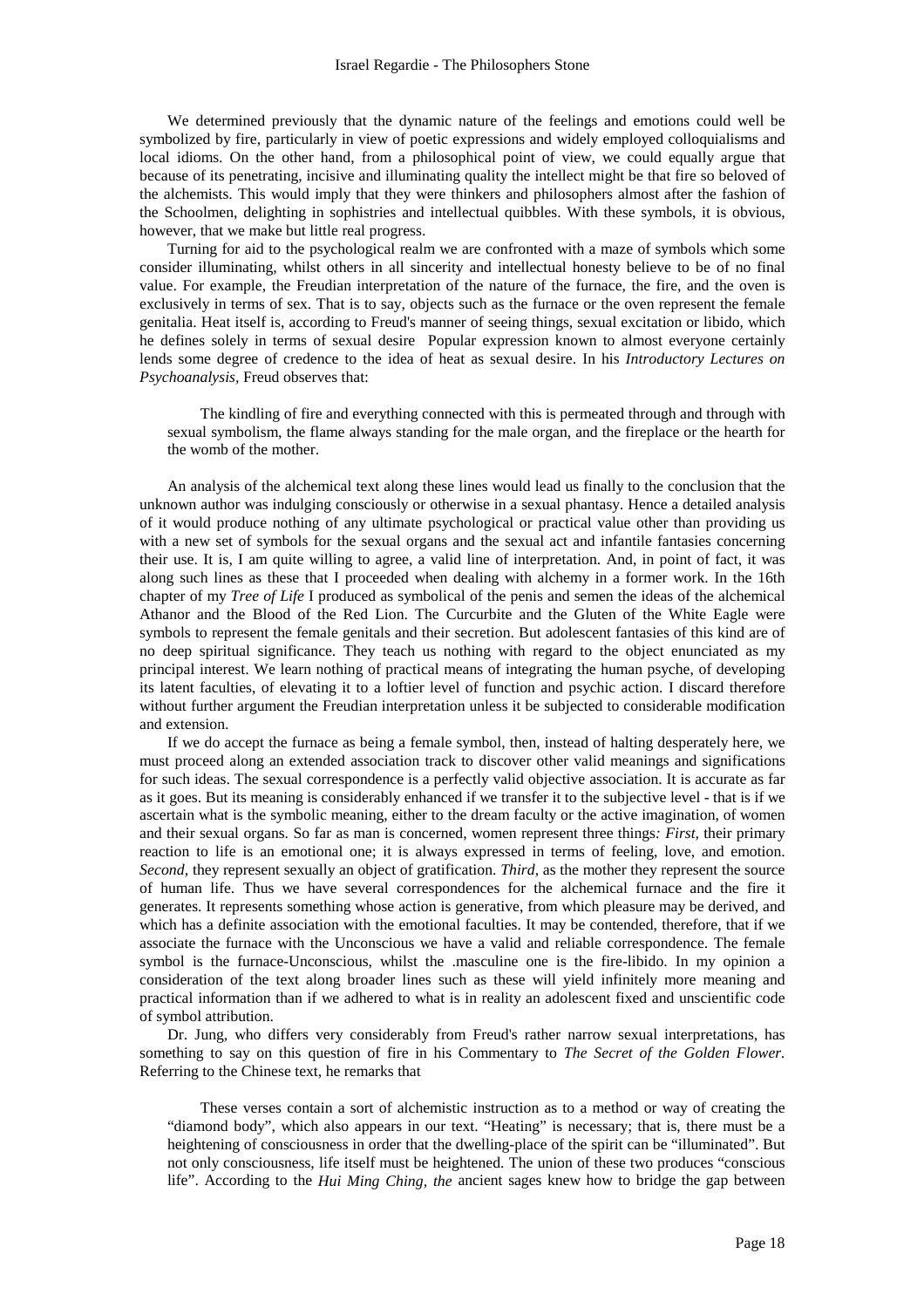consciousness and life because they cultivated both. In this way the immortal body is "melted out" and in this way "the great Tao is completed".

15. Here follow further instructions on the Stone, each one, by meditation. revealing some further point in clarification of the issue. Again we have technical references to a method to be pursued. The Heavenly Flyer is consciousness, the human soul so-called. The Fire is the internal re-creative agent, suggesting an intensity of feeling and emotion. On the other hand, the action of a keen and penetrating intellect, which burns up dross and confused thinking, may will be likened to Fire.

Quite valid at this juncture are the psychological correspondences, and they follow the same routine as we followed above. Generally speaking, free association will produce the Mother as an association of Sea. The Mother is the source and root from which we have come; that which has given us birth. Transferring the objective symbol to the purely subjective level, the Mother as an idea is related to the Unconscious. It is axiomatic that consciousness is a more or less recent development in the long history of man, and the Unconscious is its source and antecedent. Consciousness is born from and issues out of the dark creative fertile depths of the Unconscious. The Unconscious, wrote Jung, is always there beforehand as a potential system of psychic functioning handed down by generations of men. Consciousness, however, is a late-born descendant of the unconscious psyche. It would certainly show perversity if we tried to explain the lives of our ancestors in terms of their late descendants; and it is just as erroneous and stupid to regard the unconscious as a derivative of consciousness. We are much nearer the truth if we put it the other way round.

In this event, we must enlarge the psychological idea of the Unconscious very considerably. We have identified this Collective Unconscious with what in occultism is called the *Anima Mundi.* But even in magical literature this latter concept is conceived to have two aspects or poles, if so we may speak. To explain their nature, we may be obliged to use in addition to the word Unconscious another term not in general acceptance, the Superconscious. This includes all the finer spiritual aspirations, inner faculties of discrimination and innate wisdom and love. Both of these principle concepts have become united in the general term, the Unconscious. So long as we understand this, no harm may come. But it would be erroneous to suppose literally that consciousness has issued from the lower levels of the *Anima Mundi.* This latter is itself a derivative - so runs magical philosophy - of the higher more divine level, corresponding to the supernal triad of Spirit and Wisdom and Understanding.

But before consciousness can attain to the Supernals, it must have passed through Avernus. And this is the implication of the text. Consciousness and feeling together must, by no matter what means, be immersed in the fructifying sea of the Unconscious. Naturally, this would appear at first as a destructive process. For as Jung has so concisely expressed it:

Danger arises whenever the narrowly delimited but intensely clear individual consciousness meets the immense expansion of the Collective Unconscious, because the latter has a definitely disintegrating effect on consciousness.

This species of disintegration, of conscious schizophrenia,. is precisely what the alchemists wish to produce as their first step. For one thing, if the process is accomplished deliberately and consciously, the larger part of the danger is eliminated. In fact to do so implies an understanding of the mechanism of the unconscious. And such a knowledge, psychotherapists inform us, confers freedom from unconscious automatisms, from compulsive domination of consciousness by repressed material stored in the Unconscious, and also from the dangers of any such lack of insight and discrimination.

Their practical experience has taught them, the alchemists aver, that if the immersion of the heavenly flyer in the Sea where lies latent the internal fire be repeated sufficiently often, then instead of destruction being effected, the nascent spirit stirs to renewed activity. The German poet Holderlin has written : "Danger itself fosters the rescuing power."

#### And moreover, to quote Jung once more:

What we observe here is a fundamental law of life - *enantiodromia - the* reversal into the opposite; and this it is that makes possible the -reunion of the warring halves of the personality, and thereby brings the civil war to an end.

The result of this renewal of life is a second birth. For the elements of consciousness, or the human soul and its vehicle, are reassembled spontaneously upon an entirely new and higher pattern. This new consciousness is the result of the *union* of the several constituents of consciousness, or levels of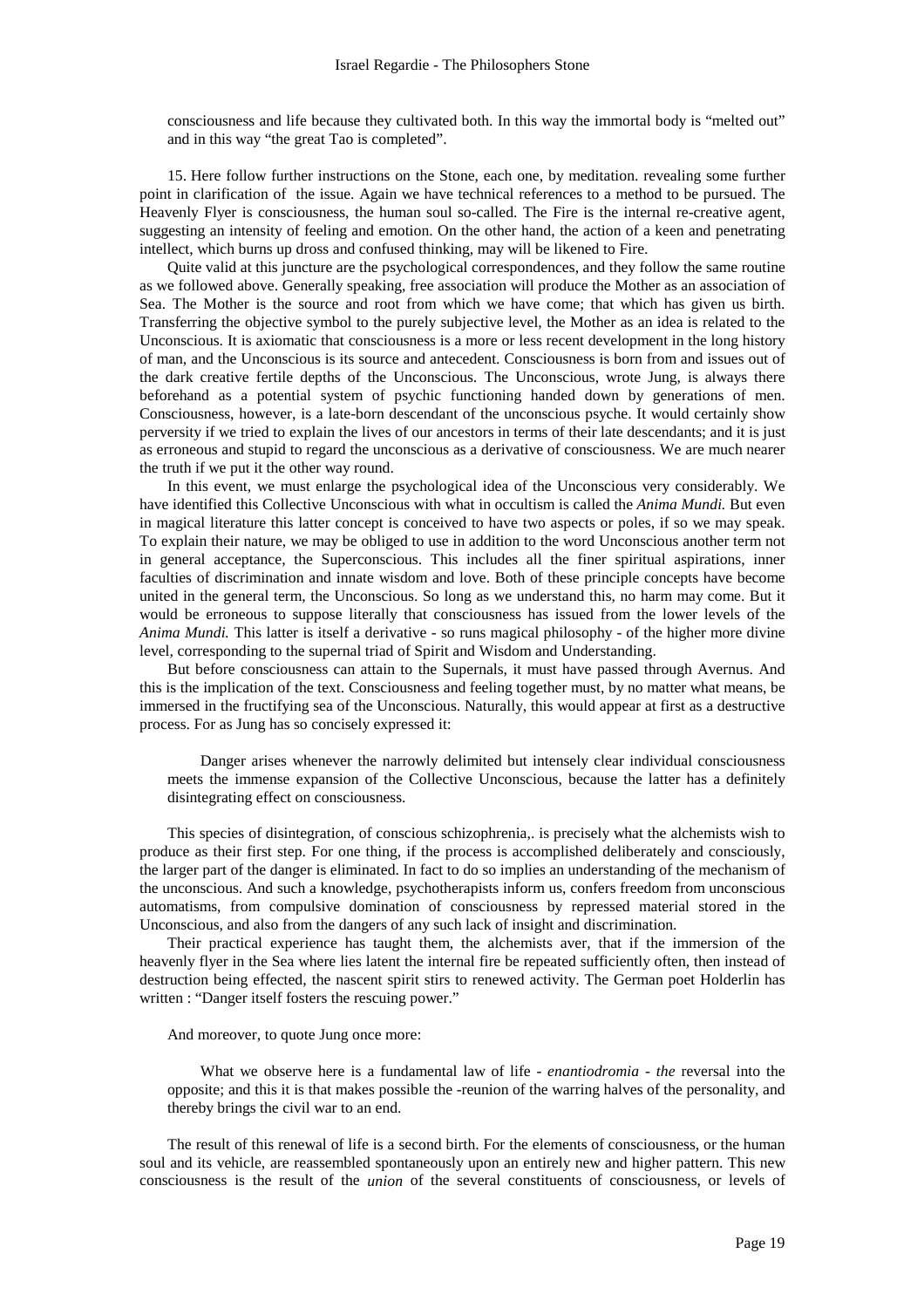awareness. Its major characteristic is the absence of any hard-and-fast barrier or partition which consciousness has erected before the portals of the Unconscious. A harmony is established between the human soul and infinite life without. The result is the ability of the natural vital spirit to flow freely into all the parts and levels of the whole consciousness, producing health and true happiness and integrity.

Alchemists frequently quote Francis Bacon with regard to this law of *enantiodromia,* as follows:

And if any skilful minister shall apply force to nature; and, by design, torture and vex it in order to its annihilation, it, on the contrary, being brought to this strange necessity, changes and transforms itself into a strange variety of shapes and appearances; for nothing but the power of the Creator can annihilate it or truly destroy; so that, at length, running through the whole circle of transformation and completing its period, it in some degree restores itself, if the force be continued.

It is the spontaneous reversal of the spiritual life, the restoration of itself after continuous and persistent attempts to dissolve the frame and groundwork of the soul which the alchemists believed to occur, and claimed, furthermore, to have achieved.

17. The perfected inner body restored spontaneously to itself by its own inherent dynamic power, glows and scintillates outwardly with an inward light like a diamond or other very precious jewel. It is interesting here to quote Aleister Crowley's description of the aura, which is the glorified inner body together with its own dynamic emanation:

The Aura should be clean-cut, resilient, radiant. iridescent, brilliant, glittering. "A Soap bubble of razor steel, streaming with light from within", is my first attempt at description ; and it is not bad, despite its incongruities.

It is the opinion of the Zürich school that the development of this inner or diamond body is the automatic adjustment on the part of the psyche itself in its preparation for death. Jung declared that such a development is "psychologically symbolical of an attitude which is invulnerable to emotional entanglements and violent upheavals; in a word they symbolize a consciousness freed from the world. I have reasons for believing that this is a natural preparation for death. and sets in after middle life. Death is psychologically just as important as birth and, like this, is an integral part of life". And a little further on, the same psychological exponent refers to the "psychic spirit-body ('subtle body') which ensures the continuity of the detached consciousness". As our text puts it,, with regard to this newly found but still highly concealed stone, "it leads from darkness into light, from this desert wilderness to a secure habitation, and from poverty and straits to a free and simple fortune".

This is that celebrated Elixir of Life which, freed from every restriction on the part of an inelastic, confused, and unseeing mentality, is said to prolong life - though we need not necessarily interpret this in a wholly physical sense . It is a truism in certain philosophies that man is not immortal though his essence is. His immortality as an individual conscious entity is a condition of things that requires achievement through his own unaided and unfailing effort.

Certain comparative philosophical views are worthy here of consideration. Notably, the Buddhist idea as contrasted with typical Western ideas. As is more or less well known, all schools of Buddhism hold that man has no individual ego or permanent unit of consciousness which is capable of surviving death, as is maintained both by Hindu philosophers and those of the West. Whilst in Buddhism the idea of transmigration or reincarnation is held, the rationale or *modus operandi* departs considerably from the usually held idea that it is the immortal ego which incarnates again and again. It is the Buddhist claim that man is comprised of various bundles or aggregates of attributes and qualities. Their view, moreover, is that man is a combination of several consciousnesses strung together by natural law to form an apparent unit. So far as his ego-sense is concerned, their psychology holds it to be a false perception. It is a convenient expression to speak of the ego just as commonly we still refer to the rising and setting of the sun. Such a view is directly attributable to taking appearances on their face value and ignoring the true nature of reality. It is precisely this ego-sense, false and illusory, which impedes the perception of the true nature of reality, of the universe as it is in and for itself. From such a point of view it follows that the goal to be sought-since this false ego-sense is responsible for an imperfect view of life and thus responsible for suffering, mental conflict and psychic torture - is the dissolution of that obstinate and persistent falsity. This accomplished by various means, the aggregate, which is called man, sinks into the Void. Buddhism considers the Void most certainly not as a negative conception of nothingness, but rather as analogous to transcendental divinity, the Clear Light, or absolute Consciousness.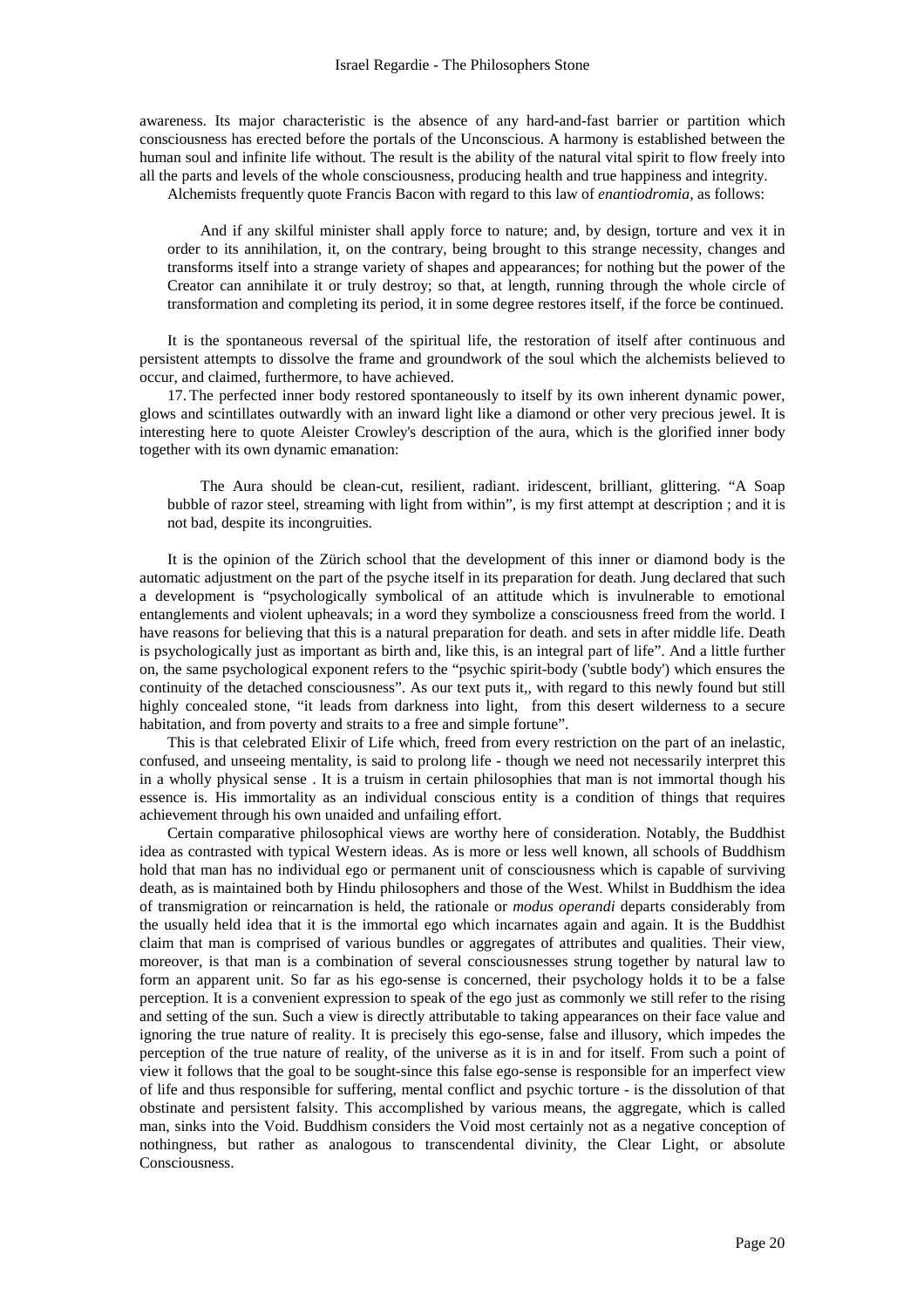In the West, however, ignorant though we may be of the loftier flights of the philosophic and spiritual perception indubitably enjoyed by the protagonists of the Mahayana *Bodhi,* our point of view is fundamentally different. It is the Occidental view that the ego has some value for us in that we are individual human beings obliged by our destiny to deal with a very practical world. Therefore the egocentric concept has been preserved despite all arguments and efforts to the contrary. This is not to say that our philosophers fail to realize the defects and inadequacies and occasional lapses of the ego itself. On the contrary this is clearly recognized. The Western religious and philosophic ideal seems to be the enlightenment of the mind by God or the Absolute or the Universal Spirit removing the tarnish from the bright mirror of the mind. It tends to nullify the false accretions which a worldly civilization builds around the ego itself. The ego as a separate practical psychic entity they seek to preserve in its own right that it may consciously manifest to the world the divine consciousness which informs it. "Life and yet more life" is the prevalent ideal here. And illumination which sanctifies life through a purified and clarified consciousness seems to be, summarily speaking, the central pivot of its system - god and man Conjoined in a single being.

Alchemy, in Europe. has acquired a singularly Occidental flavour, and this too is pretty much the-Alchemical ideal. To manifest and use the Stone of the Wise for the further glory of God is that ideal. Its virtue over and above other Western systems is that it provides a practical scheme to this end. A glorified body with a purified spirit and soul elevated to the heights of spiritual kingship - a glorified inner pneumatic body used by a regenerated soul - is the attainment it holds up. No final dissolution does it countenance, or an absorption at the expense of the ego. This, in its eyes, would imply the extinction of the individual.

At the outset of the second section Hermes again emphasizes the essentially spiritual attitude required of him who would undertake this divine work. Were Alchemy a mere torturing and vexing of material metals, such a stand would be absurd. And, moreover, our author shows by what means the knowledge of the divine art may be obtained. For whilst all the alchemists urge that nothing can be known of the spagyric art save by the grace of God, yet Hermes states the entire process is a rational one and urges constant reflection and meditation on rational principles. This being so the art must be accessible to rational inquiry if conducted in the right way and if persisted in so as to penetrate the convention of the apparently arbitrary use of obscurities. Meditation above all must lead to the solution of the great problem. Together with diligent study of his protracted instructions, aided by sincerity, devotion and a complete acceptance of life and human nature, meditation will lead far if conducted with or motivated by a true spiritual motive. Hermes urges that reflection on the matter is of tremendous importance and persisted in will impart the vital clues. For, says he, consider the text as though you, the reader, had written it. In such a way, one may identify oneself with the motive of the writer and sense or intuit his purpose. Consider the writer's motive for the employment of the various phrases and conventionalities of expression. Probe into the significance of his various instructions and "so let thy heart be fitted" for the truth.

2. Having premised this much, at once the venerable adept dives into the obscure deeps of alchemical intricacy. The "rust" of the verse is, evidently, the crippling superficial world-view of the individual, which corrupts and corrodes consciousness and its experience of life. Infantility, compulsive behaviour, adherence to adolescent expression both of feeling and thinking - these are the traits which interfere with the free growth and expression of the psyche. Not only so, but if persisted in, and if they become chronic or severe or intense, we have the production of psychosis, true schizophrenia, and other forms of insanity - rusts which eat up the metal of consciousness and involuntarily disintegrate the ego itself.

Therefore we are to take consciousness, which in view of the airy volatile nature of the mind is named by the text as the Flying Volatile, and drown it flying. The curious use of the last phrase is most intriguing. It seems to indicate the specific nature of the technique employed. That is to say consciousness is to be drowned by its own activity - whilst it flies. It would point to the immersion of consciousness in the Sea - "drowning" points in that direction - by its own intellectual and critical activity. Analytical therapy would most certainly correspond to such an activity. Certain forms of meditation likewise function in much the same way. Often, during the course of analysis, the patient becomes quite unsettled and disturbed. The analytical process consists of an impartial critical examination of the memory, fantasy, feeling and the other contents of consciousness in order to divine their origin and significance, and thus to estimate their true value. Moreover the contents of the Unconscious well up from the hidden depths and make their appearance at various stages either in dream or by direct perception and feeling. It may sometimes appear to the analysand, when he has learned a little of the art of mental relaxation and can actually loosen his emotional tension, that he is in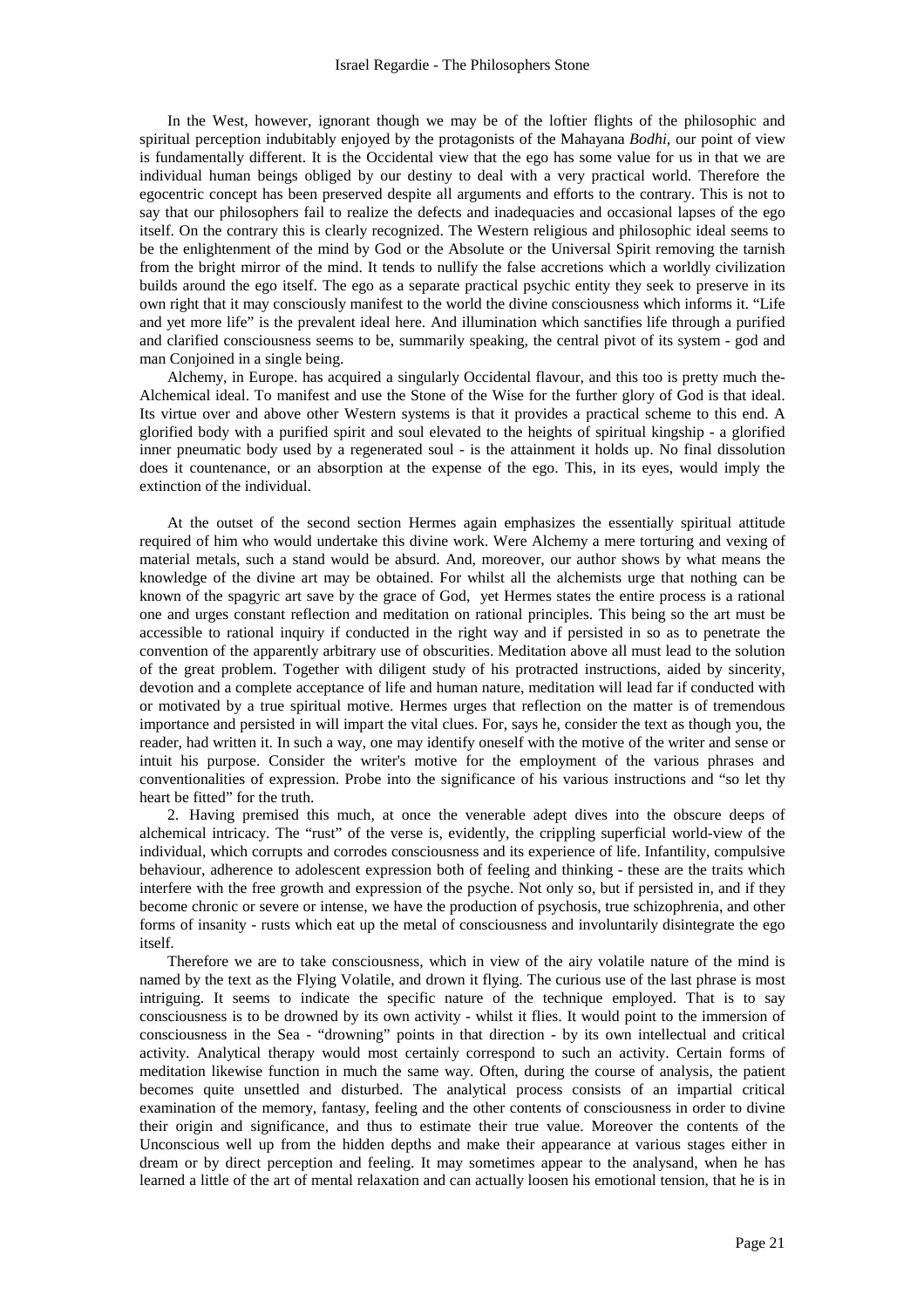danger of being swamped or overwhelmed by the wealth of unconscious image and ideation that arises. The entire therapeutic process is accomplished by the active use of the consciousness whose contents are being examined and changed, and whose boundaries and horizon of vision are being enlarged and enhanced. By immersing consciousness in, at first sight, the disintegrating sea of the Unconscious, it is divided from "its rust which yet holds it in death". That is, these infantile attitudes and fantasies which are so inhibiting and disturbing to consciousness are seen for what they are, and in the light of a dawning understanding and discrimination are discarded.

Mental conflict, when unconscious, as usually it is, is. always inhibitory and leads to indecisive action and loss of physical and mental tone. Conflict invariably, though not inevitably, arises from a one-sided and unbalanced attitude towards life. It arises either from a stressing of conscious viewpoints at the expense of those of feeling and emotion, or vice versa. Such an attitude may lead to a sudden loss or withdrawal of libido. All our previous activities may become uninteresting, even senseless, and the goals towards which we strive lose their value.

Conscious conflict, however, has another value, quite apart from the superficial fact that a conscious conflict can consciously be dealt with. Our text appears to encourage conflict when, however, it is cultivated deliberately and with full intent in order to hasten the cessation of its activity. Then follows a new birth and production of an integrated attitude which appertains to neither element of the conflict. What possibly is a more accurate expression is not that conflict is encouraged consciously or otherwise, but that analysis and meditation increase the perception of the presence of the conflict so that the true extent of the internecine warfare waging within is fully realized. Jung has described at some length in *Psychological Types* the phenomenon whereby the conflict between the pairs of opposites when becoming too acute to be borne, causes consciousness of them to undergo an eclipse. A third or higher reconciling point of view spontaneously comes to birth and is the outcome of surmounting or growing out of a psychic position which is untenable and unendurable.

Whilst this battle royal proceeds, every care must be taken to prevent consciousness from flying off at a tangent, an escape, a defensive operation of the self-preservation mechanism. The hysterical escape from one opposite to another, from the sea beneath into the "regions above", must be checked, the pain and torture of the conflict being accepted and endured. Then, says the text, the hysterical symptoms of escape pass away and disappear, and the flying volatile will truly forbear to fly. Patiently will it endure the appalling unsettling of itself, the threatened disintegration of its own being, with the quiet stoicism of a sage. And it does so primarily because of its full acceptance of itself and of the conflict raging within.

Fairly obvious is the result. If the analysand can endure the exposure of his inner life, the destruction of long-cherished points of view, the elimination of beloved yet loathsome symptoms and behaviour, by arriving consciously at an understanding of his own realized self, by how much is he not enriched.

The rest of the text is comparatively clear. In making conscious and assimilating with intent the wealth of content domiciled in the Unconscious, the vast inspiration, the peace and power, Consciousness itself is enhanced. And it becomes a suitable companion. The psyche thus integrated and made whole is indeed "a conquering lord, with it adorned".

3. Because of the highly specialized nature of consciousness, its exaggerated independence and self-satisfaction and the guilt sense resulting therefrom, a barrier is erected in the psyche of modern man between the several levels of consciousness. The treatise calls this barrier set up by persistent repression, "the shadow and impurity by which the clouds hang over it, defile and keep away the light". In fact, it is common evidence that many neurotics, feeling themselves cut off from their roots and thus from the vibrant stream of life about them, imagine that actually clouds do hang over them, darkening their lives. Freud calls this overshadowing cloud of self-criticism and recrimination the Super-ego. It prevents a free and adequate contact with people and things, dulls the brain, inhibiting the easy flow of life and light, the libido, from welling up from the Unconscious. The ray is, I take it, the light itself shining over and into consciousness after the latter has been separated from or has deliberately absorbed (accepted) its shadow.

It is because of the psychic inhibitions, the "constrictions" of Hermes, that consciousness becomes inflamed and feverish within the narrow boundaries to which it is confined by repression - the fiery redness. These burn the psyche, causing it to become restless and costive, unable to accept and adapt itself to life, ill-capable of functioning smoothly and easily. Repression might be an alternative word to that employed by Hermes.

The Water is the Unconscious - using the latter in its widest sense to include not only the realm of instinct and emotion but also of the highest intuition and wisdom. It is the domicile, so to say, of the libido, vital energy, the fire of life. The association of water with fire seems curious. It recalls other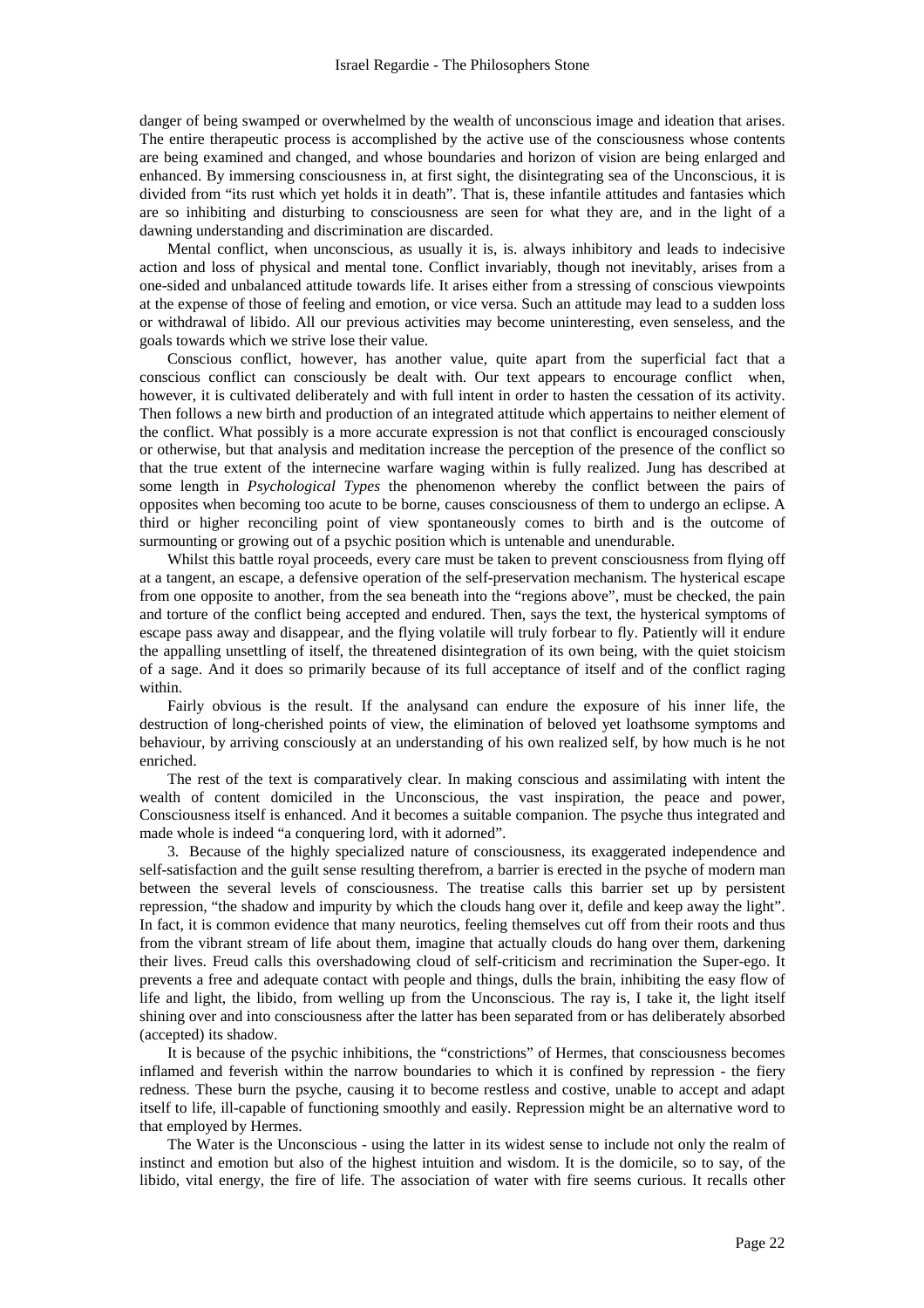alchemical allusions, such as "the fire of thy water.". And again, "Inwardly at its (water) heart there burns purest infernal fire." Likewise *The Golden Treatise* speaks of the "water, which is as a live coal holding the fire".

Invariably a neurosis is caused by repression of certain at one time conscious material. Thrust into the deepest portions of the psyche, this material remains as an autonomous unit, fed by libido, and rendered a powerful complex of ideas. Gradually, by association, this latter extends itself. Nervous and physical symptoms of disorder, as well as psychic compulsions, owe their existence to the repressed complex refusing, as it were, to abide quietly and peacefully in the Unconscious. It becomes explosive and dangerous. And since it has become associated with other variegated ideas, innocuous in themselves and which are not necessarily to be repressed, it forces an entry into consciousness by a backdoor method. These repressions torment and constrict the psyche. Its integrity and sense of security is attacked. The therapeutic mode of release is to become aware of what in the past has happened and what is now happening to oneself, and no longer to repress what really must be expressed in daily life. The unconscious material, set free and assimilated rationally into consciousness, is relieved of its explosive tendency, and thereby becomes, so to speak, purified. It no longer seeks a forcible exit.

To face the neurosis or repression frankly, and thus to accept it, robs it of its terror, lifting it out of the unconscious psyche where it became charged with psychic energy emerging continuously from the very deepest parts of the self. Released from the unconscious where it had obtained vitality and life, the inhibited material no more acts on consciousness in a compulsive way. No longer does it seek vengeful expression outside its normal and proper sphere. That is to say, the dynamic stimulus of the Unconscious is withdrawn from the inhibitions and fiery redness, the neurotic symptoms or distressing qualities of the ego, and the "redness is made pure". The symptoms subside, or else resume their usual function in the psychic economy. They "associate with thee by whom it was cherished, and in whom it rests".

The rationale of the process is purification by understanding. To understand the Unconscious is at once to be freed from its domination.

4. The symptoms having subsided by the pursuit of this technique - by the assimilation of Unconscious material - the psyche having regained its integrity, and strengthened by the vast accretion of libido brought up by the released material, is definitely enriched. It is freed to the point where Hermes is justified in speaking of it as a crowned king. It rests over an inexhaustible fountain of life, for such is the nature of the Unconscious and the life-force which ever flows through it.

5. Here is an injunction with regard to the component principles of our Philosophic Water - the Unconscious. The elements themselves require stimulation and purification before being reconstructed in the proposed new and perfected form. In ancient magical systems of initiation the candidate had to pass through so-called elemental initiations. The spirits of the element were invoked in four specific rites, each one relating to a different element. And the impact of their power upon the psyche of the candidate purified him, awakening within the psychic realm a dormant faculty corresponding to the nature of the element. The true power of the element is also imparted to the interior astral form which is being consolidated by the ceremonial system. But I shall deal more fully with the ceremonial aspect in a later chapter.

"Convert the elements," says Arnold of Villa Nova, "and you shall have what you desire." And Mrs. Atwood elaborates by adding: "'Separate matter into its. essential relationships and join them together in harmonious proportion." Whilst Jung writes in *The Secret of the Golden Flower.*

Without doubt, also, the question of making the opposites conscious (conversion) means reunion with the laws of life represented in the unconscious or, expressed in Chinese terms, the bringing about of *Tao* (the conscious way of union).

The phrase, "restore thou it, also, to the superiors by its proper windings", is, I believe, a significant phrase. For this reason. The Qabalistic Tree of Life, which we have decided to use as our means of reference, may be looked at from several angles. One of the simplest methods of classification is by means of the elements. That is to say *Keser* is considered to be Air, *Chokmah* is Fire, and *Binah* is Water. These three constitute the first and most important triad. It is considered that this triad -reflects itself downwards so that the elements make a sort of criss-cross pattern. Thus we have *Chesed reflect*ing the Water from *Binah, Gevurah* reflecting the Fire from *Chokmah and Tipharas* reflecting the Air down the Middle Pillar *from Keser.* This completes the second triad, which again reflects itself downwards as in a mirror. *Netzach* reflects the Fire from *Gevurah, Hod,* the Water from *Chesed, and Chesod,* the Air from *Tipharas.* Here we have the third triad, which reflects itself and forms a new element, the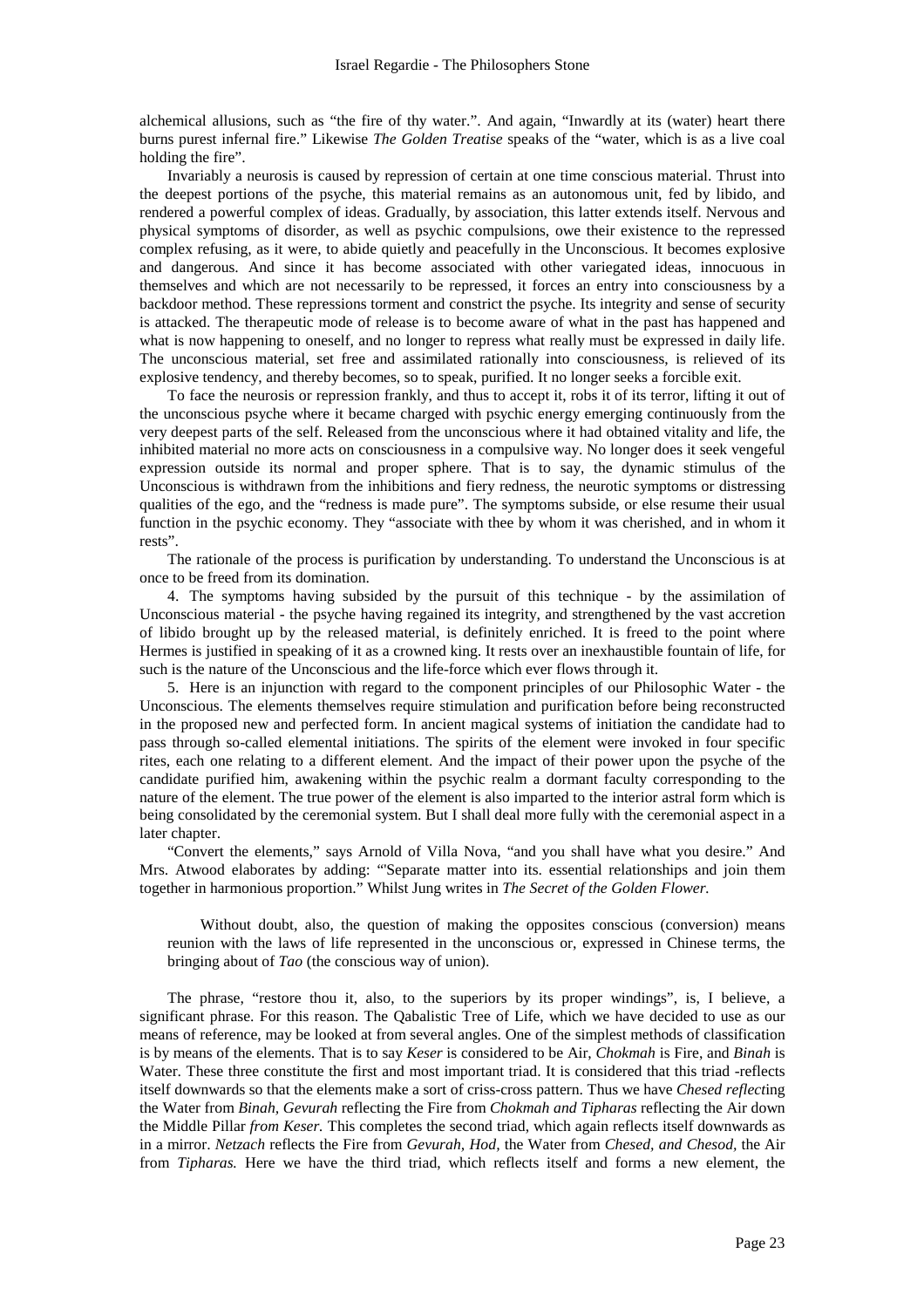combination and base of all the others, Earth in M*alkus.* Thus, as the simplest means of classification, the entire universe and man himself may be understood in terms of the operation of the four elements.

To restore therefore the elements to their superiors becomes comparatively clear in view of the above scheme. Sublimation is clearly referred to. The spiritual energy the life force manifesting through the Unconscious, must gradually be referred back to its manifest antecedent and this further back, until finally we reach its ultimate source or a very lofty degree of expression. The possibility of sublimation is likewise recognized in Psychotherapy. For where energy and attention is wasted in unproductive and antisocial habits, by cultivating a more creative and socially useful one the former bad habit is eliminated by the deviation of the life-giving force from its channel. The magical view goes deeper, however, and holds out a better hope of true usefulness.

8. The egg of the philosophers refers to the aura, the ovoid emanation exuding from and surrounding the astro-mental form. It is this shape which is the subject of the work. When brought to fulfilment, it glows and scintillates most brilliantly like some more than precious gem.

11 and 12. These verses obtain particular interest in the light of the research done and nomenclature decided upon by Dr. Jung. I make reference here to his terms *anima* and *animus,* parts of the personality.

When speaking of the masculine which is "the heaven of the feminine", Hermes refers to what Jung

would consider the *animus.* It is the ideal principle operative in a woman's psyche, as is the *anima* in man. He declares: "Mind makes up the 'soul', or better the *animus* of woman . . . (it) consists of inferior judgments, or better said, opinions . . . (it) consists in a plurality of pre-conceived opinions . . . (it) is an inferior *logos,* a caricature of the differentiated mind."

"The feminine is the earth of the masculine" without a doubt corresponds to the *anima.* "The emotional nature of man (his inferior not superior function, not his mind) corresponds to the conscious nature of woman." That is therefore, the ground whereon his conscious psyche may function. *Anima* Jung further defines "as an image, or archetype or as the resultant of all the experiences of man with woman. . ." It represents the emotional and feeling aspect of his psyche. "I have defined the *anima* in a man," continues he, "as a personification of the unconscious in general, and have therefore taken it as a bridge to the unconscious, that is, the function of relationship to the unconscious." See also the two large coloured diagrams in Vol. I of *The Golden Dawn, wh*ich extend these concepts.

13. A vast amount of material exists in early psycho-analytical literature on the subject and significance of the Dragon. A great deal of this is well synthesized in *The Psychology of the Unconscious* by Jung. Briefly it may be said that the Dragon refers to the instincts, to undomesticated libido. We have already defined the libido not as sexual desire alone as the Freudians claim, but as the sum total of all psychic energy, the life force peculiar to any organism. Undomesticated libido would therefore represent that portion of psychic energy which has not yet been recognized and hence employed by consciousness. In consequence, it remains in a crude, undeveloped,, unutilized and undomesticated state. Adding to this condition the psychic state of fear and anxiety which so to speak poisons this energy, it comes to represent a source of real danger to the individual. Whatever within cannot be dealt with invariably becomes a psychic projection, an objective something which the undeveloped psyche can suppress, or from which it may make frantic efforts to escape, or deal with in other ways.

All primitive and archaic concepts of the devil, satan, evil, etc., represent just such projected or objectified psychic energy that has not been recognized nor included within the scope of the ego. Ignorance as to its true nature gives rise to further fear, and this emotion invests the psychic object with innumerable qualities and predicates born and bred from fantasy. The dragon, which is precisely such a



Fig.2 - The Elements on the Tree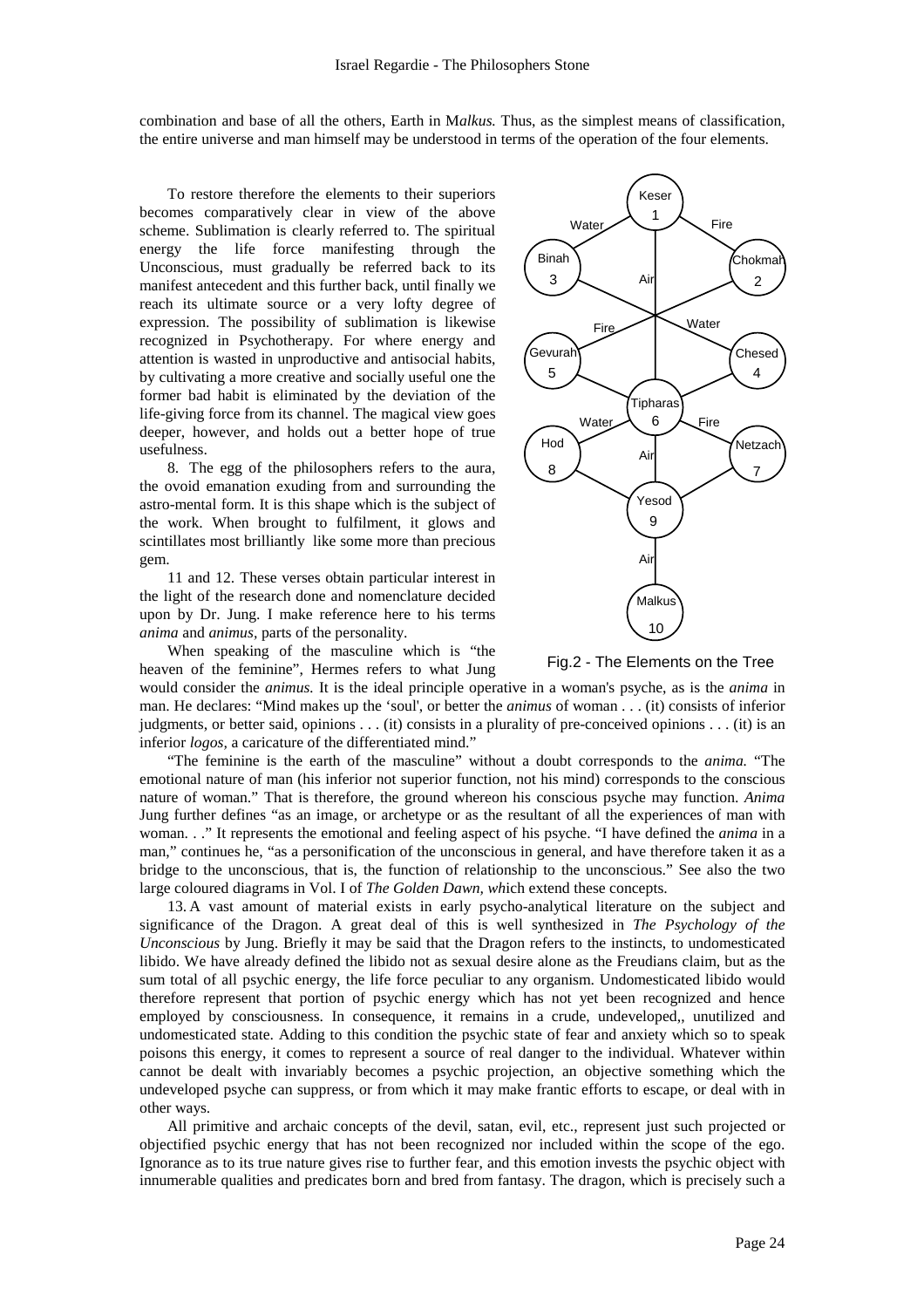projection of feared because untamed psychic energy and content., is symbolic of the instinctual nature. It represents enormous power and dynamic energy, the emotional drives and urges which are at the foundation and root of all conscious development. Accepted and thus brought within the possibility of development and utilization - for denial and repression transforms it into a fearful life-rending monster it serves as a trained and faithful beast whereupon the psyche may ride and proceed upon its individual evolution.

One alchemical commentator defines the dragon as "the self-willed spirit, which is externally derived into nature, by the fall into generation". That is to say, summarily, the instinctual life divorced from the higher and intellectual faculties.

In another text *Coelum Terrae* by Thomas Vaughan, given in Book Three of this work, there is the following with reference to the nature of the Dragon:

I am a poisonous dragon, present everywhere and to be had for nothing. My water and fire dissolve and compound. Out of my body thou shalt draw the Green and the Red Lion; but if thou dost not exactly know me thou wilt - with my fire - destroy thy five senses. A most pernicious, quick poison comes out of my nostrils which hath been the destruction of many. Separate therefore the thick from the thin artificially, unless thou dost delight in extreme poverty. I give thee faculties both male and female and the powers both of heaven and earth. The mysteries of my art are to be performed magnanimously and with great courage, if thou wouldst have me overcome the violence of the fire, in which attempt many have lost both their labour and their substance. I am the egg of Nature known only to the wise, such as are pious and modest, who make of me a little world. Ordained I was by the Almighty God for men, but - though many desire me - I am given only to few, that they may relieve the poor with my treasures and not set their minds in gold that perisheth. I am called of the philosophers Mercury; my husband is gold philosophical. I am the old dragon that is present everywhere on the face of the earth. I am father and mother, youthful and ancient, weak and yet most strong, life and death, visible and invisible, hard and soft, descending to the earth, and ascending to the heavens, most high and most low, light and heavy. In me the order of Nature is oftentimes inverted - in colour, number, weight and measure. I have in me the light of Nature; I am dark and bright; I spring from the earth and I come out of heaven; I am well known and yet a mere nothing; all colours shine in me and all metals by the beams of the sun. I am the Carbuncle of the Sun, a most noble clarified earth, by which thou mayst turn copper, iron, tin, and lead into most pure gold.

Our present text states that all the principles of man are polluted by the dragon - by an anxiety and fear-laden Unconscious. The instinctual expression at the base of the individual life when ill-understood is distinctly poisonous and dangerous. It is evident that every attempt to classify such a condition must be in terms of evil and blackness. Hence a blackness pollutes the very nature of man so long as he remains subject to the unconscious psyche, and dominated by its impulses - which latter in any event, by reason of repression and confused thinking and feeling, are false and untrue. Even the mind, rational and logical as it may seem, is not exempt from this pollution. Its very habits and its "exact" methods of thinking, its intellectual predilections, are coloured and compulsively motivated by the emotional repressions. As Hermes remarks, "By it (the blackness) he (the dragon) ascends into the air" - air being the element representing the intellectual and rational life. So long as this unrighteous condition prevails, by just so long is man deluded as to the real nature of the universe and of his own interior possibilities. It prevents him from ever becoming aware of his destiny, and of integrating himself. This perpetual tendency to schizophrenia is precisely that which renders him mortal and incapable of living consciously and divinely for his own high spiritual ends beyond physical death.

Hence our text advises us what to do. A dissolution of the entire emotional and mental nature is to be achieved before we can proceed. The hovering vapour is to be removed from the Water, from the Philosopher's Mercury, which is the inner intelligence, before the latter can perceive life clearly and accurately. The blackness requires elimination from the oily tincture - the emotions must be cleansed and purified following a full-blooded acceptance of their existence. Then they may shine forth in daily life for what they truly are, the fire of life. Death dies from the faeces, the substantial vehicle of the above, by the same sort of achievement. As soon as the emotional and feeling principle functions cleanly in its own right, and the mind's perceptions and functions are enhanced by a divorce from automatic emotional and instinctual compulsion, then also their sheath undergoes a transformation. We know what tremendous changes can be wrought upon the physical body through neurosis and repression. We are also aware how functional and organic diseases and neurotic symptoms fall away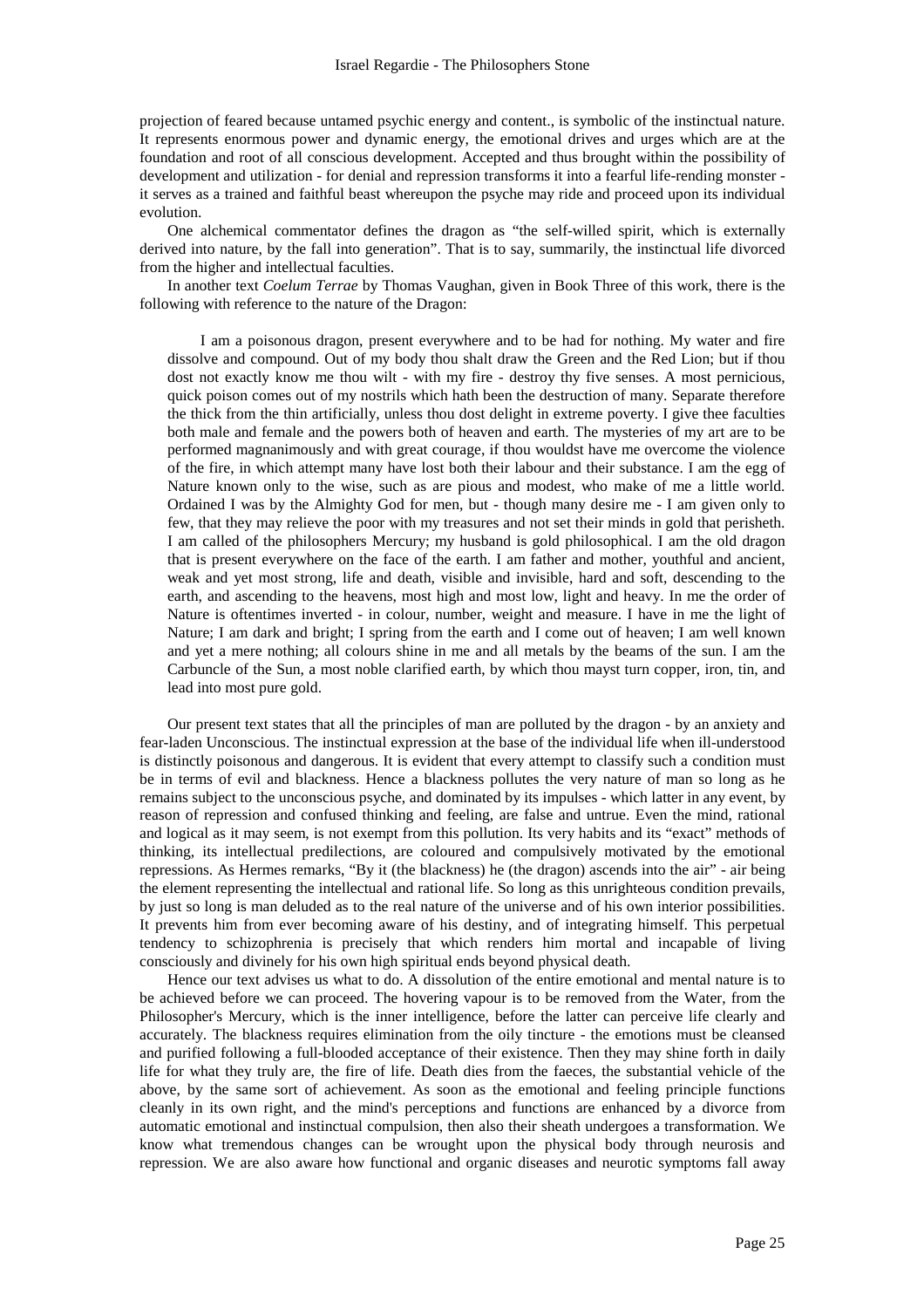under psychotherapeutic treatment. How much more so should not the ethereal vestment of the inner man react to a more perfectly functioning psyche? Such is the reward promised by the Golden Treatise.

14. Oils and sulphurs are here identified. Both become synonymous of the emotional life, and the libido which fires it. One commentator here remarks, "The knowledge of this secret sulphur, and how to prepare it and use it in this work includes the whole art of perfection. It is the stirrer-up of the whole power and efficacy and purifier of the matter; hence Hermes calls it the Perscrutinator, eminently distinguishing the Rational Ferment". Here our commentator prefers to look upon Sulphur as a mental rather than an emotional principle.

17. The Stone - the integrated and perfected mind functioning easily and unimpeded in a newly constructed etheric vehicle-is quite evidently composed of various elements, etc. But in order to produce the Philosopher's Stone, the elements as found in their natural state in the natural unillumined man, must be divided, dissevered, and broken down. For the elements in this world, so far from being simple, are compounded. There is no water that is only water; no fire that is only fire, nor any known earthly element that is complete or single by itself; no gas is complete in itself The elements, therefore, in this world are all now compounded, mortal, subject to division - adulterated and mixed. After dividing and dissevering them, it will be possible to reassemble those principles and elements on an entirely new pattern for the further development of the individual.

18. The disintegration accomplished, it is the freed mind united to its *anima*, forming a complete and reintegrated psyche, which is the key of the restoration. A new heaven and a new earth. No wonder Hermes apostrophizes the virtue of this healing water! The regenerate *soul does* have the power to heal and to save - a mind cleansed by analysis, aware of its own true essence, made strong by the union with its *anima,* and filled with the influx of the awakened vital spirit, the libido. Here are the keys of Wisdom.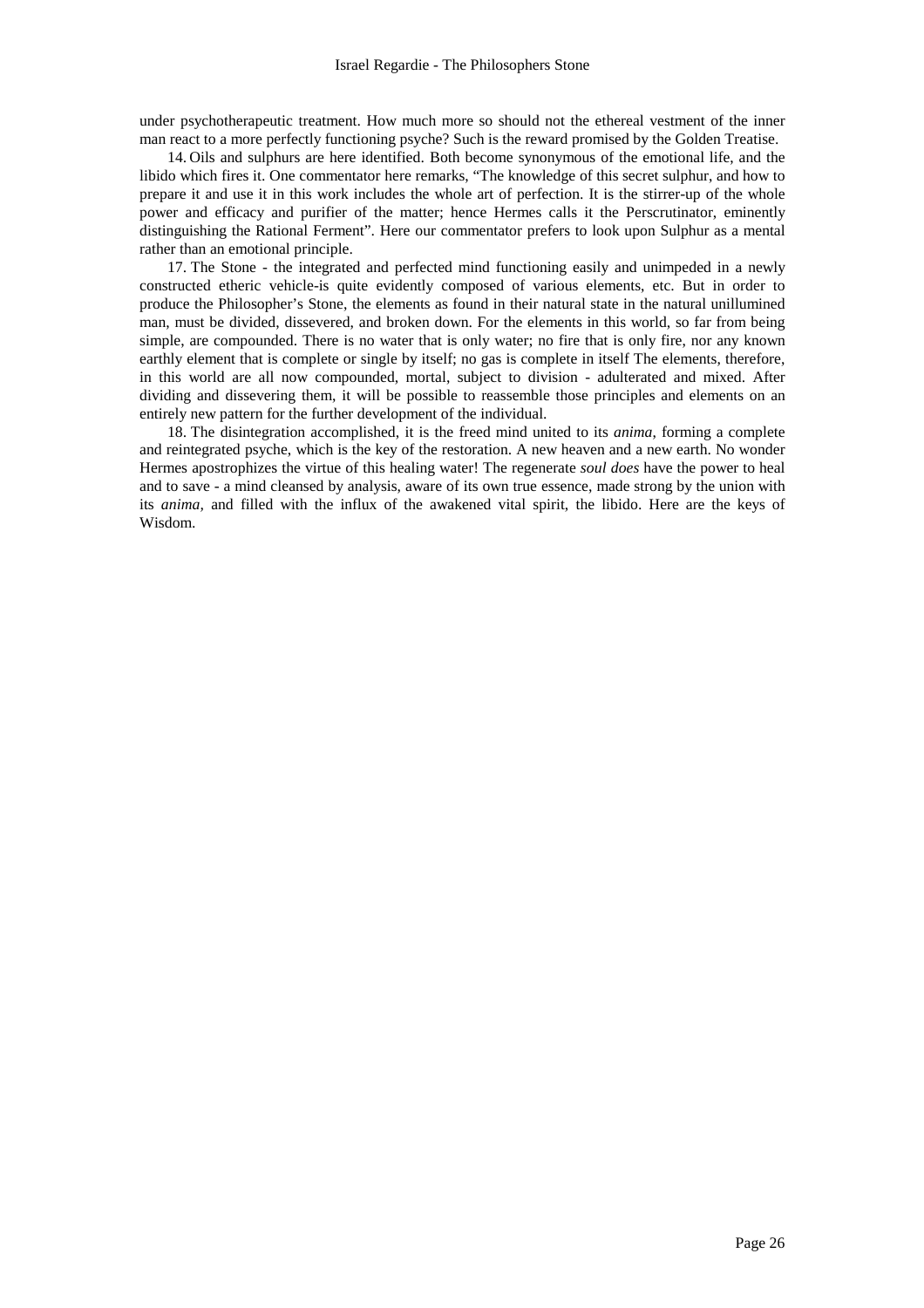### CHAPTER FOUR

#### COMMENTARY (CONT.)

THOMAS VAUGHAN, in his *Lumen de Lumine,* describes the stage mentioned at the opening of the third section even more eloquently than Hermes: "Thou must incamp against them with the fire of nature, and be sure thou dost bring thy line round about. Circle them in, and stop all avenues, that they find no relief. Continue this siege patiently."

The "binding" that Hermes recommends must be a similar operation. It would refer to an advanced stage of self-immersion, when consciousness is withdrawn from all the avenues of sense and perception. A meditation or introversion which has become deep and profound could be described in very much these terms. And if we refer to oriental texts and philosophies of Yoga and concentration, we shall discover that it is in the deepest meditations that the spinal Spirit-Fire-which is called the Paraclete in the New Testament, Speirema by the Gnostics, and Kundilini by the Yogis - is aroused. It is in such a deep indrawn condition that the philosopher's matter contends with fire.

The psychological approach hereto would be that in profound states of introversion, when there is no leakage of the attention on the objective plane, the focus of the entire field of attention is directed within. The levels of consciousness within the psyche itself become the object of perception. As a result of this inseeing, the contents of these levels became invaded by the stream of libido upwelling from the deepest levels of the Unconscious.

Since the Unconscious has a vehicle of its own type of substance. then the "washed bodies" refer to the vehicle of the Unconscious, and the "spirits" to the vital energic current of libido.

4. In order once more to confuse the ignorant and unworthy, Hermes harks back to the beginning in this inconsequential way. Unconscious of the existence of the Stone of the Philosopher's within - no better term than Unconscious could have been devised to express this condition of ignorance - how else that mankind should defile this great seminal treasure, the seed of immortality. Hence the allusion to the dunghill.

We strain the psychological method to the point of breaking in our attempt to understand the reference to two Argent-vives. We know that the process of analysis affects not only the patient or analysand but also the analyst. Groddeck has gone so far as to say that it is the analyst who benefits or learns most. Jung also writes that the analyst

is as much a part of the psychic process of the treatment as is the patient, and is equally exposed to the transforming influences. Indeed, if the doctor is more or less inaccessible to this influence, he is correspondingly robbed of his influence over the patient; if he is influenced only consciously, he shows a defect of consciousness which prevents him from seeing the patient clearly. The fourth stage of analytical psychology, then, demands not only the transformation of the patient, but also the counter application to himself by the doctor of the system which he prescribes in any given case.

There must be a mutual interplay and interaction between the Unconscious of both analyst and patient. For any lasting good to be done to the one, an effect must be produced in the other. Seen in this light., psychotherapy is a mutually conducted procedure of intense human value. No longer is it the cold distant scientific process envisaged some thirty years ago.

5. We now approach rebirth symbolism of a curious pictorial and eloquent character. That the union of male and female produces offspring in the biological world is a common place fact. But it has similar application in the psychological world. The union of an integrated psyche - the "crowned king" with the principle of instinct and felling - "our red daughter", formerly latent and dormant within, must be a pleasurable and highly emotional experience. In literature written by mystics and religious enthusiasts we have panegyrics and emotional tributes to the bliss and ecstasy of the mystical experience or divine union. Just as the abreaction of repressed material is accompanied by an emotional storm, so the union of these two psychic factors is likewise characterized by an intensity of feeling, and by a release of enormous energy expressing itself in terms of Light and Fire. A gentle fire, not hurtful. is quite an appropriate expression for such an intensity of feeling. The psyche conceives a spiritual child, a son, conjoined with and yet superior to both its parents. It is not, naturally, an objective product visible to the eyes of the world. But it inheres within the psychic domain as an integral part of the psyche, as a spontaneous effort to transcend itself in a higher, more inclusive synthesis. Just as the crowned king is the *Ruach* centred in *Tipharas -* the Sun is its Father - so the red daughter is a symbolic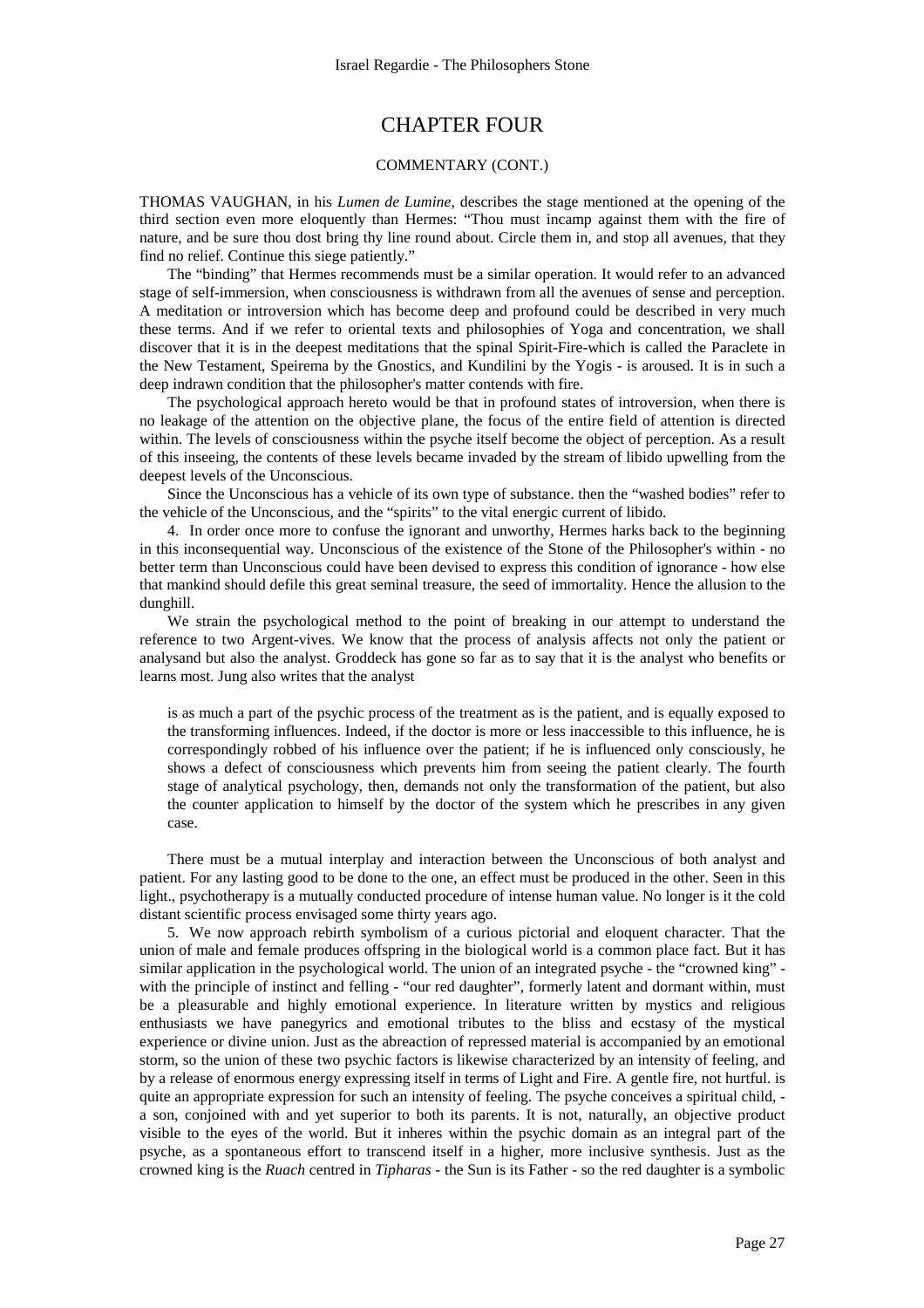glyph of the instinctive world in the guise of a female form - its Mother the Moon. So the child is *Daás,*  knowledge, the *Ruach* reborn as the supernal child of the Middle Pillar, the direct result of the overcoming of the red dragon, the child of Wisdom and Understanding. Once more I must refer the reader to the large coloured plates in Vol. I of *The Golden Dawn.*

The continuance of a life attitude in a balanced rational manner, adhering throughout to the middle way, is calculated to produce an abiding peace, an inner contentment, and harmony. It is a sense of intense happiness and satisfaction radiating from some deep interior source. It is a realization of the harmony within accepting the harmony without. It is this tranquillity of soul and spirit which is the true characteristic of integrity, of wholeness, of saintlike holiness. And it is this which stabilizes the newly formed Quintessence, the recently born child within.

The "boundary of hearts" is the object sought for and which satisfies when attained, remarks Mrs. Atwood. In this sense it represents the descent of the Light of the Supemals, an extraordinary heightening and clarification of consciousness. This heightening of consciousness accompanied by a deep intensity of feeling perpetuates and consolidates the attainment. As the text says, with reference to the Son, "Then is he transformed, and his tincture by help of the fire remains red as flesh." It matures and ripens as an individual point of view - attaining full fruition as an habitual and not an occasional high outlook. Not only is this so but a marked effect is wrought on the invisible vehicle of consciousness. In a former quotation from Thornas Vaughan's *Coelum Terrae* we found the following as a finale to an exalted panegyric: "All colours shine in me and all metals by the beams of the sun. I am the Carbuncle of the Sun." Hence the colour change manifesting in the aura must be predominately a deep-red one, so that it glows and emits a brilliant rubified light.

6. Clearly the attainment spells the eclipse of the Dragon. Where light shines no darkness can there abide. For being the basis of the instinctual life, harnessed and chained to the needs and clearly perceived ideals of the psyche, the dragon shuns the sunbeams and the daylight. No longer do its projections and compulsive automatisms haunt the light of consciousness. No longer is the personality tortured as by some foul and evil presence. Its needs and dictates, once so imperious, cease their urgency, finding their proper place within the natural economy.

The "occult treasures" are, as the text itself makes clear, no more nor less than the manifestation of the Son. He is the Stone of the Philosophers - not yet, even now, however, brought to final perfection. But at any rate the stage reached is so exalted as possibly to bring about the frequently encountered feeling that finality is reached. Using Christian symbolism, this would indicate that Christ has been born within the heart, manifesting the glory of his godhead within the entire personality.

Hermes further remarks that "the virgin's milk is whitened". The alchemical Salt, the astral substance of the interior design body, about to be glorified and made radiant, has not yet attained full maturity. The reference to virgin's milk again demands a quotation which is highly expressive and illuminative from Vaughan's *Coelum Terrae* with regard to the First Matter :

It is a most pure sweet virgin, for nothing as yet hath been generated out of her. But if at any time she breeds it is by the fire of Nature for that is her husband. She is no animal, or vegetable, no mineral, neither is she extracted out of animals, vegetables, or minerals, but she is pre-existent to them all, for she is the mother of them. Yet one thing I must say: she is not much short of life, for she is almost animal. Her composition is miraculous and different from all other compounds whatsoever. Gold is not so compact but every sophister concludes it is no simple; but she is so much that no one man believes she is more. She yields to nothing but love, for her end is generation and that was never yet performed by violence. He that knows how to wanton and toy with her, the same shall receive all her treasures. First, she sheds at her nipples a thick heavy water, but. white as any snow; the philosophers call it Virgin's Milk. Secondly, she gives him blood from her very heart; it is a quick, heavenly fire; some improperly call it their sulphur. Thirdly and lastly, she presents him with a secret crystal, of more worth and lustre than the white rock and all her rosials. This is she, and these are her favours; catch her, if you can.

7. But the next verse carries us a step further. By itself, and with the passage of time, the Son grows and becomes reddened and full grown and mature. "The Son is invested with the red garment and the purple is put on."

This final stage is worthy of comparison with a description written by the great Gnostic poet Bardesanes. He describes in a poem the descent of the soul into the realms of matter, and-its ultimate reascent. G. R. S. Mead translated it as *Vol. X* of his *Echoes from Gnosis Series,* and it is *a Hymn of the Robe of Glory*. It is too long to quote in its entirety, but I give certain lines from the end: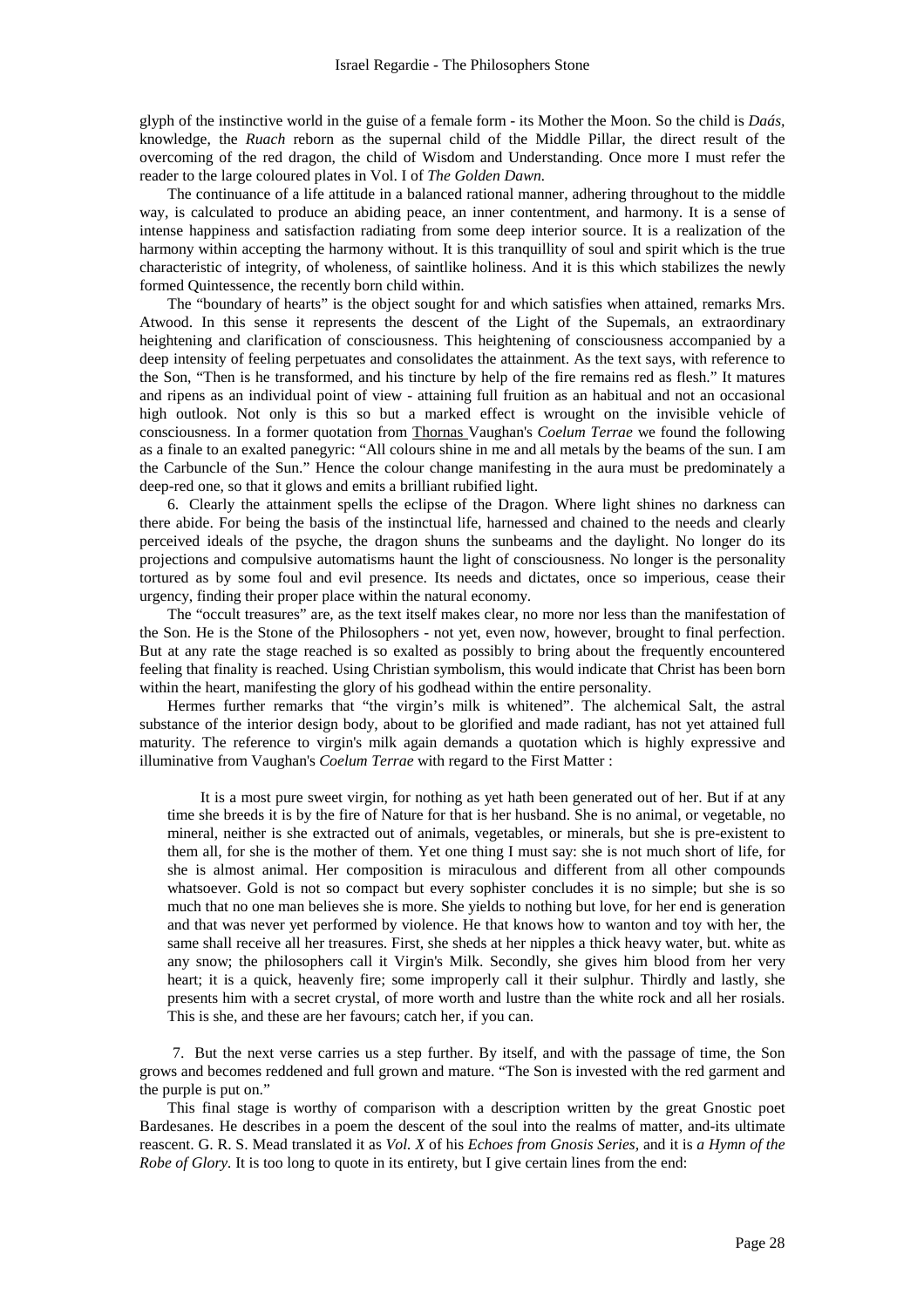I saw it (a bright robe sent by his parents) making itself ready. I heard the sound of its tones, And I perceived also in myself That my stature was growing according to his labours. It was spreading itself out towards me, It hastened that I might take it on. And I stretched forth and received it, With the beauty of its colours I adorned myself. And my toga of brilliant colours I cast around me, in its whole breadth. I clothed myself therewith, and ascended To the Majesty of my Father who had sent it to me. And I was with him in his kingdom. And he promised me also that to the gate Of the King of Kings I should speed with him, And bringing my gift and my pearl I should appear with him before our King.

The opening versicle of the fourth section can best be understood, I think, by quoting Mrs. Atwood's footnote:

The fermenting light, by constant addition of the spirit, leavens more and more, increasing as it tends to the perception of the final cause in life. As Solomon, speaking of the Divine Wisdom, says, "Exalt her and she shall promote thee. She shall bring thee to honour when thou dost embrace her." (Prov. iv, 8-9.)

At the stage when the psychic integration has been achieved, it is needful that man should be so simple in his childlike and complete acceptance of life that he is attentive and obedient to the higher dictates of his heightened consciousness. To disregard such dictates would in the long run be tantamount wilfully to destroying the communion established between the different levels of the psyche, and would imply a return to the former neurotic condition. But by obedience, as it were, to himself, an unconditional acceptance of himself, he helps the Stone, his psyche. The result is that it helps him and protects him so that all his works prosper and flourish. It is considerably reminiscent in certain senses of that mystical treatise *The Light on the Path,* where we read:

Stand aside in the coming battle, and though thou fightest be not thou the warrior. Look for the Warrior and let him fight in thee . . . . He is thyself, yet infinitely wiser and stronger than thyself. Look for him, else in the fever and hurry of the fight thou mayest pass him, and he will not know thee unless thou knowest him. But to know him and to protect him first, as in the case of the Stone, is the essential that later he too may help and protect.

5. Venus is a goddess of the same kind as Hera, Isis, Rhea, etc. All are *anima* figures - love goddesses, and from the Qabalistic point of view are referred to the Sephirah *Binah,* the Great Sea and the Mother. Venus and Aphrodite in Greek mythology are depicted as having sprung from the sea. There is another series of correspondence which identifies Venus with the occult cohesive influence joining *Chokmah to Binah,* the interior Father imago to the Mother, Wisdom to Understanding. As such she must represent the love of the one for the other. And she represents as the higher love which is understanding, the means of entry into the interior Supernal life. We have here an adumbration of a religious or mystical technique of devotion. *Bhakta* or love is, according to many schools of mysticism, the supreme and ineffable means of divine union - that is to say of integration. Since *Binah* also is *Shekinah,* the Holy Spirit; the manifestation of which is always described in the symbolism of fire and light, such symbolism also pertains therefore to Venus, as the text itself advises. Love and fire and the means of integration have thus a necessary and categorical connection.

In Egyptian symbolism, Osiris was not only the husband but the brother of the heavenly Isis. From their marriage the divine child Horus was born. The text repeats the desirability of such an incestuous relationship, referring to the newly arisen as Venus' brother and that nothing could be better or more venerable than that they should be conjoined.

From the practical point of view, the analysand, after having achieved a certain degree of integration through a union with his own instinctive and emotional processes, may well consider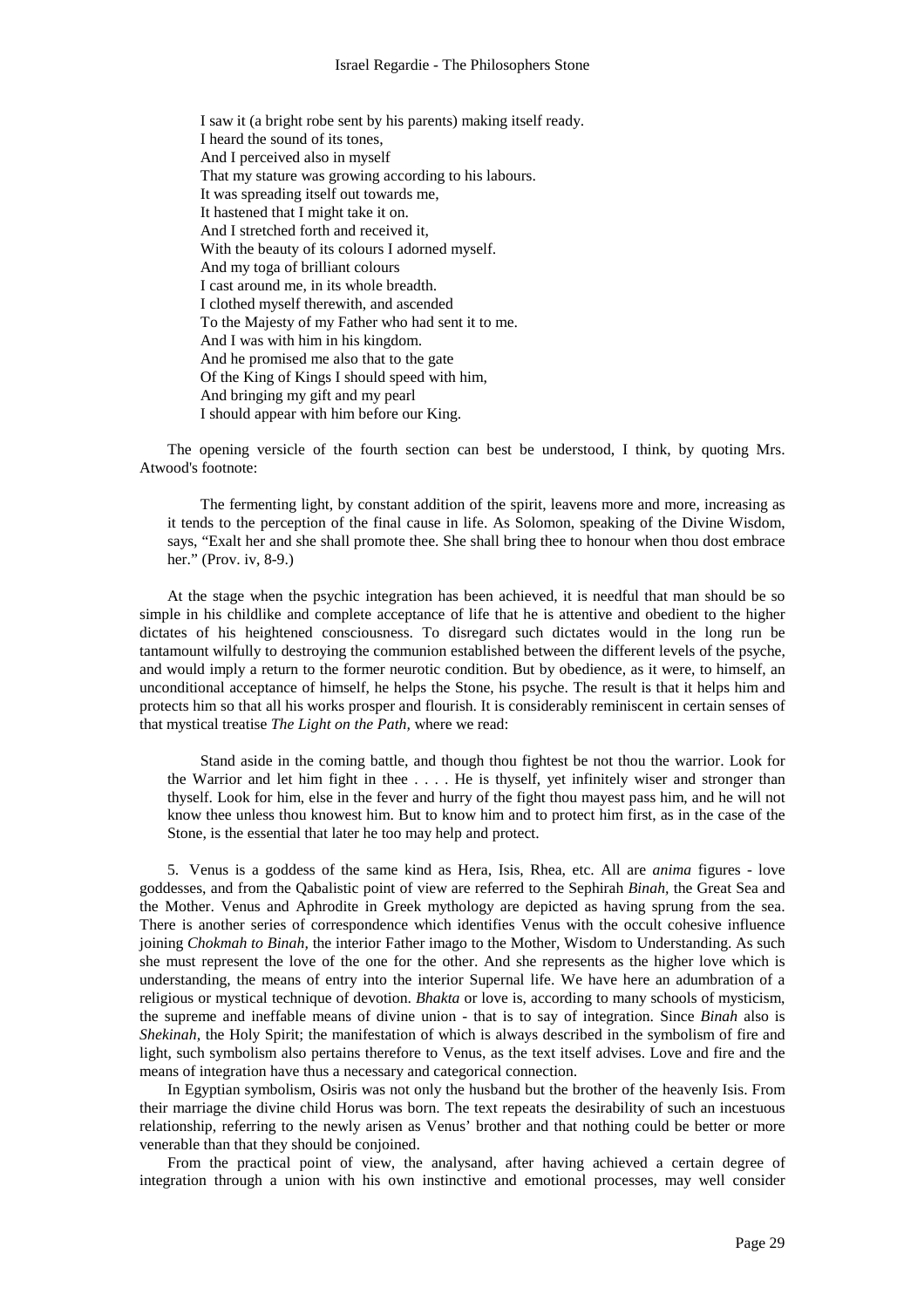analysis and the process of development at an end. His too urgent emotional demands have become quiescent because understood, and his neurotic symptoms have subsided. But a higher principle still remains concealed and latent within. Mrs. Atwood's footnote to this verse is: "And when she (Venus) appears, the artist is rejoiced, and thinks perhaps his work is finished, and that he has the treasure of the world in hand; but it is not so; for if he tries it the light still will be found imperfect, alone, and transient, without the masculine tincture to fix it in manifestation."

6. The attainment becomes fixed, as a permanent possibility by a further union. just as the first stage comprised a unification of consciousness with its instinctual basis to form a united whole, so now the psyche must open itself to the Light and wisdom and understanding of the Supernals or to the primordial archetypes of the Collective Unconscious. Such a union completes its nature, rendering it capable of enduring and persisting, since it has achieved a conscious union with its own eternal and immortal essence.

In occult symbolism, a male force is spoken of as a sudden, sharp, and abrupt force, powerful yet without the ability to persist. A female force on the contrary is slow, stable, receptive, and enduring. The one is the throne or seat of activity of the other, and the best results, so far as lasting effects are concerned, are obtained by uniting the two types of force. Hermes implies a similar union. For though the freed psyche, the king, is crowned and adorned with the diadem, it is only by being chained to the arms and breast of his mother - to Venus, his sister and wife, the higher soul - that his substance keeps together. The love of Venus acts as a cohesive force, for otherwise the power of the king's attainment would soon be dissipated, and the virtue would soon depart from consciousness, which would thus exist without a firm foundation.

8. The simplest elemental attribution, discussed on a former page, helps a little here. *Binah* is the Great Sea, the element of Water, and is therefore blue, but because of its Saturnine attribution is also indigo or black. *Chokmah is* Wisdom, and the element of Fire, red in colour. Whilst *Keser* is the spirit of Life, the source of all things, circulating in all things, and is referred to the element of Air, and its colour is yellow.

The verse recalls Mrs. Atwood's definition of the Hermetic Art. "Alchemy *is* philosophy; it is *the* philosophy, the seeking out of The Sophia in the mind."

Hermes says, "Behold I have obscured the matter treated of by circumlocution, depriving it of light. I have termed this dissolved and this joined, this nearest I have termed furthest off." The Hermetic authors indulged freely in circumlocution and every artifice of cunning in order to deceive the unwary and those they considered unworthy of their art. It is this that has made the study of alchemy so difficult.

Elsewhere, the crow has been defined as the Bird of Hermes. It signifies thereby the animal soul, brain, or body consciousness itself. On the other hand we would do well to consider every correspondence or association that the word calls up. As a black bird, the colour is significant. Black is the colour of death, of evil, of impurity. Uniting the two concepts, it is evident that from several points of view consciousness is considered black or evil in its natural state, because it is precisely that which blinds our eyes to God as the alchemists would put it, or which prevents us from perceiving the true nature of life. "The mind is the slayer of reality", another mystical book observes, counselling the disciple therefore "to slay the slayer". This evokes that difference between Occidental and Oriental views of religious aspiration which I had occasion to note above. It is a characteristic of the West to make goodness issue from that which is evil. If the mind blinds us to the true nature of reality, and is evil, does it behove us to destroy the mind itself? This idea was never compatible to the practical outlook of the Western religious philosophers. They argued to the contrary. We know that the ego has certain uses and functions. In its own sphere it is a useful instrument built up through long aeons of evolution for our benefit. Let us then proceed from where Nature left off and perfect by our own achievement the instrument with which she has endowed us. If our present ego is evil, let us cleanse and refine this ego, eliminating the evil, the dross, and confusion so that, where it failed in its prior state, it may serve us faithfully and well when placed in its proper sphere. Similar is the attitude of Hermes. Though the crow, the black bird of sorrow and foreboding and ill-omen, the mind in all its complacency and confused chaotic thinking, is evil, nevertheless what it yields following its deliberate decapitation is the beginning of this art. The child of so awful a parent must possess enormous possibilities.

Another point of view, more mystical in nature, also presents itself in interpretation of the phrase "what is born of the crow is the beginning of this art". Referring to a work by Porphyry, Mrs. Atwood justly observes in her *Suggestive Inquiry into the Hermetic Mystery* that: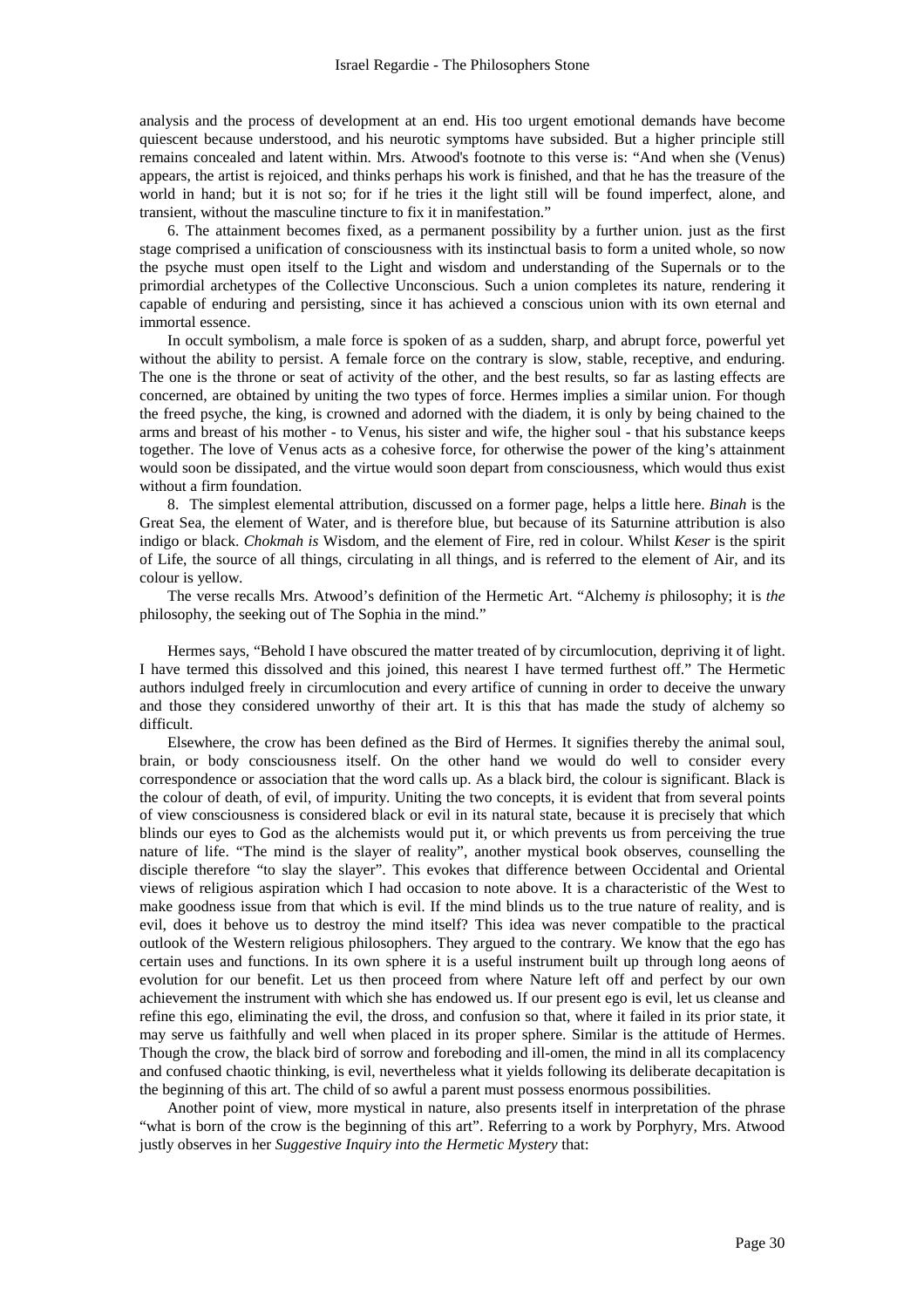There is a twofold death; the one indeed universally known, in which the body is liberated from the soul; but the other peculiar to philosophers in which the soul is liberated from the body; nor does the one entirely follow the other. That which nature binds, nature also dissolves; that which the soul binds, the soul likewise can dissolve; nature, indeed, binds the body to the soul, but the soul binds herself to the body. Nature therefore liberates the body from the soul, but the soul may also liberate herself from the body. That is to say, if she know how, and have the right disposition awarded, she may dissolve her own conceptive vehicle, even the parental bond, and return consciously (the elementary principles remaining, nor yet suffered to depart) under the dominion of another law to life. That was the way to "precious death", spoken of by the Hebrews and Academics, this the "happy gate of blackness" celebrated by the old adepts, the "head of Hermes' crow", which is in the beginning of the work.

The emphasis here is placed on the art of meditation which, carried to the point when consciousness is completely withdrawn into itself, induces a trance state in which all bodily form and limitation is surmounted so that it ascends to an intimate contact with divinity. Plotinus of the Neoplatonic school, and the methods of the Hindu Yogis, illustrate this point of view perfectly. Meditation was the means employed to penetrate the barrier of consciousness, thus permitting the vital stream of life and living experience to well up spontaneously from the unconscious levels of the mind.

2. The horse is a universal symbol of the Mother. This again is an objective symbol for the Unconscious, the animal life, since it is from thence that consciousness is born. Again, the horse in astrological symbolism corresponds to the zodiacal sign Sagittarius which represents aspiration and spiritual yearning. Associated with this idea there is the *Chaldean Oracle:*

Also there is the Vision of the fire-flashing courser of Light, or also a child borne aloft on the shoulders of the celestial steed, fiery, or clothed with Gold, or naked, or shooting with the bow shafts of Light, and standing on the shoulders of the Horse. But if thy meditation prolongeth itself thou shalt unite all these Symbols in the form of a Lion.

Nearly all animals, from the psychological viewpoint, indicate libido or instinct, the type and size of animal indicating the degree of its domesticity. Speed in running is the chief characteristic of the horse. Its tendency when frightened to bolt with the bit between its teeth is another. These are fairly descriptive symbols of the primitive instinctive principle inhering within each one of us.

The alchemical writers inform us that those who search for urine and faeces are assuredly on the wrong track. That which comes forth from the horse's belly is certainly urine and dung. But what is the characteristic of these? What is the symbolical meaning denoted and played upon by these writers? Clearly, they refer to a moist heat. It is this which renders explicable the phrase that Hermes employs.

The dissolved elements are transformed by a slow gentle heating into what is called the "Dragon eating his own wings and destroying himself". At this juncture, it is worth quoting a similar process from Vaughan:

Continue this siege patiently, and they turn into an ugly venomous black toad; which will be transformed to a horrible devouring dragon creeping and weltering in the bottom of her cave, without wings. Touch her not by any means, not so much as with thy hands, for there is not upon earth such a vehement transcendent poison.

We have already defined the dragon as the libido, undomesticated, weighted down by the burden of anxiety, guilt, and fear, effects which are repressed into the Unconscious. The effect of this siege, of introversion or meditation, is to turn anxiety against anxiety. The dissolved constituents of the brokendown astro-mental form vie and war one with another. During psychotherapeutic, or any medical treatment. for that matter, neurotic and psychotic symptoms apparently become much more severe. Anxiety increases to an alarming degree. In homeopathic treatment, any ailment is treated by such drugs and medicines as by themselves will duplicate the symptoms thrown up by the bodily system. Very often a physical or psychic crisis precipitates itself - much to the consternation, at first, of the patient. This psychic condition arrived at, the contents of consciousness, foul and sordid as they are - the scum on the glue-pot described by Geraldine Coster - evocative of shame, guilt, and anxiety when seen in their starkness, must be subjected to yet further analysis. The infantile reactions so out of place in an adult must be discarded and destroyed. A species of meditation must be engaged upon. All the senses must be closed to outgoing stimuli. The consciousness and its attention are to be completely withdrawn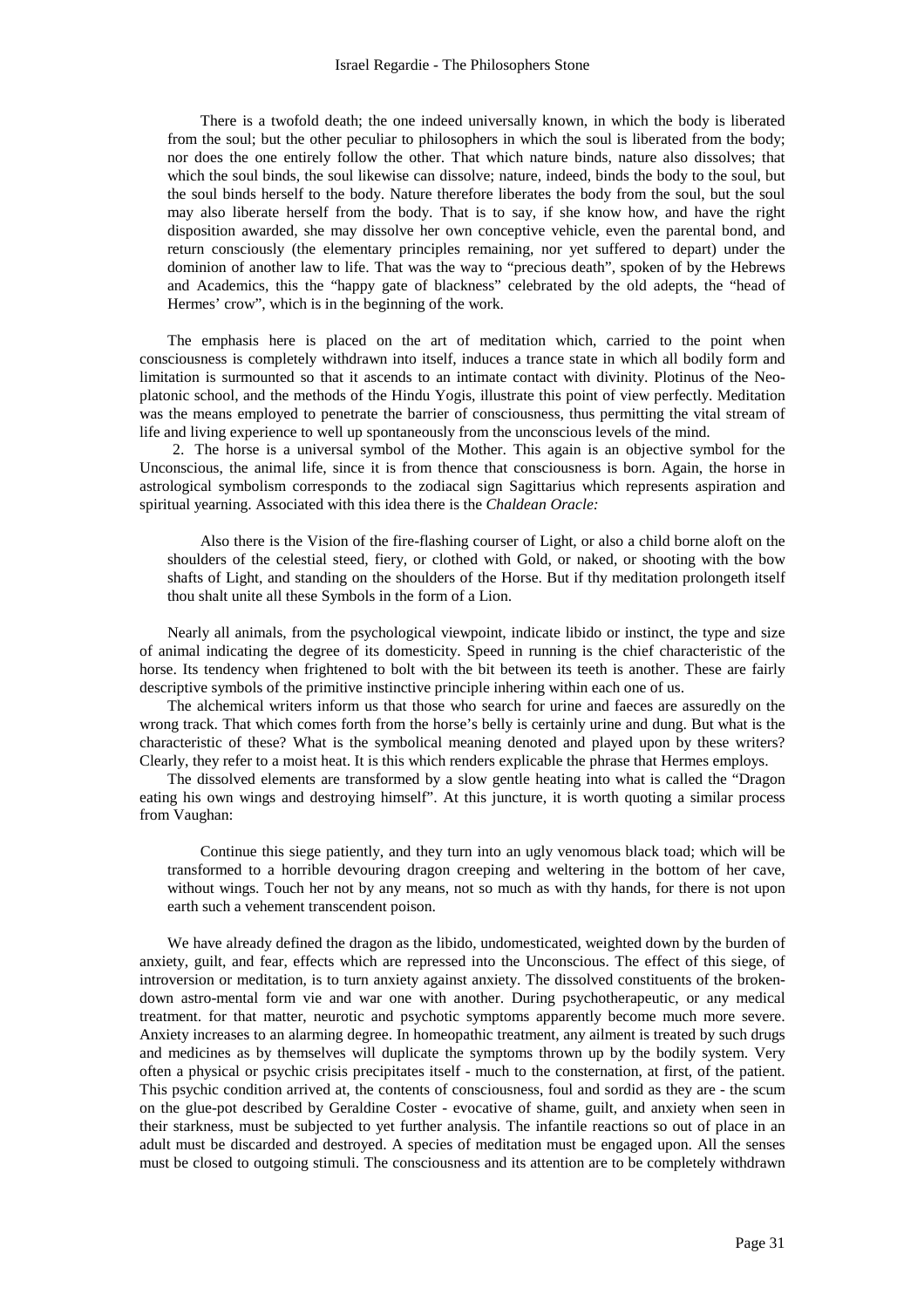and focused inwards upon the hitherto hidden contents of its own nature. This is the furnace, the fire being the concentrated attention brought to bear on consciousness by meditation and introversion.

"Observe that none of the spirit may escape" may well imply that the critical attention is not to be permitted to wander from the unpleasant poisonous items included in consciousness. The libido must not leak out from this enclosed sphere of attention. It is all far too valuable. In any event, it comprises an integral part of the personality. And if any part, no matter how minute and apparently insignificant, of the spirit escapes that loss is irreparable and fatal to the concept of integrity and wholeness.

Silberer in his *Problems of Mysticism* has a word or two which is useful here:

Patient effort is required. Precipitancy is as great an evil as inactivity. It is just as bad to scorch the tender blossoms by a forced and hasty fire (that in spite of its intensity may be merely a straw fire) as to let go out the fire which should be continually kept alight, and to let grow cold the Mercury. The process of distillation is to be accomplished slowly, so that the spirit may not escape.

There is another viewpoint of alchemy, an ethical one. which is worthy of consideration. It finds its expression in:

> In the alembic of thy heart, Through the athanor of affliction, Seek thou the true stone of the wise.

Life and everyday experience are, by this interpretation, the means of initiation. It is the impact of life upon the soul, and the transmutation of sorrow within which develops an even attitude as an habitual reaction of the psyche. The heart here is the furnace, whilst affliction, that is to say the experience generally of this world, is the initiating fire.

3. As meditation and the introversion process deepen and become more profound, the heating of the psychic contents gives rise to a phenomenon which can only be described in terms similar to any physical one. "Hot air rises." That is to say, concentration, like a fiery ray turned inwards, heats the interior principles. The dormant libido, formerly confined to the depths of the sea, rises to the higher levels, to the surface of consciousness.

What would be the effect of this libido ascent upon consciousness? Our text tells us. The brain, clearly, is the conscious intellectual life of the spirit. Sharp vinegar must without doubt refer to the libido, the vital living spirit. This assumption is justified in my mind by a significant allusion in a highly mystical and devotional treatise. Here, the spirit is represented as speaking metaphorically to the ego, its *persona.* in these words: "Wolf's bane is not so sharp as steel; yet it pierceth the body more subtly. Even as evil kisses corrupt the blood, so do my words devour the spirit of man. I breathe, and there is infinite disease of the spirit. As an acid eats into steel, as a cancer that utterly corrupts the body; so am I unto the spirit of man. I shall not rest until I have dissolved it all."

In a word, consciousness is dissolved and eaten up by its impact with the upwelling libido from the unconscious psyche. Jung too observes that the impact of the narrow delirnited yet intensely clear consciousness with the wide expanse of the Unconscious is disintegrative. Complexes and neurotic symptoms become changed considerably in their nature, which is to admit that the personality undergoes a marked transformation. The process, naturally, should be repeated again and again. Finally the point must be reached where in consciousness there is left no remnant at all of the elements causing suffering and conflict which formerly were so devastating and disturbing to the individual. Then only can a new life begin. Not until this freedom and liberation has been won can life be faced as it is, nor the nature of the world be seen in its true and intrinsic selfhood.

At the commencement of another cycle of recapitulation, Hermes reiterates the religious nature of the art, urging a spiritual point of view. How then could men have so deliberately misunderstood the terms of the art as to have fallen into the "torturing of metals"? The mistaken steps of the "Puffers", as the false alchemists are known, who worried themselves to death with metals, minerals, and the most outrageous and unspeakable experiments, are here exposed by the author.

3. He states deliberately that the magical Form, wherein is concealed the unguent or elixir of Life, is within man himself in exactly the same sense as combustion is latent in combustible natures. It only awaits evocation.

4. The recapitulation proper is begun. Hermes signifies the two invisible poles of the quintessence wherein are implicit the three alchemical principles. The middle nature is the divine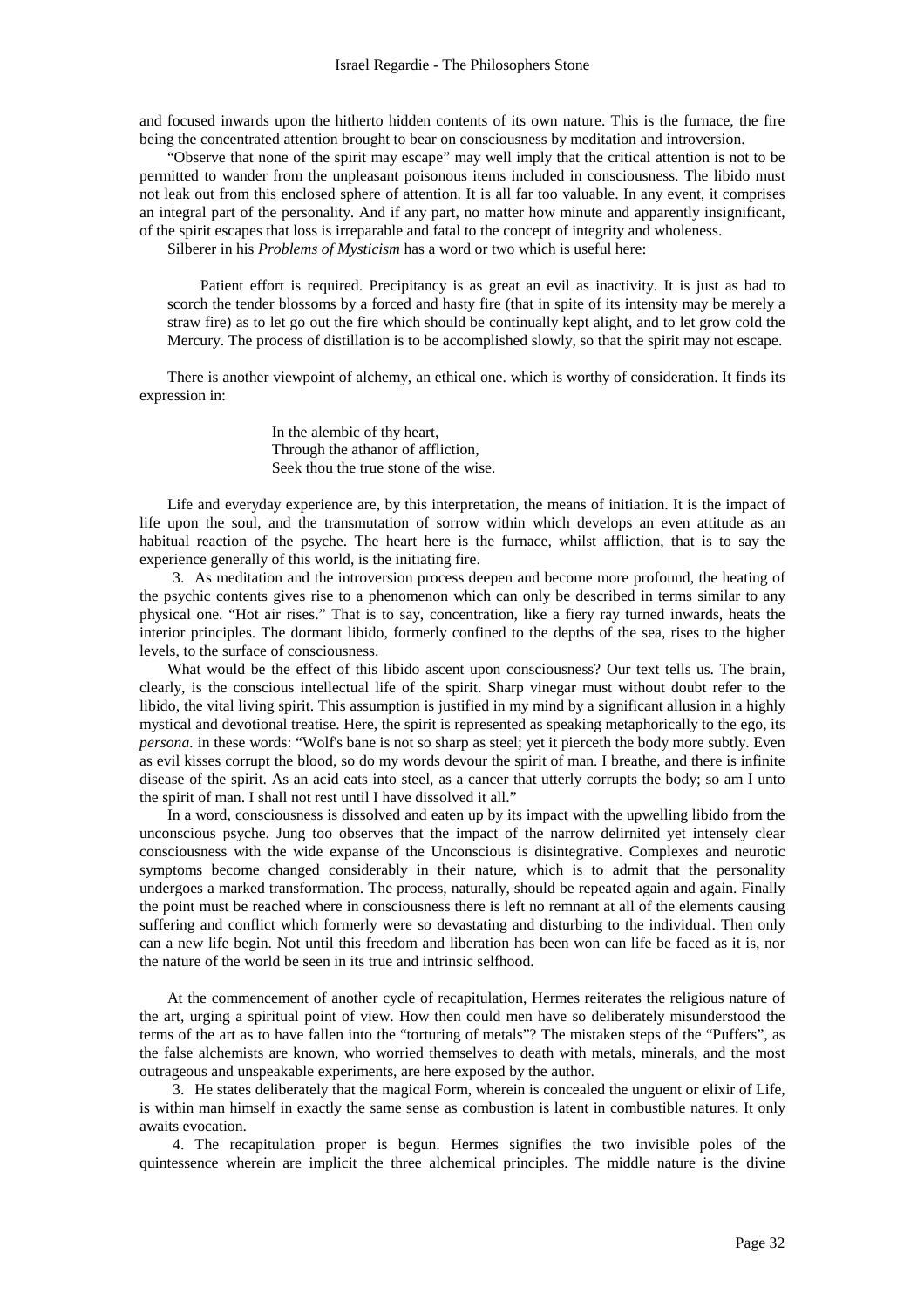Mercury which reconciles the two opposites, and is the mediator between the heavenly fire of Sulphur and the earthy formative nature of Salt.

But, as the insistent author notes and has reminded us before, these principles and elements as they exist in their natural condition require unification. Nothing in nature is single and unadulterated. Gold when found is valueless until the grime and grit have been washed off, and the gold itself refined.

In magical working the same process stands out with crystalline clearness. If the element Air is required for invocation purposes in Temple, then as a preliminary every element and every other force even including that particular element the Magus desires later to work with, has to be powerfully banished from the Circle. But the banishing over, and a pure and clear area obtained within the confines of the circle or Temple, then the element Air, for example, may be invoked with safety. For with a sure knowledge the Magus has made thoroughly certain that no other elements are present to adulterate it or render it mixed and impure.

5. Hence, from the natural principles inherent within the human constitution, Hermes demands the removal of all imperfections. The vapour from the water refers to the libido-residues developed from unrestrained infantile fantasy - impure thought-forms would be the appropriate occult cliché. And when this is accomplished, and the emotions and their vehicle are purified, then indeed we have "the sovereign philosophy and secret of all hidden things".

That some investigators have confounded the high art with metallurgical operations seems not very difficult to understand. The first verse of the seventh section would assuredly give some degree of authority and confirmation to their efforts. Yet the key is there. The terms need but simple translation. The seven bodies or metals are referrable to the seven astrological planets and these again to the constituents of man's own nature.

Saturn - lead - libido; synthetic symbol of (crude) unformulated spiritual nature.

Jupiter - tin - consciousness; memory in particular.

Mars - iron - will.

Venus - copper - Emotion, passion and feeling.

Mercury - Quicksilver - nervous force, prana, vital magnetism.

Luna - silver - the astral; the quick ever-changing substance which is the vehicle of consciousness, plastic to every passing thought.

Sol - gold - Soul; the redeemed and regenerated ego.

When purified by art, and illuminated by the processes of Alchemy, indeed consciousness may transmute all the other metals, or principles, in man. Transforming them, it enables them to perform their perfect and proper function in the psychic economy without hindrance, and without interference from any other-uniting them all into a single whole.

2. The ferment, here described, is none other than the vital spirit, libido. It alone, when assisted in its ascent from the darkling depths of the underworld, can so affect the different parts of the psyche as to act after the nature of a ferment-and to transform them. Unity of the individuality is indispensable to the commencement of the transforming action - otherwise we have not fermentation, but disintegration and chaos.

5. The result of integration may at first be bewildering in so far as life then presents itself in a totally different guise to the unsuspecting sight of the experimentalist. He has finished with the old neurotic point of view, but has entered a world where he is not yet certain of himself. It is a temporary state of doubt and perplexity. That is, it is not sweet. But it is only a temporary stopping place, soon yielding when familiarity accustoms vision to that which is strange, to a more settled and therefore happier and more balanced outlook.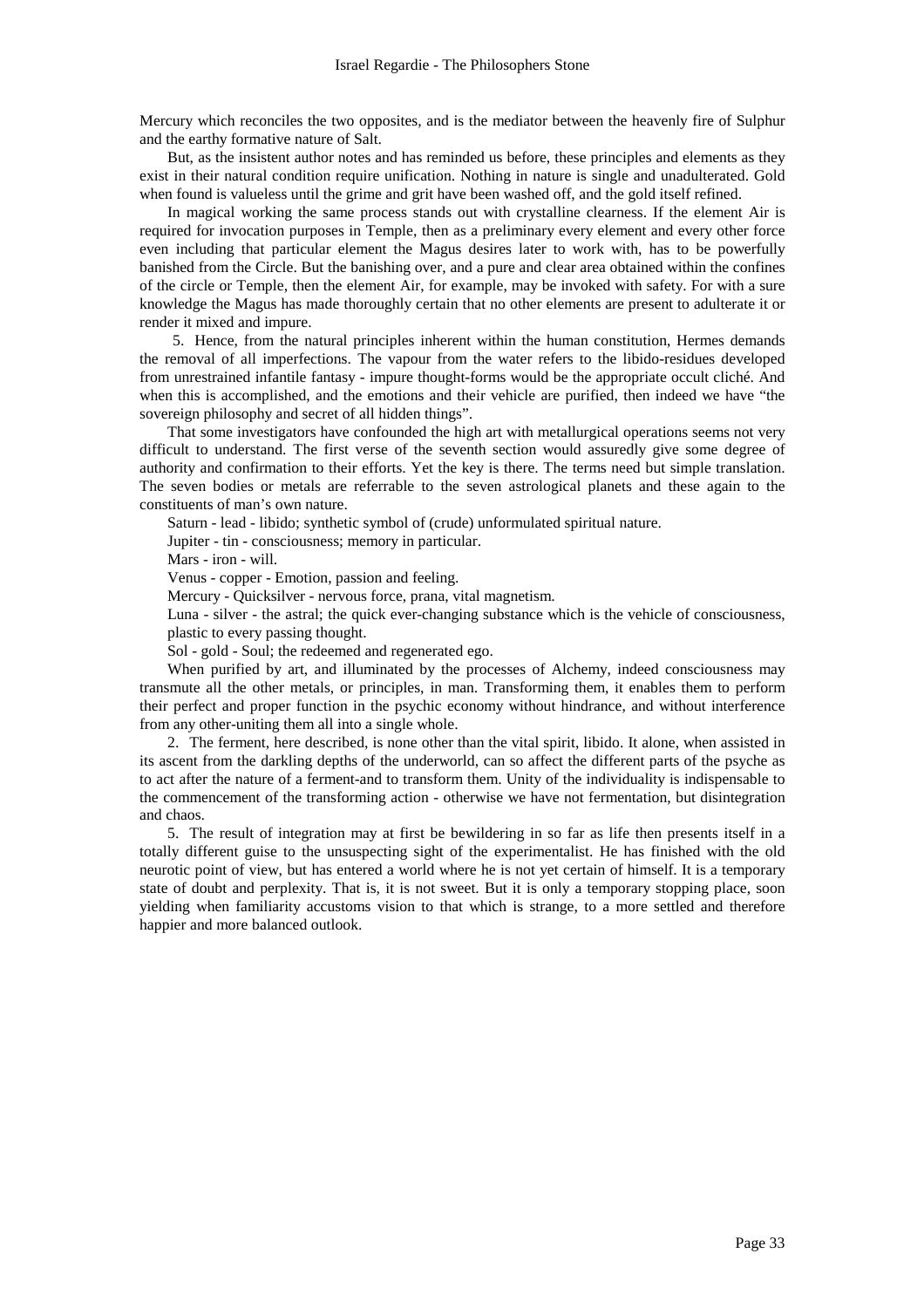# BOOK TWO

# CHAPTER FIVE

#### THE MAGNETIC THEORY

THERE is but little question that the application of the psychological method, though it does explain much, does not fully cover the ground in alchemy in a way that is particularly satisfying to the critical sense. Possibly, we should be content in that it affords us some degree of empirical understanding and insight into obscure modes of thought. We are given a certain degree of perception into what are otherwise objectionable forms of obscurantism and secrecy. It seems offensive to our particular modern type of consciousness that men, otherwise of good character, sound intellectual judgment and capacity, should in the past have expressed no small degree of sympathy with this subject. Their sympathy and enthusiasm receives therefore some approbation and justification when interpreting their mystifications in this particular light.

Analytical Psychology and its fellow, Psycho-analysis, are quite recent appearances on the threshold of intellectual accomplishment. In mediaeval times we find but little evidence of the psychological method. Of philosophies there have been dozens. Former epochs abounded with mystical systems of interior prayer and meditation, and Magic too was well represented. It is in the past, in my estimation. and in ancient systems, that we must look for another and possibly more enlightening clue to the hermetic mystery. In fact, one author, Mrs. M. Atwood, who has given us what indubitably must be admitted to be the best volume on alchemical hermeneutics, does posit the theory that Mesmerism or Magnetism gives the key - though no more - to this mystery. In view of this hypothesis, therefore, it may be wise if I summarily consider the historical ground and antecedents of vital Magnetism in order that the reader may be acquainted with the outlines of what later will be elaborated.

From a study of Greek and Latin literature it is almost certain that a species of healing by a laying on of hands was so commonly practised in ancient days as not to demand a detailed or particularized description. Underlying such a method was the belief that the human organism generates or is permeated by an electric or creative power or fluid, animal magnetism or vital emanation. Not only does it circulate in its own arterial system but, aided by a laying on of hands and directed by a keen imagination and strong will, it can be communicated to another person for therapeutic purposes. It need hardly be laboured that the Bible contains many references to cures of an apparently magnetic nature. And such magnetic methods continued from the earliest times through to the Middle Ages. They were commonplace in Europe for centuries.

Avicenna, a physician of the ninth or tenth century, said "The imagination of man can act not only on his own body, but even on others and very distant bodies. It can fascinate and modify them; make them ill, or restore them to health." Marcus Fienus, a physician of Florence, said in the same century: "A vapour, or a certain spirit, emitted by the rays of the eyes, or in any other manner, can take effect on a person near you. It is not to be wondered at that diseases of the mind and of the body should be communicated or cured in that manner."

Petrus Pomponatius of Mantua believed that: "Some men are specially endowed with eminently curative faculties; the effects produced by their touch are wonderful; but even touch is not always necessary; their glances, their mere intention of doing good, are efficient to the restoration of health." Here we have an adumbration, at least, of hypnotic practise and the suggestion theory.

Van Helmont, the sixteenth-century discoverer of laudanum, ammonia, volatile salts, etc., also held opinions similar to Mesmer. He held that: "Magnetism is a universal agent; there is nothing new in it but the name. Magnetism is that occult influence which bodies exert over each other at a distance by means of attraction and repulsion." He named this influence the "Magnale Magnum", as Eliphas Levi much later on, in the nineteenth century, spoke of it as the Astral Light. Helmont conceived of it, not as a corporeal thing, but as an ethereal, pure, vital spirit or essence. It penetrates all bodies, and in man has its seat in the blood., where it exists as a peculiar energy, enabling him by the force of will and imagination to act at a distance. He also asserted the idea of polarity or the duality of magnetism, which he claims is composed of a vital principle and a "will principle". The former exists "in the flesh and blood of man", the latter belongs to the soul, or consciousness. But since soul and body are not separate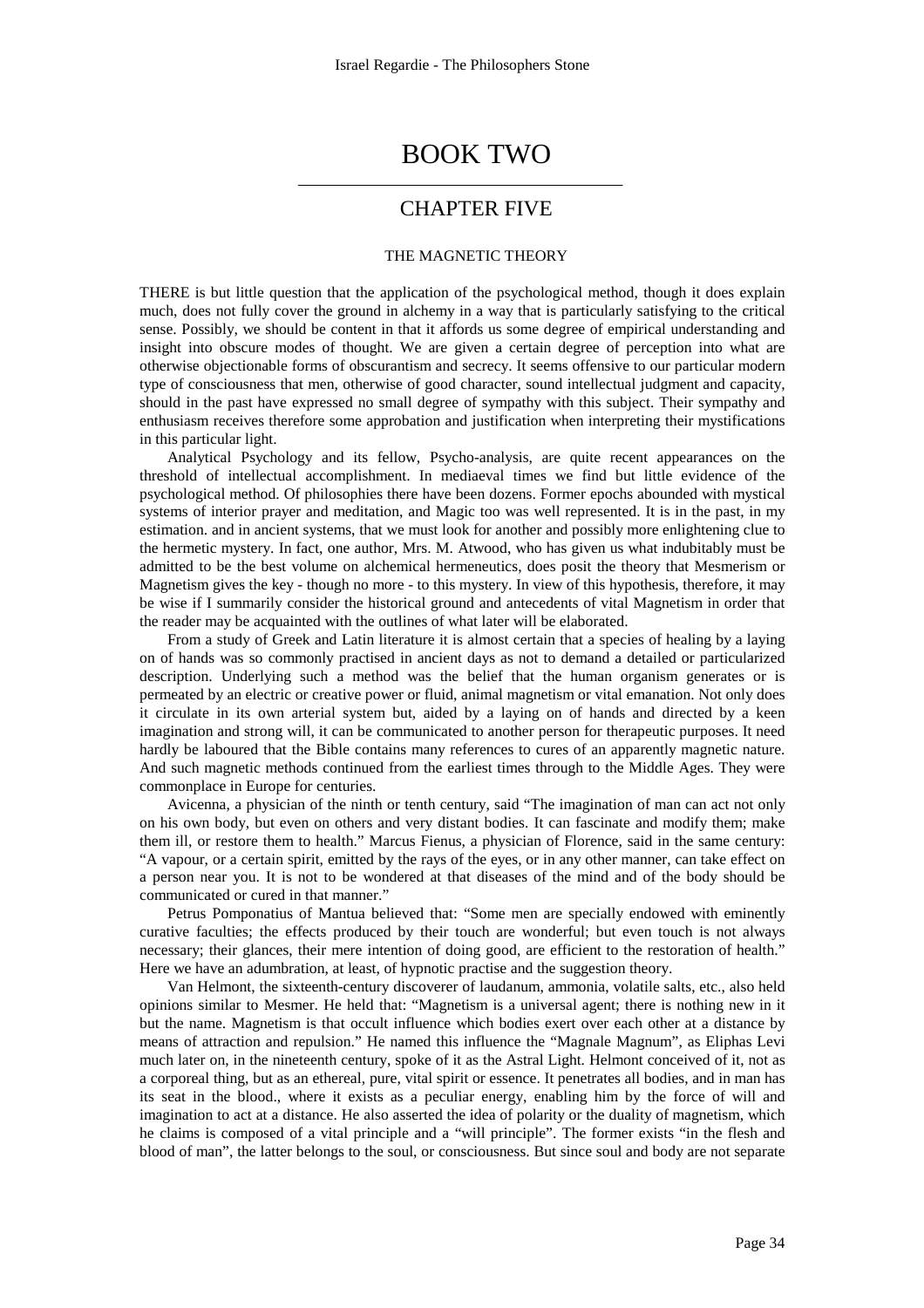discrete entities but together comprise a whole, so magnetism is one, manifesting in different principles on different planes. It seems to accord fairly well with the psychological definitions of libido.

Sendivogius, the great alchemist, wrote: "Let therefore the searcher of this sacred science know that the soul in man, the lesser world or microcosm, substituting the place of its centre, is the king, and is placed in the vital spirit in the purest blood. That governs the mind, and the mind the body." It is upon this statement, and the philosophy underlying such a postulate, that is built up the hypothesis of vital magnetism as the key opening to the threshold of the alchemical mystery.

William Maxwell, a contemporary of Van Helmont, held similar views, some of which are curiously like those of emanations or radiations from the body, countenanced openly in several modern scientific quarters. He remarks: "All bodies emit corporeal rays serving as vehicles through which the soul transmits her influence, by communicating to them her energy and power of acting; and these rays are not only corporeal, but they are even composed of various kinds of matter. The universal remedy is no other than the vital spirit strengthened in a suitable subject."

Sebastian Wirdig, a learned philosopher-physician of the same generation, averred: "The whole world exists through magnetism; all sublunary vicissitudes occur through magnetism; life is preserved by magnetism; everything functions by magnetism."

Similar passages are to be found in the works of Paracelsus and a host of leading authors of these and later centuries. All more or less affirm the existence of a universal ether, the medium both of light and thought activity. That ether they represented interiorly in man by a vital spirit or magnetism which radiated and emanated a vital influence from him, subtly and invisibly. This spiritual force, so the theory went, could be controlled and manipulated for purposes of healing by a willed transmission through the hands, or by direct glance of the eye, to another ailing individual. But it is only when we come to Mesmer and his disciples and colleagues that we realize the superiority of his theoretical formulation of the concept of magnetism and the advantages of his particular approach.

Franz Anton Mesmer was born in Austria in I734, and in 1766 in Vienna he became an M.D. His inaugural address maintained that the sun, moon, and stars affect each other and cause tides, not only in the ocean and sea, but in the atmosphere too. It was his theory that they affect in a similar way all organized bodies, through the medium of a subtle and mobile fluid which he conceived to pervade and permeate the universe, and to associate all things together in material intercourse and harmony. His theory further included the idea that all things soever in Nature possess a peculiar power which manifests itself by special action upon other bodies. That is to say, it is a physical and dynamic power acting exteriorly, without any chemical union, or without being introduced physically into the interior of the organization. Mesmer also contemplated the idea that all organic bodies, animals, plants, trees, waters, metals,, might be magnetized. By this he meant that they could be charged or impregnated with a flow or current of vital energy. This cosmic vitality or animal magnetism could be transmitted, he claimed, by direct contact with a body already magnetized, or by means of the hand, the look, or even the will. Like light and electricity it could penetrate solid and fluid bodies, and, so he thought, could be reflected by mirrors or polished surfaces, especially in the direction of its poles.

So far as the practical application of general theory is concerned, Mesmer, like modern psychological exponents,, believed that moral causes and erroneous attitudes towards life may constitute the underlying factors in disease. That is to say an attitude towards life which was in conflict or at variance with reality could interfere with the psychic distribution of vitality throughout the bodily system. Such a general equilibrium could produce vastly improved health in functional and organic disease. His theory held that the magnetism is continually circulating in the bodily system. Not only so but that it emanates to an appreciable distance about the body. When the rapport is made between patient and healer, that is when contact is established either by glance or mesmeric passes or physical touch, it circulates through the systems of the two people, just as blood would if their arteries and veins were interconnected - assuming that such a condition were possible.

The reception of his theories and then startling cures was not particularly happy. Commissions were authorized to examine the cures announced by Mesmer and his patients, and following unfavourable reports and much antagonism he fell foul of public opinion almost everywhere. In passing, it may be well to mention that somehow or other in the early part of his career he had received some suggestive ideas from two Jesuits named Gassner and Hehl. The former used exorcism as a means of curing certain types of disease. He held a theory, modified from the straightforward Roman Catholic view, that there are two kinds of disease. The one is curable by the ordinary means employed by doctors, whilst the other can only be cured by priestly means, by exorcism. To these he added a third category which he called "mixed", requiring the services both of priest and doctor. Gassner also imparted the secret of strengthening the curative effect by moving one's hands over the diseased parts of the body. Later such movements became known as "passes". From Hehl, Mesmer had obtained at the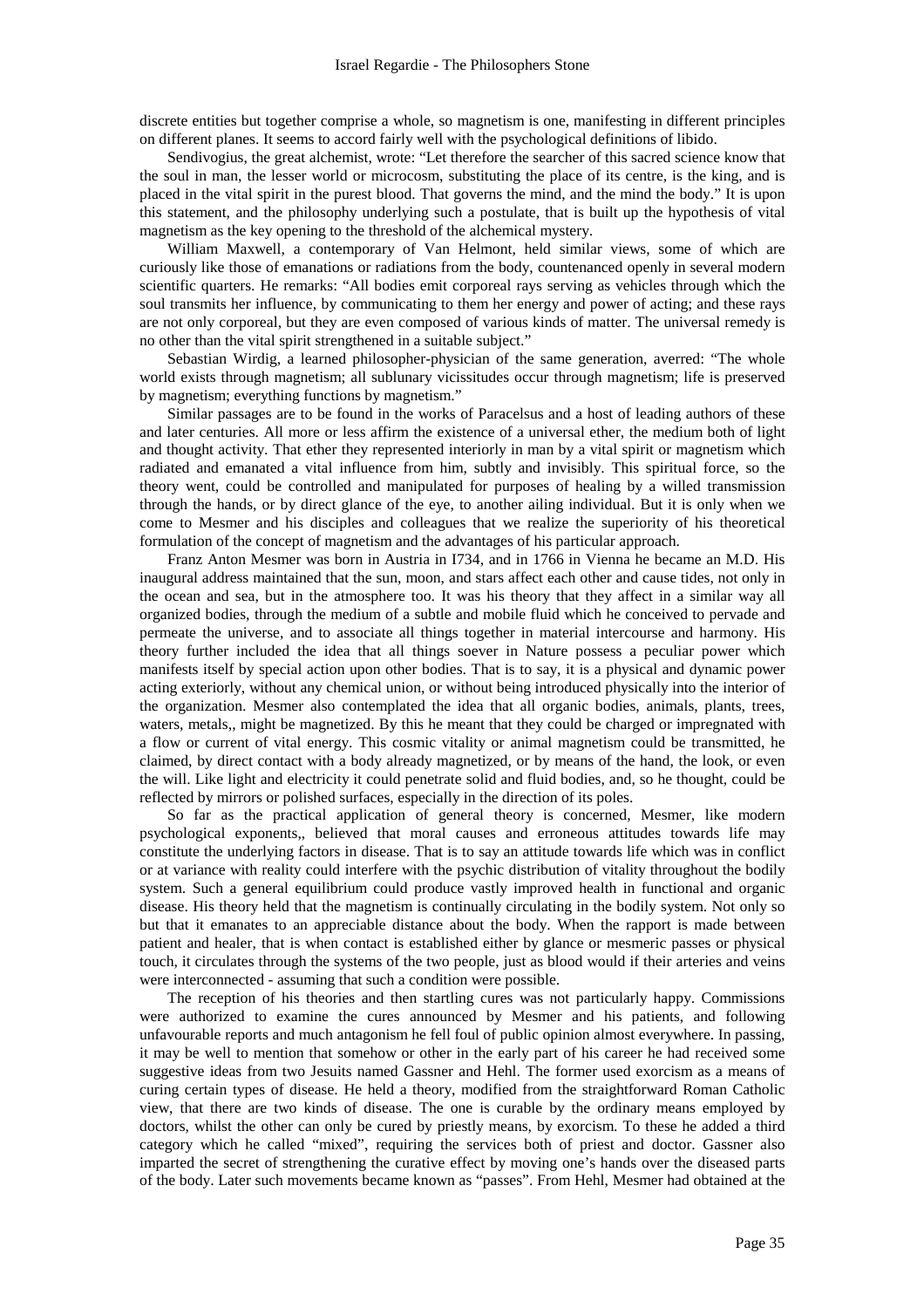outset of his public career a set of magnetized steel plates which, when laid upon different parts of the body, were claimed to have a curative effect. Mesmer did not long persist in the use of these plates, passing on to the use of his baquet, and much later on discarding all these accessories, coming to rely exclusively on the magnetism generated by or emanating from his own personality. He pictured man as a closed circuit of the magnetic fluid; also as taking part in a larger cosmic circuit, or in many larger circuits of magnetism or energy which flowed through him from the universe about him, thus renewing the vitality of his personality. We find Mesmer constantly speaking both of increasing the rapidity of the flow of magnetism through the body and of equilibriating that vital flow. He does not care to speak of "charging" the patient with magnetism or of "saturating" him with the fluid. His theory consisted solely in the idea of *equilibriating* the disturbed vitality in the body of his patient.

Following Mesmer, we come to the Abbé Faria, a French priest who, after experimenting some time with mesmerism, announced in I8I4 a view of the subject comparable to that held at this day. That is to say, he did not stress any actual communication or even equilibriation of magnetism from healer to patient as being the primary factor in therapy. He held the view that the effects were mainly subjective. The mesmeric state was possibly due to changes in the mind and body of the subject produced by faith and expectancy. In other words it was an anticipation on general lines of the later theory that the hypnotic or mesmeric state was induced solely by expectancy and by suggestion. At the time, however, this view was glossed over and forgotten.

Although at the date of Mesmer's death in I8I5 his system of procedure of inducing a violent crisis in the patient was followed in its integrity by a considerable number of practitioners almost everywhere, more especially in Germany, there were already two other more or less important schools of Animal Magnetism in existence. One of these was the school of de Barbarin, who taught that the cures were effected directly through the providence of God, being in reality the result of faith alone. The processes of Mesmer, he held, served but to disguise that fact, and in no way to assist the cure which was in every instance produced by an "act of the soul". Having no new processes to describe, and no new worthwhile theory to enunciate, this school has left very little record of its existence.

The development of Magnetism in the so-called "Experimental" school of the operators who were undoubtedly the legitimate heirs and successors of Mesmer, caused the disappearance of the schools both of Mesmer proper and of de Barbarin. But who were the "great magnetizers" of this experimental school? These included a great many operators in almost every country in Europe. Many were physicians who, during the last quarter of the eighteenth century and the first quarter of the nineteenth, devoted themselves to magnetic therapy. Some established private institutions where patients were received, whilst others operated in various hospitals. The best known of that generation of magnetizers are the Marquis de Puységur, Baron du Potet, Deleuze, and Lafontaine, all of whom have left treatises on the subject. Very soon, de Puységur, as a pioneer, began to move away from his master both in the theory and practise of Magnetism. Indeed we may safely say that the later magnetizers followed the pupil rather than the master. Were we to call the processes of Mesmer and the violent effects in the artificial crisis which he encouraged as "Mesmerism" then the real discoverer of Animal Magnetism, as it has been known for the last hundred years, as a phenomenon rather than as a theory, is the Marquis de Puységur, the acknowledged founder of the "Experimental" school. It is to him that are due the processes now generally known as mesmeric - processes which are productive of results differing considerably from those produced by Mesmer himself. De Puységur's early instructions for magnetizing are as follows: "You are to consider yourself as a magnet; your arms and particularly your hands being its poles; and when you touch a patient by laying one of your hands on his back, and the other in direct opposition upon his stomach, you are to imagine that the magnetic fluid has a tendency to circulate from one hand to the other through the body of the patient. You may vary this position by placing one hand on the head and the other on the stomach, still with the same intention, the same desire of doing good. The circulation from one hand to the other will continue, the head and stomach being the parts of the body where the greatest number of nerves converge; these are, therefore, the two centres to which your action ought to be mostly directed. Friction is quite unnecessary ; it is sufficient to touch with great intention."

There was a fundamental difference between the theories of Mesmer and de Puységer. The former emphatically asserted that magnetism was an ocean of life and vitality permeating all things, and pervading the earth and the air as well as the human system. His conception of his cure by the magnetic technique was simply the adjustment of the disturbed flow of magnetic or etheric currents within the system of his patients. De Puységur, on the other hand, held the idea that the operator definitely imparts magnetism or vitality to the patient, and that such an imparting of power is responsible for the restoration of health. It is significant that neither Mesmer nor the adherents of his school ever complained of fatigue or exhaustion after treatments, whilst, on the other hand, it was no common thing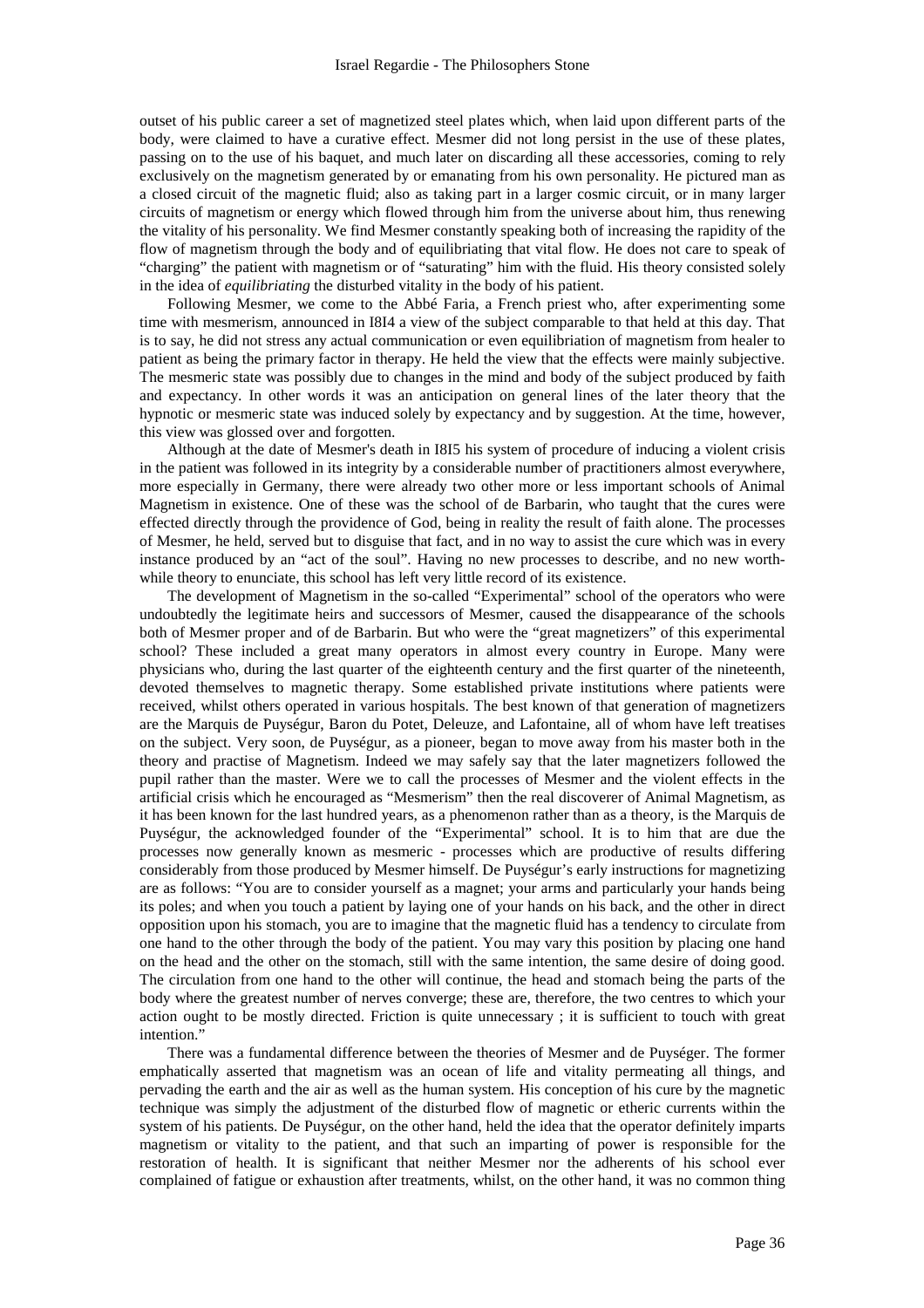for the practitioners of the experimental school to experience exhaustion after a certain number of treatments. The modem magical conception really combines both theories. Not only does it postulate as a categorical fact the existence of cosmic ethers or flows of vitality and spiritual power, but it carries the postulate a step further. These cosmic streams of force, pervading and permeating all space and all things therein, must of necessity permeate the physical and astral form of man. Thus within him are mirrored the forces of the cosmos he is a miniature epitome of the macrocosm. By the employment of his volitional and imaginative faculties, the intelligent man is able to direct these currents through his own physique, willing their entrance into the system of another for therapeutic or other purposes. It is only man's egotism and self-willed complacency that shuts off the free flow of the spirit. The libido flows up freely from the Unconscious when there are no resistances, the individual Unconscious receiving its power and its very existence from the Collective Unconscious - that which is common to all men and the whole of life.

De Puységur's first discovery of any importance was that in the drowsy or somnambulistic state which quite early is produced by the application of magnetism, it was possible to address the patient and obtain evidence of a very high order of intelligence. Mesmer was previously aware of the induction of somnambulism but rarely interfered with it, considering it as a natural state by means of which the system adjusted its inequilibrium. Dr. William Gregory, many years later, in describing the somnambulistic patient declares that his whole manner seems to undergo an improvement and refinement. "It would seem as if the brute or animal propensities were laid to rest, while the intellect and higher sentiments shone forth." What interested de Puységur most about this new discovery was that not only did the replies he received from sleeping patients show the most marvellous insight their own symptoms and the means of treating them, but they gave evidence of the extraordinary phenomenon of telepathy. Here was the beginning of what came to be known as the "higher phenomena".

His second discovery was made in 1811. It consisted in finding out how to produce the somnambulistic state more quickly and more efficiently than before, namely by the use of passes. Several years later, du Potet laid more stress on the effect of the will and less on benevolent intentions, relying far more even than did de Puységur on the fixation of the eye and the passes. Lafontaine, who has been called the last of the great magnetizers, relied almost exclusively on the passes, except that sometimes he established contact with the hands while looking into the eyes of his subjects. Of course. his will was exerted powerfully all the time.

Chiefly responsible for introducing Mesmerism into England was Dr. John Elliotson, who employed it surgically at University College Hospital, London. No sooner had Elliotson demonstrated its efficiency - and he did that in a most remarkable way- than his medical colleagues commenced to deride and ridicule both himand his practice. The term hypnotism as a less objectionable and more scientific term for certain aspects of the mesmeric state was first coined in i843 by a Manchester physician. Dr. James Braid. It was in 1842 that he first began experimental work with mesmerism, and seems to have been the first modern practitioner deliberately to use the technique of fixation of sight and suggestion instead of passes and the laying on of hands. Even the bright object was after a while eliminated since in some patients it aggravated conjunctivitis, the entire stress being now laid upon verbal suggestion.

Another eminent pioneer was James Esdaile, a Scottish medico stationed in India. He appears to have been the first British mesmerist to receive some measure of official support. From I845 onwards he employed mesmeric states for painless surgery with great success at various Indian hospitals, and the record of his operations by these means make thrilling reading. Many of his operations were for the removal of monstrous scrotal tumours weighing nearly a hundredweight, horrible but deadly convincing evidence of the effectiveness of his technique. The discovery and wide application of ether and chloroform for painless surgery put an end to the interest in hypnotic experimental work. From 1842 to more or less the end of the century there is a break in the history of hypnotism in England. On the Continent, however, we come across famous names like Liébault, Bernheim, Moll, Chaxcot, Janet, and the beginning of different groups of hypnotic operators coming to hold vastly different theories - the Nancy School, the Saltpétrière School, etc. Doctors Lloyd Tuckey, Morton Prince, Vincent Wingfield, Milne Bramwell, and Bernard Hollander, are other names of English experimentalists who have done much to restore public confidence and scientific respectability to the subject more recently.

Manifestly this is no more than a superficial glance at the subject. It is only in an indirect way that we are here concerned with animal magnetism as a therapeutic agent. My reasons for this outline are that Mrs. Atwood, whose theory I am to delineate and expand, held that the practice of Mesmerism might be considered as the first step to the solution of the alchemic mystery. That she had vast insight and understanding is a statement which cannot be doubted. Before she was yet thirty this astonishing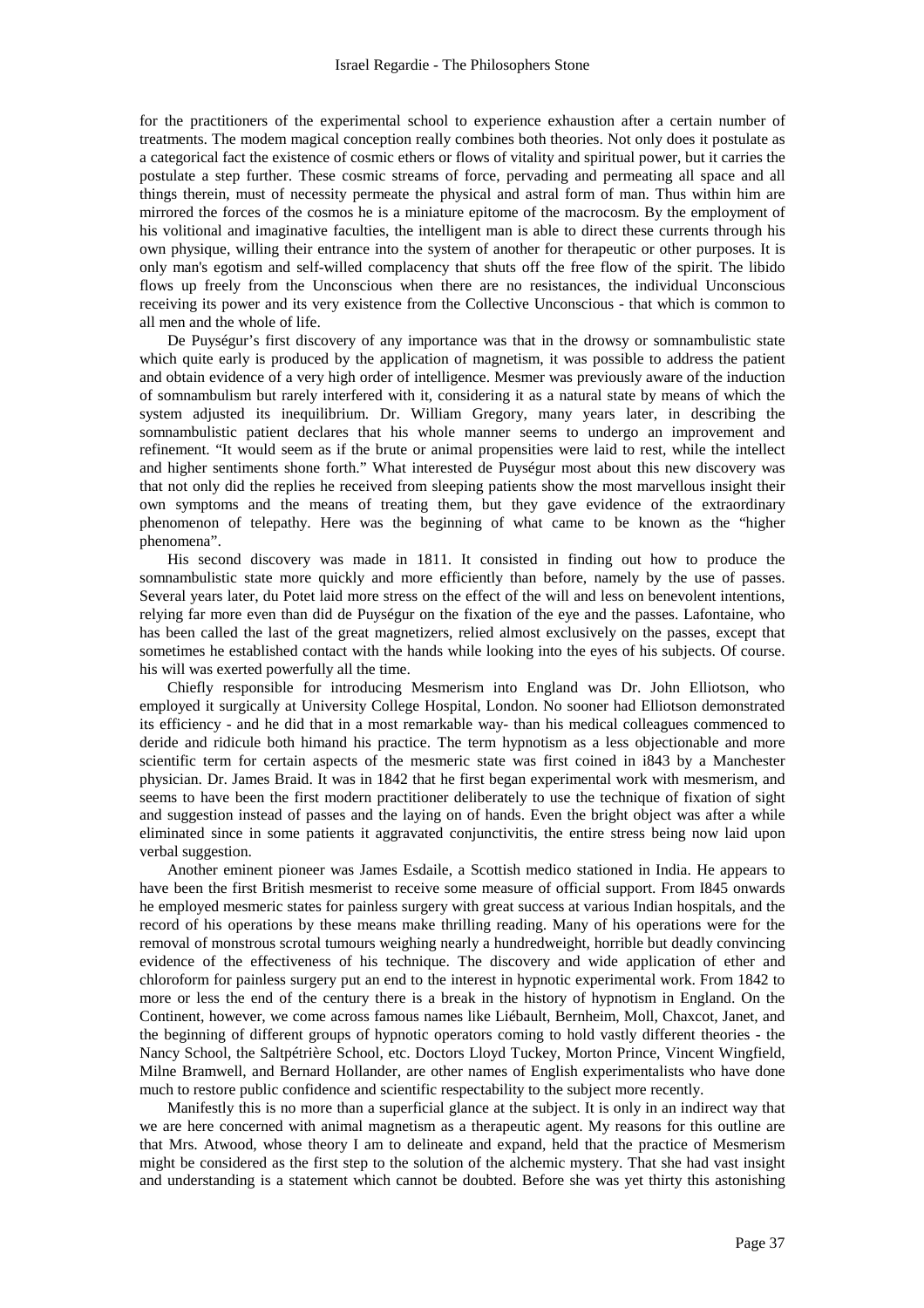young woman wrote, at her father's instance, a small work entitled *Early Magnetism, in its higher relations to Humanity as veiled in the Poets and the Prophets.* Written in 1846 when most other mesmerists and hypnotists were engaged solely in therapeutic work or in the application of the trance state to the production of psychic phenomena such as clairvoyance and telepathy, etc., this woman and her father., Mr. South, were displaying an acumen and insight which are literally amazing. They realized other and more spiritual possibilities concealed within the practice of animal magnetism. In this work she expressed the view that in its application to higher ideals, one object of the magnetic trance might be to conjoin the mind to its lost spiritual universality. She believed it might be possible to pass the consciousness regressively through its many phases of historical evolutionary development back to the long-forgotten life in Reality, "passing behind the murky media of sense and fantasy to behold reflected in the brightened mirror of our own intelligence the pure Truth; not as it may appear individually or arbitrarily but in its characteristic necessity and universality".

Furthermore, in describing the technique to be pursued, she adds:

The trance state when justly and perseveringly ordered for that end, affords the metaphysical condition pre-eminently perfect; for it removes the sensible obstruction and presents a clearer glass before the mind than it can ever regard in the natural state. The patient is no sooner lightly entranced than he begins to feel an internality never before known to him and which may be intensified as the intention is fixed and the calibre of the mind and circumstantial conditions are favourable; the passive personality collapses from its circumferential and phenomenal life into that central Omnipresence whose circumference is not; whilst the mind, rightly disciplined and related to the Universal becomes universalized and one with the great magnetic Will of Nature, revolving with the Infinite Medium (the pure ether) through all its spheres, perceiving all things in all and in itself, until at length becoming, perfectly converted to its principle, the divinized microcosmic epitome moves with demiurgic power and grace.

Here we have a mystical and religious conception which so far transcends the previous practice of magnetism as, for example, the Jungian concept of psychotherapy transcends the cruder and pioneer theories of the Freudian school. For whatever may or may not have been the underlying ground of belief and procedure in the alchemical writings, at any rate Mrs. Atwood's hypothesis is so suggestive and farreaching in its practical implications that one hesitates considerably to discard it without having subjected it thoroughly to a critical test.

Although the alchemists were firm and adamant in their instruction that nothing could be accomplished without the preliminary dissolution, they have left but little clue as to the significance of this operation. It is true that they have spoken of manual operations, but it seems that this could lend countenance not only to the mesmeric passes but also to the physical and metallurgical theory where transmutation was accomplished or attempted by hard labour and by sweat of the brow. The first way of approach and the closed entrance to these manual operations remained a mystery, and its secret if we except this thesis had not yet been unfolded. Nor, if we may accept the admonition contained in their own writings, would it be possible to discover the method from a cursory examination of their books alone. Yet the process itself, as a technical method always must be, is said to have been in itself a very simple one. For it is called by some of them a play of children and is represented as very trivial, slight, almost a ridiculous thing.

Recent observation, or rather experience, during the last one hundred years or so, has elicited various means of discovering this secret. The enormous progress which has been made in the translation of obscure Eastern texts dealing with the art of meditation, concentration, and religious exaltation, give us several clues. In fact, one modem alchernical apologist claims that the secret lies in a species of meditation and introversion leading to a self-induced trance state in which consciousness as such is not obscured, as for example it is in certain spiritualistic trance states. On the contrary, it is claimed that consciousness becomes heightened and exalted by these methods, and all the faculties of mind are sharpened and left in a much stronger condition than before. Not only so, but that the ego is much-more able to deal with life and living than ever it was prior to having undertaken this particular type of psychic training.

The psychological method, which previously we examined, is also another and very effective method. Its popularity and the increasing interest in its technique is proof of the hold which it has taken in the popular mind not only as a means of therapy but as a philosophical mode of self-discovery and knowledge.

But the trance state as induced by magnetism and the reactions induced in the subject are so suggestive over and above these other symptoms that we are tempted to wonder whether here is not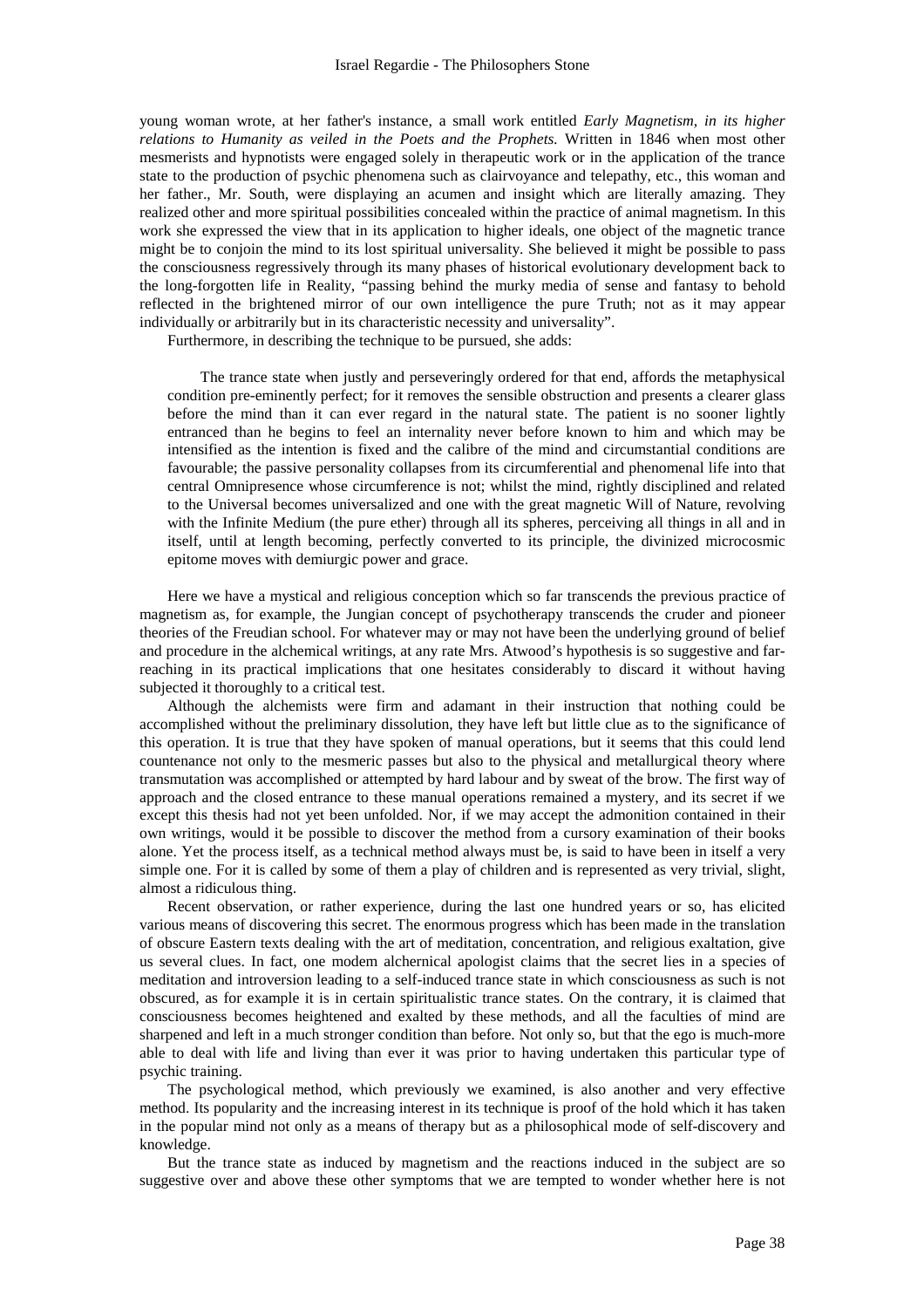some technical method which answers to the enigmatical descriptions left to us by the ancients. We know full well that some magnetic method of entrancement was widely practised in Greece. Thousands of years ago the Phrygian Dactyli, the initiated priests, spoken of as the magicians and exorcists of sickness, healed disease by these processes. These methods were the principal agents in theurgic mysteries as also in the Aesculapiea - the healing Temples of Aesculapius, where the patients were treated during the process of "incubation", as it was termed, magnetically in sleep.

Certain of Mr. Arthur Edward Waite's criticisms to the Atwood theory in his work *The Secret Tradition in .Alchemy* demand some attention here. It would be difficult to find anywhere such unnecessary controversial criticism as is found in Mr. Waite's book. For one thing he accuses her of employing a turgid, difficult style. This is certainly true. But the psychological mechanism of projection must operate here, for Mr. Waite's style is hardly beyond criticism in these very respects. However, it is not to the literary aspect of his criticisms that attention need be called at length. He remarks towards the end of his book that

it is of common knowledge that the psychic state of many entranced subjects conveyed an impression of purity, refinement, beauty, as if the actual or comparative grosser part has been put to sleep for the time being. But this state is as far removed from the spiritual attainment envisaged by Platonic successors as are the records of trance mediumship from the realizations of Eckhart and Ruysbroeck, speaking in the light of the union.

Why Mr. Waite should utter this criticism against the Atwood hypothesis, it is hard to realize. It is particularly out of place, for the point he raises is precisely the argument of Mrs. Atwood. She argues that if we compare the first effects of mesmerism, that is the somnambulistic state in which the so-called higher phenomena of community of sense and feeling manifest, with the sacred art of the ancients, the former appears but trivial. The supreme spiritual wisdom attained in divine union, the self-knowledge the ancients desired and the perfection of life and immortality their system promised and said to have been bestowed on those initiated into the higher mysteries, these are objects quite outside of the vision of the mesmerists. What has Mesmerism to do with spiritual ends such as these? What is its philosophy, she asked? Has it yet attempted to investigate consciousness and its deeps and origins? Naturally, the ordinary mesmeric state bore no resemblance to the sublime mystic state of the great saints and philosophers. And it is her hypothesis that this was realized by and known to the alchemists who employed magnetism *only* as the first step towards the consummation of the divine mystery. It was by this means that the hermetic solution was accomplished. From this the other steps could be perceived and climbed. To effect this solution was only the *beginning* of the Hermetic art.

The medium (that is the astro-mental sheath) in its natural state is volatile, immanifest, fantastic, irrational and impotent, compared with what it subsequently is able and by artificial conception suffers itself to become. The Alchemists, we repeat therefore, did not remain satisfied with a few passes of the hand or any first phenomena whatever, but they proceeded at once scientifically to purify, depriving the ether of its wild affections and impressures by a dissolution of the circulating body in its own blood. For this is the brazen Wall celebrated by Antiquity. Take the occult Nature, which is our Brass, says Albertus, and wash it that it may be pure and clean.

Thus it is seen that the strictures of Mr. Waite are wholly without foundation. And I confess to a sense of sad disappointment in him. The Atwood theory of mesmerism as applied to the Hermetic mystery is, in my opinion, so important and so suggestive that it may be well to quote from her work at greater length in order to clarify exactly what it is that she proposes. When commenting upon *The Six Keys Eudoxus* I shall attempt to dilate upon this theory, simplifying her terminology and employing the comparative method.

First of all it was her belief that there was a secret connected with the Mystery celebrations of the ancients which no modern so-called intellectual criticism has explained away or divulged.

A few writers on Animal Magnetism [she notes], having within these few years become enlightened by that singular discovery, suggest their Trance and its phenomena as a revelation of the Temple Mysteries and various religious rites. But no one, that we are aware, has developed this suggestion or carried the idea sufficiently above the therapeutic sphere; they appear to have taken a broad view, without particular inquiry into the nature of the rites from the ancients themselves. Had they done this (we speak of the more advanced minds) we are persuaded that with that key in hand, their attention would have been drawn in new directions and their satisfaction about the modern use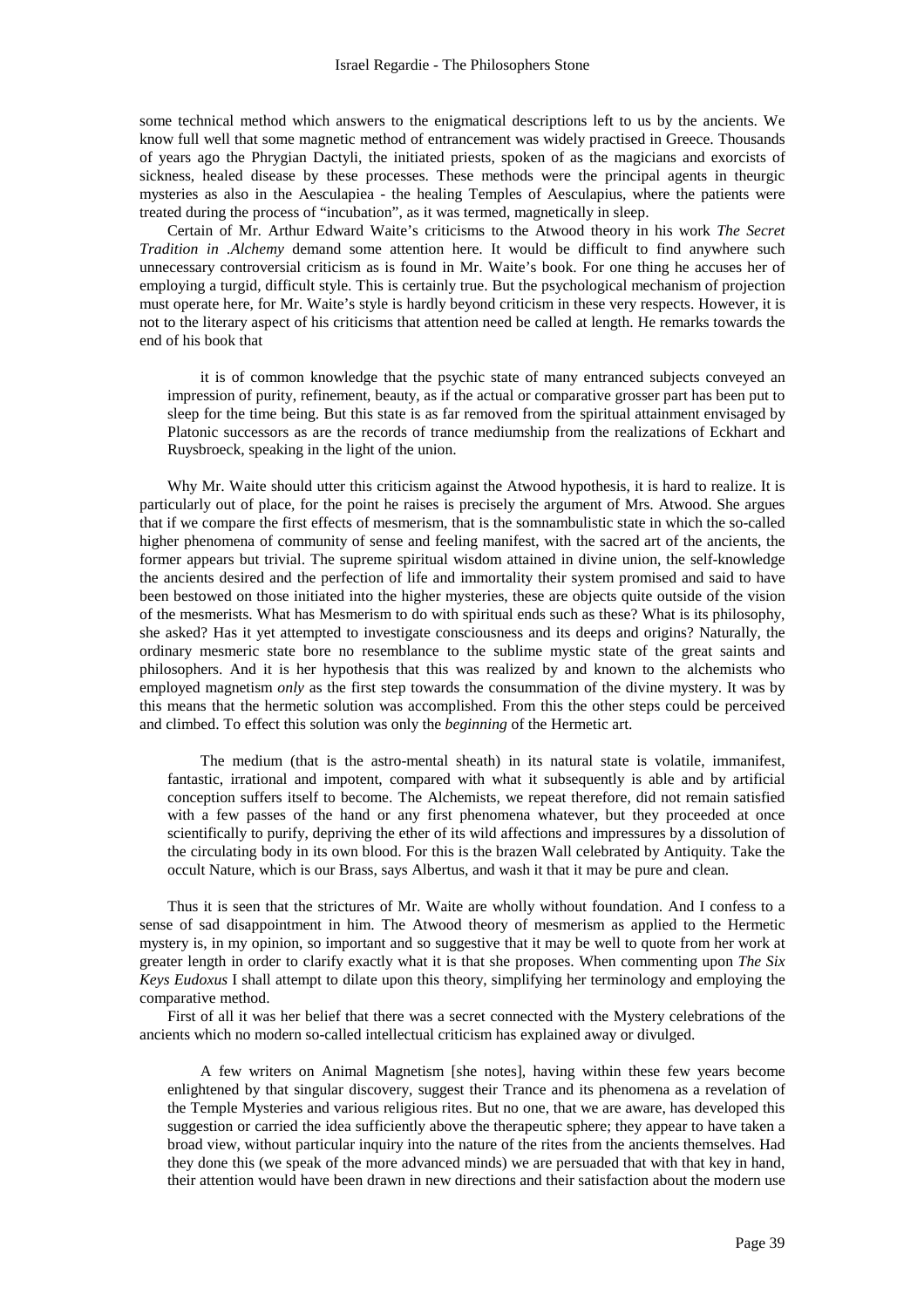of it become much modified by observing the far superior results which through their Theurgic disciplines, the ancients aspired after, different too, as they were superior to any that we are accustomed to imagine even at the present day.

The ordinary effects of Animal Magnetism, or Mesmerism, or vital Magnetism, or by whatever other term the unknown agency is better expressed, are now so familiarly known in practice that it will be unnecessary to describe them; they have attracted the attention of the best and leading minds of the present age, who have hailed with admiration a discovery which enables man to alleviate pain and maladies insurmountable by other means . . . . But years have passed and the science has not grown, but retrograded rather in interest and power, since de Mainaduc, Puységer, Colquhoun, Elliotson, Townsend, Dupotet, and the rest, faithful spirits, first set their fellow men on the road of inquiry.

Her position and her attitude to the history and theory of Magnetism is thus made crystal clear; no possibility exists for misunderstanding. The hypothesis which she came to adopt did not stop with the acceptance of the psychical phenomena produced by the practice of the mesmeric art. A pioneer in an intellectual world, and a woman with a clearer spiritual vision and foresight than most of her day, she realized the intrinsically invaluable nature of the technique. She perceived that the experimental work of therapy and investigation of the higher phenomena was interesting and intriguing no doubt, but clearly it was not the sort of investigation that the ancients followed in their mysteries. It is true that they worked on the same kind of material, with similar instruments, and with a similar technical method. Yet their practice was different, because it was conducted upon established philosophical principles and with a truly enlightened as well as benevolent aim. That Mesmerism affords entrance together with the imagination into another kind of consciousness was the contention she could not doubt.

And more than this, in well-conditioned cases, we have proof of the intrinsical intelligence and power of the Free Spirit which can expatiate into the whole circumference of its sphere and reveal hidden things, exhibiting a variety of gifts . . . . This Mesmerism, in respect of our Mystery then, may be regarded as a first key which, opening into the vestibule, affords a view within the sense's prison, but of the labyrinth of life only.

These protracted quotations will provide some preliminary notion as to what manner this practice of Magnetism is conceived of in this hypothesis. It is obvious that Mrs. Atwood regards it solely as an elementary view of a diviner state of consciousness, as the entrance into the hermetic mystery, solely as a means of entry and nothing more. Beyond this first stage, other means are to be employed, other techniques - a utilization of the magnetic art to transcend itself into perfection. This idea will expand itself as we read and examine the text following, and I shall attempt to dilate upon the simpler aspects of the technique in a brief commentary.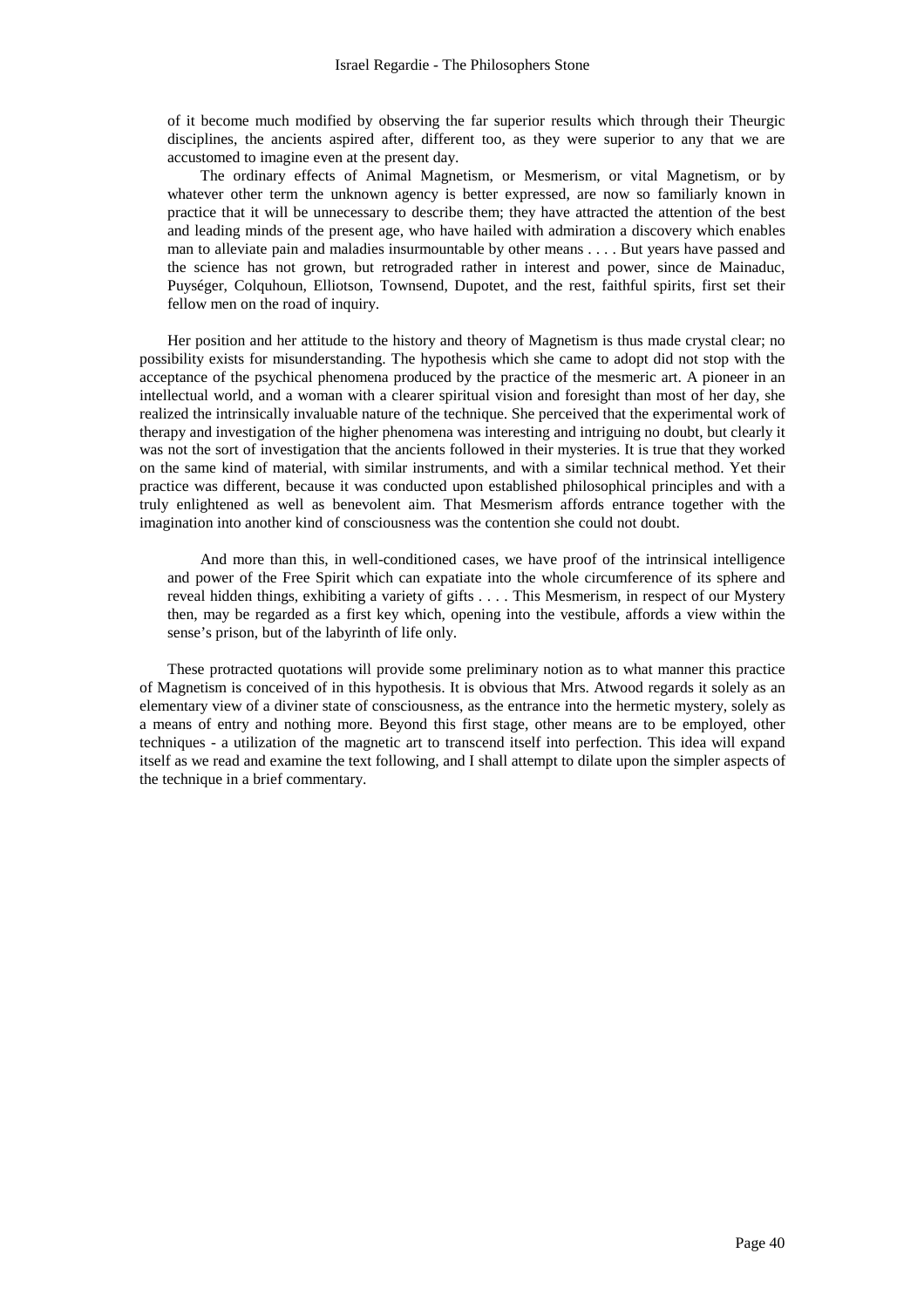# CHAPTER SIX

## *The Six Keys of Eudoxus, opening into* the *most Secret Philosophy.*\*

## THE FIRST KEY

1. The First Key is that which opens the dark prisons in which the Sulphur is shut up: this is it which knows how to extract the seed out of the body, and which forms the Stone of the philosophers by the conjunction of the spirit with the body - of sulphur with mercury.

2. Hermes has manifestly demonstrated the operation of this First Key by these words: In the caverns of the metals there is hidden the Stone, which is venerable, bright in colour, a mind sublime, and an open sea.

3. This Stone has a bright glittering: it contains a Spirit of a sublime original; it is the Sea of the Wise, in which they angle for their mysterious Fish.

4. But the operations of the three works have a great deal of analogy one to another, and the philosophers do designedly speak in equivocal terms, to the end that those who have not the Lynx's eyes may pursue wrong, and be lost in this labyrinth, from whence it is very hard to get out. In effect, when one imagines that they speak of one work they often treat of another.

5. Take heed therefore, not to be deceived here; for it is a truth, that in each work the Wise Artist ought to dissolve the body with the spirit; he must cut off the Raven's head, whiten the Black and vivify the White; yet it is properly in the First operation that the Wise Artist cuts off the head of the Black Dragon and of the Raven.

6. Hence, Hermes says, What is born of the Crow is the beginning of this Art. Consider that it is by separation of the black, foul, and stinking fume of the Blackest Black that our astral, white, and resplendent Stone is formed, which contains in its veins the blood of the Pelican. It is at this First Purification of the Stone, and at this shining whiteness, that the work of the First Key is ended.

### THE SECOND KEY

1. The Second Key dissolves the compound of the Stone, and begins the separation of the Elements in a philosophical manner: this separation of the elements is not made but by raising up the subtle and pure parts above the thick and terrestrial parts.

2. He who knows how to sublime the Stone philosophically, justly deserves the name of a philosopher, since he knows *the Fire of the Wise*, which is the *only instrument* which can work this sublimation. No philosopher has ever openly revealed this Secret Fire, and this powerful agent, which works all the wonders of the Art: he who shall not understand it, and not know how to distinguish it by the characters whereby it is described, ought to make a stand here, and pray to God to make it clear to him; for the knowledge of this great Secret is rather a gift of Heaven, than a Light acquired by the natural force of reasoning; let him nevertheless, read the writings of the philosophers; let him meditate; and, above all, let him pray: there is no difficulty which may not in the end be made clear by Work, Meditation, and Prayer.

3. Without the sublimation of the Stone, the conversion of the Elements and the extraction of the Principles is impossible; and this conversion which makes Water of Earth, Air of Water, and Fire of Air, is the only way whereby our Mercury can be prepared.

4. Apply yourself then to know this Secret Fire, which dissolves the Stone naturally and without violence, and makes it dissolve into Water in the great sea of the Wise*, by the distillation which is made by the rays of the Sun and Moon.*

5. It is in this manner that the Stone, which, according to Hermes, is the vine of the Wise, becomes their Wine, which, by the operations of Art, produces their rectified Water of Life, and their most sharp Vinegar. The Elements of the Stone cannot be dissolved but by this Nature wholly Divine; nor can a perfect dissolution be made of it, but after a proportioned digestion and putrefaction, at which the operation of the Second Key of the First Work is ended.

THE THIRD KEY

l

<sup>\*</sup> This text I have reproduced from Mrs. Atwood's book. She has taken it from *The Hermetical Triumph* by A. T. Limojonde St. Didier. This latter was translated from French into English in 1723. Mrs. Atwood has altered some of the wording in certain respects. I have again introduced numbering of the versicles for convenience' sake.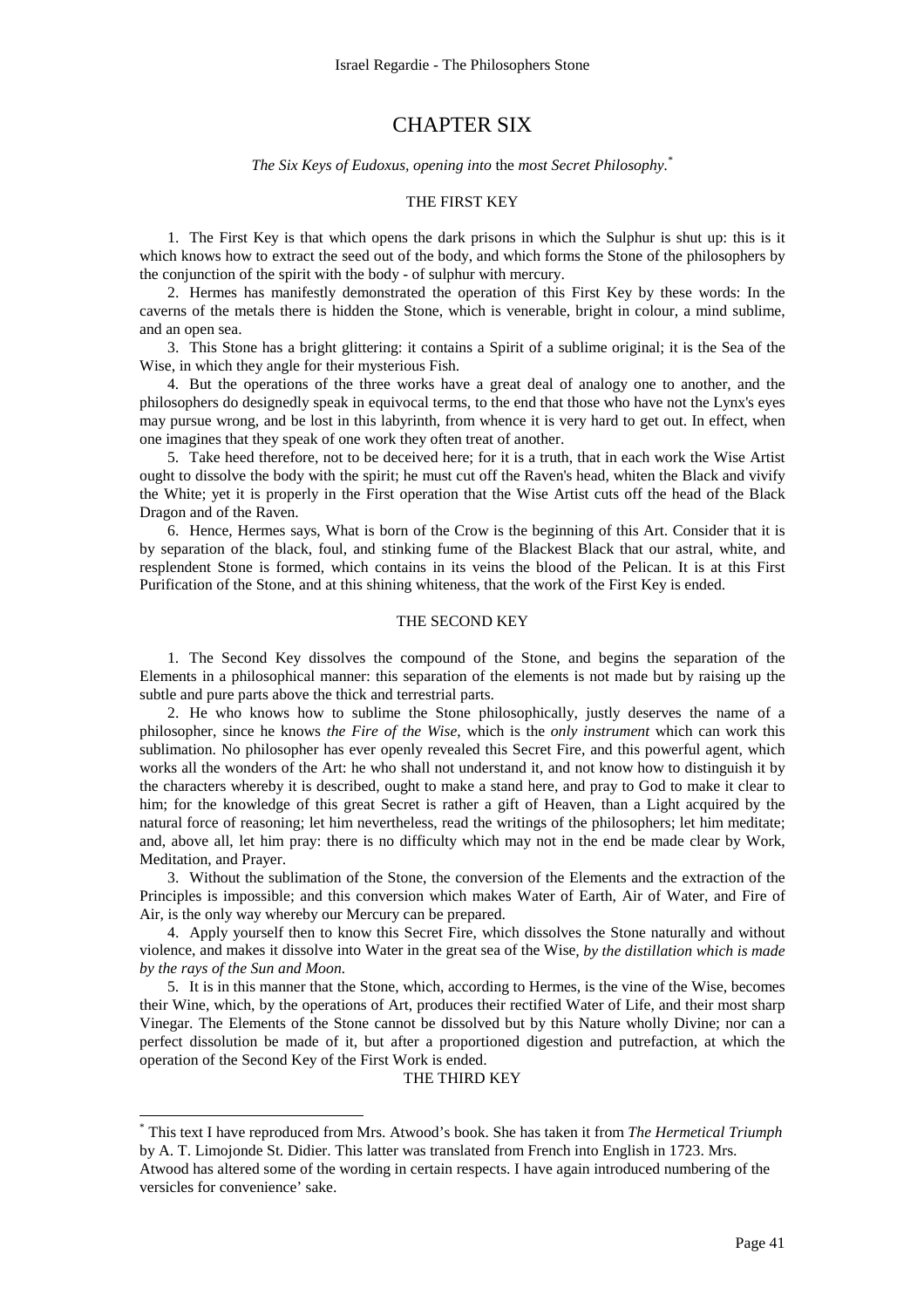1. The Third Key comprehends of itself alone a longer train of operations than all the rest together. The philosophers have spoken very little of it, seeing the Perfection of our *Mercury* depends thereon; the sincerest even, as Artefius, Trevisan, Flammel, have passed in silence the Preparation of our Mercury, and there is hardly one found who has not feigned, instead of showing the longest and the most important of the operations of our Practice. With a design to lend you a hand in this part of the way, which you have to go and where for want of Light it is impossible to know the true road, I will enlarge myself more than others have done on this Third Key; or at least I will follow in an order, that which they have treated so confusedly, that without the inspiration of Heaven, or without the help of a faithful friend, one remains undoubtedly in this labyrinth., without being able to find a happy deliverance from thence.

2. I am sure that you who are the true Sons of Science will receive a very great satisfaction in the explaining of these hidden Mysteries. which regard the separation and the purification of the *Principles of our Mercury*, which is made by a perfect dissolution and glorification of the body, whence it had its nativity, and by the intimate union of the soul with its body, of whom the Spirit is the only tie which works this conjunction.

3. This is the *Intention*. and the essential point of the Operations of this Key, which terminate at the generation of a new substance infinitely nobler than the First.

4. After the Wise Artist has made a spring of living water come out of the stone, and has pressed out the vine of the philosophers, and has made their wine, he ought to take notice that in this homogeneous substance, which appears under the form of Water, there are three different substances, and three natural principles of bodies - Salt, Sulphur and Mercury - which are the spirit, the soul, and the body; and though they appear pure and perfectly united together, there still wants much of their being so; for *when by distillation we draw the Water, which is the soul and the spirit, the Body remains in the bottom of the vessel*, like a dead, black, and dreggy earth, which, nevertheless, is not to be despised; for in our subject there is nothing which is not good.

5. The philosopher, John Pontanus, protests that the very superfluities of the Stone are converted into a true essence, and that he who pretends to separate anything from our subject knows nothing of philosophy; for, that all which is therein superfluous, unclean, dreggy - in fine, the whole compound, is made perfect by the action of our Fire.

6. This advice opens the eyes of those, who, to make an exact purification of the Elements and of the Principles, persuade themselves that they must only take the subtile and cast away the heavy. But Hermes says the power of it is not integral until it be turned into earth; neither ought the sons of science to be ignorant that the Fire and the Sulphur are hidden in the centre of the *Earth*, and that they must wash it exactly with its spirit, to extract out of it the *Fixed Salt*, which is the Blood of our Stone. This is the essential Mystery of the operation, which is not accomplished till after a convenient digestion and a slow distillation.

7. You know that nothing is more contrary than fire and water; but yet the Wise Artist must make peace between the enemies, who radically love each other vehemently. Cosmopolite told the manner thereof in a few words: All things therefore being purged make Fire and Water to be Friends, which they will easily do in their earth, which had ascended with them. Be then attentive on this point; moisten oftentimes the earth with its water, and you will obtain what you seek. Must not the body be dissolved by the water, and the Earth be penetrated with its Humidity, to be made proper for generation? According to philosophers, the Spirit is Eve, the Body is Adam; they ought to be joined together for the propagation of their species. Hermes says the same in other terms: "For Water is the strongest Nature which surmounts and excites the fixed Nature in the Body, that is, rejoices in it."

8. In effect, these two substances, which are of the same nature but of different genders, ascend insensibly together, leaving but a little fæces in the bottom of their vessel; so that the soul, spirit, and body, after an exact purification, appear at last inseparably united under a more noble and more perfect Form than it was before, and as different from its first liquid Form as the alcohol of Wine exactly rectified and actuated with its salt is different from the substance of the wine from whence it has been drawn; this comparison is not only very fitting, but it furthermore gives the sons of science a precise knowledge of the operations of the Third Key.

9. Our Water is a living Spring which comes out of the Stone by a natural miracle of our philosophy. The first of all is the water which issueth out of this Stone. It is Hermes who has pronounced this great Truth. He acknowledges, further, that this water is the foundation of our Art.

10. The philosophers give it many names; for sometimes they call it wine, sometimes water of life, sometimes vinegar, sometimes oil, according to the different degrees of Preparation, or according to the diverse effects which it is capable of producing.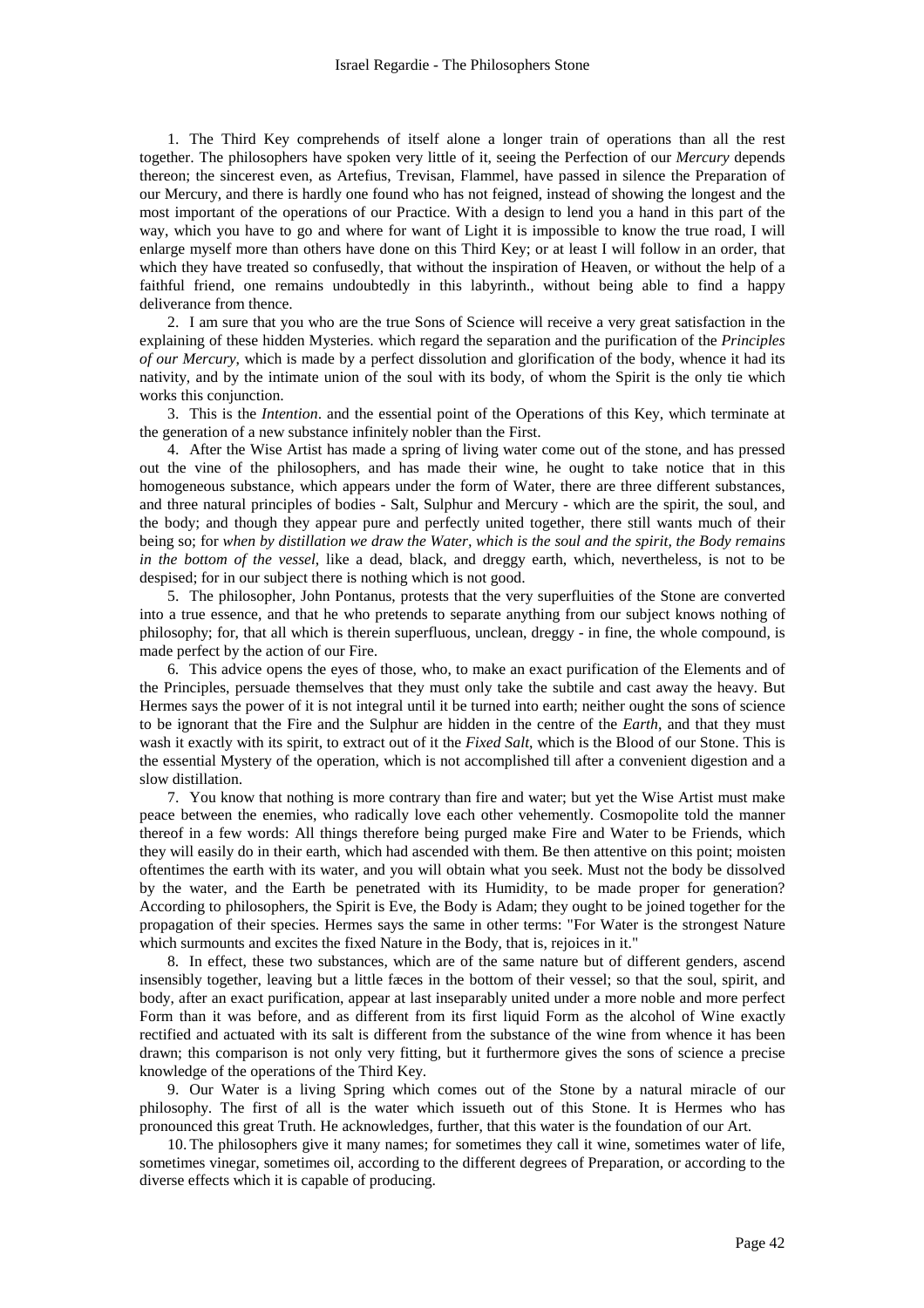11. Yet I let you know that it is properly called the Vinegar of the Wise, and that in the distillation of this Divine Liquor there happens the same thing as in that of common vinegar; you may hence draw instruction: the water and the phlegm ascend first; the oily substance, in which the efficacy of the water consists, comes the last, etc.

12. It is therefore necessary to dissolve the body entirely to extract all its humidity which contains the precious ferment, the sulphur, that balm of Nature, and wonderful unguent, without which you ought not to hope ever to see in your vessel this blackness so desired by all the philosophers. Reduce then the whole compound into water, and make a perfect union of the volatile with the fixed; it is a precept of Senior's, which deserves attention, that the highest fume should be reduced to the lowest; for the divine water is the thing descending from heaven, the reducer of the soul to its body, which it at length revives.

13. The Balm of Life is hid in these unclean fæces you ought to wash them with this cœlestial water until you have removed away the blackness from them, and then your Water shall be animated with this Fiery Essence, which works all the wonders of our Art.

14. But., further, that you may not be deceived with the terms of the Compound, I will tell you that the philosophers have two sorts of compounds. The first is the compound of Nature, wherof I have spoken in the First Key; for it is Nature which makes it in a manner incomprehensible to the Artist, who does nothing but lend a hand to Nature by the adhibition of external things, by the means of which she brings forth and produces this admirable compound.

15. The second is the compound of Art; it is the *Wise* man who makes it by the secret union of the fixed with the volatile, perfectly conjoined with all prudence, which cannot be acquired but by the lights of a profound philosophy.

16. The compound of Art is not altogether the same in the Second as in the Third Work; yet it is always the Artist who makes it. Geber defines it, a mixture of Argent vive and Sulphur, that is to say, of the volatile and the fixed; which, acting on one another, are volatilized and fixed reciprocally into a perfect Fixity. Consider the example of Nature; you see that the earth will never produce fruit if it be not penetrated with its humidity, and that the humidity would always remain barren if it were not retained and fixed by the dryness of the earth.

17. So, in the Art, you can have no success if you do not in the first work purify the Serpent, born of the Slime of the earth; if you do not whiten these foul and black fæces, to separate from thence the white sulphur. which is the Sal Amoniac of the Wise, and their Chaste Diana, who washes herself in the bath; and all this mystery is but the extraction of the *fixed salt* of our compound, in which the whole *energy* of our Mercury consists.

18. The water which ascends by distillation carries up with it a part of this fiery salt, so that the affusion of the water on the body, reiterated many times, impregnates, fattens, and fertilizes our Mercury, and makes it fit to be fixed, which is the end of the second Work.

19. One cannot better explain this Truth than by Hermes, in these words:

When I saw that the water by degrees did become thicker and harder I did rejoice, for I certainly knew that I should find what I sought for.

It is not without reason that the philosophers give this viscous Liquor the name of Pontick Water. Its exuberant ponticity is indeed the true character of its virtue, and the more you shall rectify it, and the more you shall work upon it, the more virtue will it acquire. It has been called the Water of Life, because it gives life to the metals; but it is properly called the great Lunaria, because of its brightness wherewith it shines. . . .

20. Since I speak only to you, ye true scholars of Hermes, I will reveal to you one secret which you will not find entirely in the books of the philosophers. Some of them say, that of their liquor they make two Mercuries - the one White and the other Red; Flammel has said more particularly, that one must make use of the citrine Mercury to make the Imbibition to the Red; giving notice to the Sons of Art not to be deceived on this point, as he himself had been, unless the Jew had informed him of the truth.

21. Others have taught that the White Mercury is the bath of the Moon, and that the Red Mercury is the bath of the Sun. But there are none who have been willing to show distinctly to the Sons of Science by what means they may get these two mercuries. If you apprehend me well, you have the point already cleared up to you.

22. The Lunaria is the White Mercury, the most sharp Vinegar is the Red Mercury; but the better to *determine* these two mercuries, feed them with flesh of their own species - the blood of innocents whose throats are cut; that is to say, the spirits of the bodies are the Bath where the Sun and Moon go to wash themselves.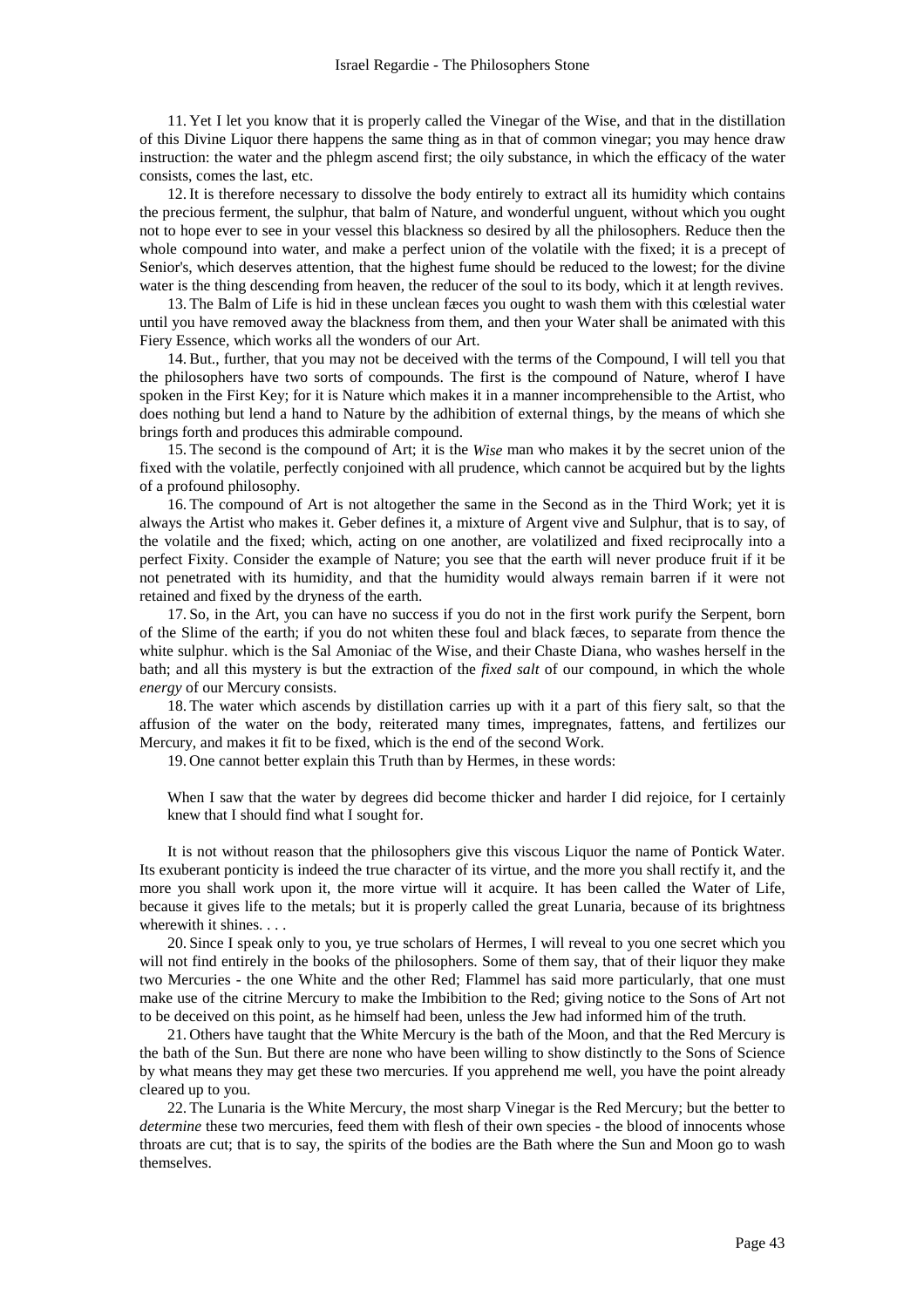23. I have unfolded to you a great mystery, if you reflect well on it; the philosophers who have spoken thereof have passed over this important point very slightly. Cosmopolite has very wittily mentioned it by an ingenious allegory, speaking of the purification of the Mercury: This will be done, says he, if you shall give our old man gold and silver to swallow, that he may consume them, and at length he also dying may be burnt. He makes an end of describing the whole magistery in these terms: Let his ashes be strewed in the water; boil it until it is enough, and you have a medicine to cure the leprosy. You must not be ignorant that Our Old Man is our Mercury; this name indeed agrees with him because He is the first matter of all metals. He is their water, as the same author goes on to say, and to which he gives also the name of steel and of the lodestone; adding for a greater confirmation of what I am about to discover to you, that if gold couples with it eleven times it sends forth its seed, and is debilitated almost unto death; but the Chalybes conceives and begets a son more glorious than the Father.

24. Behold a great Mystery which I reveal to you without an enigma; this is the secret of the two mercuries which contain the two tinctures. Keep them separately, and do not confound their species, for fear they should beget a monstrous Lineage.

25. I not only speak to you more intelligibly than any philosopher before has done, but I also reveal to you the most essential point in the Practice; if you meditate thereon, and apply yourself to understand it well; but above all, if you work according to those lights which I give you, you may obtain what you seek for.

26. And if you come not to these knowledges by the way which I have pointed out to you. I am very well assured that you will hardly arrive at your design by only reading the philosophers. Therefore despair of nothing - search the source of the Liquor of the Sages, which contains all that is necessary for the work; it is hidden under the Stone - strike upon it with the Red of Magic Fire, and a clear fountain will issue out; then do as 1 have shown you, prepare the bath of the King with the blood of the Innocents, and you will have the animated Mercury of the wise, which never loses its virtue, if you keep it in a vessel well closed.

27. Hermes says, that there is so much sympathy between the purified bodies and the spirits, that they never quit one another when they are united together: because this union resembles that of the soul with the glorified body; after which Faith tells us, there shall be no more separation or death; because the spirits desire to be in the cleansed bodies, and having them, they enliven and dwell in them.

28. By this you may observe the merit of this precious liquor, to which the philosophers have given more than a thousand different names, which is in sum the great Alcahest, which radically dissolves the metals - a true permanent water which, after having radically dissolved them, is inseparably united to them, increasing their weight and tincture.

#### THE FOURTH KEY

The Fourth Key of the Art is the entrance to the Second Work (and a reiteration in part and development of the foregoing): it is this which reduces our Water into Earth; there is but this only Water in the world, which by a bare boiling can be converted into Earth, because the Mercury of the Wise carries in its centre its own Sulphur, which coagulates it. The terrification of the Spirit is the only operation of this work. Boil them with patience; if you have proceeded well, you will not be a long time without perceiving the marks of this coagulation; and if they appear not in their time, they will never appear; because it is an undoubted sign that you have failed in some essential thing in the former operations; for to corporify the Spirit, which is our Mercury, you must have well dissolved the body in which the Sulphur which coagulates the Mercury is enclosed. But Hermes assumes that our mercurial water shall obtain all the virtues which the philosophers attribute to it if it be turned into earth. An earth admirable is it for fertility - the Land of Promise of the Wise, who, knowing how to make the dew of Heaven fall upon it, cause it to produce fruits of an inestimable price. Cultivate then diligently this precious earth, moisten it often with its own humidity, dry it as often, and you will no less augment its virtue than its weight and its fertility.

### THE FIFTH KEY

The Fifth Key includes the Fermentation of the Stone with the perfect body, to make thereof the medicine of the Third order. I will say nothing in particular of the operation of the Third work; except that the Perfect Body is a necessary leaven of Our Paste. And that the Spirit ought to make the union of the paste with the leaven in the same manner as water moistens meal, and dissolves the leaven to compose a fermented paste fit to make bread. This comparison is very proper; Hermes first made it, saying, that as a paste cannot be fermented without a ferment; so when you shall have sublimed,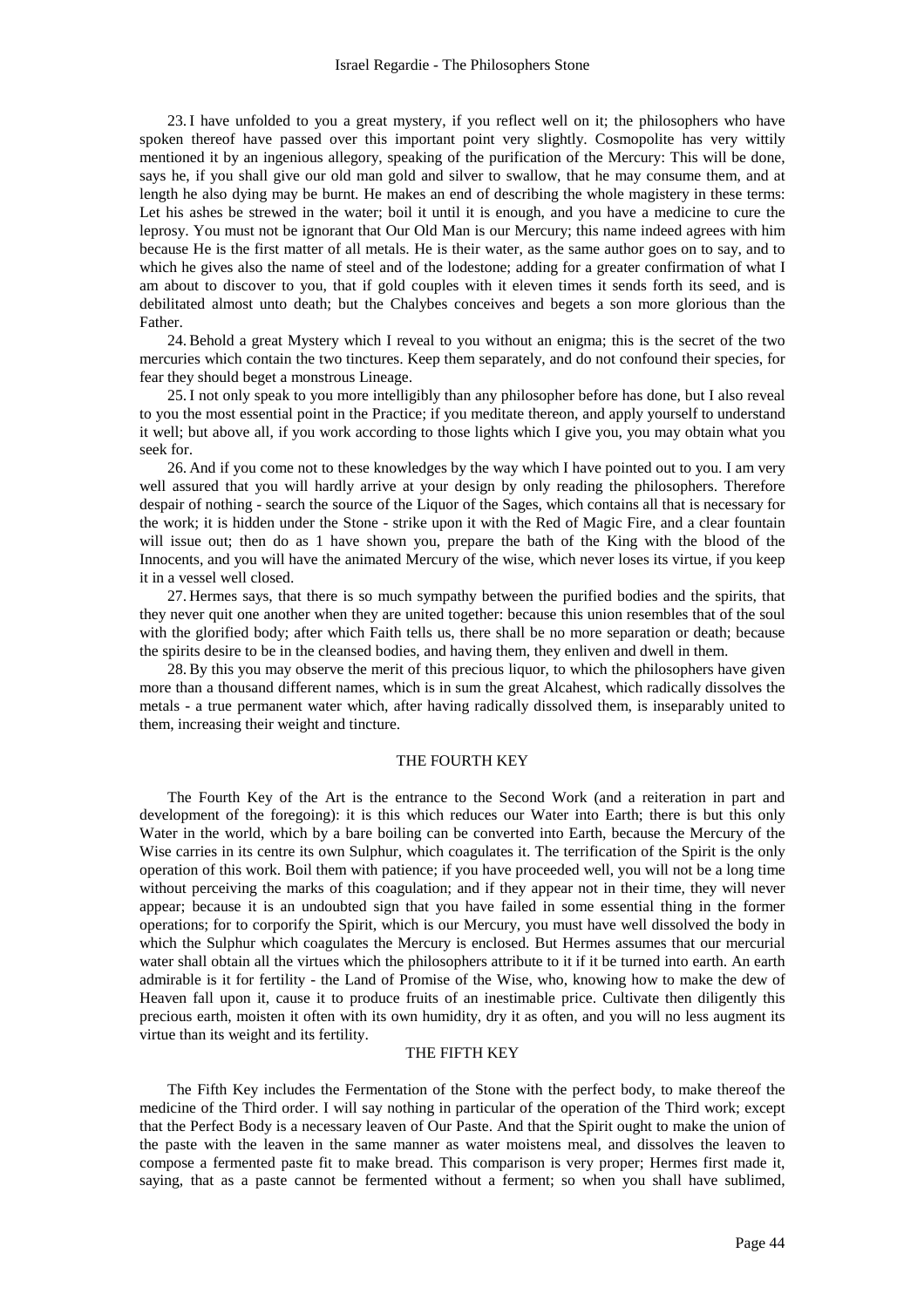cleansed and separated the foulness from the Fæces, and would make the conjunction, put a ferment to them and make the water earth, that the paste may be made a ferment; which repeats the instruction of the whole work, and shows, that just so as the whole lump of the paste becomes leaven, by the action of the ferment which has been added, so all the philosophic confection becomes, by this operation, a leaven proper to ferment a new matter, and to multiply it to infinity. If you observe well how bread is made, you will find the *proportions also,* which you ought to keep among the matters which compose our philosophical paste. Do not the bakers put more meal than leaven, and more water than the leaven and the meal? The laws of Nature are the rules you ought to follow in the practice of our magistery. I have given you, upon the principal point, all the instructions which are necessary for you, so that it would be superfluous to tell you more of it; particularly concerning the last operations, about which the Adepts have been less reserved than at the First, which are the foundations of the Art.

### THE SIXTH KEY

The Sixth Key teaches the Multiplication of the Stone, by the reiteration of the same operation, which consists but in opening and shutting, dissolving and coagulating, imbibing and drying; whereby the virtues of the Stone are, infinitely augmentable. As my design has been not to describe entirely the application of the three medicines, but only to instruct you in the important operations concerning the preparation of Mercury, which the philosophers commonly pass over in silence to hide the mysteries from the profane which are only intended for the wise, I will tarry no longer upon this point, and will tell you nothing more of what relates to the Projection of the Medicine, because the success you expect depends not thereon. I have not given you very full instructions except on the Third Key, because it contains a long train of operations which, though simple and natural, require a great understanding of the Laws of Nature, and of the qualities of Our Matter, as well as a perfect knowledge of chemistry and of the different degrees of heat which are fitting for these operations. I have conducted you by the straight way without any winding; and if you have well minded the road which I have pointed out to you, I am sure that you will go straight to the end without straying. Take this in good part from me, in the design which I had of sparing you a thousand labours and a thousand troubles, which I myself have undergone in this painful journey for want of an assistance such as this is, which I give you from a sincere heart and a tender affection for all the true sons of science. I should much bewail, if, like me, after having known the true matter, you should spend fifteen years entirely in the work, in study and in meditation, without being able to extract out of the Stone the precious juice which it encloses in its bosom, for want of knowing the secret fire of the wise, which makes to run out of this plant (dry and withered in appearance) a water which wets not the hands, and which by a magical union of the dry water of the sea of the wise, is dissolved into a viscous water - into a mercurial liquor, which is the beginning, the foundation., and the Key of our Art: Convert, separate, and purify the elements, as I have taught you, and you will possess the true Mercury of the philosophers, which will give you the fixed Sulphur and the Universal Medicine. But I give you notice, moreover, that even after you shall be arrived at the knowledge of the Secret Fire of the Wise, yet still you shall not attain your point at your first career. I have erred many years in the way which remain to be gone, to arrive at the mysterious fountain where the King bathes himself, is made young again, and retakes a new life exempt from all sorts of infirmities. Besides this you must know how to purify, to heal, and to animate the royal bath; it is to lend you a hand in this secret way that I have expatiated under the Third Key, where all those operations are described. I wish with all my heart that the instructions which I have given you may enable you to go directly to the End. But remember, ye sons of philosophy, that the knowledge of our Magistery comes rather by the Inspiration of Heaven than from the Lights which we can get by ourselves. This truth is acknowledged by all artists; it is for this reason that it is not enough to work; pray daily, read good books, and meditate night and day on the operations of Nature, and on what she may be able to do when she is assisted by the help of our Art; and by these means you will succeed without doubt in your undertaking. This is all I have now to say to you. I was not willing to make you such a long discourse as the matter seemed to demand; neither have I told you anything but what is essential to our Art; so that if you know the Stone which is the only matter of Our Stone, and if you have the Understanding of Our Fire, which is both secret and natural, you have the Keys of the Art, and you can calcine Our Stone; not by the common calcination which is made by the violence of fire, but by a philosophic calcination which is purely natural. Yet observe this, with the most enlightened philosophers, that there is this difference between the common calcination which is made by the force of Fire and the natural calcination; that the first destroys the body and consumes the greatest part of its radical humidity; but the second does not only preserve the humidity of the body in calcining it, but still considerably augments it. Experience will give you knowledge in the Practice of this great truth, for you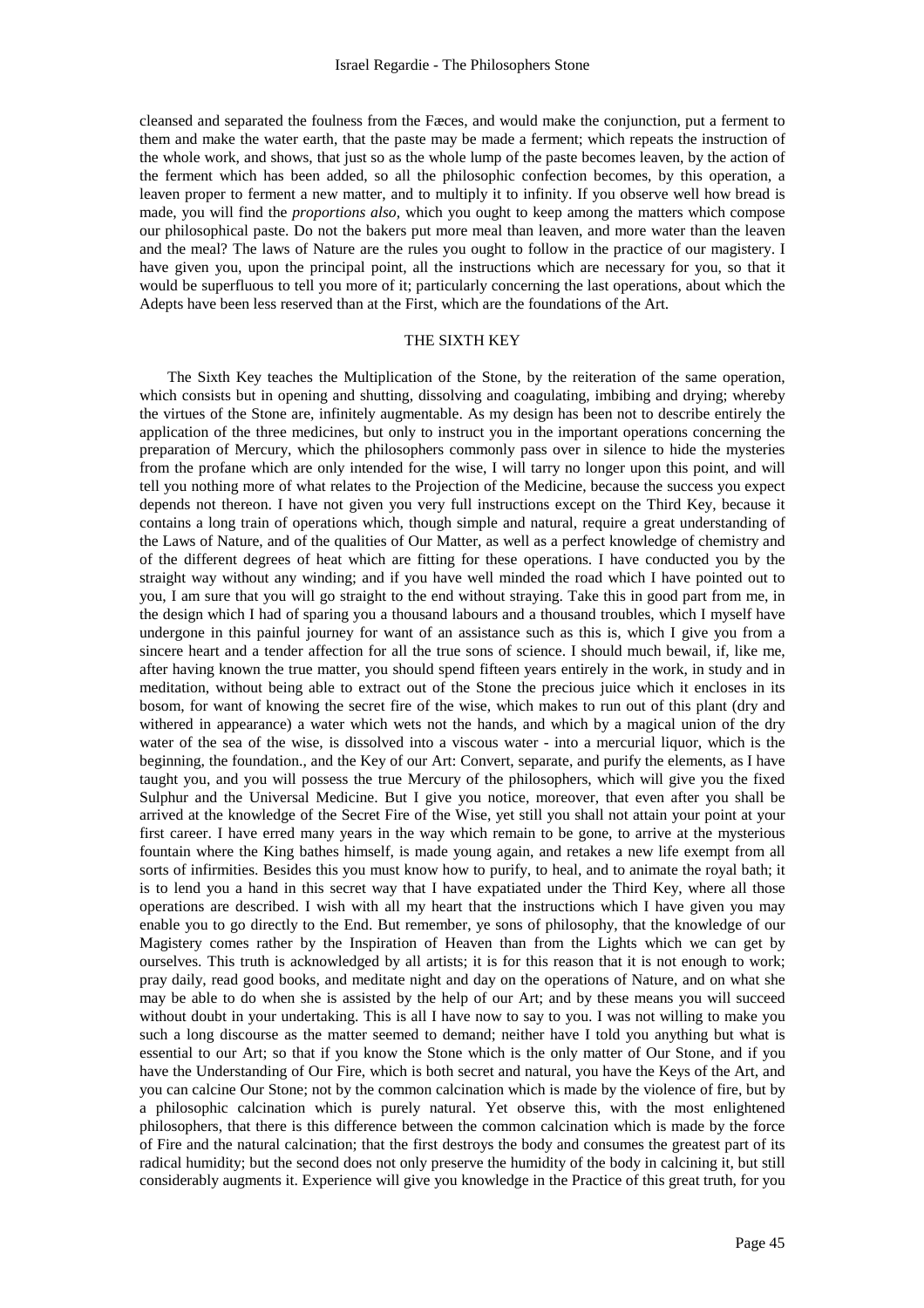will in effect find that this philosophical calcination, which sublimes and distils the Stone in calcining it, much augments its humidity; the reason is that the igneous spirit of the natural fire is corporified in the substances which are analogous to it. Our stone is an Astral Fire which sympathizes with the Natural Fire, and which, as a true Salamander receives its nativity, is nourished and grows in the Elementary Fire, which is geometrically proportioned to it.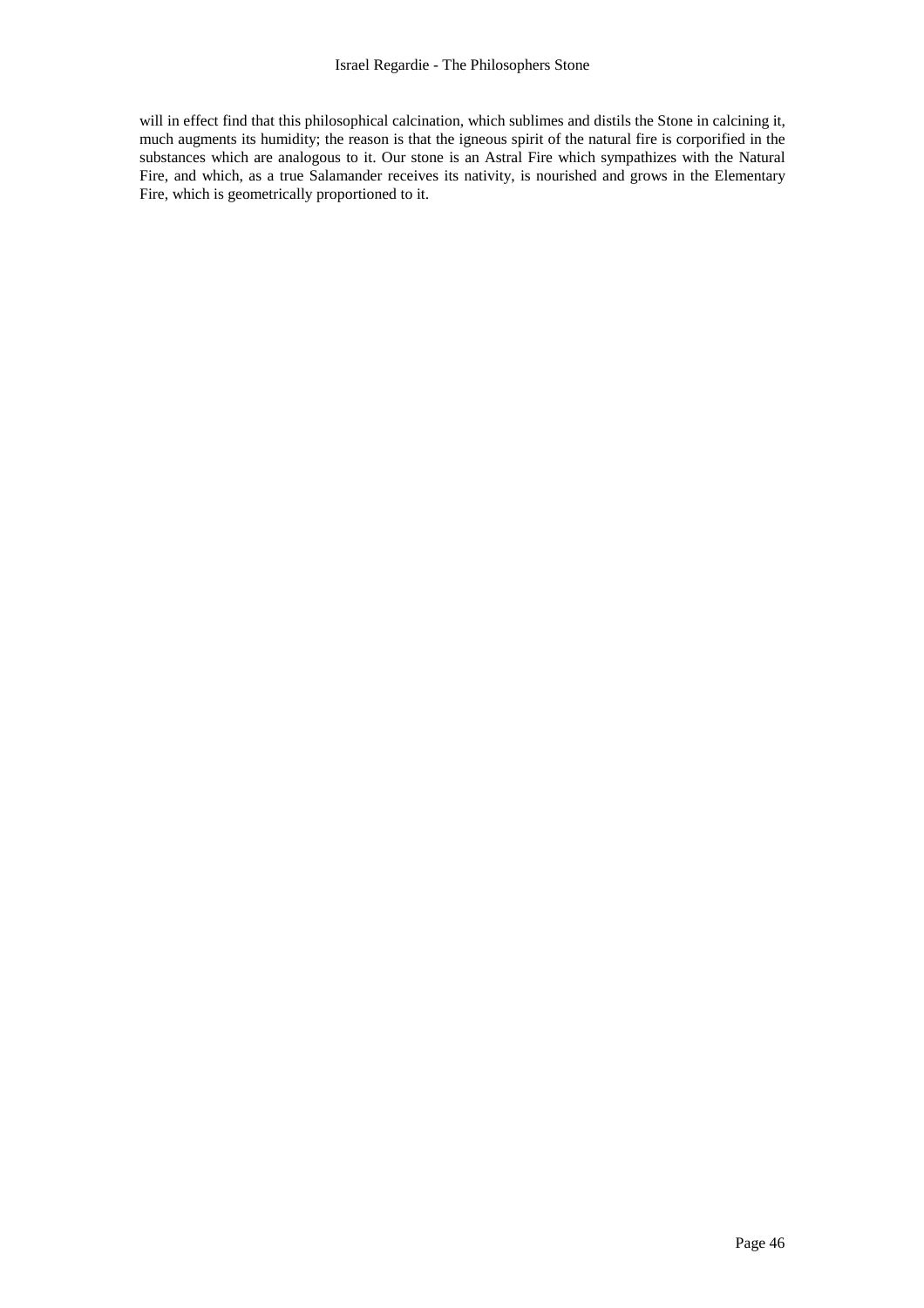# **CHAPTER SEVEN**

#### COMMENTARY

At the outset the text informs us that the object of this first key is triple. That is, it opens up (*a*) the dark prisons in which the Sulphur or the Fire, that is the emotional life or vital magnetism or prana, is confined. (*b*) The Seed is the philosophic Salt, the opposite of the Sulphur on the Qabalistic Tree, that Salt which, when purified, serves as the vehicular foundation of the enlightened mind, or the seed from which the Aurific Stone is formed. (*c*) It forms the Stone by the conjunction of the Sulphur and Mercury.

Clearly, the Stone represents the union of Mercury, which is Consciousness, and Sulphur, the fire of emotion, the *anima* principle of the psyche, using Salt as their basis of action, the astro-mental sheath. The psychological interpretation in its theoretical aspect is still applicable here. As in the former commentary, the analytical method may be employed to induce the dissolution of consciousness in its own light; that is to say, by immersing its contents in that from which it originally issued, in the Unconscious. According to the magnetic theory, the approach to the first alchemical stage of dissolution is by means of the magnetic trance. Because of the transmission of great vitality from a skilled and initiated operator, consciousness suffers an eclipse, enabling the secondary consciousness, or the divine core of the Unconscious, to hold unrestricted expression. Exactly what occurs to consciousness during hypnosis or mesmerism remains even to this day a moot point. Some hold one view, others another. In Dr. Milne Bramwell's book on hypnotism, some hundred pages or so are taken up in a consideration of the various opinions as to the true state of consciousness. A footnote by Mrs. Atwood in her *Suggestive Inquiry into the Hermetic Mystery* expresses the following opinion:

We adopt the term *dissolve* here in accordance with the old doctrine; varying theories have been proposed to explain the change that takes place in the vital relationship of the patient in the mesmeric trance; some have thought the sensible medium is drawn away by a superior attraction of life in the agent; others, that it is overcome, or included, or arrested, or destroyed; but the Alchemists, with one accord, say it ought to be *dissolved;* and, in default of better authority, shall we not suppose it so to be dissolved, or that it ought to be, the alkali by the acid, the dark dominion of the selfhood by the magnetic friction of its proper light, the sensible or animal into the vegetable, the cerebral into the ganglionic life? *Corpora qui vult purgare oportet flux facere,* says the author of the Rosarium, that the compact earthy body of sense may be rarefied and flow as a passive watery spirit. The beginning of the work, says Albertus Magnus, is a perfect solution; and all those that we teach is nothing else but to dissolve and recongeal the spirit, to make the fixed volatile and the volatile fixed until the total nature is perfected by the reiteration, both in its Solary and Lunar form.

2. The compound of metals, or the aggregate of the astrological planets, with which the *Sephiros*  of the Qabalistic Tree of Life and the metals are in correspondence, is the constitution of man. "Cavern" in symbolism quite frequently stands for the darkness of the bodily life, the womb and the dark creative interior of the Mother. Hence it is a generic universal symbol for the Unconscious itself, since it is from the vital dynamic urges and the inchoate mass of instincts that the conscious faculties gradually issue and evolve in the course of millions of years of evolution. The cave denotes an interior state or condition from which external things issue, or from which they are born - as in the case of the conscious intellectual life. In the Unconscious, then, are we to seek for the hidden Stone of the Wise. Our text affirms the speculation that every state of consciousness has associated with it, or functions in, a vehicle of substance of some kind. The Stone clearly represents the brilliant self-shining aura, the luminous emanation from the inner Body of Light, glittering like some rare and precious jewel. In its proper sense the Stone is the term used to denote the unity of the Aura or astro-mental sheath, the vital magnetism or pranic energy of the individuality, the vital spirit so-called, and the central core of consciousness itself. The latter is concealed within the depths of man. Its antecedents go back to the very beginnings of evolution in the dim hazy epochs of primeval times; thus it is venerable and sublime in nature. Eudoxus identifies it with the Collective Unconscious, the Sea of the Wise, using this term in its highest, widest, and all-inclusive sense as before implied. It is not only the psychic realm of the instincts, but also of the archetypal world of the higher faculties of discrimination, intuition, and spiritual wisdom and inspiration. For the instincts are but the reflection of the higher spiritual parts of the divine nature.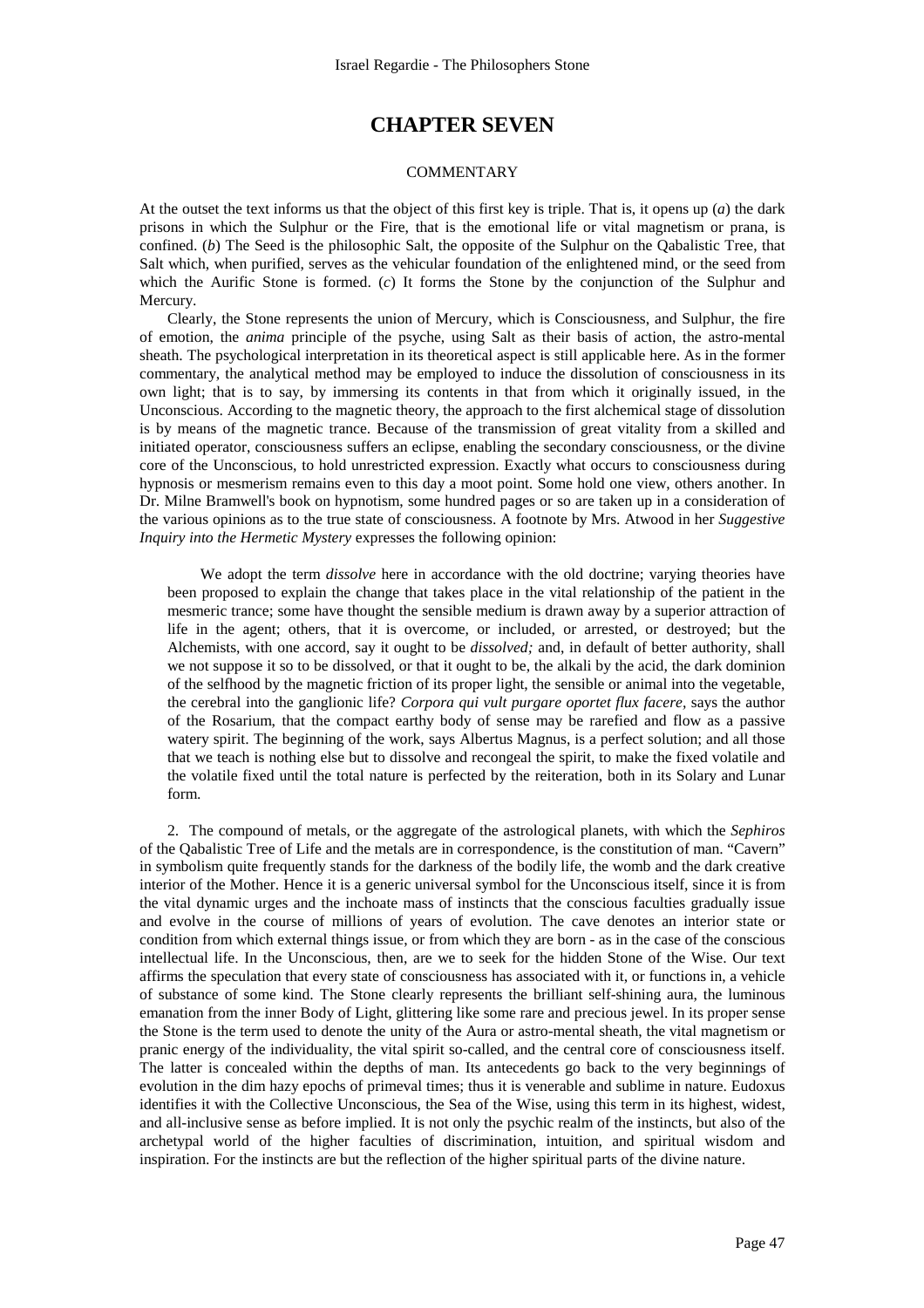"Their mysterious Fish"! What an intriguing expression! It has its correspondences in the spermatozoon swimming in the seminal sea; in the foetus bathed in the intra-uterine amniotic fluid. It symbolizes the possibility of life, points to the realm of the future and great promise, and belongs to that class of eloquent symbols depicting rebirth and regeneration. In this connection there is an interesting illustration in *The Book of Lambspring,* one of the several books of the *Hermetic Museum* translated by Waite. It shows two fish swimming in a sea. Over the illustration we read "Be warned and understand truly that two fishes are swimming in our Sea. The Sea is the body, the two fishes are Soul and Spirit". The text accompanying the picture is as follows

> The sages will tell you That two fishes are in our sea Without any flesh or bones. Let them be cooked in their own water; Then they also will become a vast sea, The vastness of which no man can describe. Moreover, the Sages say That the two fishes are one, not two; They are two, and nevertheless they are one, Body, Spirit and Soul. Now I tell you most truly, Cook these three together That there may be a very large sea. Cook the sulphur with the sulphur, And hold your tongue about it; Conceal your knowledge to your own advantage, And you shall be free from poverty. Only let your discovery remain a close secret.

We are now brought to the central definition of Alchemy, that it is the science of regeneration, of fermenting the individual consciousness so that it soars to its own high root of perfection.

The word *fermentation* conveys an idea of the perfecting principle and of the possibility of transmutation beyond any other word, and also of the fixation or everlasting preservation of which they speak (explains Mrs. Atwood); and so of immortality, it is the best image of the Divine Art which earthly processes give. Alchemy is a process of fermenting the vital spirit in and by its own light. The vital light is in the Universal as well as in the individual. In the Art the Individual draws the Universal.

5. In each operation are certain implicits. The previously held confused, and automatic intellectual concepts, those which have helped to crystallize consciousness and the emotional nature into a rigid and repressed entity, are to be broken down by a process of dissolution. The Raven must be decapitated. The root of evil, of imperfection and confusion lying latent in consciousness - that which primarily caused the inhibition of emotion, and the compulsive motivation of the mind by the repression mechanism - must be uncovered and recognized. Its clear recognition is in itself an act of destruction. For no man, unless he be psychically compelled or bound by folly and utterly without volition or common sense, will persist in a course of action which he knows will lead to his final destruction. With recognition comes an abreaction of the complex and a release of pent-up emotion and spiritual energy.

There is yet another sense in which this idea may be interpreted. As spirit is always in all systems of symbolism considered to be white in colour, pure in nature, and ubiquitous in its operation, so its opposite, the body and the personality, is symbolized by the colour black. By the decapitation of the Raven, a black bird, enjoined by Eudoxus, is meant a separation in understanding (thus the name of Alchemy, the Spagyric or separative art) of the head - the higher spiritual and intellectual principles from the lower part of the body, the world of conflicting desires and instincts. In *Splendor Solis,* by Solomon Trismosin, there is a fine elaborate drawing in which is shown a raven with a black body but a white head, emphasizing this idea. It is the mystical death of the body. This can again be interpreted in the light of the quotation on a former page. That is to say, that the ancients considered two deaths to be possible. The one is the natural death which occurs to all men at the close of their particular span of life. This is involuntary and inevitable. But there is another death which the sages and saints cultivate, inasmuch as it culminates in life and in fullness of spiritual perception. This is the death induced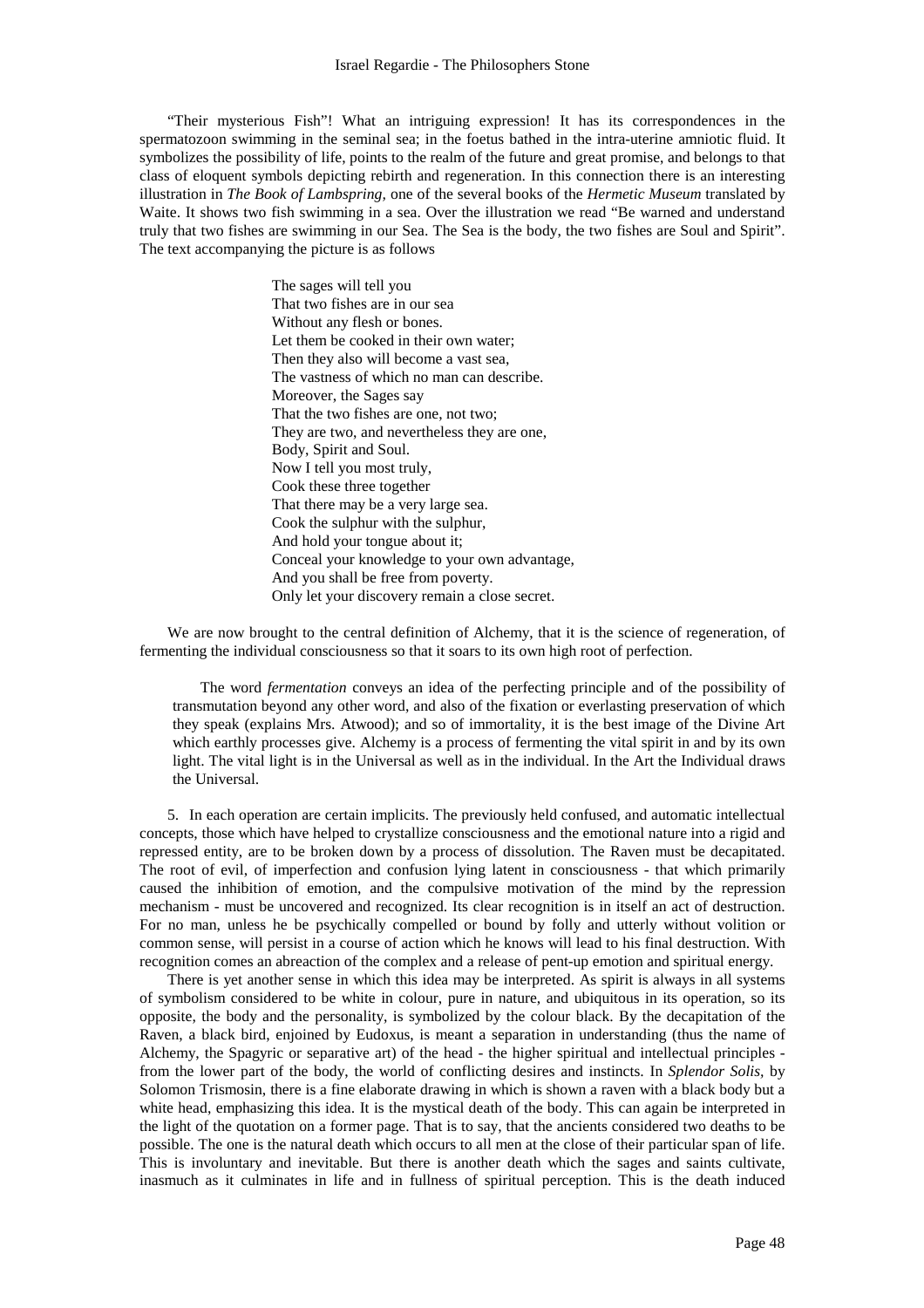through intense meditation and contemplation, when consciousness, indrawn into itself, and dissevered from its bodily senses and functions, dies consciously and deliberately to this earthly life to function in a higher and nobler sphere.

To whiten the black is part and parcel of the same type of operation. Likewise, to vivify the white, self-immersion, or the deepest state of introversion, leads to a stimulation of the depths of the Unconscious, and an upwelling or vivification of the libido, or vital spirit. Once the process of dissolution and separation is begun, the entire nature commences to undergo a transformation and equilibriation.

Yet as averred by Eudoxus, it is in the first operation that the true and preliminary dissolution, without which nothing is of value, is begun. The dragon is the libido or vital spirit, undomesticated and untrained, as we have previously determined when examining *The Golden Treatise* of Hermes. Its blackness represents the degree in which it has become involved in matter and thus obscured; it symbolizes the evil in which it has become immersed by reason of its subordination to the tyrannical self-willed spirit, or consciousness. The blackness again signifies the preponderance of anxiety and fear generated by consciousness, weighing it down, impeding its free circulation in the blood and bodily system, and knotting it, so to speak, in the Unconscious levels from which it is unable to escape or by which it is constantly dominated. To destroy this anxiety and to release the libido - more or less synonymous or simultaneous operations - by means of the magnetic trance is the first work. "The fire of the natural life entering into and fermenting the natural fire - the same life in another, opens the last, and develops and excites and sets free the celestial Life and Light - that is one main principle …"

The result of such a state is, naturally, that upon which the whole hermetic work can proceed. Released from restriction within the body by the impact of extraneous magnetism which is the external fire, the inward fire or vitality can form a new life within. Left to itself in its freed state, the Light will circulate and form spontaneously its own new centre and vehicle. The Western alchemical conception is practically identical with that of the East. In the Chinese text, so ably translated by R. Wilhelm, there are a couple of sentences which are particularly apposite in this connection.

The Heavenly Heart is like the dwelling-place, the Light is the master.

Therefore when the Light circulates the powers of the whole body arrange themselves before its throne, just as when a holy king has taken possession of the capital and has laid down the fundamental rules of order, all the states approach with tribute; or, just as when the master is quiet and calm, men-servants and maids obey his orders of their own accord, and each does his work.

Therefore you only have to make the Light circulate: that is the deepest and most wonderful secret. The Light is easy to move, but difficult to fix. If it is allowed to go long enough in a circle, then it crystallizes itself: that is the natural spirit-body.

This is the astral Body of Light, white and resplendent, the glowing Stone of the Wise, whose purified and glorified emanations glow as the aura, some glittering and flaming jewel of incomparable scintillation, invaluable, ineffable. One very fine occult scholar, John M. Pryse, describes the aura in his work *The Apocalypse Unsealed.* Speaking of the *kundalini,* which is the hermetic secret fire, he writes that it is this force

which, in the telestic work, or cycle of initiation, weaves from the primal substance of the auric ovum, upon the ideal form of archetype it contains, and conforming thereto, the immortal Augoeîdes, or solar body (soma heliakon), so called because in its visible appearance it is selfluminous like the sun, and has a golden radiance. Its aureola displays a filmy opalescence. This solar body is of atomic, non-molecular substance.

The psychic, or luna, body, through which the Nous acts in the psychic world, is molecular in structure, but of far finer substance than the elements composing the gross physical form, to whose organism it closely corresponds, having organs of sight, hearing, and the rest. In appearance it has a silvery lustre, tinged with delicate violet; and its aura is of palest blue, with an interchanging play of all the prismatic colours, rendering it iridescent.

In the Pelican-phoenix references we have further rebirth symbols. Animals and birds always represent in dream symbolism - and such symbolism is the language both of the Unconscious and alchemical writing - libido substitutes. The type of the animal defines the degree of domesticity and civilization, so to speak, attained by the libido. Released from its restriction and the prison in which it has for so long been confined, the libido acts upon the entire nature through the blood, glands, and consciousness itself, to form a resplendent interior ideal form. But even this latter requires to be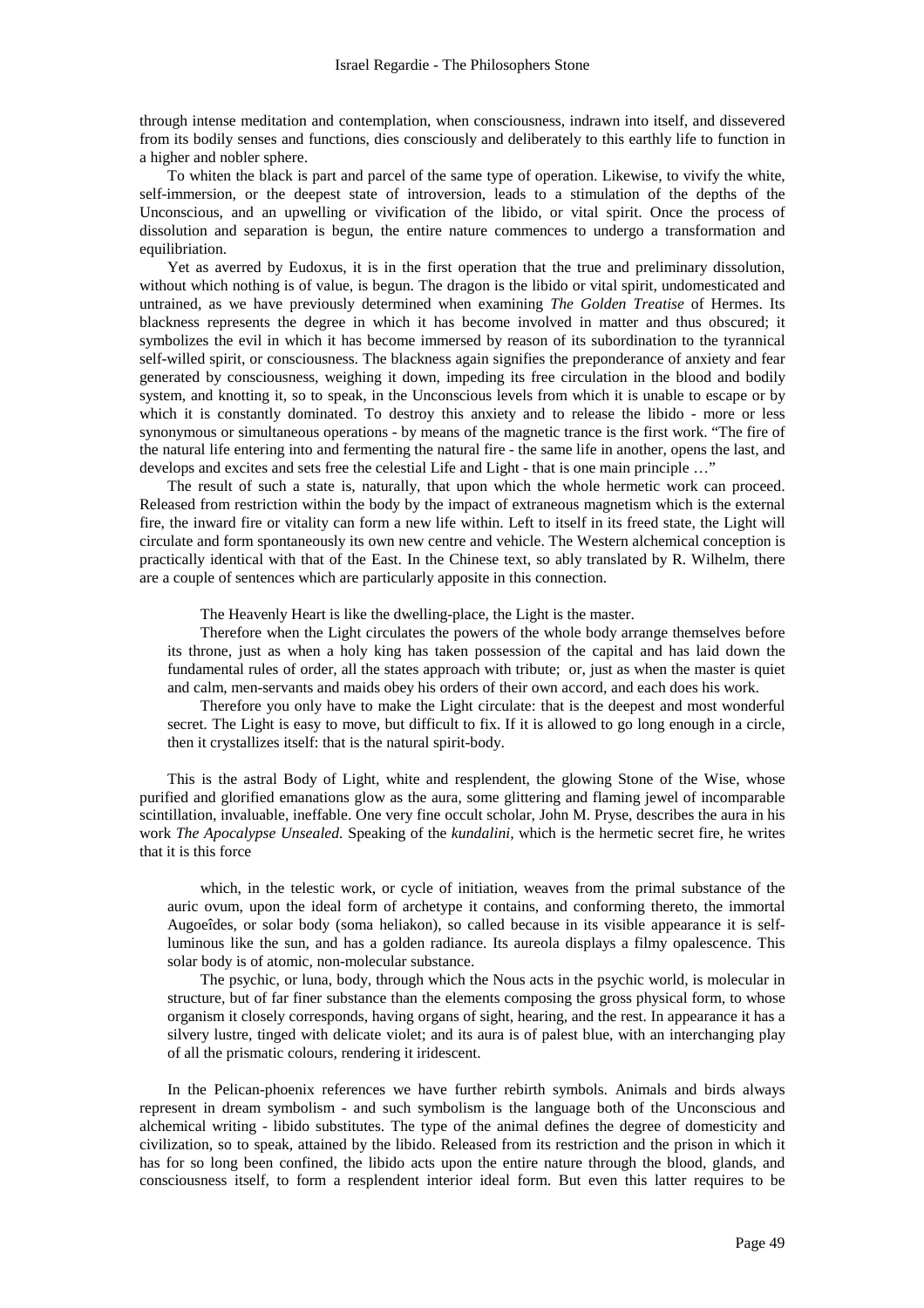dissolved and fermented by its own analytical life - even as the Phoenix tears open its own breast in order to feed its young with its own life-blood. The vitality of the Stone destroys its own basis in order to renew itself. The new solar form is derived from and based upon the former crystallized mental sheath, as, of course, it must be. Compare with Osiris, who sings: "This is my body, which I destroy in order that it may be renewed."

Here the alchemical theory would seem not only to recognize but to develop the psychological theory so recently enunciated by Jung. The solution of the problem relating to the restoration of consciousness to its own divine integrity lies not exclusively in a conversion into its opposite, though this of course is necessary. Actually such a process is imperative, for without this conversion consciousness would be cut off from its archetypal roots and would tremble in mid-air without adequate support. But the true solution lies in the retention of the former values of consciousness plus a recognition of their dynamic opposites in the personal unconsciousness.

So that, in speaking of this particular stage represented as the Pelican - a definite stage of progress alchemy announces that this libido-symbol too is to be destroyed, or overcome. Its point of view is partitive - even as is that of consciousness whose nature is to be transcended. We have here, it seems to me, a description of the transcendent function described by that master of European analytical psychology. For the text says that the Stone as it exists at this juncture - that is, full awareness of the opposite of consciousness - is to be dissolved. That is, the libido, or the spiritual energy, retreating before the apparently insoluble conflict - the play between the conscious and the unconscious regresses and goes back even farther than the memories of early infancy. It sinks back into the depths or deposits of racial or ancestral life, and the mythological images resident in these profound levels of the unconscious awaken.

Thus "begins the separation of the elements in a philosophical manner". The task confronting the patient or the student is to differentiate the elements of his own personal unconscious from the primordial archetypes or dominants of the collective unconscious, to enable the psychical energy to well up, activating and vitalizing the faculties and powers of consciousness itself. This separation of the personal from the impersonal, and this differentiation of the ego and the non-ego, overcomes the intolerable pull of the opposites within the sphere of the patient, making possible a reconciliation which produces a therapeutic and integrating effect upon his consciousness.

The Pelican, it may be remarked in conclusion of this symbolism, possesses under its bill a great pouch in which it can preserve food, principally fish. If it wishes to regurgitate the food out of its crop to feed its young, it must rest its bill against its breast. It is conceivable that from this appearance there developed the legend that it tore open its breast in order to feed its young with its own life-blood. From early times the Pelican was therefore used as a symbol of Christ, who shed his blood to redeem mankind - markedly a collective symbol. The alchemists represented the Philosopher's Stone, the red tincture, as a Pelican or the more fabulous Phoenix. For by its projection on the baser metals of its own personality it sacrificed itself and, as it were, gave its blood to tinct them. The libido thus no longer activates exclusively the primordial depths, but the ego, the child, can make use of it too.

Certain of the latter alchemists have employed the Christ symbolism to represent the Stone. Bringing Christ to birth within the soul of man is a fitting symbolism for such an operation.

In the second key is a continuation of the Pelican theme. The newly formed Stone must be dissolved. The purification has not proceeded sufficiently far to render it permanent. The work cannot be accomplished by one operation. The trance state must be continued again and again, and persisted in until consciousness finally eclipses itself, when it proceeds spontaneously to evolve in an entirely new direction of the pure from the impure must be achieved. The spirit, vitality, must be separated from every level and type of consciousness, its soul and vehicle. This accomplished then the very elements which constitute the residue can be changed and sublimated - or redirected into new and worthier channels.

2. The central secret of the entire work is now approached. When employing the psychological method, we associated the emotions and feelings with the philosophical Fire. When using the magnetic interpretation, this correspondence did not seem very much to help us. We must look elsewhere for a further and more complete explanation. There is the interpretation that the Fire is the penetrating power of the intellect, and this sometimes is the sense in which the author of *The Suggestive Inquiry into the Hermetic Mystery* interprets the mystery of the secret fire. Various writers at various times have identified it with a spiritual principle permeating and pervading the universe. Others identify it with the fiery power of will. Possibly from all these hints we can proceed a step farther, and by amalgamation and synthesis produce a workable hypothesis.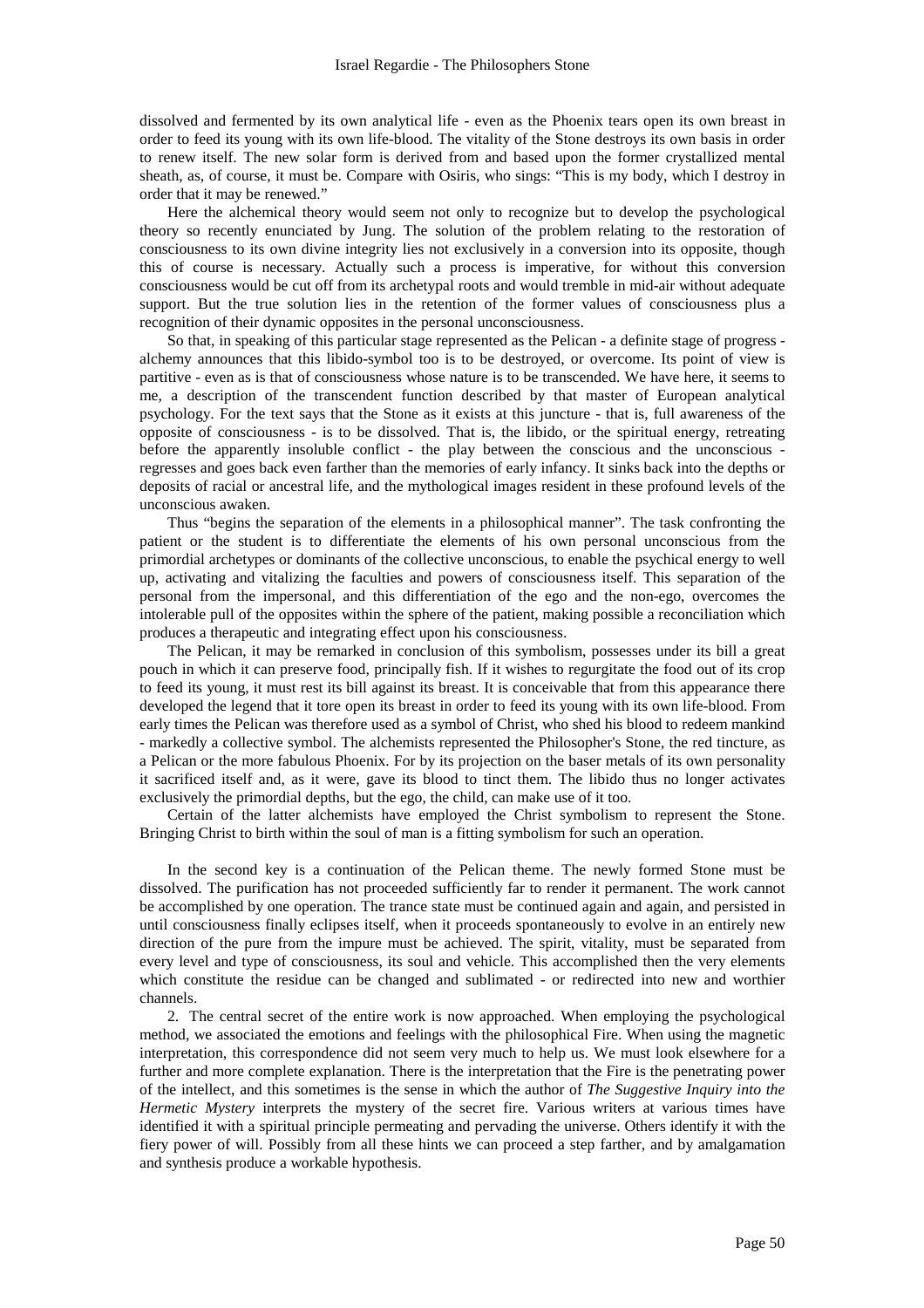"Behind will stands desire." So runs an alchemical aphorism. This can be assumed to imply that desire directs will, and gives to it an object to achieve. Or else it may imply that the basis or background of the Will is desire or emotion, and that the former has grown out of the latter, as an evolution or sublimation, even as consciousness depends upon the Unconscious. The motive power of the instinctual life is the libido, desire, the vital spirit, while the motive power of the intellectual life is the Will. In its developments and peregrinations, in its eclipse by the magnetic trance state, the will loses its former sense of direction. But having almost reached the verge of annihilation, so to speak, reaching the nadir of its life, it restores itself by an effort which is mighty beyond words. One step towards this divine restoration is the fierceness of its fire and heat, as though desperation towards life urged forth every ounce of inherent vitality. At this stage, when it associates itself with and is given life by desire, the emotional nature, it is often called the Vitriol of Venus or the Green Lion, both implying the volitional power of penetration, fiery and crude, of immature but evolving spiritual energy.

> But it's because of the transcendent force It hath; and for the rawness of its source, Of which the like is nowhere to be seene, That yt of us is named the Lyon Greene.

So wrote the Vicar of Malden some centuries ago.

Mrs. Atwood observes that:

The cause of the dissolution appears to proceed from the action of the vital heat stirred up artificially in the blood, and which, being so continuously triturated, ignites and opens for itself a passage, endeavouring forthwith to absorb the circulating light by the efflux of its own abundant chloric spirit being transfixed.

In reality it is more than a suggestion that we find here - obscure though the passage may be. In order to explain the implication of this passage, and the whole of the Atwood mesmeric hypothesis, it is necessary that we resort to various references in comparative religion, or at least to their practical aspects as may be perceived in such mystical arts as Yoga, Tantra, and meditation. From a study of Tibetan Yogic practices we know that the development of the so-called external psychic heat - which permits the anchorite to live on mountain heights several thousand feet above sea level clad only in a single cotton garment - is achieved by various forms of breathing. Let me quote a short passage from Dr. Evans Wentz's recent work *Tibetan Yoga and Secret Doctrines,* which deals precisely with this subject. He says:

The first of these (the six doctrines) is known to the Tibetans as *Tummo*, signifying a peculiar bodily heat, or warmth, of psycho-physical character, generated by *yogic* means. According to the secret lore, the word *Tummo* refers to a method of extracting prana from the inexhaustible *pranic* reservoir in Nature, and storing it in the human-body battery and then employing it to transmute the generative fluid into a subtle fiery energy whereby a psycho-physical heat is produced internally and made to circulate through the nerve-channels of the psychic nervous system . . . According to our text, in practising, the art of *Tummo the yogin* must employ very elaborate visualizations, meditations, postures, breathings, directing of thought, training of the psychic-nerve system, and physical exercises.

But as in Hatha Yoga and Tantra, great stress is laid upon the breathings themselves as the most important factor involved. The directions given in the Eastern texts as to the length of breathing, retention, and exhalation are very precise and elaborate. It is significant enough that any ordinary person can produce quite a copious within a few minutes by means of regulated deep breathing and retentions.

The Yoga theory, which is very similar, and is in fact that from which the Tibetan one has been borrowed stipulates that in the air, quite apart from the combustible oxygen, is something which they call *Prana,* or life. But in order to illustrate the relationship of life and breath within the principle permeating all things, it is worth recapitulating the Hindu idea. Life, or *prana*, they say, is a universally pervasive principle. It is the vital ocean in which the earth itself floats; it permeates the entire globe and every being and object on it. It works unceasingly on and around us, pulsating against and through us for ever. In life we merely use a very specialized instrument, more so than any other, for dealing with both *Prana and Jiva*. Strictly speaking, *Prana* is breath. As breath is necessary for continuance of life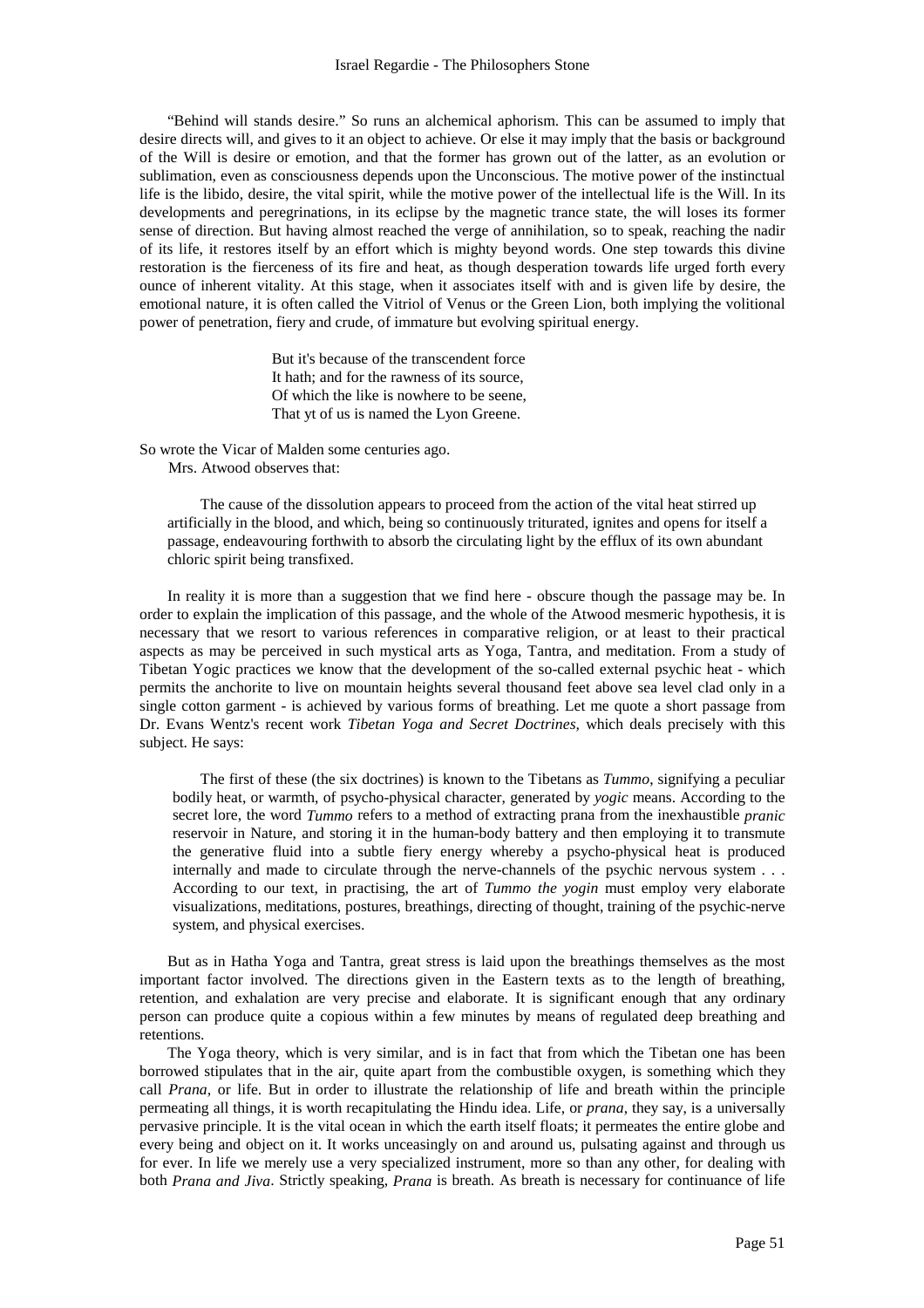in the human machine, the Hindu philosophy considers that that is the best word. *Jiva*, on the other hand, means "life", and also is applied to the living soul, for the life in general is derived from the supreme universal spirit itself. *Jiva* is therefore capable of general application as referring to the infinite and ubiquitous spirit; whilst *prana* is more particular as implying that specialized flow of life which permeates the human frame.

Parts of the mystical training of Yoga demand a prolonged charging of the entire system with an enormous amount of *Prana*, thus rendering the body rather like a powerful storage battery. Since, according to the theory delineated above, there is some connection between air and spirit on the one hand, and between the rate of inspiration and the motion of the mind on the other hand, illumination and spiritual attainment may be achieved by this technical method. So also is the psychic heat attained by the Tibetan hermit.

From the practical point of view the Yoga theory demands a retirement from the world, or that a great deal of time and attention be devoted to these practices. Hours each day must be spent in mastering difficult postures, and in acquiring skill in pranayama and meditation. According to the record of one practitioner that some years ago was shown to me, eight hours a day was devoted to pranayama before finally a minor illumination flooded the mind. Clearly such a course is impossible for the average man of the West, no matter how great his sympathy for the Eastern ideal. He has at least two thousand years of incessant activity, commercial bustle, and materialistic preoccupation behind him. It would be a violation of his nature and his racial heredity to refute his ancestry and adopt the Eastern hermit life.

Hence it is by some contended that the alchemistic and mesmeric theory is almost an ideal adaptation principally for such an individual. It is a European version of the Eastern Yoga technique, developed essentially for the evolving Western man. Since one phase of Yoga has as its primary object the deliberate and willed absorption of enormous quantities of spiritual energy, the Western methods adopt the same theory in its broad outlines. But its practice proceeds along entirely different lines. Magnetism, or prana, is imparted from operator to subject by the usual magnetic practical methods and then thrown back again by the subject to the former operator. In so doing it undergoes a fermentation and acceleration. As the presence of power increases and induces power, so the continual trituration and friction of the vital spirit causes an increase both of the energy and its potency. Its intensity is augmented to a degree which is inconceivable. Its voltage, so to speak, is increased, the psychic state opened thereby transcending the mere impassivity of the ordinary mesmeric trance - developing slowly but gradually a charge or flow of libido which becomes so powerful in its intensity and quality as well to be named the Secret Fire of the Wise.

Having thus dilated and enlarged upon the fundamental bases of the Atwood hypothesis and compared it briefly with the Yoga practice of pranayama, it may be worth while to give Mrs. Atwood's own theory in her own words. First of all she castigates the modern (about I850) practice of the Mesmeric art in these terms.

If, then, we go out at once to throw our common life to common lives (that is, impart our own unpurified and undeveloped *prana* to equally unpurified subjects), what wonder we have only common results? That much depends upon the quality of the life imparted, general observation teaches; and with what sure corresponding consequences the moral leaven is attended may be understood, in a degree, by the recipient in the mesmeric trance. But the spontaneous fermentation which the Vital Spirit undergoes, and the change that is thereby effected in the Passive Subject, is not taken advantage of in modern practice or pushed to the uttermost; much less is understood that exact art of grafting and transplanting which the ancients practised, and by means of which a growth and sublimation of the Spirit was effected.

And again, in describing the technical method whereby the grafting of the Vital Spirit proceeds, she declares:

As this life, being fermented by this life, its similar, leads into the common trance, or is entranced, so that consequent life, being fermented by its similar, leads into that third life which moves in and with the Creative Essence, so that the mind becomes in that case related to the Universal Vitalizing Power, and so can act Its will . . . The fire of the natural life entering into and fermenting the natural fire - the same life in another, opens the last and develops and excites and sets free the celestial life and Light - that is one main principle . . . When one life being fermented throws its life to another equally fermented, a greater perfection is produced in the patient than was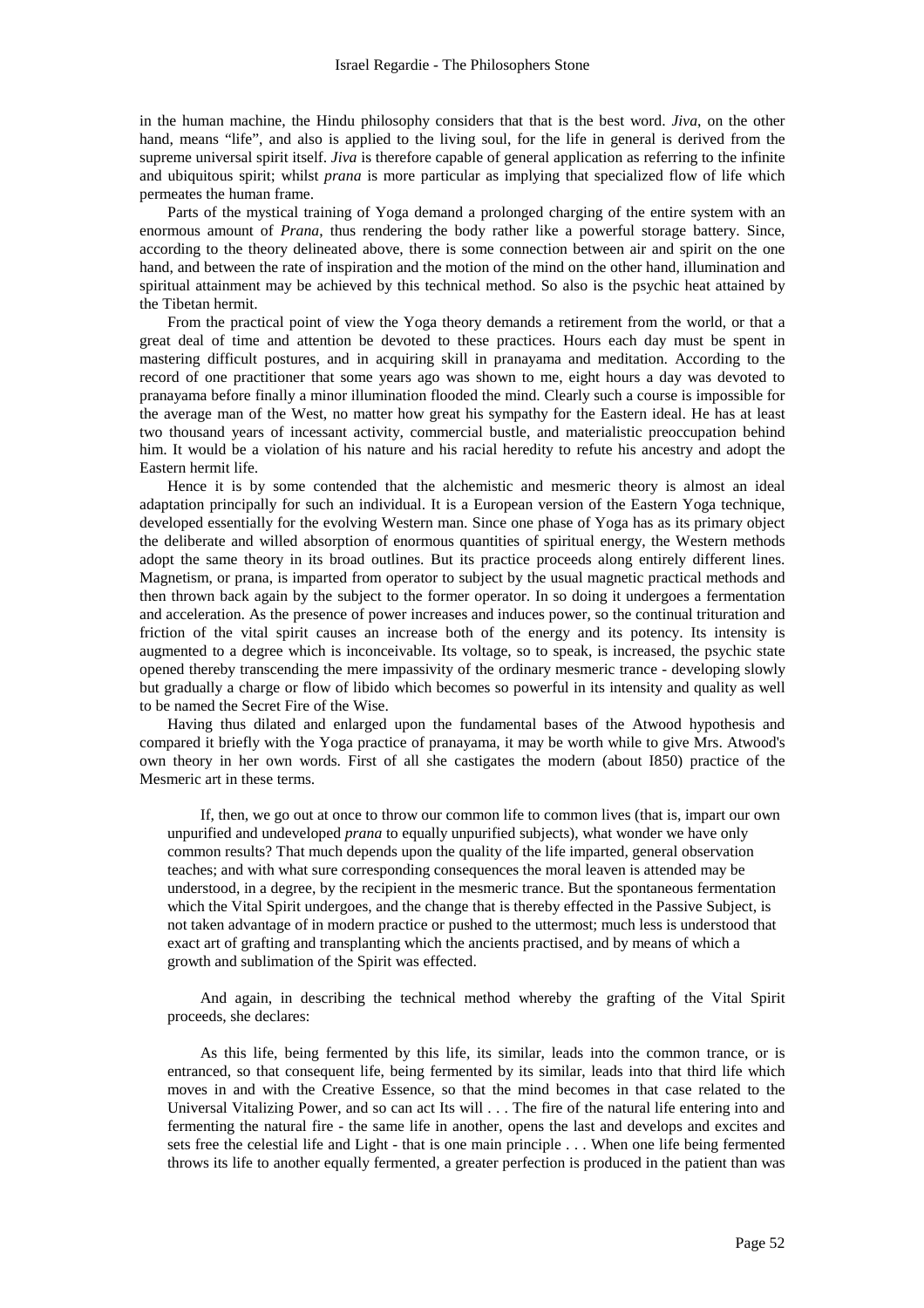before in the agent who imparts it. That is the law of progression of the vital force - *sic itur ad astra.*

It is in this last couple of sentences where the really significant secret is contained. It is in the transference of spiritual vitality, consciously and deliberately, from operator to subject, and back again, and retransferring the dynamic charge to subject, continuing the process again and again, which develops the latent fire and awakens the life of the concealed and latent spirit. There are several methods already known to us for the fermentation or augmentation of the individual spiritual power interiorly. Several of these I have summarized and described in my former work *The Middle Pillar.*  Simplest among such methods is the art of rhythmic breathing. The ordinary Yoga theory postulates that the most familiar mechanism for dealing with and thus controlling and augmenting *prana* is the machinery of the lungs. By deliberately establishing a slow, measured rhythm of exhalation and inhalation of the breath, whilst formulating in the mind the idea of absorbing vitality from the universe about one, the body and mind become very considerably charged with vitality. The method is exceedingly simple, requiring only a little patience and practice to become quite adept with it, and to benefit in no inconsiderable way by the increase of vitality and power which it imparts.

A second method, rather more complex than the above, is that known as the Middle Pillar technique, of which a brief description appears in *The Art of True Healing.* Its procedure is fundamentally simple, providing for the imaginative formulation of various centres of Light placed on a shaft penetrating the body from the crown of the head to the soles of the feet. Names are imagined to vibrate therein, and the combination of thought, sound, and colour awakens these centres to an equilibriated activity within. Such an activity throws into the psycho-physical system vast quantities of high-powered spiritual energy. This power, too, can be transmitted from one person to another with the greatest of ease, and that by a simple manual contact. It is my contention that anyone, sceptic or otherwise, by following the simple directions so far as the practical instructions are concerned, can prove for himself the validity of the magnetic hypothesis. Using this method for working up steam, as it were, as a preliminary to the practical application of the more complex and advanced Atwood technique, considerable results should be obtained. In this connection it is worth stressing my belief that on the whole magnetic "passes" do not conduce to a satisfactory transmission of power. There is considerable wastage of energy in so far as the method is not sufficiently direct. The Eeman method as described in *Self and Superman* should be studied as being most useful. The technique described by de Puységur is extremely efficient, and is really a vast improvement on the passes. That is to say, the operator places one hand over the solar plexus or spleen of the patient and the other on the latter's head. Linked up in this way, he imagines himself to be a storage battery absorbing power from the universe and "pumping" it into his patient. Within a very few minutes both he and the patient obtain the marked sensation of such transmission. Accompanying the Middle Pillar technique by rhythmic breathing enables the operator to absorb enormous quantities of vitality from the atmosphere and the universe about him, thus rendering fatigue an extreme improbability. So long as the operator definitely realizes, with humility and a lack of egotism, that he is but a channel through which the cosmic forces may flow, his ability to transmit energy is never impeded. If we consider the realm of therapy, it is only when successful cures imbue him with a sense of self-importance that trouble begins. He comes to consider himself as a powerful healer, stressing his own personal abilities and forgetting that the spiritual power is not his own. Thus the channels become blocked, and there is a temporary cessation in the flow of the spirit through him.

With the channels wide open, vitality flows without impediment through the personality, and the application of the techniques of rhythmic breathing and the Middle Pillar will enable both operator and subject to fulfil easily the requirements of the Atwood hypothesis. Vitality as ordinarily experienced is of little value. But the power that invades the personality during the Middle Pillar practice is of such a nature as will, when transmitted by the hands, ferment the being of the subject. If, after some time, the subject changes his rôle and becomes the operator and throws back the vitality to the former operator, who now becomes the subject, a considerable psychic change develops.

The common assumption that mesmeric methods are dangerous does not require much consideration. All forms of therapy in one sense or another are dangerous. The whole of life is dangerous. The mere attempt to cross a modern street is an undertaking which is fraught with the utmost danger when one considers the extreme probability that the turbulent surge of traffic may find yet another victim. All the hypnotic authorities refute the charge that the practice of hypnotism has a deleterious effect upon the patient. Many of them cite subjects who have been hypnotized hundreds of times without the least injurious result. On the other hand, it is easy to see that in the hands of an unscrupulous and dishonest operator serious harm may be effected. Nevertheless, this latter argument is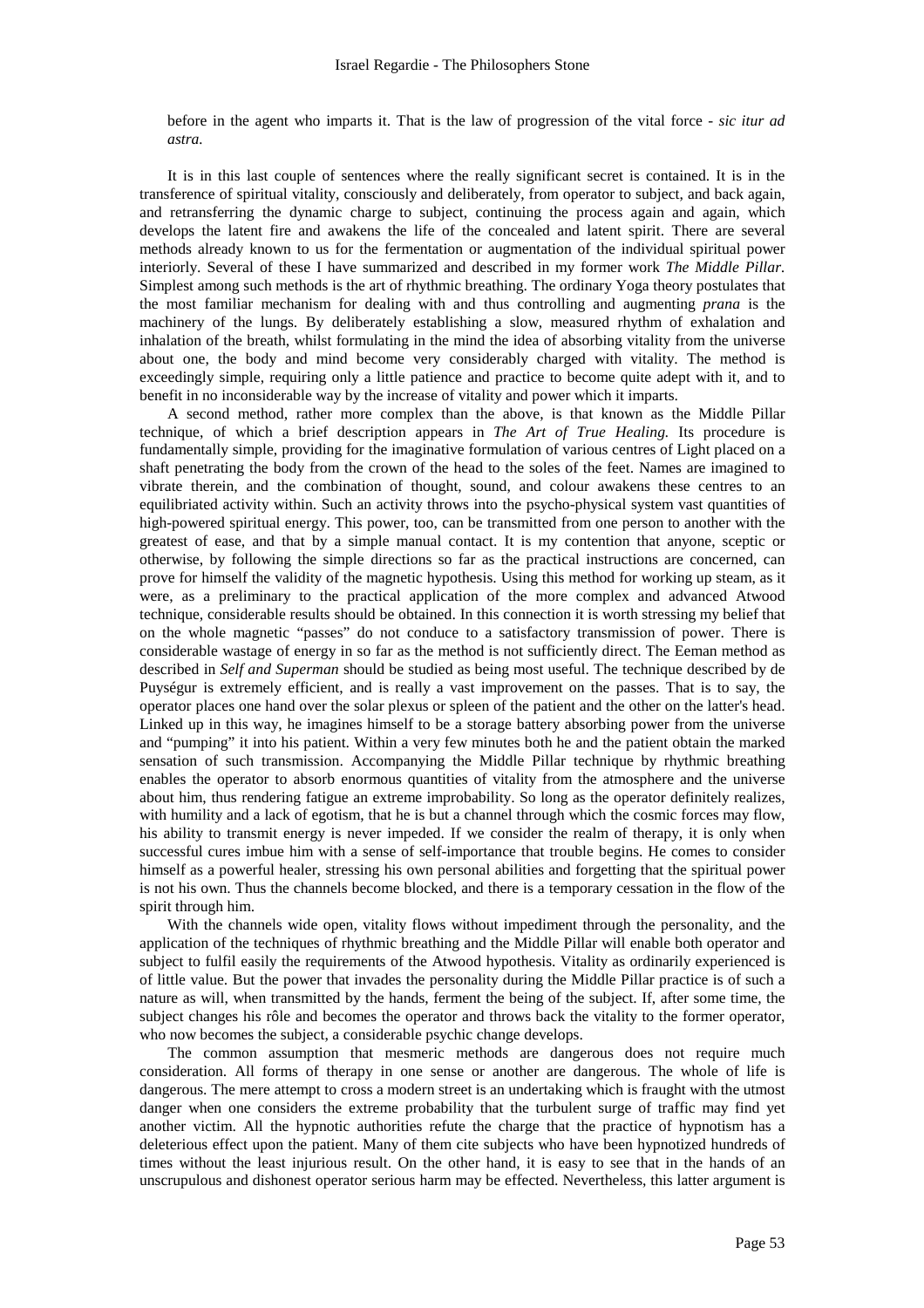true also of medical and psychological practice. One has to be certain of the integrity and trustworthiness of one's physician or psychologist before submitting to treatment.

A second objection is likewise without foundation. It asserts that the practice of mesmerism interferes with the free function of the will, which faculty is precisely that which should operate in the study of occultism. Hypnotism has been defined as an artificial method of obtaining a concentrated or abstracted state. It thus resembles meditation or concentration, when consciousness or the attention has been withdrawn from the outside world and is focused upon one solitary idea. The difference is that in the former case the meditator is assisted by a second person, whilst in the other the state is self-induced. Thus, from one point of view, it is said that the latter is infinitely superior in that one is not dependent upon any other person, being self-reliant and capable of controlling both the mind and the psychic faculties. One advocate of this point of view, Dr. Evans Wentz, writing in his most recent book, asserts that European critics of Yoga have thought that such practices induce a sort of self-hypnotism. If, in some degree, the criticism be well founded, we must, nevertheless, take into account the fact that hypnotization by one's own efforts has a far different result, in so far as experimental knowledge is concerned. than hypnotization by another person. In self-hypnotization the *yogin* is wholly the master of himself, whereas in hypnotic trance induced in one person by another the hypnotized subject loses mastery of himself and is more or less enslaved to the will of the hypnotizer, and upon being released from hypnosis has little or no conscious memory of the nature of the hypnotic state or the character of the mind's reactions to the external stimuli inducing that state.

It is only necessary to observe that this phenomenon of amnesia can be remedied quite easily with repeated hypnosis and by training. In fact, to adopt what is in my opinion a balanced and sane attitude one might state that an ideal form of training would be the conjoining of the analytical procedure of psychology, the induction of the mesmeric or somnambulistic state, and the practice of one of the occult meditation techniques. By these three methods any deficiency inherent in any particular technique could be remedied, and consciousness itself could be considerably enhanced.

So far as concerns the accusation that Yoga or meditation practices induce self-hypnotism, since that is assumed in a derogatory manner, much depends on the definition of hypnosis. On this subject there exists so much confusion, fear, and wrong thinking, due probably to the past abuses of theatrical performers besides the romantic speculations of some too-imaginative novelists, that it is necessary to resort to a definition expressed on a former page. That is to say, in a few words, that the state induced by hypnosis is comparable in every respect to a condition of extreme introspection. The major difference is that the subject is assisted in the production of this one-pointed condition by a second person guiding his consciousness along a predetermined track. Being in a highly concentrated mood, consciousness is far more accessible to (*a*) upwellings of formerly unconscious material and to (*b*) the implanting of suggestions for the furtherance of certain ends and for the evocation of corresponding faculties within. It all depends on how this condition is used as to whether good, that is desirable, results shall follow, or whether failure be one's reward.

The ideal of being "wholly the master of himself" in the case of the *yogin* is, from one point of view and from a legitimate and valid angle of argument, an instance of excessive individualism. In the East the idea of co-operation between groups of people has never risen to the practical heights that the West regardless of other of its defects, has achieved. It is far more common for Europeans to work one with another than is the case in the East. There it may be a commonly observed phenomenon for disciples to flock to gurus, but in the majority of instances it is hardly an organized affair. Consequently, the Eastern system is prone to elevate its own weakness, making a sublime virtue of what in reality is a psychological and neurotic defect. It is the old story of the fox who lost his tail. In the West, co-operation as an ideal has gradually developed and slowly has been reaching its fruition. Therefore, even in spiritual and psychological things, we here see no harm in receiving assistance and support from some other person. We consider it the most natural thing to do so. And, so it is argued, there can thus be no harm in the use of mesmerism or hypnosis as a means of obtaining proficiency in the meditative art *provided* in addition the subject is aware of two things. One, the integrity of his guide or teacher, so that he experiences no hesitancy or apprehension in submitting to the induction of hypnosis. And, two, that he realizes that in the last resort he must stand upon his own feet, and that to rely exclusively upon the operator is a confession of extreme weakness which can be dangerous to his spiritual welfare.

This, at any rate, seems to be the import of the Atwood technique - a method whereby the cooperation of two interested individuals is employed towards a certain end, and that a spiritual one. With the proposed disintegration of the astro-mental sheath by a magnetic surplus, so to say, the theory holds that it is possible for the locked-up libido to be released and ascend more readily to the higher levels of consciousness, there being available for general and immediate use. The two operations are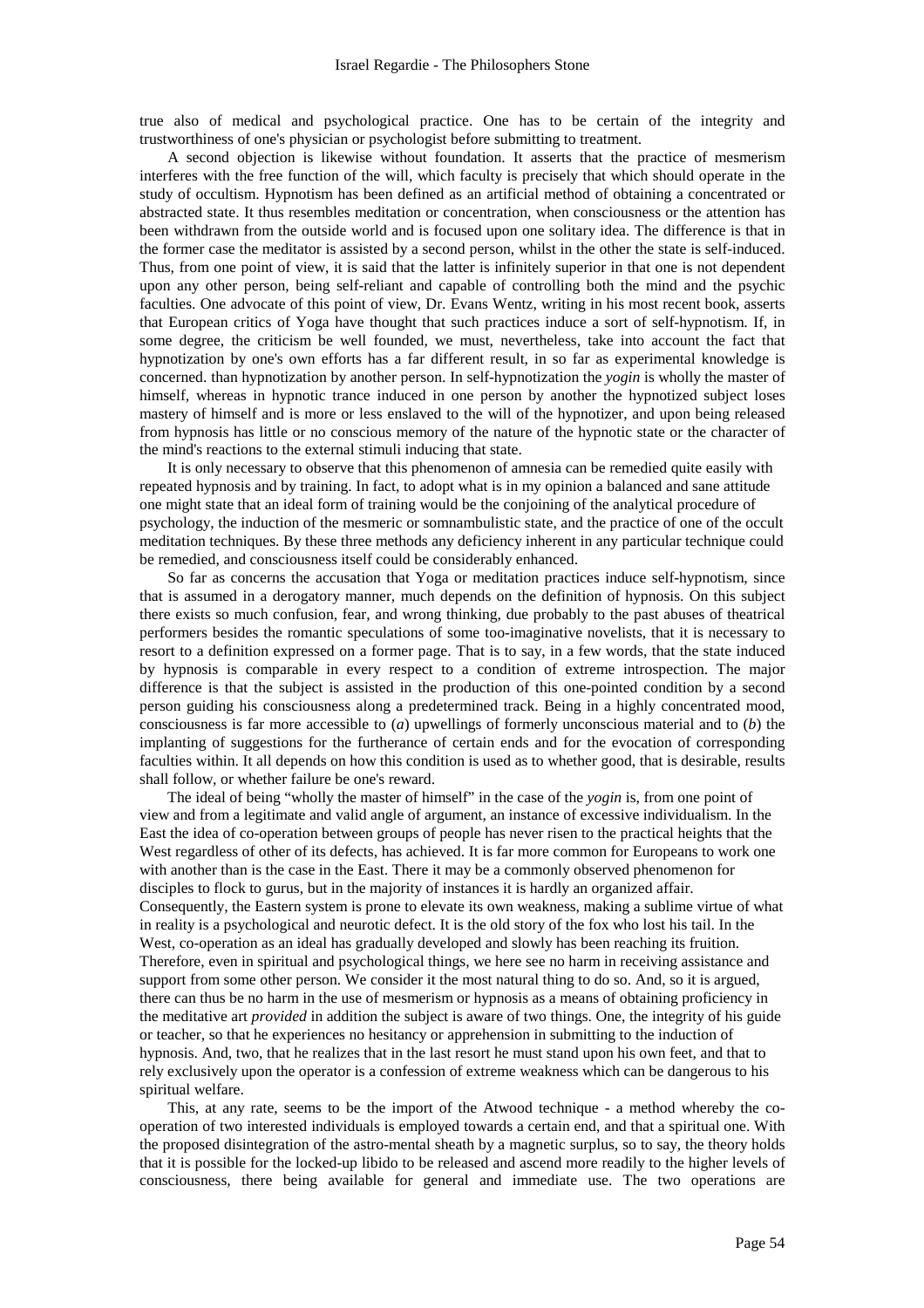synonymous and occur simultaneously. The deliberate breaking-down of the crystallized elements of the personal sphere spontaneously releases the power latent within them. This release is tantamount to a sublimation. That is to say it is a transfer of energy from a lower form of activity or level of consciousness to a higher. And, as our text indicates, until this locked-up energy is released no further steps are possible.

Indeed, this position is analogous to the Yoga system. No knowledge, true non-illusory knowledge, of the universe and of life is really possible without first having experienced some degree of Samadhi, the mystical experience. This attainment is engineered by several means, chief amongst which being the technique of arousing the coiled-up, latent power called Kundalini, stored at the base of the spine. Once aroused, this power must be guided up the Sushumna in the spine to the brain. This ascent of vital energy to the psycho-mental chakra in the brain, or rather above the crown of the head, induces a condition of consciousness which is characterized by the immediate acquisition of intuitive knowledge and by the experiencing of an ineffable bliss which is unlike any other experience in life. At the same time the realization of complete and absolute. freedom is obtained, as though every bond which tied one to the world and linked the world to one's own self were severed. In a word, the mechanisms of introjection and projection of psychic qualities are realized in full consciousness, and overcome. Having thus experienced Samadhi, the Yogi, being free for the first time, detached, and no longer enslaved either by extraneous or subjective circumstances, can envisage life as it really is. As a consequence he can contemplate what further steps should be taken for his own evolution. And he will also see in a way that few other beings can see how he may help and not hinder his fellow man.

The second Key of Eudoxus informs us that the unfolding of the nature of consciousness cannot be undertaken without the preliminary dissolution of conscious restriction and inhibitions. The entire mental sheath must be broken down in order that its psychic constituents may be rearranged in a modified and better form. Following upon this, the sublimation of libido can be accomplished. This condition of sublimation achieved, then the conversion of the elements is possible - that is, reconstructing the Robe of Glory, the inner Body of Light - as well as the extraction and full realization in consciousness of the three Principles. These three Principles have been likened to Selflessness, with its opposite of Self for Mercury; Change, with its opposite of Stability for Sulphur ; and Sorrow, with its implicit of Bliss for Salt. That is to say, these operations must permit the latent qualities and divine powers dormant in the various levels of the psyche, unknown and unsuspected by the ego, to expand and attain their maximum expression and development.

4. The Sun and Moon are astrological symbols for male and female, positive and negative, the psychological equivalents of Consciousness and the *Anima* (or *Animus*) principle. The union of these two dissevered constituents of the personality creates integrity and unity of being. And it is only the *whole* man, the equilibriated and balanced individual, who can truly initiate. The distillation is the spiritual energy which would circulate in such a person. It is this distillation which requires to be manumitted to the prepared subject. There it can ferment, and after repeated transferences arouse that interior secret fire of the spirit within the blood which will dissolve the dull and unpurified stone. The great Sea of the Wise is, as we previously determined., the Collective Unconsciousness or the higher divine Astral plane, the ubiquitous all-pervasive storehouse of magnetism vitality, feeling, and memory.

5. Dissolved in this way, into what, for lack of other and better words, may be termed a homogeneous magnetic fluid, the Stone may well be called the Vine of the Wise. As these hermetic processes go forward, and the fluidic substance matures and develops in the right direction, it is known as the philosophical Wine. The Wine is extracted from the Vine - that is, the dissolved constituents of the entire personality which, because of this dissolution, evinces a possibility of further and new growth. The Wine represents the same substance symbolized by the Vine, but on a higher plane. Because of the attention we have given to it, the wine we extract and develop from the grape vine is a higher development of the source from which it came. In that sense it is an evolution. We could likewise suggest that the Unconscious is the Vine, and the libido, which issues from the hidden depths of the psyche, answers to the Wine of which Eudoxus so enigmatically speaks. So far as this alchemical Wine is concerned, as it continues to be subjected to the coction and influence of the fire, further development increases its virulence, so to speak, at which junction it is denominated as a most sharp Vinegar. It is an acid fluid continuing the process of disintegration yet further and in a more subtle way invading the entire mental and psychic sphere, as a preliminary to the reconstruction of the sphere of sensation on a better and diviner plan.

Some mention must be made of the consequent alteration in the blood-stream caused by glandular secretions stimulated and equilibriated by changes in both feeling and consciousness induced by the Great Work. It is an empirical fact that mental and emotional changes are capable of inducing changes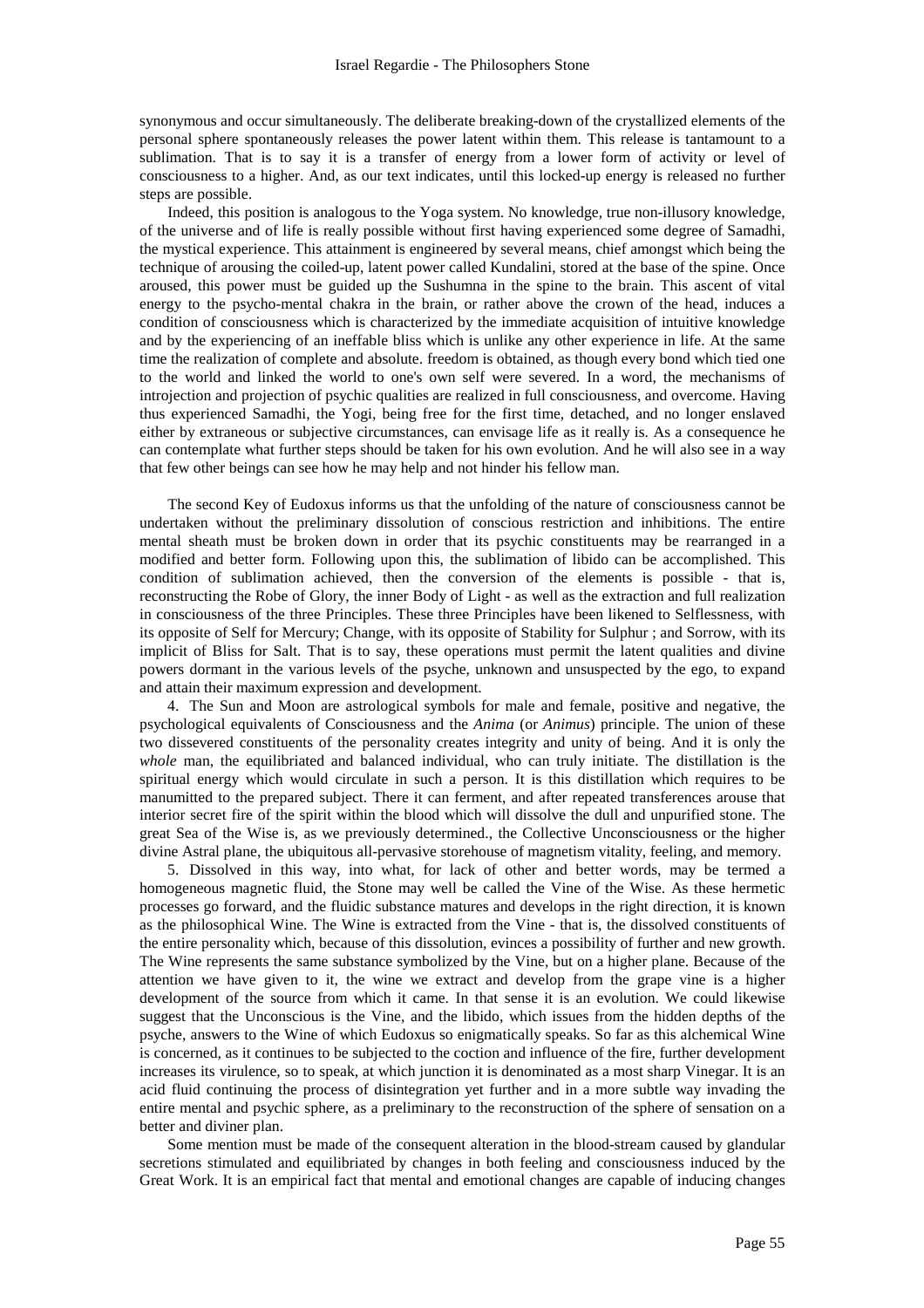in the blood-stream and in the tissue structure of the physical body. We are all familiar with instances of sudden and unexpected bad news at meal-times which has induced vomiting. The study of neurosis has also provided us with innumerable examples of nervous and physical disturbances induced by adverse psychic activity. It is a psychological fact that neurasthenia, constipation, indigestion, arthritis, pruritis, and many other ailments are direct results of psychological causes. Sometimes to deal with the psychogenic factors eliminates or relieves physical symptoms. At others, direct physical therapy of different kinds is required to relieve mental symptoms of distress. In other words, mind and body may not be considered as two separate entities. The more accurate viewpoint might be that they are two poles of a single entity, two different functions adopted by that entity for the purpose of obtaining experience and dealing with external life. They constitute, with the additional postulate of occult philosophy of an astro-mental body, a direct continuum. Changes therefore occurring anywhere along that continuum, affecting any link, must produce inevitably a result or change in some other part of the chain. Though I am not aware of any definite experiments, it ought to be possible to show that the blood-specimens of hypnotic-trance subjects exhibit alterations and a slightly different chemical composition from those of ordinary persons. Hence in dealing with such powerful media as meditation, magnetism, and the reverse transmission of vitality, we are fairly certain to find that physical effects should ensue. Transmutation thus becomes an actual physiological and experimental fact, the entire physical frame becoming more sensitive, purified, and responsive to the delicate impulses transmitted to and from the consciousness dwelling within.

*Third Key.* As we proceed in the examination of these Keys, the material becomes more and more obscure. The only saving grace is that we are counselled to continue as we have begun. Because of this advice, and because I have been more prolix in the commentary to the two previous keys, I do not propose to examine the entirety of this third Key or those remaining. After noting certain points in the first half of this key, I see no further necessity to continue. The student, in the light of the preceding chapters, can examine the text as he wishes.

2. The principal operation to be undertaken according to the description of this Key is the extraction of the three principles of Salt, Sulphur, and Mercury from the comparatively homogeneous base called the Water of the Wise, or our Mercury. This is accomplished, as Eudoxus informs us, by a "perfect dissolution and glorification of the body whence it had its nativity". It is also furthered or engineered by means of the Spirit, or Sulphur - the end being the union of the soul with the body. Elsewhere this process is termed "fixing the volatile". The soul would correspond to the airy volatile nature of consciousness, Mercury, and it requires to be fixed or coagulated in a more or less solid foundation of the Salt, the body. And the text further clarifies the issue in the next verse: "This is the Intention, and the essential point of the operations of this Key, which terminate at the generation of a new substance infinitely nobler than the first."

4. Slowly the issue becomes clearer, carrying on the exegesis from the end of the second Key. Eudoxus speaks of the homogeneous substance, the philosophical Water, concealing the Three principles which are comparable to the spirit, soul, and (subtle) body. Here Eudoxus emphasizes a fact which I stated above. For these three principles, like every other thing in nature, are not pure in their natural state, and to be purified need to be banished and separated prior to re-amalgamation. Hence the process begun originally requires to be continued so that a distillation is made of the homogeneous and amorphous astral base. A separation then occurs. A cleavage takes place, dividing the natural unity of Mercury and Sulphur, soul and spirit, from their vehicle, the Salt. This earth, or Salt, remains fixed within the physical body "like a dead, black, and dreggy earth". Its life departed, the subtle sheath turns to putrefaction and decay.

5. But even this dreg is of untold value. Nothing in the alchemical art is discarded, for "Nature teaches us" so assert *the Chaldaean Oracles,* "and the Oracles also affirm that even the evil germs of matter may alike be made useful and good". In her *Memorabilia* Mrs. Atwood remarks that "the principle of body is preserved in what they call the ashes, or *Caput Mortum,* and that, one principle being saved, the whole life is restored from it; Khunrath calls it 'our pigmy', also the 'diadem of the body'….

6. Latent within the blackness of the ashes is life - interatomic life, which by no means can be snuffed out, and which sooner or later asserts itself, communicating movement and life to the mass. There is a Oabalistic aphorism which has it that "*Keser*" (spirit or whiteness) "is in *Malkus*" (matter or blackness) "and *Malkus* is in *Keser*, but after another manner". And again, it is said that within the material extreme of life, when it is purified, the Seed of the Spirit is at last found. Ultimately, there can be no distinction made between spirit and matter. The latter is a crystallization of the former, and spirit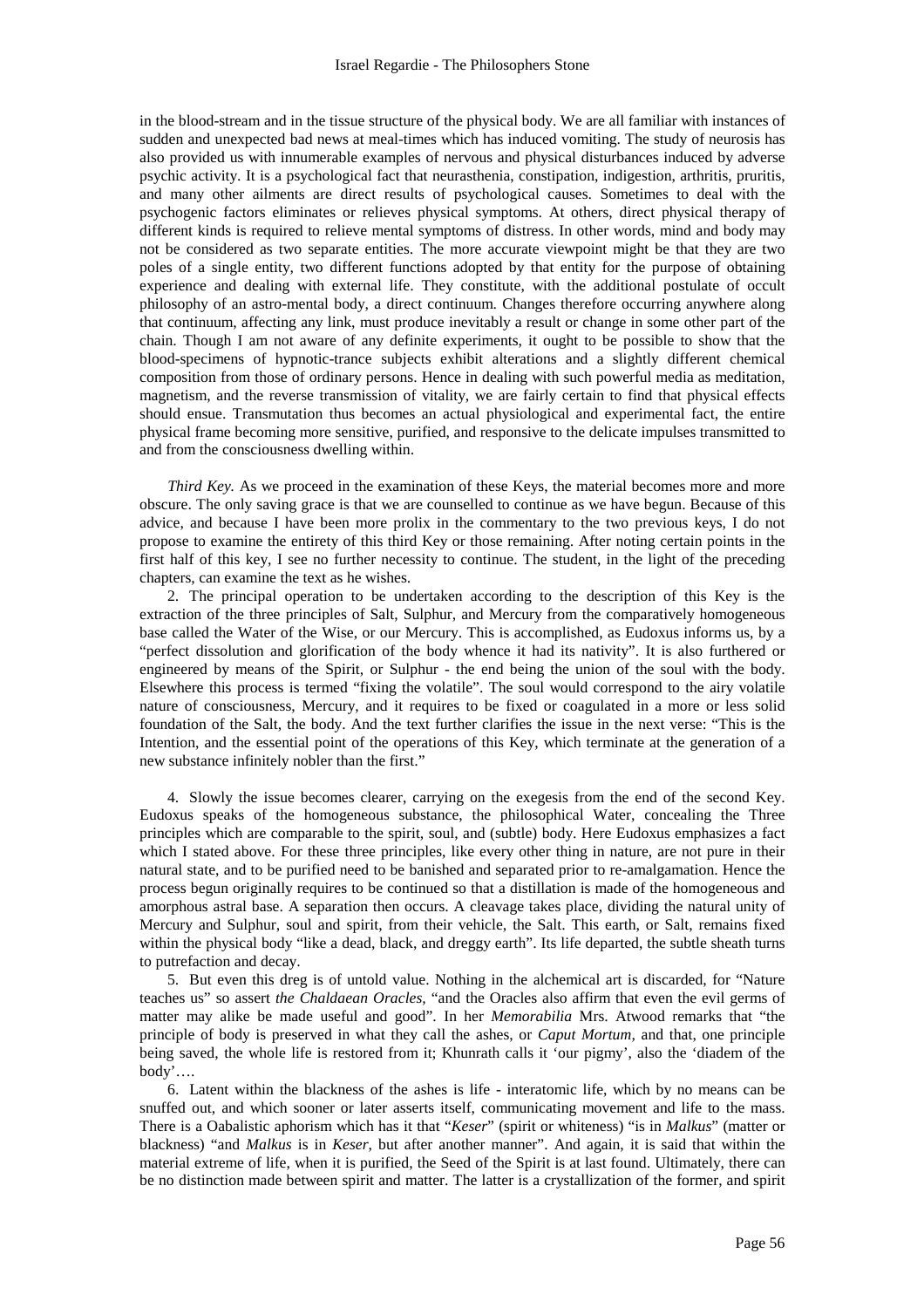is a rarefied and sublimed form of matter. Matter is composed of molecules, these of atoms. By analysis the atoms are seen to be composed of still smaller particles, protons and electrons. These are considered to be positive and negative charges of electricity, whilst the latter, as energy, is a light radiation, the manifestation of the spirit in action. It is by the persistent subjection of the dregs to the fire of the Wise that the innate and implicit spiritual life and energy is stirred to renewed and desperate activity. The blackness is cast off, and the Salt is washed and purified. By these purgative means it is fixed, becoming the blood or the life of the Stone, the immortal substantive and energetic basis of the regenerated consciousness.

7. Fire and Water, being opposite, are yet mutually attractive. It is the age-old philosophy which is here expounded. Spirit is the antithesis of Matter. Yet the attraction of the one for the other is so great that, like man and woman, male and female everywhere, without the other each is lost and incomplete. The union therefore of spirit and soul is enjoined on us with great and emphasized earnestness. The one is the universal, all-pervasive life-force, whilst the other is an individualized particular unit of that energy, made self-conscious through experience and immersion in matter. This union, apparently can only take place through a third thing. They themselves are so extreme that it would seem impossible for them ever to be conjoined. Just as, with regard to an attitude towards life, it is comparatively easy to choose some one extreme viewpoint and follow that to the end. But it is infinitely more difficult to envisage the two opposites in consciousness and attempt their union. Such an attempt is always foredoomed to failure. But one can succeed by formulating an entirely new point of view which does not consist exclusively of either of the two opposites. Or, to state it more properly, the ego reconciles them because it has risen above them. More technically, the spirit itself, or the libido, by regression to the Collective Unconscious, reconciles and unites them.

Thus it is that the alchemical tradition asserts that the union of the individual soul with the universal spirit can only ensue through the mediation of a third thing, the Earth, or the subtle Body of Light. It is this which is the medium and link between mind and matter.

8. To repeat and to emphasize is oftimes to clarify. The author of this cryptic text now adds that fire and water, though of different genders or polarities, are fundamentally and essentially of the same nature. These are separated from their material basis by the mechanical and continued application of fire. Having achieved a separation, the material basis, the Salt, is to be moistened occasionally by its water. That is, Mercury, actuated by Sulphur, which gives it volition, is to moisten or impregnate or indwell its former vehicle now *in extremis.*

What formerly took place in archaic prehistoric epochs as an involuntary act of nature, now occurs with the full consciousness of the spirit. There is a descent of the spirit into matter, even as the gods of the solar myths descended into the underworld-repeating the original operations or phases occurring in cosmic evolution. This descent moistens Earth with the Water, and also fixes the Spirit. The occurrence is dual in nature. The union of Salt and Sulphur, the two opposites, brings to birth once more the individual consciousness, formerly eclipsed by the magnetic trance and the vital transfer. It may at first be thought that the joining of spirit and matter in this manner after their previous separation produces the identical unity which prevailed before. In point of fact this is not so, and the alchemists are adamant in their insistence upon the difference. Just as, in a magical ceremony, the invocation of an element into a clearer space after its prior banishing is not the same element as obtained before, but a purer quintessence of it, so by the spagyric art the unity of Salt, Sulphur, and Mercury appears "under a more noble and more perfect form that it was before".

Another commentator chose to interpret this union as between *Ruach,* the mind or ego, and *Neschamah*, the Higher Soul or Fiery Mind, understanding. After this mystical union the elevated *Ruach* returns as master to its proper union *with Nephesch,* the animal soul, whose nature is thus fulfilled.

9. The Stone we have already determined to be a term covering several concepts. At times it is a multiple concept including the three alchemical principles together. At other times, like the word Mercury, it refers to the Quintessence, the crown and synthesis of the elements. On still other occasions it has application alone to the substantive principle of Salt, which is referred on the Qabalistic Tree to the Sephirah *Hod*, Splendour, to the element of Water, to the astrological planet Mercury, both these latter attributions representing energy and plasticity and fluidity of substance, the substance of the socalled astral sheath or Body of Light.

This paragraph teaches that from the Stone, the generic term for the homogeneous compound, issues Water. This divine Water can only be realized by our fiery dissolution. Here it becomes necessary to extend the significations of our elemental attributions. These symbols are infinitely elastic. In certain forms of occult symbolism, to the Sephirah *Hod* is attributed the symbol of the cup. This Cup has a special shape to express in symbolic form fundamental ideas. The base of the Cup is triangular, or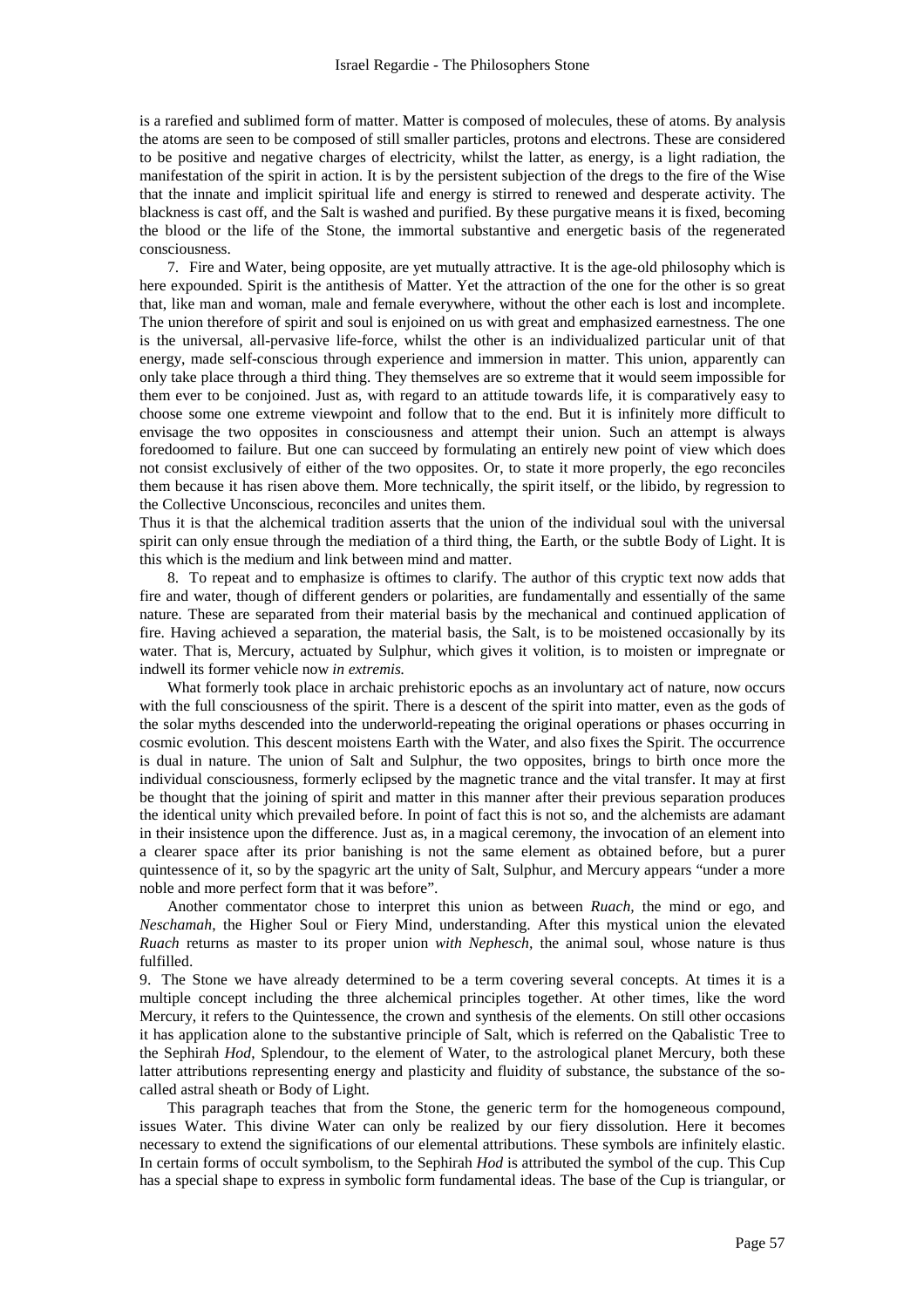rather pyramidal. Upon this rests a circle, or sphere, whilst above this is a crescent, the actual bowl of the Cup. This can be made to yield several significant meanings. The base, being triangular, is the type and symbol of fire. Being pyramidal, it represents every aspect of fire - astral, solar., and terrestrial fire. The circular symbol, by employing the symbology of the Hindu tattwa system, refers to the element of Air. Above the circle is the crescent, which by the same system of symbolism is attributed to the element of Water. But see the section on symbols in Volume One of *The Golden Dawn.*

Now, in their broadest significations, these three elements refer to the three fundamental divisions or aspects of man's psyche. The triangle of fire is attributed to the instinctive and emotional principle. Air, as we have previously determined, is the elemental characteristic of the mind; thus the circle represents consciousness. The spiritual part of man, his aspirations and higher yearnings, his intuition and imagination, is represented by the crescent. Thus Air, consciousness, is the reconciler between the opposites. Man, symbolized by this formal symbol, is thus represented as a complete psychic entity open always, if he will, to the influx of *Keser,* the universal spirit of life.



Fig. 3. - CUP SYMBOLISM

The employment of Water at this particular stage in our alchemical text implies the gradual coming into operation of a spiritual principle. By the dissolution of the bonds that cramp and bind consciousness, chains that hold it in thralldom to purely illusory concepts in conflict with reality, the inner spiritual life is released. This spiritual life is that which is represented by Water.

10.Various properties and names are assigned to this fluid - depending upon certain stages reached in the working. But I gather that as the work is begun, through increasing the potency of the inward fire by a constant trituration and transfer, so it is continued. It is this which accomplishes the distillation.

That this Water has a lofty significance can hardly be doubted when one remembers the references in both sections of Scripture. Remember the passages in Revelations: "And he showed me a pure river of water of life, clear as crystal, proceeding out of the throne of God and of the Lamb." And again: "I am Alpha and Omega, the beginning and the end. I will give unto him that is athirst of the fountain of the water of life freely."

12. Reiteration continues to emphasize that dissolution again is the preliminary operation. The subtle body, now separated from its informing principle, must be dissolved into its own homogeneous astral base, the Salt. It is this further process of dissolution which actually releases the full fiery blast of the inner fire.

The first applications of the alchemical fire are slow and gentle. Necessarily so. Gradually its heat increases to a full and high intensity as the bodily and astral system slowly becomes accustomed to its force. And it is this which, in time, produces the blackness of putrefaction in the body, which is the signal so desired. Future success in this type of working depends entirely and exclusively on this condition having been reached.

The precept of Senior quoted in the text is an extremely interesting one, and those who have followed exegesis and have further applied their own intuitions may recognize its implication. The highest fume is the vital spirit which in its temporary eclipse is reduced to the depths. Mercury is the "divine Water" "descending from heaven", which by invading the psyche reduces or breaks down the astral form to its component principles or element. More accurately, so far as interpretation is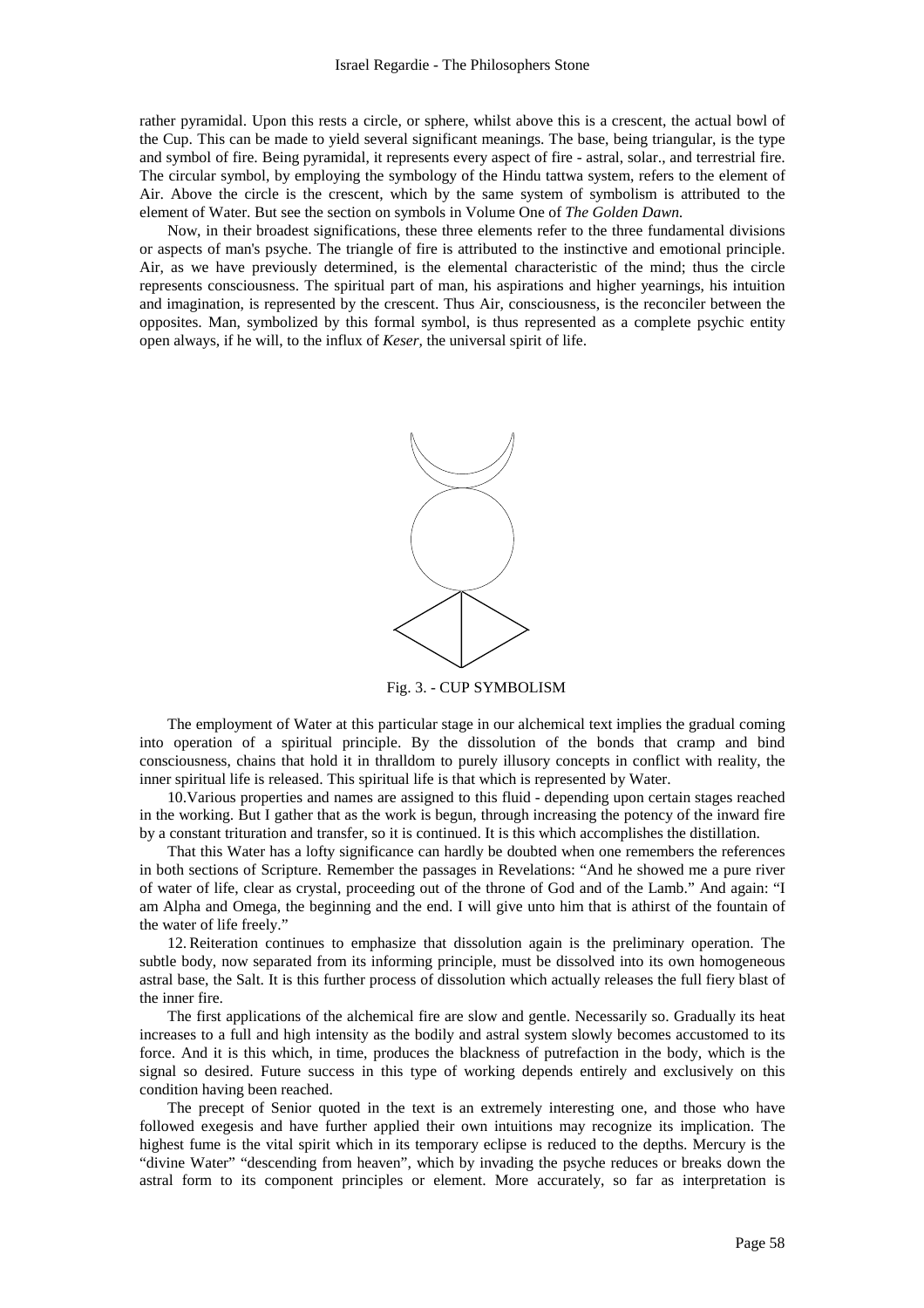concerned, we may assume that the psychological method is best applicable here. Mercury is the intellect pursuing the reductive method at first, and then synthesizing all things. At all events, the balm of life, which is the divine fire - as distinguished from the cruder elemental fire characterizing the lower and earlier forms of procedure - is concealed within the black ashes of the disintegrated body.

As remarked earlier, our symbolism switches over to, or is extended to include, the Supemals. The latter is a triad of divine powers commonly referred to as a unity. The trinity may be likened to the noumena or the divine roots of the elements, or the three aspects or facets of the Higher Soul, of the core of the Self, the It, and its vehicles of Wisdom, Will, and Understanding. This unit is latent and completely dormant within the blackest ashes of matter and mind until, when apparently life itself is extinct, it stirs itself spontaneously into a new and emancipated revival. So awakened into renewed existence, its action upon its concealing form is that of a purifying fire, of cleansing water, eliminating the last remaining fragments of impurity and blackness and evil. "Your water shall be animated with this fiery essence, which works all the wonders of our art."

### Fig. 4. - CADUCEUS SYMBOLISM

There is another symbolic form representing the principles inhering within the psyche which may prove a little enlightening. Its basis is the Caduceus of Mercury. The mode of interpretation employs what are called the three Mother Letters of the Hebrew Alphabet. These are Aleph, Mem, and Shin. These have elemental attributions. Since in the Qabalistic philosophy all things in the cosmos, and consequently within man's psyche, have issued from the three major elements, rightly they may be called Mothers. On the Caduceus, the letter Shin, three-pronged, is symbolic of the two overshadowing wings, with the central stem. In the middle is the letter Aleph, to symbolize the two heads and necks of the crossing serpents. Whilst below is the letter Mem, symbolizing the rest of the intertwined serpents' bodies. Thus we have the reverse of the Cup symbolism, which was a passive and receptive symbol, whereas the use of the three Mother letters is an active and masculine symbol. For above is the Fire, the letter Shin, whose numerical equivalent is a Hebrew phrase meaning the Spirit of the Gods, or the divine Spirit. It is reminiscent of that holy inspiring fire which descended upon the apostles, blessing and sanctifying them at Pentecost, endowing them with the gift of tongues. Inspiration, religious, mystical, and artistic, is the result of its descent into the barrenness of man's psyche. Consciousness, the two serpent-heads, is the letter Aleph referred to the element Air, for varying reasons which elsewhere we have discussed. Below is Mem, the passional nature of man, his animal soul, watery, turbulent, and stormy at times; at others tending to reduce him to inertia and inactivity.

Other interpretations of this fundamental symbolism may occur to the reader. But it is hardly necessary here to enter all the intricacies of interpretation. My object was primarily to suggest various forms of exegesis, and provide the barest outline of a means of such interpretation.

Finally, and to conclude, there is one important and very difficult problem to consider. The basis of our interpretations, be they psychological, mesmeric, or magical, have all to do not with the physical substance known as gold but with the production of an illumined condition of the psyche. By comparison with the psychic state of the average individual, such illumination may well be gold as a symbol by way of comparison with the gross lead of normality. There are other interpretations, naturally, and quite possibly there is a legitimate metallurgical one. If such is the case, 1 do not know it. It may be left in the hands of metallurgists and chemists, for it does not concern my interests.

What is of concern however, is the claim made by certain students of occultism and alchemy, which is this: that the production of spiritual changes within the psyche, and the accomplishment of the interior transmutation, brings to light hidden powers previously dormant and latent in consciousness. As a bald statement this is not so improbable. The protagonists of this theory, however, go further. They say that these powers are such as to give their possessor the ability, for instance, to perform a physical transmutation. It is not impossible, they hold, to turn lead or other base metals into gold through the mediation of the inner psychic and spiritual faculties developed and stimulated by the spiritual transmutation of the psyche. Whether any such illuminated person would consider it worth while to attempt such transmutation is quite another story, though history affirms such attempts - moreover, successful attempts.

Arthur Edward Waite, in his work *The Secret Tradition in Alchemy,* prefers to ignore fundamental facts in occultism as well as the evidence of contemporary psychical research. He uses his customary heavy artillery of criticism against this theory where a much simpler method of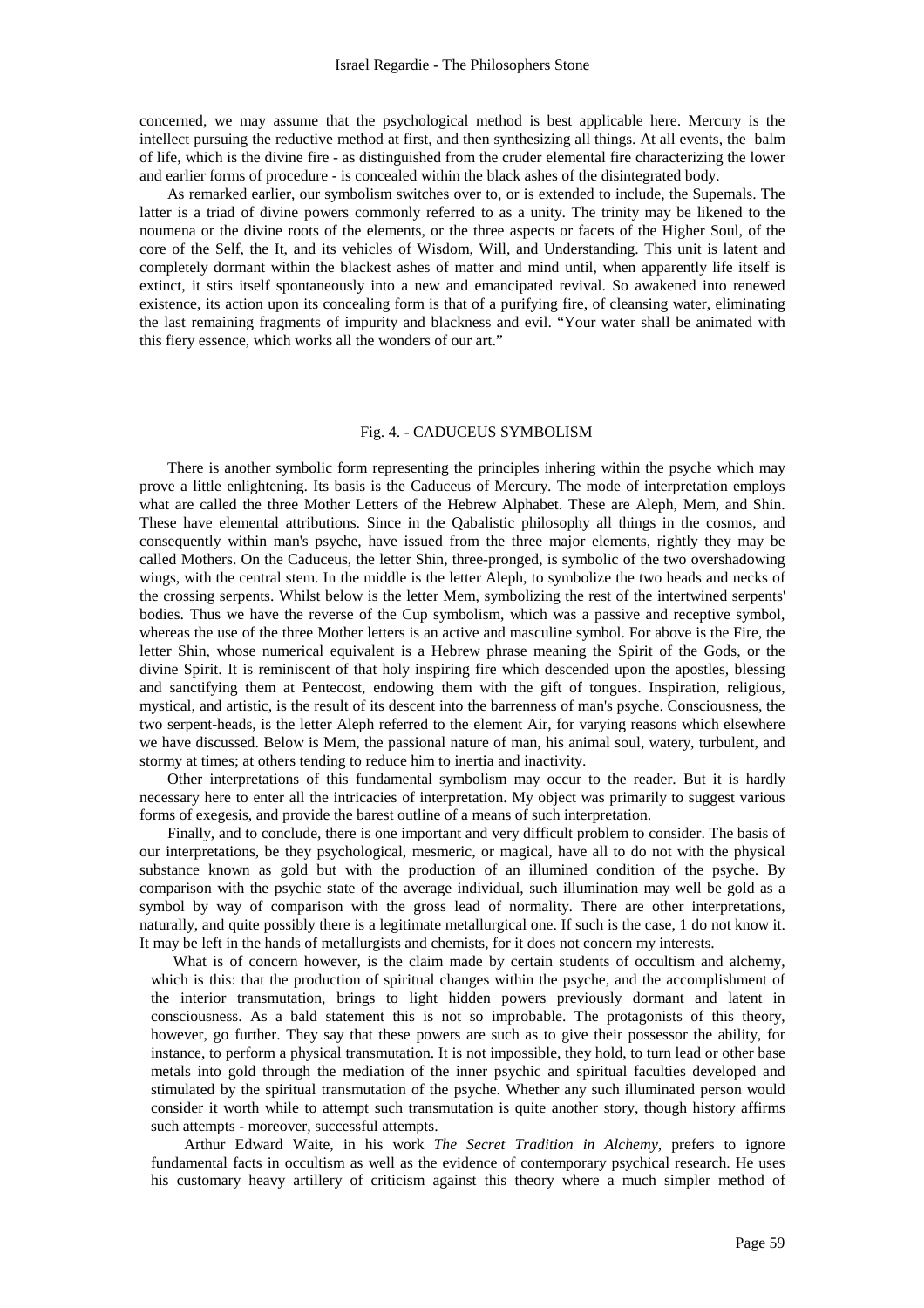consideration would have been appropriate. He purports to despise this theory of the psychic transmutation of gold. In fact, he cites the protagonists of this theory as stating that although they realize fully the implications or possibilities of such transmutation they have not "proceeded to the praxis". And from this Mr. Waite utters with attendant disparagements that such a feat is impossible.

While fully conscious of the philosophic implications of the spiritual interpretation of the alchemical theory in so far as it relates to transmutation, I join my predecessors in confessing that I too have not proceeded to the practice. But at the same time I am aware of the research and development which has taken place in the past and is proceeding contemporaneously in modern laboratories. The evidence of psychical research is material which it would be unwise for any critic to ignore, let alone ridicule. The various phenomena which do occur, and whose accuracy and verisimilitude has been vouched for and attested by honourable and trustworthy men, indicates that within man are strange and wonderful powers but rarely active in the normal individual. Not only so, but that these psychic factors are able to affect and influence the objective world to an extraordinary degree. Consider, for example, the phenomenon of apports. Objects, living and inorganic, make their appearance in the séance-room out of the blue. It seems as if the magical power activated within the medium is able to transplant objects in complete disregard of the laws of the three-dimensional world with which we are familiar, and to which we have become accustomed. How can we explain this phenomenon? Flowers are whirled into a room, closed, locked, and barred - apparently through the floor, ceiling, or the four walls from somewhere exterior to that room. Whatever the true explanation, we are face to face with powers of the psyche which may act upon so-called solid matter and change and modify its nature solely by psychic activity. In the face of the vast body of testimony collected by psychical research, quite apart from spiritualism, we may say that any individual who ignores such testimony is one who is a coward intellectually, afraid to accept any truth which does not conform to his predilections.

This is one aspect of the subject. The other aspect may be less acceptable to critics, though its validity is attested to by vast numbers of individuals, and by tradition, secular and religious. In the Eastern spiritual philosophies it is a commonplace that devotion to the religious life, or the practice of spiritual techniques, quite definitely develops abnormal powers in the psyche. These are known in India as the *Siddhis.* Legend is rife as to the miracles, so-called, that may be achieved by fakirs, anchorites, and Yogis. Most of these with whom the average tourist comes into contact are manifestly hardly spiritual types. But for the purpose of our argument that hardly matters. These individuals have followed the primary rule of occult practice. By doing certain things, certain results will follow. This rule they have followed, and have achieved a certain control over mind and body, developing an enormous potential of will which is capable of acting directly upon material things. Such a philosophy of psychism, extended considerably so as to include spiritual development, is the only one which will explain the miracles of Scripture. Most Western theologians, unable to explain these phenomena, and incapable of accepting them in the face of scientific criticism, have thrown them overboard, thus interfering very considerably with biblical narrative and verisimilitude. By adopting the philosophy of Yoga, or any allied or similar art, we have a complete explanation to hand. Through the pursuit of a specialized and scientific study of the psyche, in various of its branches which are not included in modern psychological knowledge, the awakening spirit within manifests through the personality undreamt-of faculties and powers. The exercise of these spiritual powers are responsible for the miracles of both the Old and New Testaments and the scriptures of the East. Moreover, I suggest the interested reader consult Hereward Carrington's excellent work on the psychic life of Christ entitled *Loaves and Fishes.*

In view of both these lines of evidence, the Yoga philosophy of India and modern psychical research, I see on theoretical grounds no valid reason why the interior psychical or magical power should not be able to effect a physical transmutation. If this power can move a physical object without physical contact; if it can exude its own subjective astral substance into objective materialization; if, finally, it can pass one solid object through another without injury or damage to either, why then should it not be able to rearrange the atomic structure of a metal? Theoretically, there is no reason why it should not be so, and I feel confident that, although I have not proceeded to the practice thereof, the future will demonstrate and confirm the truth of what these ancient students have affirmed. In doing so, it will rout with dishonour carping and over-critical students who, because of their long study and supposed insight into the subject, should know better. It is time that such were silenced.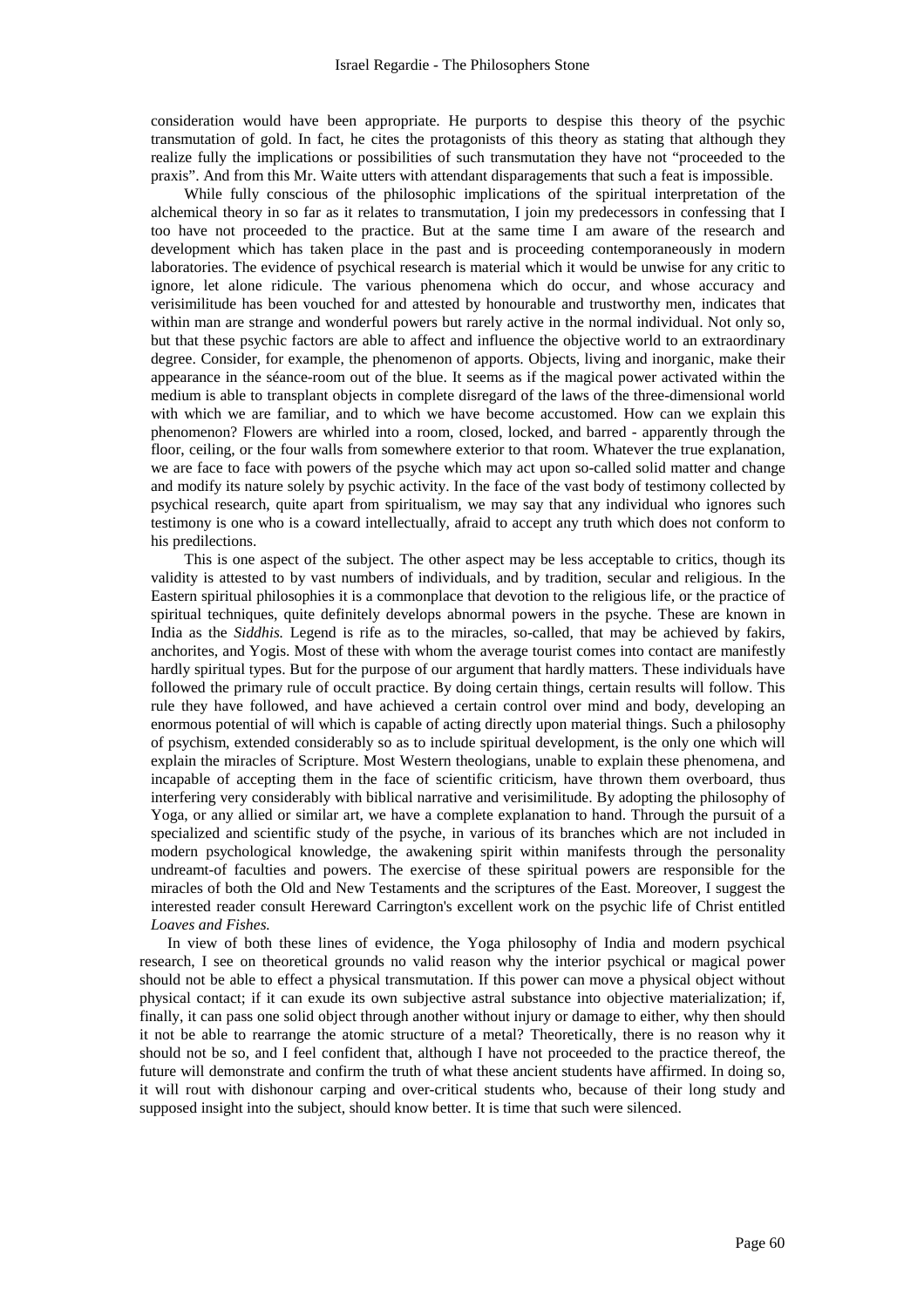# CHAPTER EIGHT

## THE MAGICAL VIEW

WE have so far considered the most important theories concerning the non-metallurgical aspect of Alchemy. It must be admitted that the psychological and the magnetic theories are the most important and yield the most significant material. Yet there is a third viewpoint which is worth consideration here - I refer to the magical theory. It touches so closely on the alchemical practice that to ignore it would be to neglect a highly informative branch of research. In other of my works I have dealt fully, more or less, with the objects and nature of magical practices. It may be remarked that from the widest point of view the psychological approach borders very closely on the maaical one. As Jung remarks in his commentary to *The Secret of the Golden Flower*:

Magical practices are the projections of psychic events which, in cases like these, exert a counter influence on the soul and act like a kind of enchantment of one's own personality. That is to say, by means of these concrete performances the attention, or, better said, the interest, is brought back to an inner sacred domain which is the source and goal of the soul. This inner domain contains the unity of life and consciousness which, though once possessed, has been lost and must now be found again.

Thus the objects of Magic are to bring the student to an awareness of his own divine nature, to enable him consciously to integrate and unite the several constituents of his own psyche. It is to effect psychological integration, to bring about a psychic release from bondage to unconscious pro,jection, and to produce an exaltation of consciousness to the Light, that any legitimate magical initiating system owes its existence. The function of every phase of its routine, the avowed intention of its principal rituals, and the explicit statement of its teachings is to assist the candidate by his aspiration to find that unity of being which is the Inner Self, the pure essence of Mind, the Buddha-nature. Thus the entire object of Magic and all mystical training "is, by the intervention of the symbol, ceremonial and sacrament, so to lead the soul that it may be withdrawn from the attraction of matter and delivered from the absorption therein, whereby it walks in somnambulism, knowing not whence it cometh nor whither it goeth".

All magical initiations require the presence of initiating officers. From one point of view such officers represent just such psychic projections as Jung refers to. They represent, even as figures in dreams do, different aspects of man himself, personifications of psychological principles active within the psyche. Through the admittedly artificial or conventional means of a dramatic projection of these psychic principles in a well-ordered ceremony a reaction is induced in consciousness. This reaction is calculated to arouse from their dormant condition those hitherto latent faculties represented objectively by the officers. Without the least conscious effort on the part of the candidate an involuntary current of sympathy is produced by the external delineation of psychic faculties which may be sufficient to accomplish the purpose of the ceremony. The aesthetic appeal to the imagination, quite apart from what I would call the intrinsic magical virtue of the ceremonial, stirs to renewed activity the life of the inner domain. And the entire action of this type of dramatic initiatory ritual is that the soul may discover itself whirled in exaltation.to the heights, and during that mystical elevation receive the influx of the Light.

Thus, to refer to one practical magical scheme practised in the Order of the Golden Dawn, and described at length in my book *My Rosicrucian Adventure,* there is a preliminary ritual called the Neophyte Grade. To operate this properly, several officers are required. The Kerux personifies the reasoning faculties. He is the intelligent part of the mind, functioning in obedience to the Will; the Qabalistic *Ruach,* in a word. The higher part of that mind, the aspiring, sensitive, and the intuitive consciousness, the *Neschamah*, is represented by the Hegemon, who ever seeks the rising of the Light. The active will of man is signified by the Hiereus, the guardian. against evil. In this initial ceremony of Neophyte the Hierophant acts on behalf of the higher spiritual soul of man himself, that divine self of which but too rarely, if ever at all, we become aware. "The essence of mind is intrinsically pure" is a definition of one Buddhist sutra, and it is this essential state of enlightenment, this interior Self, Osiris glorified through trial and perfected by suffering, which is represented by the Hierophant on the dais. He is seated on the throne of the East in the place of the rising Sun, and with but two or three exceptions never moves from that station in the Temple. He represents that innermost core of the psyche which, itself, moves not, though it directs the other officers and initiates, and commands movement and activity. From his aloof spiritual stronghold this higher Genius gazes down upon its alter-ego, terrestrial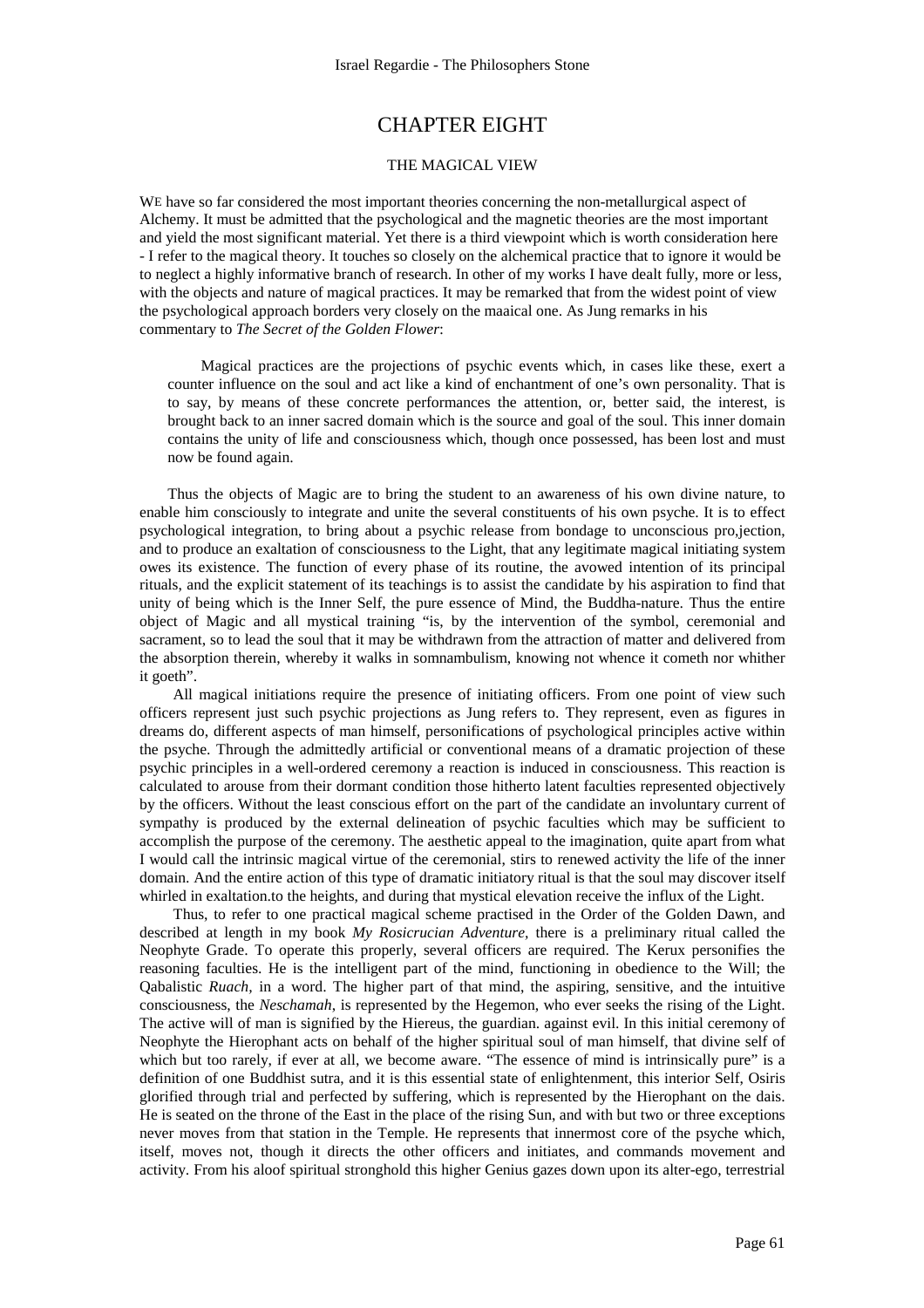man, evolved for the object of providing it with experience. Seldom does that Genius leave its palace of the stars except when, voluntarily, the lower self opens itself to the higher by an act of sincerest aspiration or self-sacrifice, which alone makes possible the descent of the Light within the heart and mind.

Now, it is upon the Hierophant and his activity that the efficacy of initiation depends. Without an understanding of the magnetic theory, no likelihood of realizing the rationale of initiation is possible. The central factor of initiation consists in the communication of spiritual power from the Hierophant to the candidate by a physical and magnetic contact. There is one point in the ceremony when the Hierophant leaves the Throne of the East, representing the Higher Self in action. As Osiris he marks the active descent of the supernal splendour. While leaving the dais, with wand uplifted, he utters: "I come in the power of the Light. I come in the Light of Wisdom. I come in the Mercy of the Light. The Light hath Healing in its Wings." And having brought the Light symbolically to the aspirant he retires to his throne, as though that divine Genius of whom he is the Temple surrogate and representative awaits the deliberate willing return of the aspirant himself to the everlasting abode of the Light.

In actual practice, in modern times, most Hierophants have contented themselves solely with the symbolic gesture and speeches. The real significance of the movement, as a practical magnetic technique, has not suggested itself to them. In point of fact, whilst moving from the dais towards the candidate at the altar, the Hierophant should be stirring up within himself the magical or spiritual power to such an extent that it emanates powerfully from him. There are means and techniques by which this is possible. Such are the Middle Pillar technique, the assumption of God-forms, rhythmic breathing, simple but sincere aspiration, prayer, and many another method. The emanation of the spirit entering the sphere of the candidate produces, should the charge be strong enough, a powerful effect.

There is another point, just previous to the one mentioned above, when the Hierophant stands at the altar facing the kneeling Neophyte. Whilst the latter aspires strongly by the recitation of an obligation defining his purpose and intention., the Hierophant takes hold of his left hand. It is this action which, in my estimation, constitutes the principal gesture of successful initiation. For it is then that the Hierophant is able, if he knows his business, to transfer a vital stream of spiritual energy from himself along a physical line of conduction to the candidate.

Now, it is here that we have an analogy to the Atwood conception of alchemical practice. We have seen that the primary operation in Alchemy, regardless of the mode of interpretation, is the solution. According to the Atwood theory, such a solution was accomplished by means of the transference of magnetism or spiritual energy from operator to subject. This transference induced a trance state in the subject. That is, by this means a specific change is induced in consciousness. The resemblance of this theory to the action of the Hierophant in magical initiation is at once striking. There is one marked difference however; no trance state is produced by the ceremony itself. On the other hand, quite frequently the candidate at such initiations confesses afterwards to a sense of confusion or "muzziness", as though some degree of separation, or inhibition of consciousness, had been induced.

Moreover, the action of this Neophyte ceremony is intended - so runs the rubric attached to the ritual - deliberately to produce a species of schizophrenia. It is believed that the various principles comprising man become temporarily dissociated. A highly intricate account of the condition of these dissociated psychic functions may be found in Volume III of my work *The Golden Dawn,* section Z.3.

So striking is the resemblance of the Atwood technique to the magical one that 1 am profoundly convinced that the magnetic interpretation, when raised to a higher level and developed to its highest magnitude, is at the basis of ceremonial initiation. Thus the preliminary Neophyte ritual has a definite connection with the Alchemical dissolution. And like that operation of dissolution, upon the efficacy of that Neophyte initiation ceremony does the success of the remaining initiations depend. Should the Hierophant be successful in communicating, with the help of his fellow officers, a magnetic or spiritual charge to the candidate, that charge acts as a ferment. Slowly but surely in the months ensuing after the ceremony the vital ferment stirs up the psyche of the aspirant, unconsciously breaking down resistances and crystallizations, to the end that Light may enter his mind.

The five grades that follow have as their object the awakening of the elemental bases of what must develop into the instrument of the higher. Awakened and purified, they may be consecrated to the Great Work that they may become worthy vehicles for the indwelling of the Light. First, however, it is necessary that they be awakened. For, psychological truism that it is, until their presence is divined their transmutation cannot be accomplished. We have here, again, a definite point of contact with the hermetic technique. For after the dissolution of the inner psychic vehicle into its own homogeneous base there must follow the conversion of the elements. This process, as we assumed before, implies a process of becoming aware of them. The importance and significance of this step becomes imperious if we define the elements as fundamental levels of the Unconscious aspect of the psyche, the broadest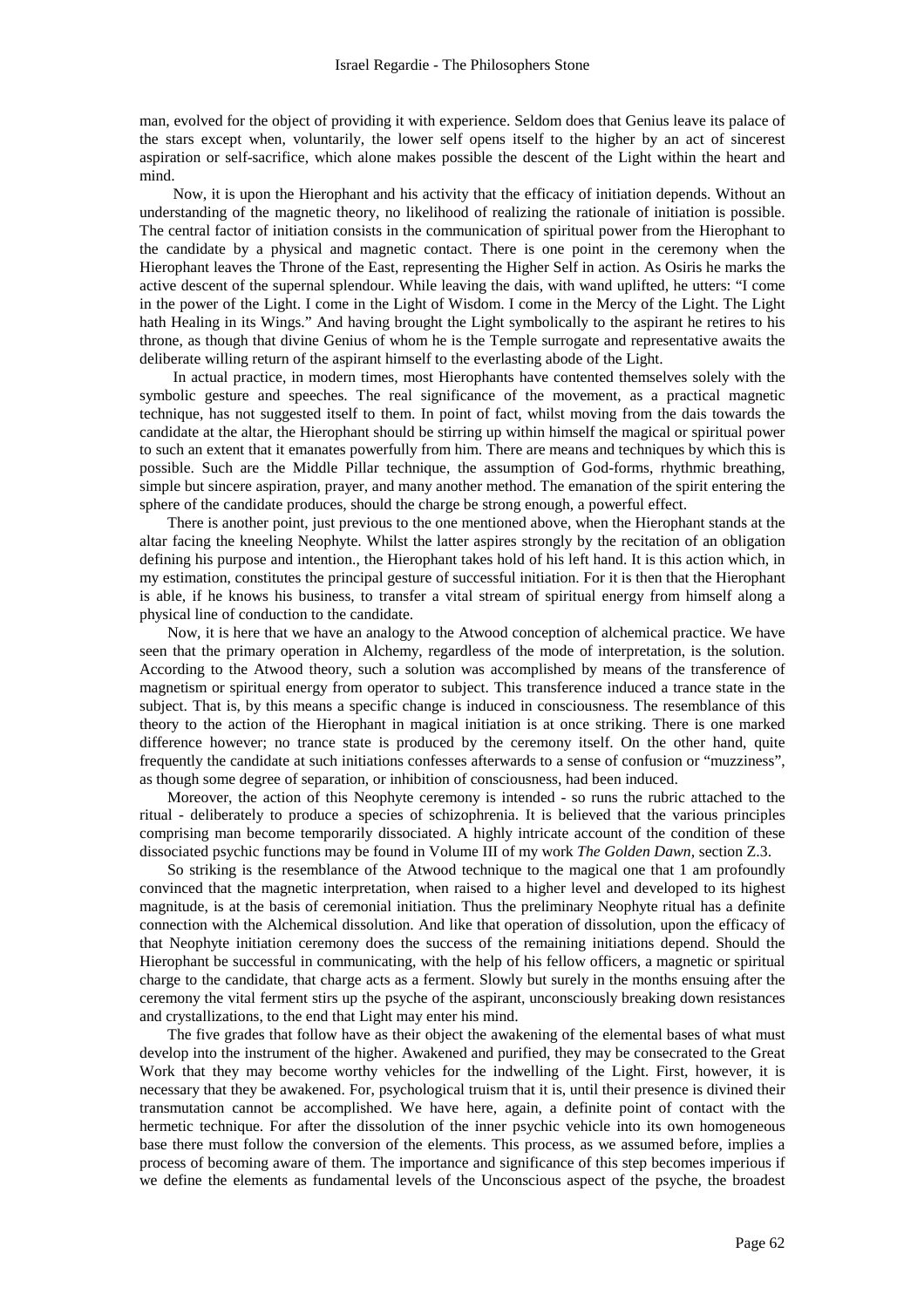divisions of its structure. Once more the magical technique links up with the psychological method. For both aim, though by different methods, at eliminating resistance, and in making conscious the vast inspiration, dynamic energy, and memory concealed in the deeper portions of man's psyche. In symbolic form and pageantry, therefore, the initiation ceremony of each grade calls forth the spirits of a particular element. And as a steel placed in close proximity to a magnet receives some degree of its magnetism, and comparable to the electrical phenomenon of induction. so the presence of power induces power. Contact with the appropriate type of elemental force produces an identical type of reaction within the sphere of the Neophyte, and it is thus that growth and advancement proceeds.

The element offered for the work of transmutation in the grade of Zelator is the earthy part of the Candidate. Here is the beginning of the alchemical conversion of the elements. The ritual symbolically admits him to the first rung of that mighty ladder whose heights are lost in the Light above. The first rung is the lowest sphere of the conventional Tree of Life, *Malkus.* To it is ascribed the first grade and the element of Earth. After the Earth elementals are invoked the Candidate is ceremonially conducted to three stations, the first two being those of evil and the higher divine presence. At each of these Stations the Guardians reject him at the point of the sword, strongly urging him in his unprepared state to return whence he came. His third attempt to go forward places him in a balanced position, the path of equilibrium, the Middle Way, where he is received. And a way is cleared for him by the Hierophant who again represents the celestial soul of things. During his stay in the Temple the stability of the element is established within his consciousness. that eventually it may prove an enduring temple of the Holy Spirit.

The grade after the Earth Ceremony is that of Theoricus. It is referred to the ninth Sephirah on the Tree, *Yesod*, the foundation, and to it are attributed the sphere of the operation of Luna and the reflection of the element Air. Here the candidate is conducted to the stations of the four *Kerubim,* the Angelic choir of Yesod. The Kerubim are defined by Macgregor Mathers in his *Qabalah Unveiled* as the presidents of the elemental forces, the vivified powers of the letters of Tetragrammaton operating in and through the four elements. Each element is by this system of attributions ruled by a Kerub under the aegis of one of the letters of YHVH, the Ineffable Name. It is always through the power and authority and zodiacal symbol of the Kerub that the elemental spirits and their rulers are invoked. At this juncture of the ceremony with the Airy elements vibrating about and through him, the Zelator is urged to be

prompt and active as the Sylphs, but avoid frivolity and caprice. Be energetic and strong as the Salamanders, but avoid irritability and ferocity. Be flexible and attentive to images, like the Undines, but avoid idleness and changeability. Be laborious and patient like the Gnomes, but avoid grossness and avarice. So shalt thou gradually develop the powers of thy soul, and fit thyself to command the spirits of the elements.

The third grade is that of Practicus referred to the Sephirah Hod, Splendour, the lowest of the lefthand *Sephiros* on the Tree, the so-called Pillar.of Severity. Its attributions refer to the sphere of the operation of the Planet Mercury, but more especially to the element of Water which is invoked to power and presence. Two paths lead to this sphere of Splendour - the path of Fire from *Malkus* and the reflection of the sphere of the Sun from Y*esod.* (For clarification of the idea of the Paths between the *Sephiros,* the reader must be referred to my book *A Garden of Pomegranates.)* Water is germinative and maternal, whilst fire is paternal and fructifying; from their interior stimulation and union is the higher life born even as has been said, "Except ye be baptised with water and the Spirit ye cannot enter the Kingdom of Heaven." Therefore in this grade the Candidate's sphere, symbolized by stagnant water, is by the presence of solar and fiery elements vitalized and rendered a perfect creative base. The emotional life, through the impact of the elemental initiations and contacts, thus becomes enormously stimulated and a terrific impetus is communicated to the Unconscious psyche.

The fourth grade of Philosophus carries the candidate another step forward. The Sephirah involved is *Netzach*, Victory, to which is referred the operation of the Planet Venus and the element of Fire, while the paths that connect to the lower rungs of the ladder are principally of a watery nature. Thus the elements ceremonially encountered are of an identical nature with those of the preceding grade. Here, however, their order and power is totally reversed. Previously the Water was predominant. Now the Fire rages and whirls in lurid storm, with Water only as the complementary element whereon, or through which, it may reveal itself, and in order that due equilibrium may be maintained. These two are the primary terrestrial elements which, intelligently controlled and creatively employed, may lead eventually to the restoration of the Golden Age. And by their transmutation a new paradise may be recreated from the darkness and chaos into which it formerly had fallen. For the Light may not legitimately be called forth upon man nor dwell within him until chaos has been turned into equilibrium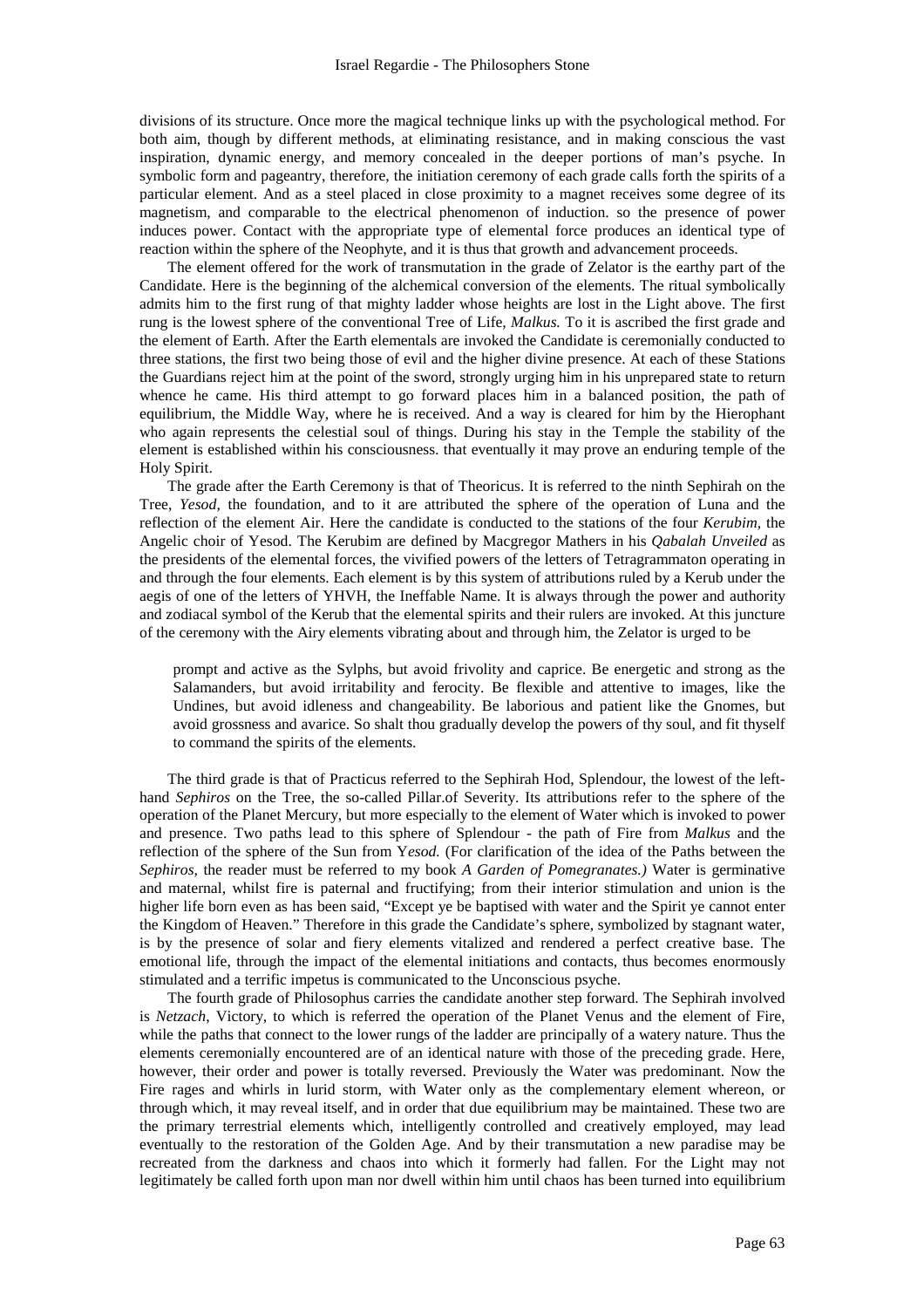or complete realization and enlightenment. And until order has been restored to the lower elements of his earthly kingdom neither peace nor inner security may be his rightful lot.

Though Fire and Water, warmth and moisture, feeling and emotion raised to their maximum intensity are essentially creative, their stimulation within the being of the Neophyte draws his attention, perhaps for the first time, to the chaotic condition of his natural existence, and the complete psychic muddle into which his ignorance and spiritual impotence have stranded him. Evocative of the highest within his soul, equally these elements call forth that which is base and low, those parts of himself which because of undue repression have grown revengeful and cruel. The first steps in the magical work, as in alchemy, are analytical - the levelling down of all that man formerly held true and holy. An unhappy state but a very necessary one if progress is to be made and if the chaos is to be transcended. From these ruins may be erected the new temple of Light; it is always from the rubbish heap that are selected the materials for the manifestation of god-head. These symbols have a dual application. Not only do they refer to the epochs of creative evolution whose memory has long since faded even from the visible memory of Nature, but also to the recapitulation of those periods within consciousness itself. And it is in connection with these recapitulations that "the aspirant on the threshold of Initiation", observes Aleister Crowley, "finds himself assailed by the 'complexes' which have corrupted him, their externalization excruciating him, and his agonized reluctance to their elimination plunging him into such ordeals that he seems (both to himself and to others) to have turned from a noble and upright man into an unutterable scoundrel". These are the experiences and events which occur to every aspirant when initiation forces the realization upon him that "all is sorrow". In fact, the hallmark of successful initiation and alchemical practice would seem to lie in the occurrence of these or similar experiences the increased awareness of conflict. The whole universe under the stimulation of the magical elements and inward analysis seems to tumble like a pack of cards crazily about one's feet. This is the first half of the alchemical *solvé et coagula* formula. Analysis or dissolution must precede synthesis. Corruption is the primitive base from which the pure gold of the spirit is drawn. So far as the nature of the environment and personal understanding and creative capacity permit, the task implied by the *coagula*  formula is to assemble them and remould them nearer to the heart's desire.

The Philosophus grade completes the four elemental initiations. In the candidate's consciousness have been implanted the seeds of Earth, Air, Fire, and Water, and thus the alchemical conversion of the elements has been accomplished. As explained on a former page, the magical philosophy postulates a fifth element which acts as the Ouintessence or synthesis of the other four. Following the Fire grade, therefore, comes the Grade of the Portal. This conferred upon the candidate the title of the Lord of the Paths of the Portal of the Vault of the Adepti, and is not referred to any Sephirah as such. Its technical attribution is the element of *Akasa,* Spirit or Ether. It is intermediate between the elemental grades and the higher spiritual attainments beyond. A crown to the four lower elements, the Rite formulates above Earth, Air, Water, and Fire, the uppermost point of the Pentagram, revealing the administration of the Light over and through the kingdom of the natural world. It concerns itself with a recapitulation of the former grades, co-ordinating and equilibriating the elemental self which, symbolically sacrificed upon the mystic altar, is offered to the service of the higher Genius. Not only does this Grade concern itself with the Quintessence or the Mercury of the Philosophers, but it carries the alchemical procedure a step another definite similarity to the hermetic technique. The second and Third Adepts, two of the initiating officers, bear in their hands wands which are surmounted by alchemical symbols. The former represents the principle of Sulphur, whilst the latter represents Salt. The Hierophant, or Chief Adept as he is named at this stage, bears a wand marked to represent all three principles of Mercury, Sulphur and Salt. The grade then clearly corresponds to a stage in the alchemical Art. Not only is the concept of the Quintessence developed in so far as it is the synthesis of the four elements, but it is taught that within it are concealed the Three Alchemical Principles. The functions of the higher grades must be then to develop these principles, to separate them from their base, and to become fully and consciously aware of their implicits.

A gestation period of at least nine months elapsed prior to initiation to the Adeptus Minor grade, a grade which is excessively difficult to describe except by quotation from the Ritual concerned. Its function explains itself in these terms: "Buried with that Light in a mystical death, rising again in a mystical resurrection, cleansed and purified through him our Master, 0 brother of the Cross of the Rose. Like him O Adepts of all ages have ye toiled; like him have ye suffered tribulation. Poverty, torture, and death have ye through. They have been but the purification of the Gold. In the alembic of thine heart., through the athanor of affliction, seek thou the true stone of the wise."

The chief characteristic of this grade is that it marks at least symbolically the attainment of a distinct phase of spiritual realization. In a fascinating and extremely brilliant way, the entire structure of the ritual emphasizes and connives to induce this phenomenon. At one juncture of the ceremony, the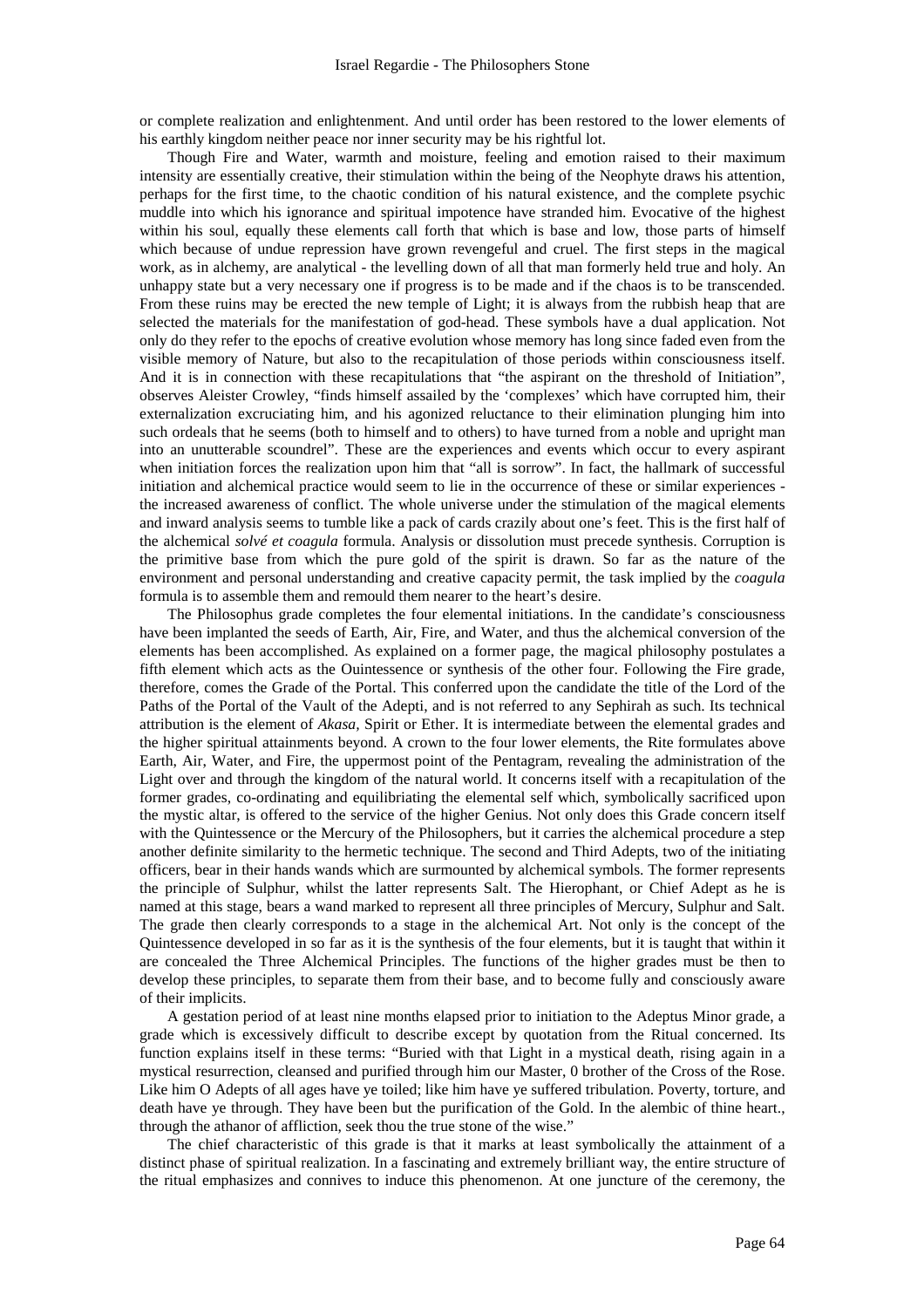candidate is affixed to a large upstanding Cross. Thereon under the most solemn circumstances he is obliged to assume a sacred vow. The officiating adept reads several phrases first, and the candidate repeats them. It is not difficult to realize that this is a difficult and important phase of the Ceremony. During this obligation because of the symbolism attached to it, and because of the active aspiration which is induced at this stage, illumination may quite easily occur, and very often does. Provided, naturally, that the officers fulfil their part. The object of the ceremony as a whole "is especially intended to effect the change of the consciousness into the *Neschamah,* and there are three places where this can take place. The first is when the aspirant is on the Cross, because he is so exactly fulfilling the symbol of the abnegation of the lower self and the Union with the Higher Self". Suffice to mention that he is now entitled to undertake a definite magical training after this grade, a training which comprises instruction in the art of meditation, visualization, assumption of God-forms, awakening of the inner psycho-physical centres or chakras, etc. It is unnecessary here to give further details of the magical rituals; interested readers will discover full details in *My Rosicrucian Adventure* and *The Golden Dawn.* Thus, the entire direction of Magic is more than comparable to Alchemy. Both lead from a dissolution of the psychic crystalizations by the light and power of the spirit towards a free and active manifestation of the spiritual self. Being "brought to the Light" is a very apposite description of the great Work. This experience of the rising of the Light is common to mystics of every age and of every people. It is an experience of the greatest significance, a goal marking an attainment, the achievement of a distinct evolution. It is an ineffable experience, however, which defies definition, as well in its elementary flashes as in its most advanced transports. No code of thought, philosophy or religion, no logical process can bind or limit it. Always does it represent, spiritually, a marked attainment, a liberation from the perplexing turmoil of life, from conflict, and from every psychic complication. As

Jung has expressed it, it "thereby frees the inner personality from emotional and imaginary entanglements, creating thus a unity of being which is universally felt as a release". It is the attainment of spiritual puberty, a significant stage m spiritual growth, marking the proper concoction of that precious gem, the Stone of the Wise, and fulfilling the complete transmutation of the bodily lead into the gold of full soul-realization in consciousness.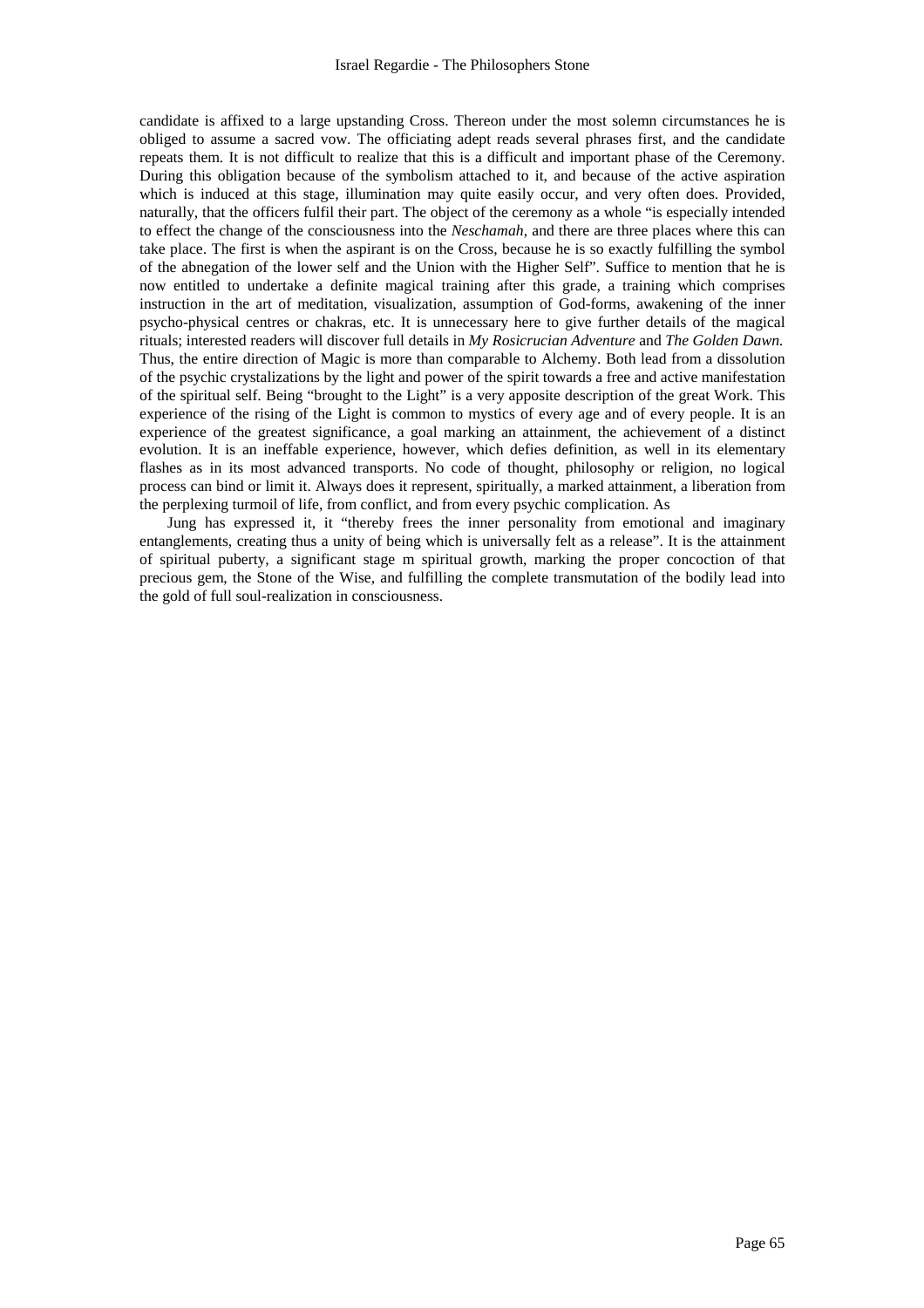# CHAPTER NINE

## COELUM TERRAE

## *Or The Magician's Heavenly Chaos. By Thomas Vaughan.\**

I HAVE now, Reader, performed my promise and - according to my *posse* - proved the antiquity of magic. I am not so much a fool as to expect a general subscription to my endeavours. Every man's *placet* is not the same with mine; but "the die is cast". I have done this much, and he that will overthrow it must know, in the first place, it is his task to do more. There is one point I can justly bind an adversary to - that he shall not oppose man to God, heathen romances to Divine Scriptures. He that would foil me must use such weapons as I do, for I have not fed my readers with straw, neither will I be confuted with stubble. In the next place, it is my design to speak something of the Art itself, and this I shall do in rational terms, a form different from the ancients; for I will not stuff my discourse like a wilderness with lions and dragons. To common philosophers that fault is very proper which Quintilian observed in some orators: "The summits of their structures are in evidence; the foundations are hidden." The spires of their Babel are in the clouds, its fundamentals nowhere. They talk indeed of fine things but tell us not upon what grounds. To avoid these flights, I shall in this my *olla* - for I care not much what I shall call it - observe this composition. First, I shall speak of that one only thing which is the subject of this Art and the mother of all things. Secondly, I will discourse of that most admirable and more than natural Medicine which is generated out of this one thing. Lastly - though with some disorder - I will discover the means how and by which this Art works upon the subject; but these being the keys which lead to the very *estrado* of Nature, where she sits in fun solemnity and receives the visits of the philosophers, I must scatter them in several parts of the discourse. This is all, and here thou must not consider how long or short I shall be but how full the discovery; and truly it shall be such and so much that thou canst not in modesty expect more.

Now then, you that would be what the ancient physicians were, "the health-giving hands of the gods', not quacks and salvos.of the pipkin; you that would perform what you publicly profess and make your callings honest and conscionable: attend to the truth without spleen. Remember that prejudice is no religion and by consequence hath no reward. If this Art were damnable you might safely study it notwithstanding, for you have a precept to "prove all things" but to "hold fast that which is good". It is your duty not to be wanting to yourselves; and for my part - that I may be wanting to none - thus I begin.

Said the Kabalist: "The building of the Sanctuary which is here below is framed according to that of the Sanctuary which is above." Here we have two worlds, visible and invisible, and two universal Natures, visible and invisible, out of which both those worlds proceeded. The passive universal Nature was made in the image of the active universal one, and the conformity of both worlds or Sanctuaries consists in the original conformity of their principles. There are many Platonics - and this last century hath afforded them some apish disciples - who discourse very boldly of the similitudes of inferiors and superiors; but if we thoroughly search their trash it is a pack of small conspiracies - namely, of the heliotrope and the sun, iron and the lodestone, the wound and the weapon. It is excellent sport to hear how they crow, being roosted on these pitiful particulars, as if they knew the universal magnet which binds this great frame and moves all the members of it to a mutual compassion. This is an humour much like that of Don Quixote, who knew Dulcinea but never saw her. Those students then who would be better instructed must first know there is an universal agent, Who when He was disposed to create had no other pattern or exemplar whereby to frame and mould His creatures but Himself. But having infinite inward ideas or conceptions in Himself, as He conceived so He created: that is to say, He created an outward form answerable to the inward conception or figure of His mind. In the second place, they ought to know there is an universal patient, and this passive Nature was created by the Universal Agent. This general patient is the immediate catholic character of God Himself in His Unity and trinity. In plain terms it is that substance which we commonly call the First Matter. But verily it is to no purpose

l

<sup>\*</sup> Thomas Vaughan was born in Llansaintffraid on the banks of the Usk in 1621. His brother Henry

Vaughan the poet is rather better known than he is. This book was published for Thomas Vaughan in 165o by H. Blunden at the Castle in Cornhill. Mr. A. E. Waite has produced an edition of all Vaughan's writings, including the present text, in one volume. *Coelum Terrae* is an excellent specimen of his work, besides being a very fine example of one kind of alchemical writing.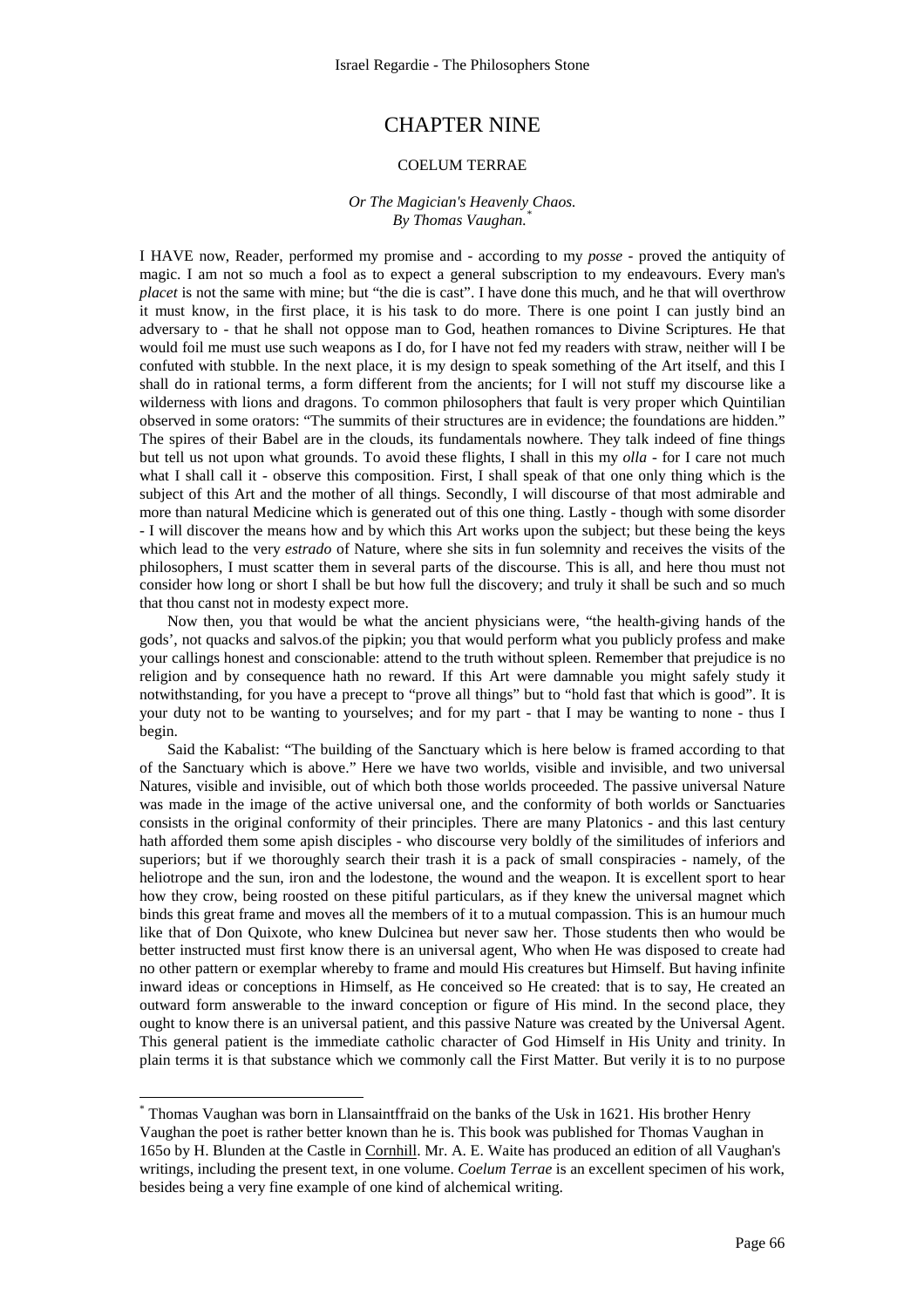to know this notion (or) Matter unless we know the thing itself to which the notion relates. We must see it, handle it and by experimental ocular demonstration know the very central invisible essences and properties of it. But of these things hear the most excellent Capnion, who informs his Jew and his Epicure of two catholic natures - material and spiritual.

One nature (saith he) is such it may be seen with the eyes and felt with the hands, and it is subject to alteration almost in every moment. You must pardon - as Apuleius saith - this strange expression, because it makes for the obscurity of the thing. This very nature - since she may not continue one and the same - is notwithstanding apprehended of the mind under her such qualification more rightly as she is than as she is not, namely, as the thing itself is in truth - that is to say, changeable. The other nature or principle of substances is incorruptible, immutable, constant, one and the same for ever, and always existent.

Thus he. Now, this changeable nature whereof he speaks is the first, visible, tangible substance that ever God made: it is white in appearance and Paracelsus gives you the reason why: "All things,": saith he, "when they first proceed from God are white, but He colours them afterwards according to His pleasure." An example we have in this very matter, which the philosophers call sometimes their Red Magnesia, sometimes their white, by which descriptions they have deceived many men. For in the first preparation the chaos is blood-red, because the Central Sulphur is stirred up and discovered by the Philosophical Fire. In the second it is exceeding. white and transparent like the heavens. It is in truth somewhat like common quicksilver, but of a celestial, transcendent brightness, for there is nothing upon earth like it. This fine substance is the child of the elements and it is a most pure sweet virgin, for nothing as yet hath been generated out of her. But if at any time she breeds it is by the fire of Nature, for that is her husband. She is no animal, no vegetable, no mineral, neither is she extracted out of animals, vegetables or minerals, but she is pre-existent to them all, for she is the mother of them. Yet one thing 1 must say: she is not much short of life, for she is almost animal. Her composition is miraculous and different from all other compounds whatsoever. Gold is not so compact but every sophister concludes it is no simple; but she is so much one that no man believes she is more. She yields to nothing but love, for her end is generation and that was never yet performed by violence. He that knows how to wanton and toy with her, the same shall receive all her treasures. First, she sheds at her nipples a thick, heavy water, but white as any snow: the philosophers call it Virgin's Milk. Secondly, she gives him blood from her very heart: it is a quick, heavenly fire; some improperly call it their sulphur. Thirdly and lastly, she presents him with a secret crystal, of more worth and lustre than the white rock and all her rosials. This is she, and these are her favours: catch her, if you can.

To this character and discovery of my own I shall add some more descriptions, as I find her limned and dressed by her other lovers. Some few - but such as knew her very well - have written that she is not only one and three but withal four and five, and this truth is essential. The titles they have bestowed on her are diverse. They call her their Catholic Magnesia and the Sperm of the World out of which all natural things are generated. Her birth - say they - is singular and not without a miracle, her complexion heavenly and different from her parents. Her body also in some sense is incorruptible and the common elements cannot destroy it, neither will she mix with them essentially. In the outward shape or figure she resembles a stone and yet is no stone, for they call her their White Gum and Water of the Sea, Water of Life, Most Pure and Blessed Water; and yet they mind not water of the clouds or rain water, nor water of the well, nor dew, but a certain thick, permanent, saltish water, that is dry and wets not the hands, a viscous, slimy water generated out of the fatness of the earth. They call her also their twofold Mercury and Azoth, begotten by the influences of two globes, celestial and terrestrial. Moreover, they affirm her to be of that nature that no fire can destroy her, which of all other descriptions is most true, for she is fire herself, having in her a portion of the universal fire of Nature and a secret celestial spirit, which spirit is animated and quickened by God Himself, wherefore also they call her their Most Blessed Stone. Lastly, they say she is a middle nature between thick and thin, neither altogether earthy nor altogether fiery but a mean aerial substance - to be found everywhere and every time of the year.

This is enough. But that I may speak something myself in plain terms, I say she is a very salt, but extreme soft and somewhat thin and fluid, not so hard, not so thick as common extracted salts, for she is none of them, nor any kind of salt whatsoever that man can make. She is a sperm that Nature herself draws out of the elements without the help of art. Man may find it where Nature leaves it; it is not of his office to make the sperm, nor to extract it. It is already made and wants nothing but a matrix and heat convenient for generation. Now should you consider with yourselves where Nature leaves the seed, and yet many are so dull they know not how to work when they are told what they must do. We see in animal generations the sperm parts not from both the parents, for it remains with the female, where it is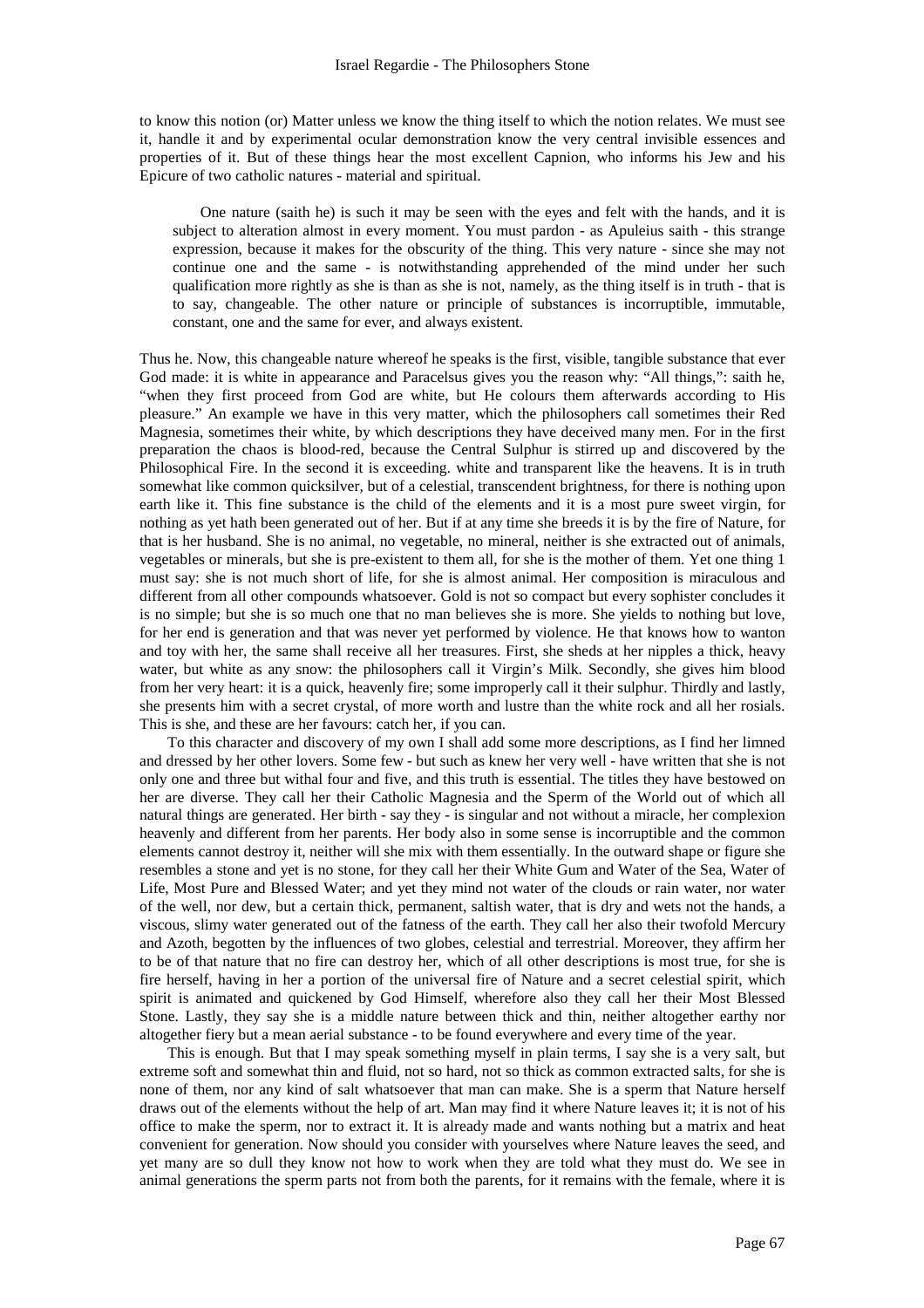perfected. In the great world, though all the elements contribute to the composure of the sperm yet the sperm parts not from all the elements but remains with the earth or with the water though more immediately with the one than with the other. Let not your thoughts feed now on the phlegmatic, indigested vomits of Aristotle; look on the green, youthful and flowery bosom of the earth. Consider what a vast universal receptacle this element is. The stars and planets overlook her and - though they may not descend hither themselves - they shed down their golden locks, like so many bracelets and tokens of love. The sun is perpetually busy, brings his fire round about her, as if he would sublime something from her bosom and rob her of some secret, enclosed jewel. Is there anything lost since the creation? Wouldst thou know his very bed and his pillow? It is earth. How many cities, dost thou think, have perished with the sword? How many by earthquakes? And how many by the deluge? Thou dost perhaps desire to know where they are at this present: believe it, they have one common sepulchre. What was once their mother is now their tomb. All things return to that place from whence they came, and that very place is earth. If thou hast but leisure, run over the alphabet of Nature examine every letter - I mean every particular creature - in her book. What becomes of her grass, her corn, her herbs, her flowers? True it is, both man and beast do use them, but this only by the way, for they rest not till they come to earth again. In this element they had their first and in this will they have their last station. Think - if other vanities will give thee leave - on all those generations that went before thee and anticipate all those that shall come after thee. Where are those beauties the times past have produced and what will become of those that shall appear in future ages? They will all to the same dust; they have one common house; and there is no family so numerous as that of the grave. Do but look on the daily sports of Nature, her clouds and mists, the scene and pageantry of the air. Even these momentary things retreat to the closet of the earth. If the sun makes her dry she can drink as fast; what gets up in clouds comes down in water; the earth swallows up all and like that philosophical dragon eats her own tail. The wise poets saw this and in their mystical language called the earth Saturn, telling us withal she did feed on her own children. Verily, there is more truth in their stately verse than in Aristotle's dull prose, for he was a blind beast and malice made him so.

But to proceed a little further with you, I wish you to concoct what you read, to dwell a little upon earth, not to fly up presently and admire the meteors of your own brains. The earth, you know, in the winter-time is a dull, dark, dead thing - a contemptible, frozen, phlegmatic lump. But towards the spring and fomentations of the sun what rare pearls are there in this dung-hill, what glorious colours and tinctures doth she discover! A pure, eternal green overspreads her, and this attended with innumerable other beauties - roses red and white, golden lilies, azure violets, the bleeding hyacinths, with their several celestial odours and spices. If you will be advised by me, learn from whence the earth hath these invisible treasures, this annual flora, which appears not without the compliments of the sun. Behold, 1 will tell you as plainly as I may. There are in the world two extremes - matter and spirit. One of these, I can assure you, is earth. The influences of the spirit animate and quicken the matter, and in the material extreme the seed of the spirit is to be found. In middle natures - as fire, air, and water - this seed stays not, for they are but *dispenseros or media,* which convey it from one extreme to the other, from the spirit to the matter-that is, the earth. But stay, my friend; this intelligence hath somewhat stirred you, and now you come on so furiously, as if you would rifle the cabinet. Give me leave to put you back. I mind not this common, feculent, impure earth; that falls not within my discourse, but as it makes for your manuduction. That which I speak of is a mystery: it is *coelum terrae and terrae coeli,* not this dirt and dust but a most secret, celestial, invisible earth.

Raymund Lully, in his *Compendium of Alchemy,* calls the principles of art magic "certain fugitive spirits, condensed in the air, in the shape of divers monsters, beasts and men, which move like clouds hither and thither". As for the sense of our Spaniard, I refer it to his readers; let them make the most of it.

This is true; as the air and all the volatile substances in it are restless, even so is it with the First Matter. The eye of man never saw her twice under one and the same shape; but as clouds driven by the wind are forced to this and that figure - but cannot possibly retain one constant form - so is she persecuted by the fire of Nature. For this fire and this water are like two lovers: they no sooner meet but presently they play and toy, and this game will not over till some new baby is generated. I have oftentimes admired their subtle perpetual motion, for at all times and in all places these two are busy, which occasioned that notable sentence of Trismegistus', that action was the life of God. But most excellent and magisterial is that oracle of Marcus Antoninus, who in his discourse to himself speaks indeed things worthy of himself. "The nature," saith he, "of the universe delights not in anything so much as to alter all things and then to make the like again." This is her tick-tack: she plays one game, to begin another. The Matter is placed before her like a piece of wax, and she shapes it to all forms and figures. Now she makes a bird, now a beast, now a flower, then a frog, and she is pleased with her own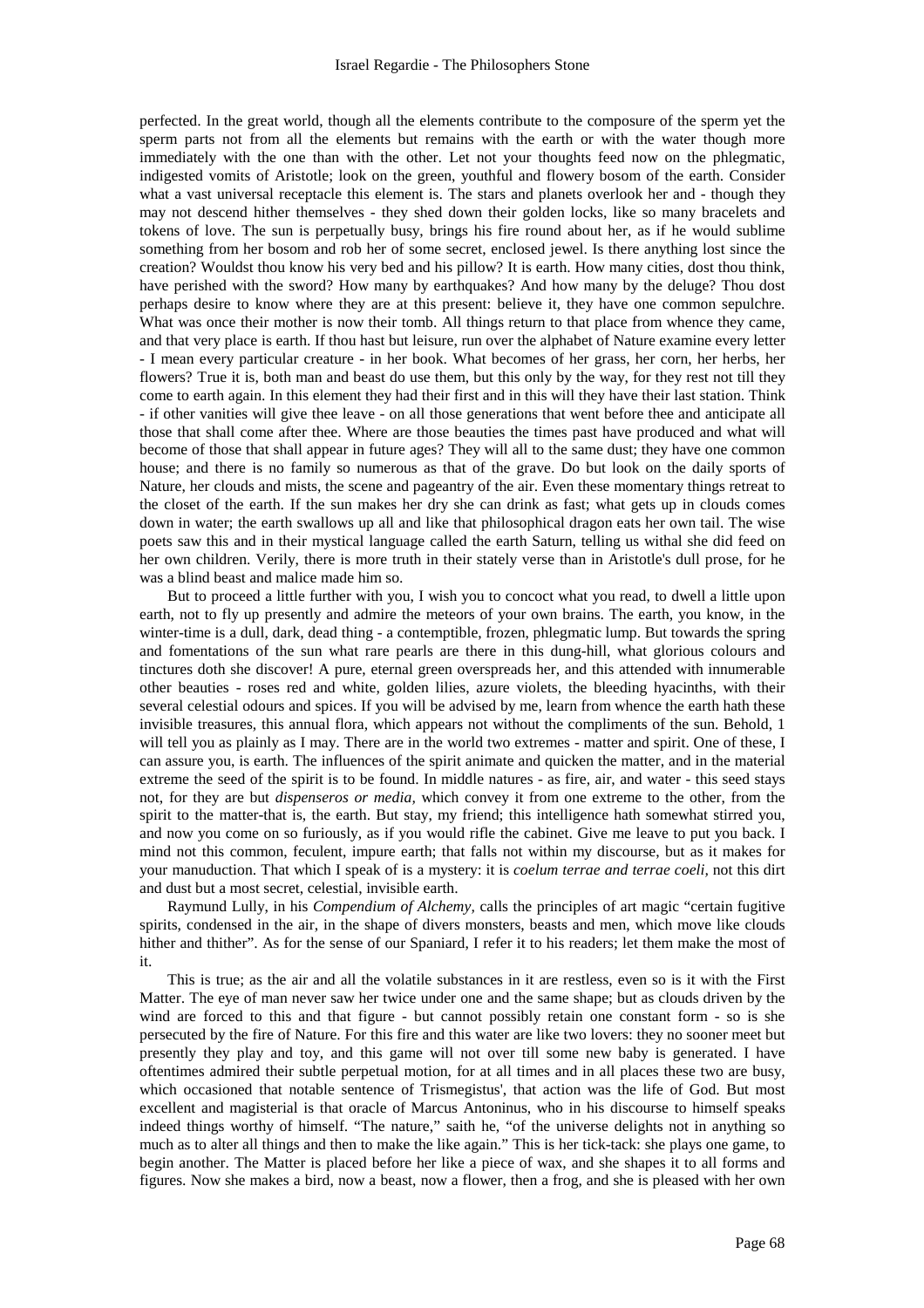magical performances as men are with their own fancies. Hence she is called of Orpheus "the mother that makes many things and ordains strange shapes or figures". Neither doth she as some sinful parents do, who - having their pleasure - care not for their child. She loves them still after she hath made them, hath an eye over them all and provides even for her sparrows. 'Tis strange to consider that she works as well privately as publicly, not only in gardens, where ladies may smell her perfumes, but in remote solitudes and deserts. The truth is she seeks not to please others so much as herself, wherefore many of her works - and those the choicest - never come to light.

We see little children, who are newly come from under her hand, will be dabbling in dirt and water, and other idle sports affected by none but themselves. The reason is they are not as yet captivated, which makes them seek their own pleasures. But when they come to age then love or profit makes them square their actions according to other men's desires. Some cockney claps his revenue on his back, but his gallantry is spoiled if his mistress doth not observe it. Another fights, but his victory is lost if it be not printed; it is the world must hear of his valour. Now, Nature is a free spirit that seeks no applause; she observes none more than herself but is pleased with her own magic, as philosophers are with their secret philosophy. Hence it is that we find her busy not only in the pots of the balconies but in wildernesses and ruinous places, where no eyes observe her but the stars and planets. In a word, wheresoever the fire of Nature finds the Virgin Mercury there hath he found his love, and there will they both fall to their husbandry, a pleasure not subject to surfeits, for it still presents new varieties.

It is reported of Mark Antony, a famous but unfortunate Roman, how he sent his agent over the world to copy all the handsome faces, that amongst so many excellent features he might select for himself the most pleasing piece. Truly Nature is much of this strain, for she hath infinite beauteous patterns in herself, and all these she would gladly see beyond herself, which she cannot do without the Matter - for that is her glass. This makes her generate perpetually and imprint her conceptions in the Matter, communicating life to it and figuring it according to her imagination. By this practice she placeth her fancy or idea beyond herself, or, as the Peripatetics say, beyond the Divine Mind, namely, in the Matter. But the ideas being innumerable and withal different, the pleasures of the agent are maintained by their variety or - to speak more properly - by his own fruitfulness, for amongst all the beauties the world affords there are not two that are altogether the same.

Much might be spoken in this place concerning beauty, what it is, from whence it came, and how it may be defaced. not only in the outward figure but in the inward idea and lost for ever in both worlds. But these pretty shuttles 1 am no way acquainted with: I have no mistress but Nature, wherefore I shall leave the fine ladies to fine lads and speak of my simple

AElia Laelia

It was scarce day when all alone I saw Hyanthe and her throne. In fresh green darnask she was dressed And o'er a sapphire globe did rest. This slippery sphere when I did see, Fortune, I thought it had been thee. But when 1 saw-she did present A majesty more permanent I thought my cares not lost if I Should finish my discovery.

Sleepy she look'd to my first sight, As if she had watch'd all the night, And underneath her hand was spread The white supporter of her head. But at my second, studied view I could perceive a silent dew Steal down her cheeks, lest it should stain Those cheeks where only smiles should reign. The tears stream'd down for haste and all In chains of liquid pearl did fall. Fair sorrows - and more dear than joys, Which are but empty airs and noise - Your drops present a richer prize,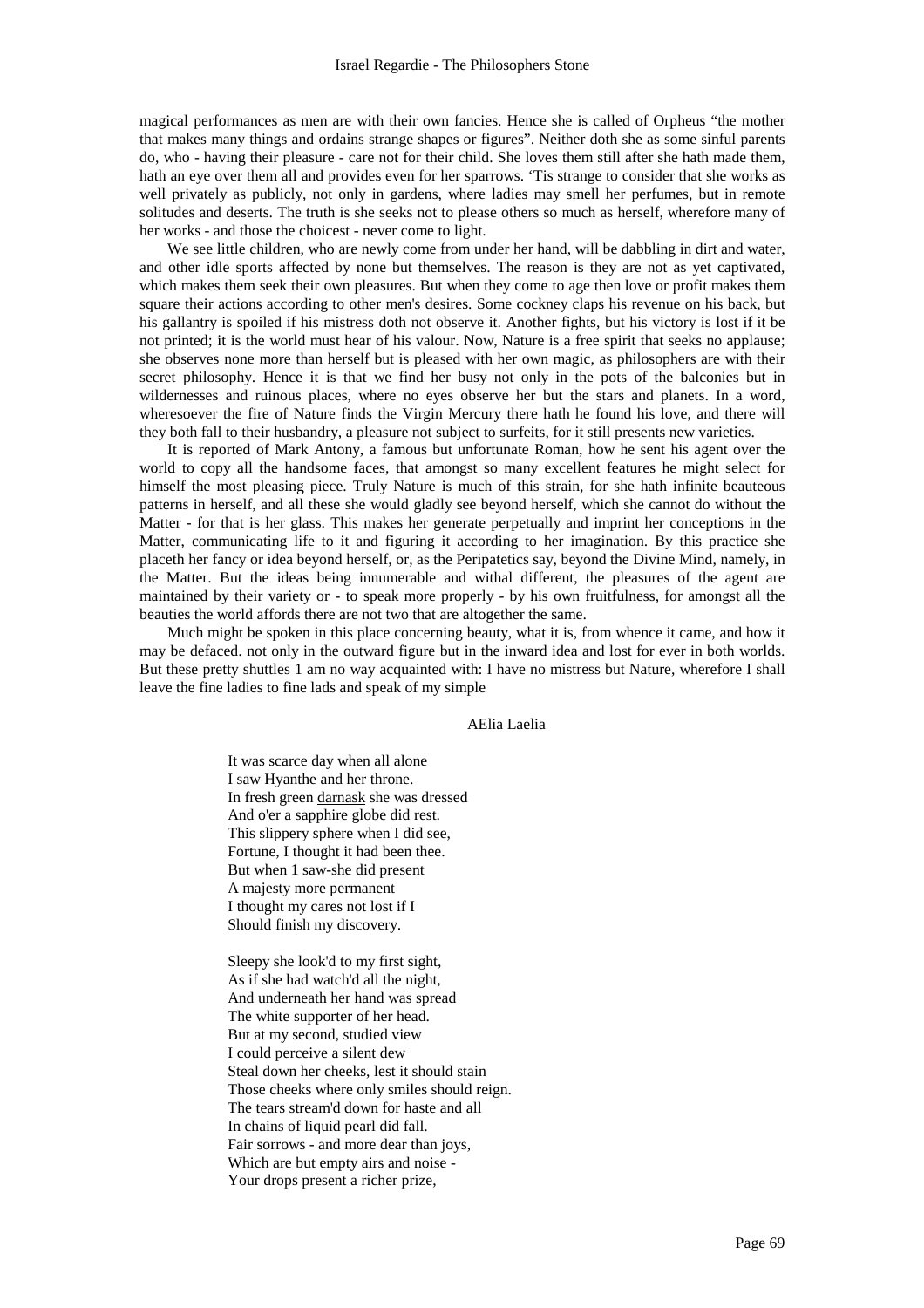For they are something like her eyes.

Pretty white fool, why hast thou been Sullied with tears and. not with sin? 'Tis true thy tears, like polished skies, Are the bright rosials of thy eyes; But such strange fates do them attend As if thy woes would never end. From drops to sighs they turn and then Those sighs return to drops again But whites the silver torrent seeks Those flowers that watch it in thy cheeks The white and red Hyanthe wears Turn to rose-water all her tears.

Have you beheld a flame that springs From incense when sweet curled rings Of smoke attend her last weak fires, And she all in perfumes expires? So did Hyanthe. Here - said she - Let not this vial part from thee. It holds my heart, though now 'tis spill'd And into waters all distill'd. 'Tis constant still. Trust not false smiles: Who smiles and weeps not she beguiles. Nay, trust not tears: false are the few; Those tears are many that are true. Trust me and take the better choice: Who hath my tears can want no joys.

I know some sophisters of the Heptarchy - I mean those whose learning is all noise, in which sense even pyannets and paraquitoes are philosophical - will conclude this all bait and poetry; that we are pleasing, not positive, and cheat even the reader's discretion. To prevent such impotent calumnies, and to spend a little more of our secret light upon the well-disposed student, I shall in this place produce the testimonies of some able philosophers concerning the First Matter itself, as it is naturally found before any alteration by art. And here verily the reader may discover the mark. It is most easily done, if he will but eve the flights of my verse or follow the more grave pace of their prose. The first I shall cite is Arnoldus de Nova, an absolute perfect master of the Art. He describes the Philosophical Chaos in these plain terms:

It is (saith he) a stone and no stone, spirit, soul, and body; which if thou dissolvest, it will be dissolved; and if thou dost coagulate it, it will be coagulated; and if thou dost make it fly, it will fly; for it is volatile or flying and clear as a tear. Afterwards it is made citrine, then saltish; but without shoots or crystals, and no man may touch it with his tongue. Behold, I have described it truly to thee, but I have not named it. Now I will name it; and I say that if thou sayest it is water thou dost say the truth; and if thou sayest it is not water thou dost lie. Be not therefore deceived with manifold descriptions and operations, for it is but one thing, to which nothing extraneous may be added.

Thus Arnoldus, and he borrowed this from the Turba. Let us now hear his disciple Raymund Lully, who, speaking very enviously and obscurely of seven metallic principles, describes the third - wherein four of the seven are included - in these words. Saith he:

The third principle is a clear, compounded water, and it is the next substance in complexion to quicksilver. It is found running and flowing upon the earth. This quicksilver is generated in every compound out of the substance of the air, and therefore the moisture of it is extreme heavy.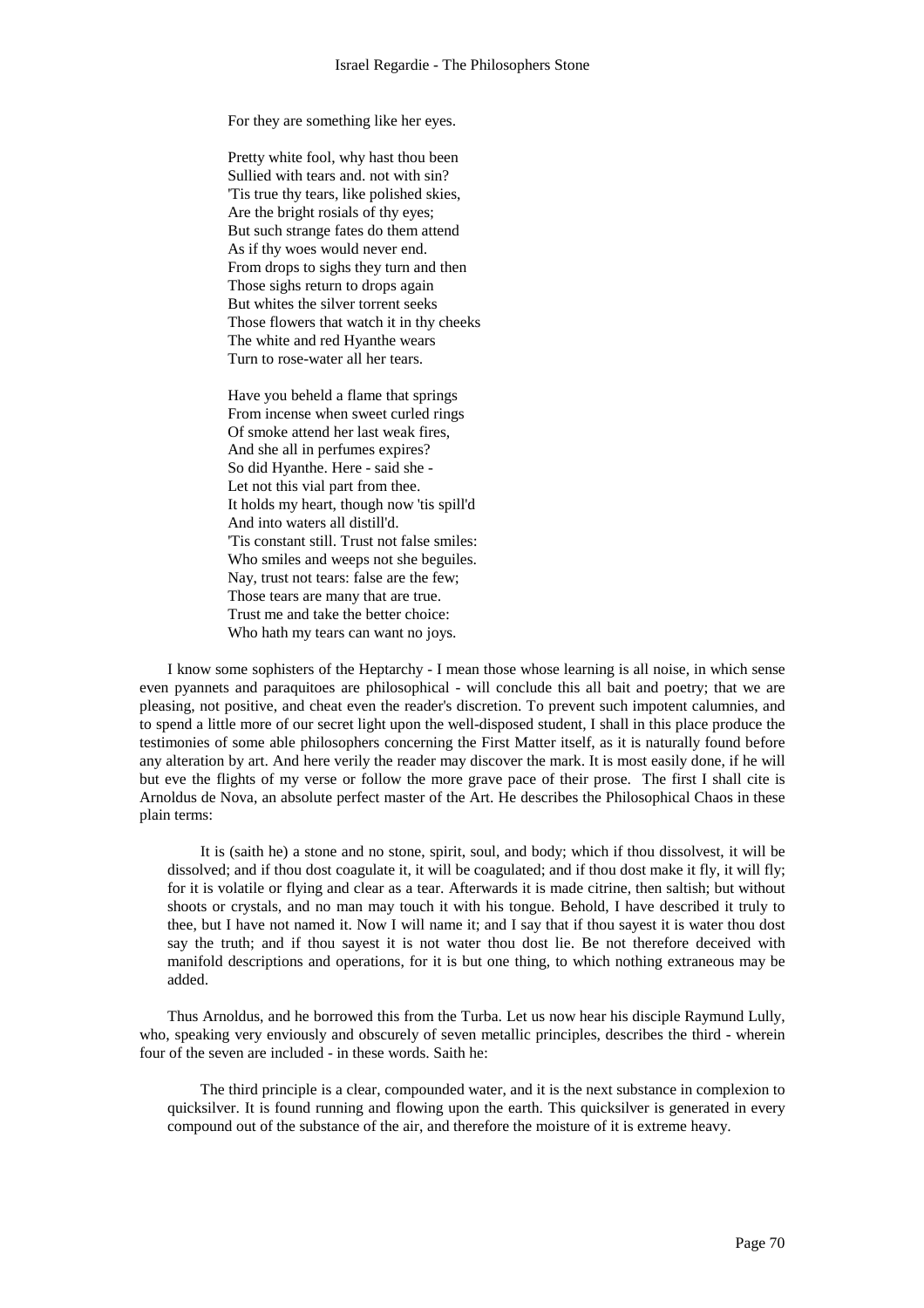To these I will add Albertus Magnus, whose suffrage in this kind of learning is like the stylanx to gold, for he had thoroughly searched it and knew very well what part of it would abide the test. In plain English saith he

The Mercury of the wise men is a watery element cold and moist. This is their Permanent Water, the spirit of the body, the unctuous vapour, the blessed water, the virtuous water, the water of the wise men, the philosopher's vinegar, the mineral water, the dew of heavenly grace. the virgin's milk, the bodily Mercury; and with other numberless names is it named in the books of the philosophers; which names truly - though they are divers notwithstanding - always signify one and the same thing, namely, the Mercury of the wise men. Out of this Mercury alone all the virtue of the Art is extracted and - according to its nature - the Tincture, both red and white.

To this agrees Rachaidibi, the Persian. "The sperm or First Matter," saith he, 'of the stone is outwardly cold and moist but inwardly hot and dry." All which is confirmed by Rhodian, another instructor, it seems, of Kanid. King of Persia. His words are these:

The sperm is white and liquid, afterwards red. This sperm is the Flying Stone, and it is aerial and volatile, cold and moist., hot and dry.

To these subscribes the author of that excellent tract entitled *The Book o the Three Words.*

This (saith he) is the Book of Three Words, meaning thereby Three Principles; the Book of the Precious Stone, which is a body aerial and volatile, cold and moist, watery and adustive; and in it is heat and drought, coldness and moisture, one virtue inwardly, the other outwardly.

Belus the philosopher, in that famous and most classic Synod of Arisleus, inverts the order to conceal the practice; but if rightly understood he speaks to the same purpose.

Amongst all great philosophers (saith he) it is magisterial that our Stone is no stone; but amongst ignorants it is ridiculous and incredible. For who will believe that water can be made a stone and a stone water, nothing being more different than these two? And yet in very truth it is so. For this very Permanent Water is the Stone; but whiles it is water it is no stone.

But in this sense the ancient Hermes abounds and almost discovers too much.

Know (saith he), you that are children of the wise: the separation of the ancient philosophers was performed upon water, which separation divides the water into four other substances.

There is extant a very learned author who hath written something to this purpose, and that more openly than any whom we have formerly cited.

As the world (saith he) was generated out of that Water upon which the Spirit of God did move, all things proceeding thence, both celestial and terrestrial, so this chaos is generated out of a certain Water that is not common. not out of dew nor air condensed in the caverns of the earth, or artificially in the receiver; not out of water drawn out of the sea, fountains, pits, or rivers; but out of a certain tortured water that hath suffered some alteration. Obvious it is to all but known to very few. This water hath all in it that is necessary to the perfection of the work, without any extrinsical addition.

1 could produce a thousand authors more, but that were tedious. I shall conclude with one of the Rosy Brothers, whose testimony is equivalent to the best of these, but his instruction far more excellent. His discourse of the First Matter is somewhat large, and to avoid proflixity I shall forbear the Latin, but I will give thee his sense in punctual, plain English.

I am a goddess (saith he, speaking in the person of Nature), for beauty and extraction famous, born out of our own proper sea which compasseth the whole earth and is ever restless. Out ofmy breasts I pour forth milk and blood: boil these two till they are turned into silver and gold. O most excellent subject, out of which all things in this world are generated, though at the first sight thou art poison, adorned with the name of the Flying Eagle. Thou are the First Matter, the seed of Divine Benediction,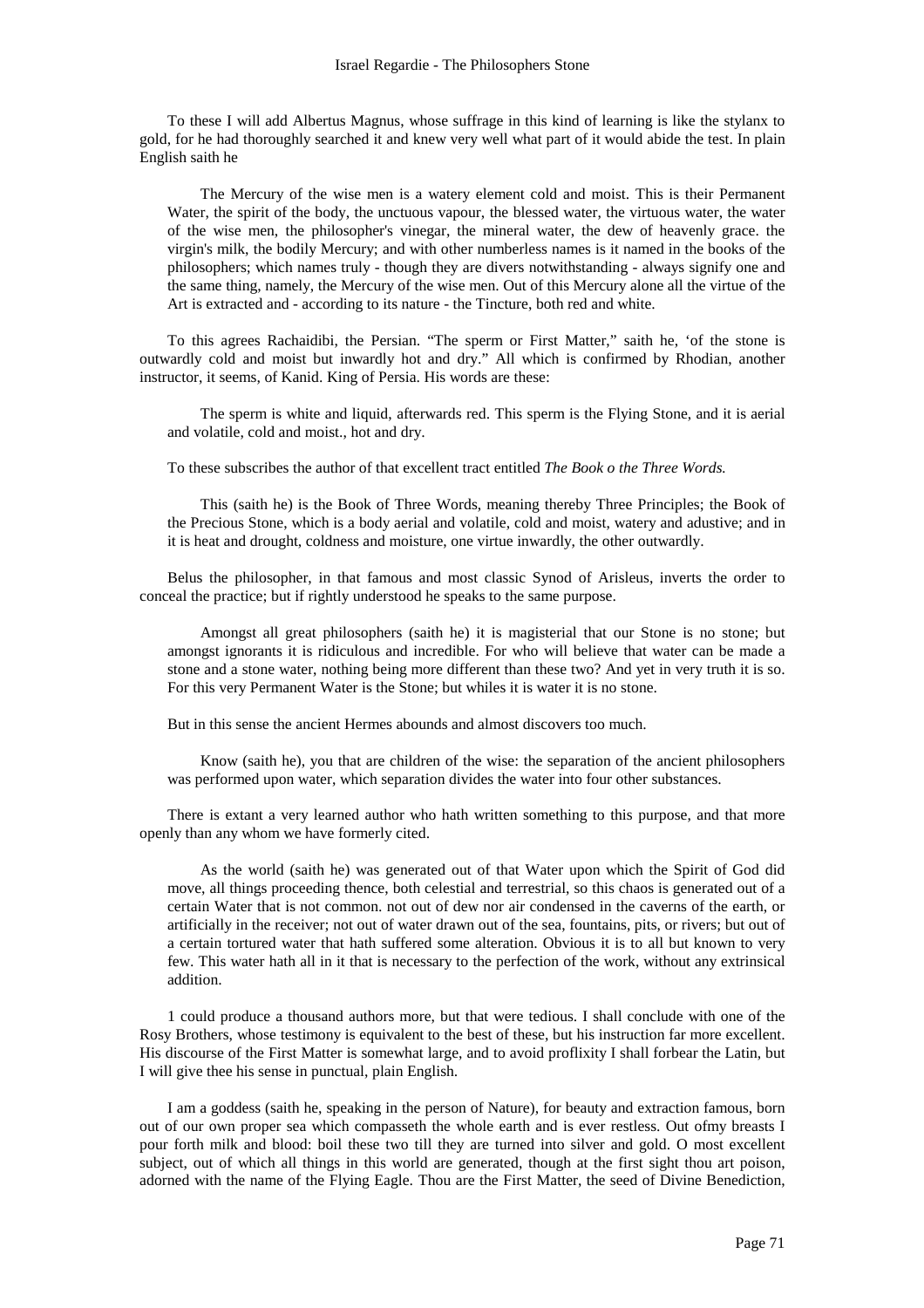in whose body there is heat and rain, which notwithstanding are hidden from the wicked, because of thy habit and virgin vestures which are scattered over all the world. Thy parents are the sun and moon; in thee there is water and wine, gold also and silver upon earth, that mortal man may rejoice. After this manner God sends us His blessing and wisdom with rain and the beams of-the sun, to the eternal glory of His Name. But consider, O man. what things God bestows upon thee by this means. Torture the Eagle till she weeps and the Lion be weakened and bleed to death. The blood of this Lion, incorporated with the tears of the Eagle, is the treasure of the earth. These creatures use to devour and kill one another, but notwithstanding their love is mutual, and they put on the property and nature of a Salamander, which if it remains in the fire without any detriment it cures all the diseases of men., beasts, and metals. After that the ancient philosophers had perfectly understood this subject they diligently sought in this middlemost tree in the Terrestrial Paradise, entering in by five litigious gates. The first gate was the knowledge of the True Matter, and here arose the first and that a most bitter conflict. The second was the preparation by which this Matter was to be prepared, that they might obtain the embers of the Eagle and the blood of the Lion. At this gate there is a most sharp fight, for it produceth water and blood and a spiritual, bright body. The third gate is the fire which conduceth to the maturity of the Medicine. The fourth gate is that of multiplication and augmentation, in which proportions and weight are necessary. The fifth and last gate is projection. But most glorious, full rich and high is he who attains, to the fourth gate, for he hath got an universal Medicine for all diseases. This is that great character of the Book of Nature out of which her whole alphabet doth arise. The fifth gate serves only for metals. This mystery, existing from the foundation of the world and the creation of Adam, is of all others the most ancient, a knowledge which God Almighty - by His Word - breathed into Nature, a miraculous power, the blessed fire of life, the transparent carbuncle and red gold of the wise men, and the Divine Benediction of this life. But this mystery, because of the malice and wickedness of men, is given only to few, notwithstanding it lives and moves every day in the sight of the whole world, as it appears by the following parable.

I am a poisonous dragon, present everywhere and to be had for nothing. My water and my fire dissolve and compound. Out of my body thou shalt draw the Green and the Red Lion; but if thou dost not exactly know me thou wilt - with my fire - destroy thy five senses. A most pernicious, quick poison comes out of my nostrils which hath been the destruction of many. Separate therefore the thick from the thin artificially, unless thou dost delight in extreme poverty. I give thee faculties both male and female and the powers both of heaven and earth. The mysteries of my art are to be performed magnanimously and with great courage if thou wouldst have me overcome the violence of the fire, in which attempt many have lost both their labour and their substance. I am the egg of Nature known only to the wise such as are pious and modest, who make of me a little world. Ordained I was by the Almighty God for men, but - though many desire me - I am given only to few that they may relieve the poor with my treasures and not set their minds on gold that perisheth. I am called of the philosophers Mercury: my husband is gold philosophical. I am the old dragon that is present everywhere on the face of the earth. I am father and mother, youthful and ancient, weak and yet most strong, life and death, visible and invisible, hard and soft, descending to the earth and ascending to the heavens, most high and most low, light and heavy. In me the order of Nature is oftentimes inverted - in colour, number, weight, and measure. I have in me the light of Nature; I am dark and bright; I spring from the earth and I come out of heaven; I am well known and yet a mere nothing; all colours shine in me and all metals by the beams of the sun. I am the Carbuncle of the Sun, a most noble, clarified earth, by which thou mayst turn copper, iron, tin, and lead into most pure gold.

Now, gentlemen, you may see which way the philosophers move: they commend their Secret Water and I admire the tears of Hyanthe. There is something in the fancy besides poetry, for my mistress is very philosophical and in her love a pure platonic. But now I think upon it, how many rivals shall I procure by this discourse? Every reader will fall to and some fine thing may break her heart with nonsense. This love indeed were mere luck; but for my part I dare trust her, and lest any man should mistake her for some things formerly named I will tell you truly what she is. She is not any known water whatsoever but a secret spermatic moisture, or rather the Venus that yields that moisture. Therefore do not you imagine that she is any crude, phlegmatic, thin water, for she is a fat, thick, heavy, slimy humidity. But lest you should think I am grown jealous and would not trust you with my mistress, Arnoldus de Villa Nova shall speak for me: hear him.

I tell thee further (saith he) that we could not possibly find, neither could the philosophers find before us, anything that would persist in the fire but only the unctuous humidity. A watery humidity we see will easily vapour away, and the earth remains behind, and the parts are therefore separated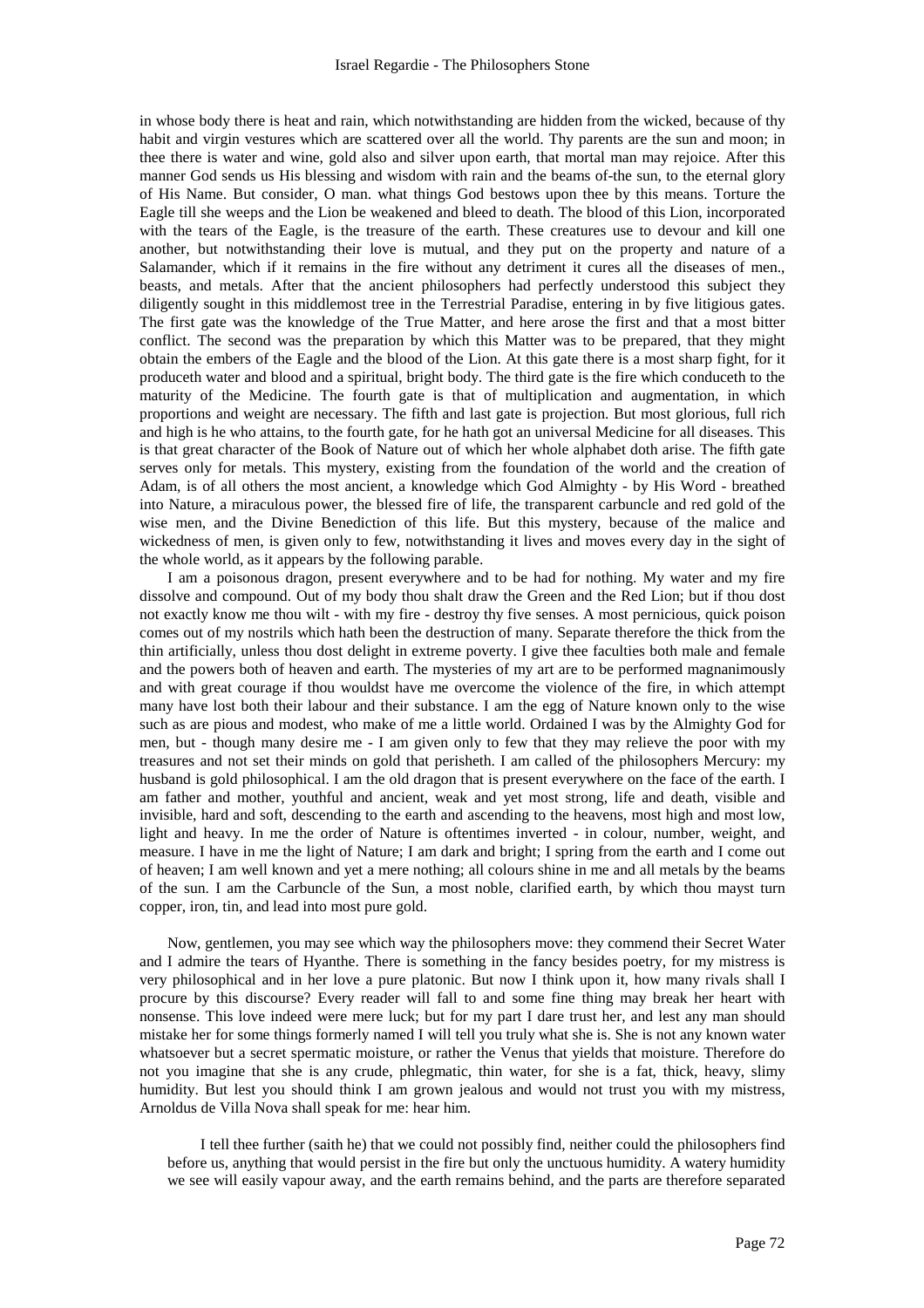because their composition is not natural. But if we consider those humidities which are hardly separated from those parts which are natural to them, we find not any such but the unctuous, viscous humidities.

It will be expected perhaps by some flint and antimony doctors - who make their philosophical contrition with a hammer - that I should discover this thing outright and not suffer this strange bird-lime to hold their pride by the plumes. To these I say it is Water of Silver, which some have called Water of the Moon; but 'tis Mercury of the Sun, and partly of Saturn, for it is extracted from these three metals and without them it can never be made. Now they may unriddle and tell me what it is, for it is truth-if they can understand it.

To the ingenuous and modest reader I have something else to reply, and I believe it will sufficiently excuse me. Raymund Lully - a man who had been in the centre of Nature and without all question understood a great part of the Divine Will - gives me a most terrible charge not to prostitute these principles. Saith he:

I swear to thee upon my soul that thou art damned if thou shouldst reveal these things. For every good thing proceeds from God and to Him only is due. Wherefore thou shalt reserve and keep that secret which God only should reveal, and thou shalt affirm thou dost justly keep back those things whose revelation belongs to His honour. For if thou shouldst reveal that in a few words which God hath been forming a long time, thou shouldst be condemned in the great day of judgment as a traitor to the majesty of God, neither should thy treason be forgiven thee. For the revelation of such things belongs to God and not to man.

## So said the wise Raymund.

Now. for my part, I have always honoured the magicians, their philosophy being both rational and majestic, dwelling not upon notions but effects, and those such as confirm both the wisdom and the power of the Creator. When I was a mere errant in their books, and understood them not, I did believe them. Time rewarded my faith and paid my credulity with knowledge. In the interim I suffered many bitter calumnies, and this by some envious adversaries who had nothing of a scholar but their gowns and a little language for vent to their nonsense. But these could not remove me; with a Spartan patience I concocted my injuries and found at last that Nature was magical, not peripatetical. I have no reason then to distrust them in spiritual things, whom I have found so orthodox and faithful even in natural mysteries. I do believe Raymund, and in order to that faith I provide for my salvation. I will not discover, that I may not be condemned. But if this will not satisfy thee - whoever thou art - let me whisper thee a word in the car, and afterwards do thou proclaim it on the housetop. Dost thou know from whom and how that sperm or seed which men for want of a better name call the First Matter proceeded? A certain illuminatee - and in his days a member of that Society which some painted buzzards use to laugh at - writes thus:

God (saith he), incomparably good and great, out of nothing created something; but that something was made one thing, in which all things were contained, creatures both celestial and terrestrial.

This first something was a certain kind of cloud or darkness, which was condensed in-to water, and this water is that one thing in which all things were contained. But my question is: What was that nothing out of which the first cloudy chaos or something was made? Canst thou tell me? It may be thou dost think it is a mere nothing. It is indeed *nihil quo ad* nos - nothing that we perfectly know. It is nothing, as Dionysius saith: it is nothing that was created or of those things that are and nothing of that which thou dost call nothing-that is, of those things that are not, in thy empty, destructive sense.

But, by your leave, it is the True Thing, of Whom we can affirm nothing. It is that Transcendent Essence Whose theology is negative and was known to the primitive Church but is lost in these our days. This is that nothing of Cornelius Agrippa, and in this nothing when he was tired with human things - -I mean human sciences - he did at last rest. "To know nothing is the happiest life." True indeed, for to know this nothing is life eternal. Learn, then, to understand that magical axiom "the visible was formed from the invisible", for all visibles came out of the invisible God, for He is the wellspring whence all things flow, and the creation was a certain stupendous birth or delivery. This fine Virgin Water, or chaos, was the Second Nature from God Himself and - if I may say so - the child of the Blessed Trinity. What doctor, then, is he whose hands are fit to touch that subject upon which God Himself, when He works, lays His own Spirit? For verily so we read: "The Spirit of God moved upon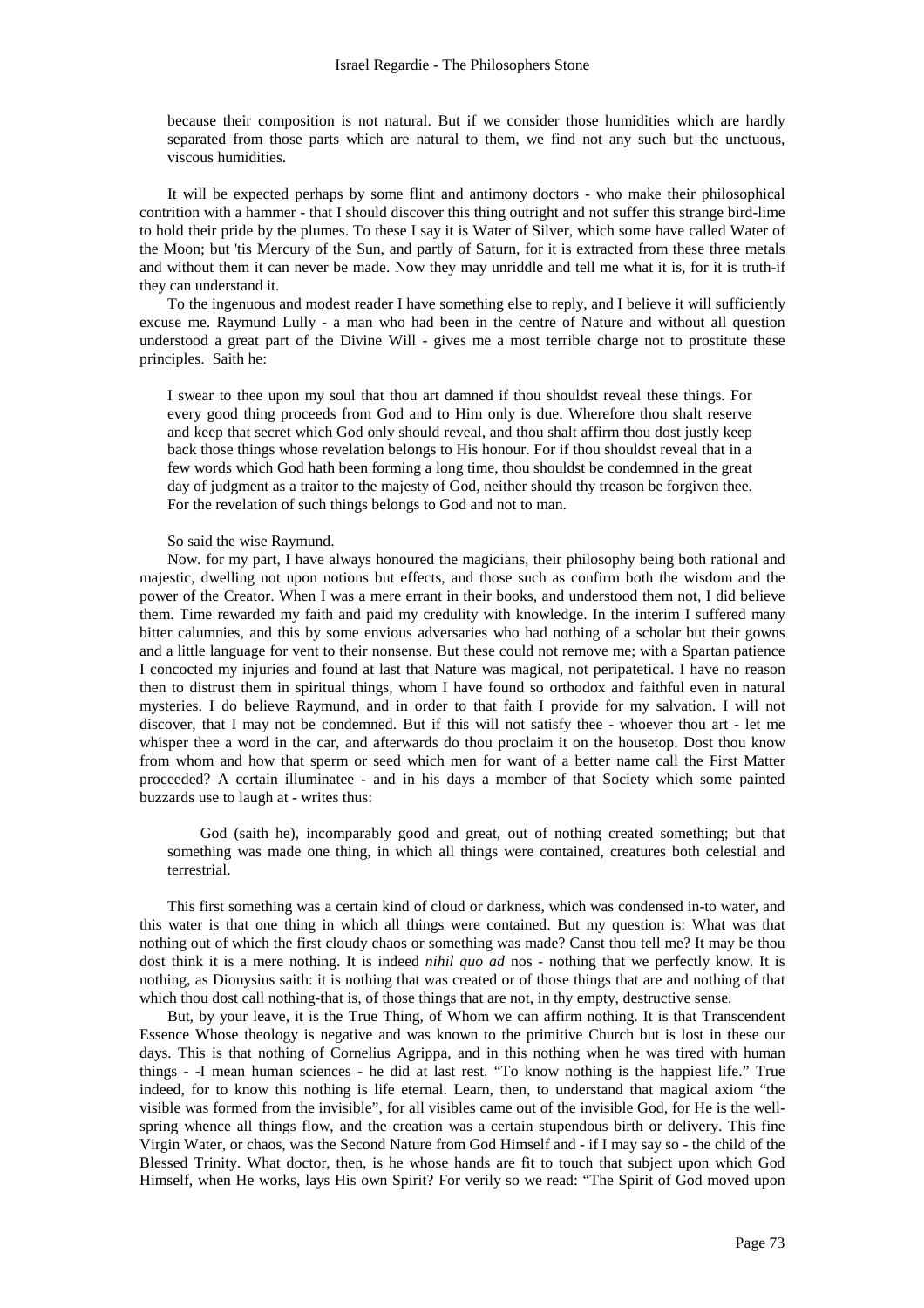the face of the water." And can it be expected, then, that I should prostitute this mystery to all hands whatsoever, that I should proclaim it and cry it as they cry oysters? Verily these considerations, with some other which I will not for all the world put to paper, have made me almost displease my dearest friends, to whom, notwithstanding, I owe a better satisfaction. Had it been my fortune barely to know this Matter, as most men do, I had perhaps been less careful of it; but I have been instructed in all the secret circumstances thereof, which few upon earth understand. I speak not for any ostentation, but I speak a truth which my conscience knows very well. Let me, then, Reader, request thy patience, for I shall leave this discovery to God, Who - if it be His blessed will - can call unto thee and say : Here it is and thus I work it.

I had not spoken all this in my own defence had I not been assaulted - as it were - in this very point and told to my face I was bound to discover all that I knew, for this age looks for dreams and revelations as the train to their invisible righteousness. I have now sufficiently discoursed of the Matter, and if it be not thy fortune to find it by what is here written, yet thou canst not be deceived by what I have said, for I have purposely avoided all those terms which might make thee mistake any common salts, stones, or minerals for it. I advise thee withal to beware of all vegetables and animals: avoid them and every part of them whatsoever. I speak this because some ignorant, sluttish broilers are of opinion that man's blood is the true subject. But, alas, is man's blood in the bowels of the earth, that metals should be generated out of it? Or was the world and all that is therein made out of man's blood as of their first matter? Surely no such thing. The First Matter was existent before man and all other creatures whatsoever, for she is the mother of them all. They were made of the First Matter, and not the First Matter of them. Take heed, then: let not any man deceive thee. It is totally impossible to reduce any particular to the First Matter or to a sperm without our Mercury, and being so reduced it is not universal but the particular sperm of its own species, and works not any effects but what are agreeable to the nature of that species: for God hath sealed it with a particular idea. Let them alone, then, who practise upon man's blood in their chemical stoves and athanors, or, as Sendivogius hath it, *in fornaculis mirabilibus.* They will deplore their error at last and sit without sackcloth in the ashes of their compositions.

But I have done. I will now speak something of generation and the ways of it, that the process of the philosophers upon this matter may be the better understood. You must know that Nature hath two extremes and between them a middle substance, which elsewhere we have called the middle nature. Example enough we have in the creation. The first extreme was that cloud or darkness whereof we have spoken formerly. Some call it the remote matter and the invisible chaos, but very improperly, for it was not invisible. This is the Jewish *Ain Soph* outwardly, and it is the same with that Orphic night:

"O Night, thou black nurse of the golden stars."

Out of this darkness all things that are in this world came, as out of their fountain or matrix. Hence that position of all famous poets and philosophers - that "all things were brought forth out of night". The middle substance is the Water into which that night or darkness was condensed, and the creatures framed out of the water made up the other extreme. But the magicians, when they speak strictly, will not allow of this other extreme, because Nature does not stay here: wherefore their philosophy runs thus. Man - say they - in his natural state is in the mean creation, from which he must recede to one of two extremes - either to corruption, as commonly all men do, for they die and moulder away in their graves; or else to a spiritual, glorified condition, like Enoch and Elijah, who were translated. And this - they say - is a true extreme, for after it there is no alteration. Now, the magicians, reasoning with themselves why the mean creation should be subject to corruption, concluded the cause and original of this disease to be in the chaos itself, for even that was corrupted and cursed upon the Fall of man. But examining things further they found that Nature in her generations did only concoct the chaos with a gentle heat. She did not separate the parts and purify each of them by itself; but the purities and impurities of the sperm remained together in all her productions, and this domestic enemy prevailing at last occasioned the death of the compound. Hence they wisely gathered that to minister vegetables, animals or minerals for physic was a mere madness, for even these also had their own impurities and diseases, and required some medicine to cleanse them. Upon this *adviso* they resolved - God without all question being their guide - to practise on the chaos itself. They opened it, purified it, united what they had formerly separated and fed it with a twofold fire, thick and thin, till they brought it to the immortal extreme and made it a spiritual, heavenly body. This was their physic, this was their magic. In this performance they saw the image of that face which Zoroaster calls the pre-existent countenance of the Triad. They perfectly knew the *Secundea* which contains all things in her naturally, as God contains all things in Himself spiritually. They saw that the life of all things here below was a thick fire, or fire imprisoned and incorporated in a certain incombustible, aerial moisture. They found, moreover, that this moisture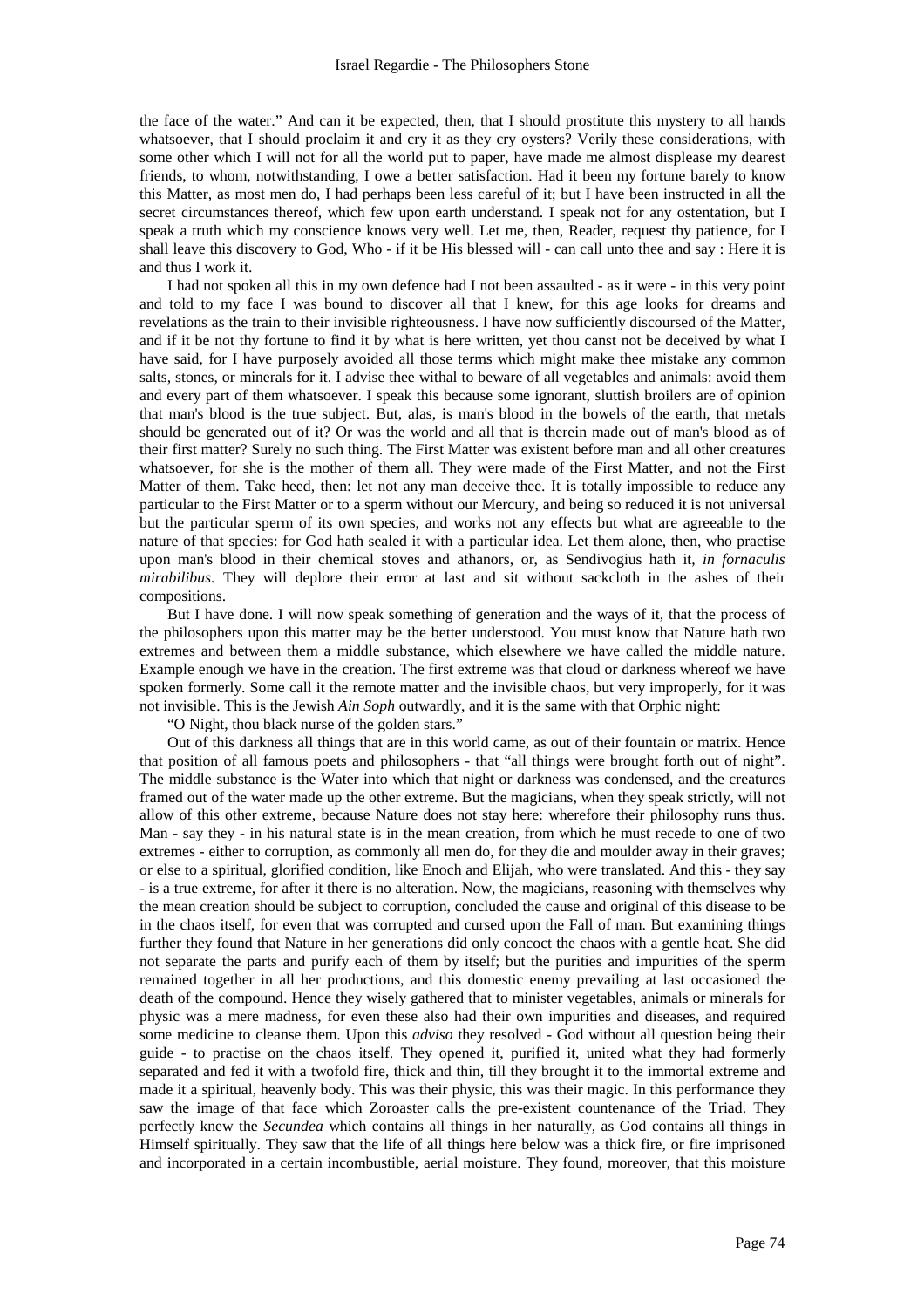was originally derived from heaven and in this sense heaven is styled in the Oracles: "Fire, derivation of fire and food of fire."

In a word, they saw with their eyes that Nature was male and female, as the Kabalists express it: a certain fire of a most deep red colour, working on a most white, heavy, salacious water, which water also is fire inwardly, but outwardly very cold. By this practice it was manifested unto them that God Himself was Fire, according to that of Eximidius in *Turba*: "The beginning of all things," saith he, "is a certain nature, and that eternal and infinite, cherishing and heating all things". The truth is, life - which is nothing else but light - proceeded originally from God and did apply to the chaos, which is elegantly called by Zoroaster "the fountain of fountains and of all fountains, the matrix containing all things." We see by experience that all individuals live not only by their heat, but they are preserved by the outward universal heat which is the life of the great world. Even so truly the great world itself lives not altogether by that heat which God hath enclosed in the parts thereof, but it is preserved by the circumfused, influent heat of the Deity. For above the heavens God is manifested like an infinite burning world of light and fire, so that He overlooks all that He hath made and the whole fabric stands in His heat and light, as a man stands here on earth in the sunshine. I say then that the God of Nature employs Himself in a perpetual coction, and this not only to generate but to preserve that which hath been generated; for His spirit and heat coagulate that which is thin, rarefy that which is too gross, quicken the dead parts and cherish the cold. There is indeed one operation of heat whose method is vital and far more mysterious than the rest; they that have use for it must study it.

I have for my part spoken all that I intend to speak, and though my book may prove fruitless to many, because not understood, yet some few may be of that spirit as to comprehend it. "Spacious flame of spacious mind," said the great Chaldean. But because I will not leave thee without some satisfaction, I advise thee to take the Moon of the firmament, which is a middle nature, and place her so that every part of her may be in two elements at one and the same time. These elements also must equally attend the body, not one further off, not one nearer than the other. In the regulating of these two there is a twofold geometry to be observed - natural and artificial. But I may speak no more.

The true furnace is a little simple shell; thou mayst easily carry it in one of thy hands. The glass is one and no more; but some philosophers have used two, and so mayst thou. As for the work itself, it is no way troublesome; a lady may read the *Arcadia* and at the same time attend this philosophy without disturbing her fancy. For my part, I think women are fitter for it than men, for in such things they are more neat and patient, being used to a small chemistry of sack-possets and other finical sugar-sops. Concerning the effects of this medicine I shall not speak anything at this time. He that desires to know them let him read the *Revelation* of Paracelsus, a discourse altogether incomparable and in very truth miraculous. And here without any partiality I shall give my judgment of honest Hohenheim. I find in the rest of his works. and especially where he falls on the Stone, a great many false processes, but his doctrine of it in general is very sound. The truth is he had some pride to the justice of his spleen, and in many places he hath erred of purpose, not caring what bones he threw before the schoolmen, for he was a pilot of Guadalcanar and sailed sometimes in his *rio de la recriation.*

But I had almost forgot to tell thee that which is all in all, and it is the greatest difficulty in all the art - namely, the fire. It is a close, airy, circular, bright fire: the philosophers call it their sun and the glass must stand in the shade. It makes not the Matter to vapour - no, not so much as to sweat. It digests only with a still, piercing, vital heat. It is continual and therefore at last alters the chaos and corrupts it. The proportion and regimen of it is very scrupulous, but the best rule to know it by is that of the *Synod*: 'Let not the bird fly before the fowler." Make it sit while you give fire, and then you are sure of your prey. For a close I must tell thee the philosophers call this fire their bath, but it is a bath of Nature, not an artificial one; for it is not any kind of water but a certain subtle, temperate moisture which compasseth the glass and feeds their sun or fire. In a word, without this bath nothing in the world is generated. Now, that thou mayst the better understand what degree of fire is requisite for the work, consider the generation of man, or any other creature whatsoever. It is not kitchen fire nor fever that works upon the sperm in the womb, but a most temperate, moist, natural heat which proceeds from the very life of the mother. It is just so here. Our Matter is a most delicate substance and tender, like the animal sperm, for it is almost a living thing. Nay, in very truth, it hath some small portion of life, for Nature doth produce some animals out of it. For this very reason the least violence destroys it and prevents all generation; for if it be overheated but for some few minutes the white and red sulphurs will never essentially unite and coagulate. On the contrary, if it takes cold but for half an hour - the work being once well begun - it will never sort to any good purpose. I speak out of my own experience, for I have - as they phrase it - given myself a box on the ear, and that twice or thrice, out of a certain confident negligence, expecting that which I knew well enough could never be.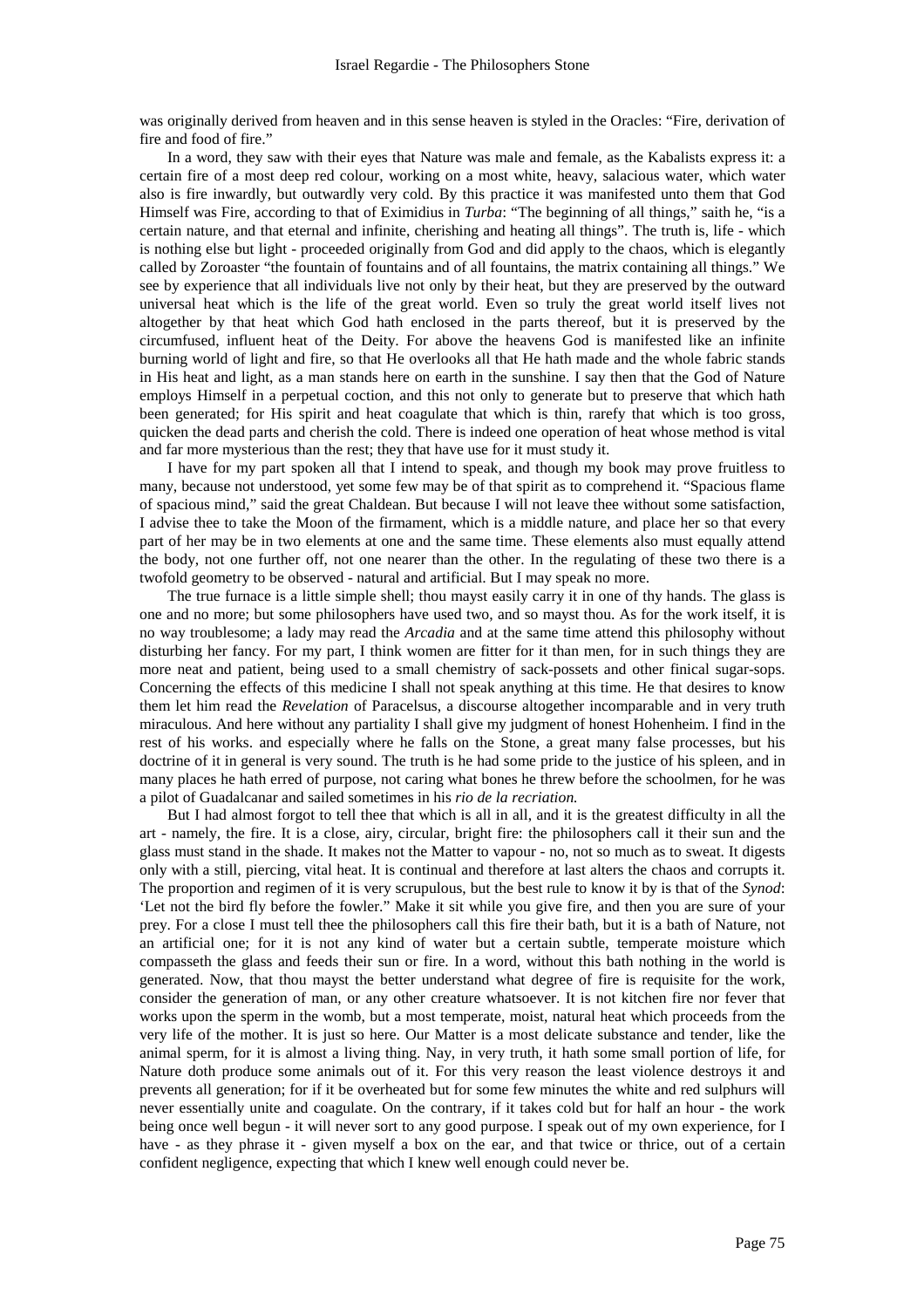Nature moves not by the theory of men but by their practice, and surely wit and reason can perform no miracles unless the hands supply them. Be sure then to know this fire in the first place, and accordingly be sure to make use of it. But for thy better security I will describe it to thee once more. It is a dry, vaporous, humid fire; it goes round about the glass and is both equal and continual. It is restless, and some have called it the white philosophical coal. It is in itself natural, but the preparation of it is artificial. It is a heat of the dead, wherefore some call it their unnatural, necromantic fire. It is no part of the matter, neither is it taken out of it; but it is an external fire and serves only to stir up and strengthen the inward oppressed fire of the chaos. But let us hear Nature herself, for thus she speaks in the serious romance of Mehung.

After putrefaction succeeds generation and that because of the inward, incombustible Sulphur that heats or thickens the coldness and crudities of the Quicksilver, which suffers so much thereby that at last it is united to the Sulphur and made one body therewith. All this - namely, fire, air, and water - is contained in one vessel. In their earthly vessel - that is, in their gross body or composition - I take them, and then I leave them in one alembic, where I concoct, dissolve and sublime them without the help of hammer, tongs or fire; without coals, smoke, fire or bath; or the alembics of the sophisters. For I have my heavenly fire, which excites or stirs up the elemental one, according as the matter desires a becoming agreeable form.

Now, Nature everywhere is one and the same, wherefore she reads the same lesson to Madathan, who, thinking in his ignorance to make the Stone without dissolution, receives from her this check. 'Dost thou think," 23 says she, "to cat oysters, shells and all? Ought they not first to be opened and prepared by the most ancient cook of the planets?" With these agrees the excellent Flamel, who, speaking of the solar and lunar Mercury - and the plantation of the one in the other, hath these words: "Take them therefore," saith he, "and cherish them over a fire in thy alembic. But it must not be a fire of coals, nor of any wood, but a bright shining fire, like the Sun itself, whose heat must never be excessive but always of one and the same degree." This is enough and too much, for the secret in itself is not great but the consequences of it are so-which made the philosophers hide it. Thus, Reader, thou hast the outward agent most fully and faithfully described. It is in truth a very simple mystery and - if I should tell it openly - ridiculous. Howsoever, by this and not without it did the magicians unlock the chaos; and certainly it is no news that an iron key should open a treasury of gold.

In this universal subject they found the natures of all particulars, and this is signified to us by that maxim: "Let him who is not familiar with Proteus have recourse to Pan." This Pan is their chaos or Mercury, which expounds Proteus - namely, the particular creatures, commonly called individuals. For Pan transforms himself into a Proteus, that is, into all varieties of species, into animals, vegetables, and minerals. For out of the Universal Nature or First Matter all these are made and Pan hath their properties in himself. Hence it is that Mercury is called the Interpreter or Expositor of inferiors and superiors, under which notion the ancient Orpheus invokes him: "Hear me, O Mercury, thou messenger of Jove and son of Maia. the Expositor of all things." Now, for the birth of this Mercury and the place of it I find but few philosophers that mention it. Zoroaster points at it, and that very obscurely, where he speaks of his Lynges or the Ideas in these words: "Their multitudes leap upward, ascending to those shining worlds wherein are the three heights, and beneath these there lies the chief pasture. This *pratum*  or meadow of the Ideas, a place well known to the philosophers - Flamel calls it their garden and the mountain of the seven metals; see his *Summary,* where he describes it most learnedly, for he was instructed by a Jew - a certain secret but universal region. One calls it the Region of Light, but to the Kabalist it is Night of the Body, a term extremely apposite and significant. It is in few words the rendezvous of all spirits. for in this place the ideas - when they descend from the bright world to the dark one - are incorporated. For thy better intelligence thou must know that spirits whiles they move in heaven, which is the fireworld, contract no impurities at all, according to that of Stellatus: "All," saith he, "that is above the moon is eternal and good, and there is no corruption of heavenly things." On the contrary, when spirits descend to the elemental matrix and reside in her kingdom they are blurred with the original leprosy of the matter, for here the curse raves and rules; but in heaven it is not predominant. To put an end to this point, let us hear the admirable Agrippa state it. This is he between whose lips the truth did breathe and knew no other oracle.

The heavenly powers or spiritual essences, whiles they are in themselves, or before they are united to the Matter and are showered down from the Father of Lights through the holy intelligences and the heavens, until they come to the moon - their influence is good, as in the first degree. But when it is received in a corrupt subject the influence also is corrupted.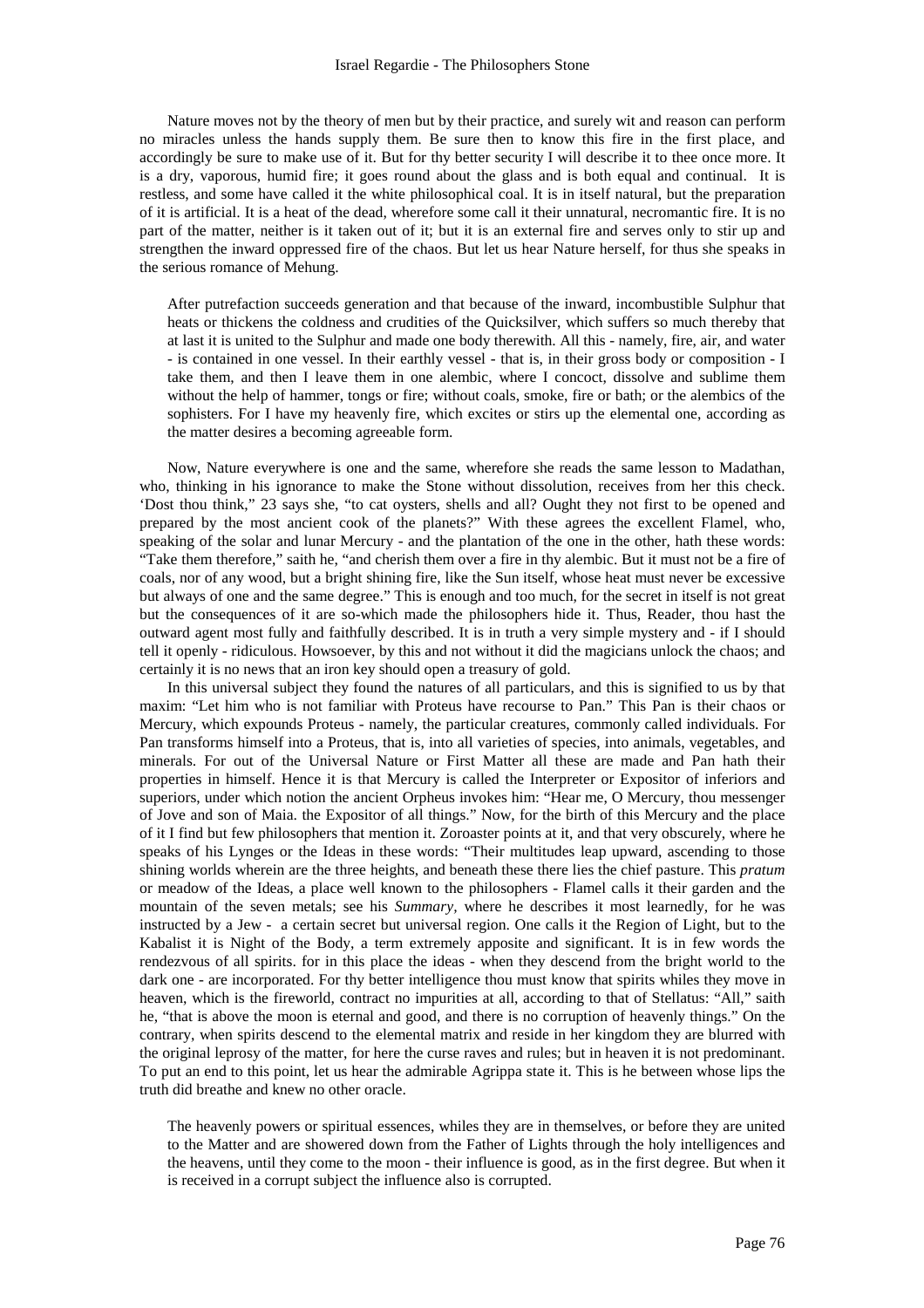Thus he. Now, the astronomers pretend to a strange familiarity with the stars; the natural philosophers talk as much; and truly an ignorant man might well think they had been in heaven and conversed - like Lucian's Menippus - with Jove himself. But in good earnest these men are no more eagles than Sancho; their fancies are like his flights in the blanket and every way as short of the skies. Ask them but where the influences are received and how; bid them by fair experience prove they are present in the elements, and you have undone them. If you will trust the four corners of a figure or the three legs of a syllogism you may: this is all their evidence. Well fare the magicians, then, whose Art can demonstrate these things and put the very influences in our hands. Let it be thy study to know their Region of Light and to enter into the treasures thereof, for then thou mayst converse with spirits and understand the nature of invisible things. Then will appear unto thee the universal subject and the two mineral sperms - white and red, of which I must speak somewhat before I make an end.

In the *PY'THAGORICAL SYNOD* which consisted of three score and ten philosophers, all Masters of the Art, it is thus written:

The thickness or sperm of the fire falls into the air. The thickness or spermatic part of the air, and in it the sperm of the fire, falls into the water. The thickness or spermatic substance of the water and in it the two sperms of fire and air, fall into the earth. and there they rest and are conjoined. Therefore the earth itself is thicker than the other elements, as it openly appears and to the eye is manifest.

Remember now what I have told thee formerly concerning the earth, what a general hospital it is, how it receives all things, not only beasts and vegetables but proud and glorious man. When death hath ruined him, his coarse parts stay here and know no other home. This earth to earth is just the doctrine of the Magi. Metals - say they - and all things may be reduced into that whereof they were made. They speak the very truth: it is God's own principle and He first taught it Adam. "Dust thou art and unto dust shalt thou return." But lest any man should be deceived by us, I think it just to inform you there are two reductions. One is violent and destructive, reducing bodies to their extremes; and properly it is death, or the calcination of the common chemist. The other is vital and generative, resolving bodies into their sperm or middle substance, out of which Nature made them; for Nature makes not bodies immediately of the elements but of a sperm which she draws out of the elements. I shall explain myself to you by an example. An ear is the sperm or middle substance out of which a chick is engendered, and the moisture of it is viscous and slimy, a water and no water, for such a sperm ought to be. Suppose Doctor Coal - I mean some broiler - had a mind to generate something out of this egg: questionless, he would first distil it. and that with a fire able to roast the hen that laid it. Then would he calcine the *caput mortuum* and finally produce his nothing.

Here you are to observe that bodies are nothing else but sperm coagulated, and he that destroys the body by consequence destroys the sperm. Now, to reduce bodies into elements of earth and water - as we have instanced in the egg - is to reduce them into extremes beyond their sperm, for elements are not the sperm but the sperm is a compound made of the elements and containing in itself all that is requisite to the frame of the body. Wherefore be well advised before you distil and quarter any particular bodies, for having once separated their elements you may never generate unless you can make a sperm of those elements. But that is impossible for man to do:; it is the power of God and Nature. Labour then, you that would be accounted wise, to find out our Mercury: so shall you reduce things to their mean spermatical chaos. But avoid the broiling destruction. This doctrine will spare you the vain task of distillation, if you will but remember this truth - that sperms are not made by separation but by composition of elements; and to bring a body into sperm is not to distil it but to reduce the whole into one thick water, keeping all the parts thereof in their first natural union.

But that I may return at last to my former citation of the *Synod.* All those influences of the elements being united in one mass make our sperm or our earth - which is earth and no earth. Take it, if thou dost know it, and divide the essences thereof, not by violence but by natural putrefaction, such as may occasion a genuine dissolution of the compound. Here thou shalt find a miraculous White Water, an influence of the moon, which is the mother of our chaos. It rules in two clements - earth and water. After this appears the sperm or influx of the sun, which is the father of it. It is a quick celestial fire, incorporated in a thin, oleous, aerial moisture. It is incombustible, for it is fire itself and feeds upon fire; and the longer it stays in the fire the more glorious it grows. These are the two mineral sperms masculine and feminine. If thou dost place them both on their crystalline basis, thou hast the philosopher's flying Fire-Drake, which at the first sight of the sun breathes such a poison that nothing can stand before him. I know not what to tell thee more unless - in the vogue of some authors - I should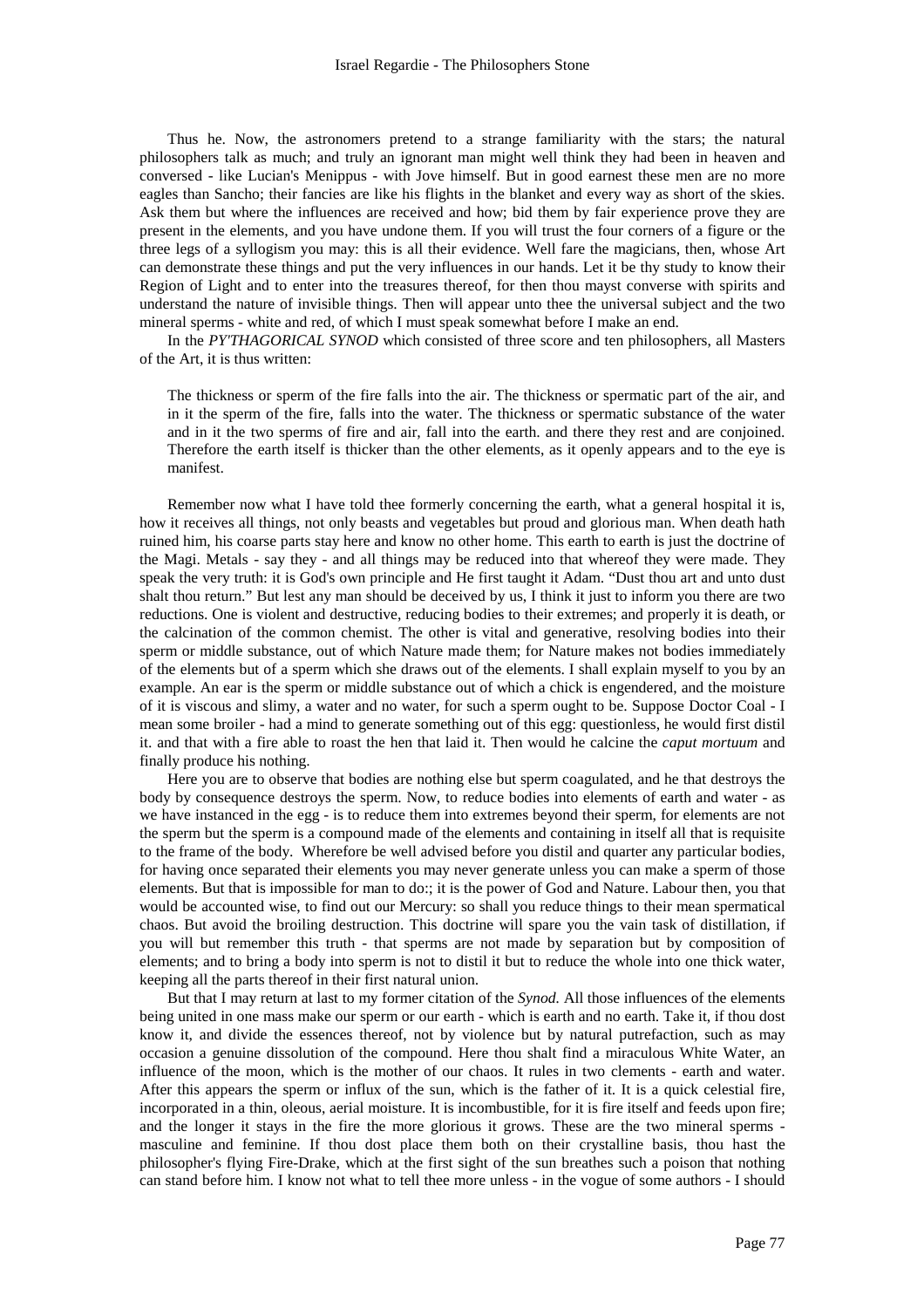give thee a phlegmatic description of the whole process, and that I can despatch in two words. It is nothing else but a continual coction, the volatile essences ascending and descending, till at last they are fixed according to that excellent *prosopopoeia* of the Stone:

> I am not dead, although my spirit's gone, For it returns, and is both off and on: Now I have life enough, now I have none.

> I suffer'd more than one could justly do; Three souls I had and all my own, but two Are fled: the third had almost left me too.

"What I have written, I have written." And now give me leave to look about me. Is there no powder-plot or practice?

What is become of Aristotle and Galen? Where are the scribe and pharisee, the disputers of this world? If they suffer all this and believe it too, I shall think the general conversion is come about, and I may sing:

## The Virgin's sign returns, comes Saturn's reign.

But come what will come, I have once more spoken for the truth and shall for conclusion speak this much again. 1 have elsewhere called this subject "a celestial slime" and the middle nature. The philosophers call it the venerable nature; but amongst all the pretenders I have not yet found one that could tell me why. Hear me then, that whensoever thou dost attempt this work it may be with reverence - not like some proud, ignorant doctor, but with less confidence and more care. This chaos hath in it the four elements, which of themselves are contrary natures; but the wisdom of God hath so placed them that their very order reconciles them. For example, air and earth are adversaries; for one is hot and moist, the other cold and dry. Now to reconcile these two God placed the water between them, which is a middle nature, or of a mean complexion between both extremes. For she is cold and mois ; and as she is cold she partakes of the nature of the earth, which is cold and dry; but as she is moist she partakes of the nature of the air, which is hot and moist. Hence it is that air and earth, which are contraries in themselves, agree and embrace one another in the water, as in a middle nature which is proportionate to them both and tempers their extremities. But verify this *salvo* makes not up the breach, for though the water reconciles two elements like a friendly third, yet she herself fights with a fourth - namely, with the fire. For the fire is hot and dry but the water is cold and moist, which are clear contraries. To prevent the distempers of these two God placed the air between them, which is a substance hot and moist; and as it is hot it agrees with the fire, which is hot and dry; but as it is moist it agrees with the water, which is cold and moist; so that by mediation of the air the other two extremes, namely, fire and water, are made friends and reconciled. Thus you see - as I told you at first - that contrary elements are united by that order and texture wherein the Wise God hath placed them.

You must now give me leave to tell you that this agreement or friendship is but partial - a very weak love, cold and skittish. For whereas these principles agree in one quality thev differ in two, as your selves may easily compute. Much need therefore have they of a more strong and able mediator to confirm and preserve their weak unity; for upon it depends the very eternity and incorruption of the creature. This blessed cement and balsam is the Spirit of the Living God, which some ignorant scribblers have called a quintessence. For this very Spirit is in the chaos and to speak plainly the fire is His throne, for in the fire He is seated. as we have sufficiently told you elsewhere. This was the reason why the Magi called the First Matter their Venerable Nature and their Blessed Stone. And in good earnest, what think you? Is it not so? This Blessed Spirit fortifies and perfects that weak disposition which the elements already have to union and peace - for God works with Nature, not against her - and brings them at last to a beauteous specifical fabric.

Now if you will ask me where is the soul or-as the school - men abuse her - the form all this while? What doth she do? To this I answer that she is, as all instrumentals ought to be subject and obedient to the will of God, expecting the perfection of her body. For it is God that unites her to the body and the body to her. Soul and body are the work of God - the one as well as the other. The soul is not the artificer of her house, for that which can make a body can also repair it and hinder death; but the soul cannot do this; it is the power and wisdom of God. In a word, to say that the soul formed the body because she is in the body is to say that the jewel made the cabinet because the jewel is in the cabinet;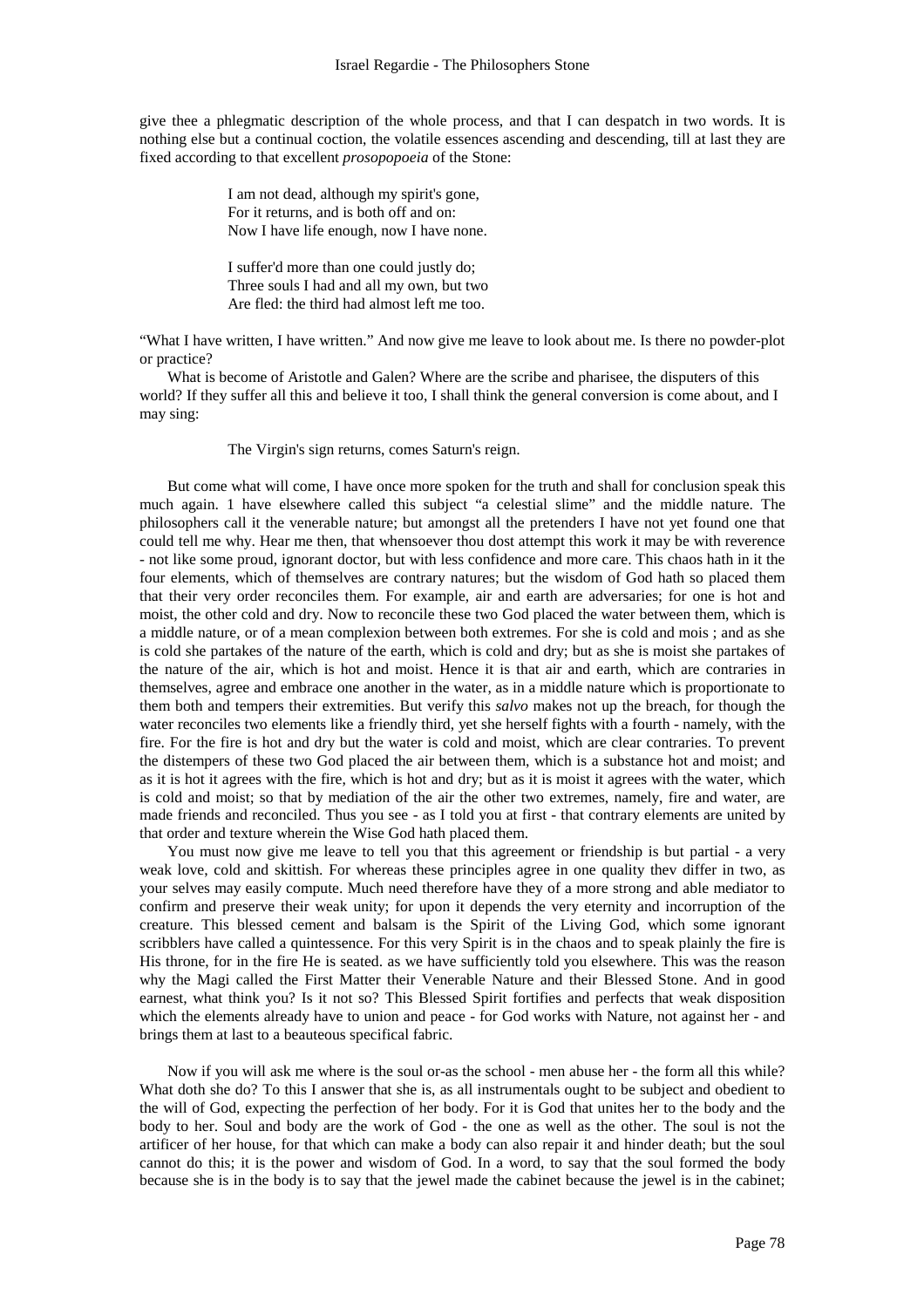or that the sun made the world because the sun is in the world and cherisheth every part thereof. Learn therefore to distinguish between agents and their instruments, for if you attribute that to the creature which belongs to the Creator you bring yourselves in danger of hell-fire. For God is a jealous God and will not give His glory to another. I advise my doctors therefore, both divines and physicians, not to be too rash in their censures, nor so magisterial in their discourse as I have known some professors of physic to be - who would correct and undervalue the rest of their brethren when in truth they themselves were most shamefully ignorant. It is not ten or twelve years' experience in drugs and sops can acquaint a man with the mysteries of God's creation. "Take this and make a world" - "Take I know not what and make a pill or clyster" - are different receipts. We should therefore consult with our judgments before we venture our tongues and never speak but when we are sure we understand.

I knew a gentleman who, meeting with a philosopher adept, and receiving so much courtesy as to be admitted to discourse, attended his first instructions passing well. But when this magician quitted my friend's known road and began to touch and drive round the great wheel of Nature, presently my gentleman takes up the cudgels, and, urging all the authorities which in his vain judgment made for him, oppressed this noble philosopher with a most clamorous, insipid ribaldry. A goodly sight it was and worthy our imitation to see with what an admirable patience the other received him. But this errant concluded at last that lead or quicksilver must be the subject and that Nature worked upon one or both. To this the *Adeptus* replied: "Sir, it may be so at this time, but if hereafter I find Nature in those old elements where I have sometimes seen her very busy, I shall at our next meeting confute your opinion." This was all he said and it was something more than he did. Their next meeting was referred to the Greek Kalends, for he could never be seen afterwards, notwithstanding a thousand solicitations.

Such talkative, babbling people as this gentleman was, who run to every doctor for his opinion and follow like a spaniel every bird they spring, are not fit to receive these secrets. They must be serious, silent men, faithful to the Art and most faithful to their teachers. We should always remember that doctrine of Zeno: "Nature," said he, "gave us one tongue but two ears., that we might hear much and speak little." Let not any man therefore be ready to vomit forth his own shame and ignorance. Let him first examine his knowledge and especially his practice, lest upon the experience of a few violent knacks he presume to judge Nature in her very sobrieties.

To make an end: if thou dost know the First Matter, know also for certain thou hast discovered the Sanctuary of Nature. There is nothing between thee and her treasures but the door. That indeed must be opened. Now if thy desire leads thee on to the practice, consider well with thyself what manner of man thou art and what it is that thou wouldst do; for it is no small matter. Thou hast resolved with thyself to be a co-operator with the Spirit of the Living God and to minister to Him in His work of generation. Have a care therefore that thou dost not hinder His work; for if thy heat exceeds the natural proportion thou hast stirred the wrath of the moist natures and they will stand up against the central fire, and the central fire against them; and there will be a terrible division in the chaos. But the sweet Spirit of Peace, the true eternal quintessence, will depart from the elements, leaving both them and thee to confusion. Neither will he apply Himself to that Matter as long as it is in thy violent, destroying hands. Take heed therefore lest thou turn partner with the devil, for it is the devil's design from the beginning of the world to set Nature at variance with herself that he may totally corrupt and destroy her. "Do not thou further his designs." I make no question but many men will laugh at this; but on my soul I speak nothing but what 1 have known by very good experience: therefore believe me. For my own part, it was ever my desire to bury these things in silence, or to paint them out in shadows. But I have spoken thus clearly and openly out of affection I bear to some who have deserved much more at my hands. True it is I intended sometimes to expose a greater work to the world which I promised in my *Anthroposophia;* but I have been since acquainted with that world and I found it base and unworthy; wherefore I shall keep in my first happy solitudes, for noise is nothing to me. I seek not any man's applause. If it be the will of my God to call me forth and that it may make for the honour of His Name, in that respect I may write again; for I fear not the judgment of man. But in the interim, here shall be an end.

FINIS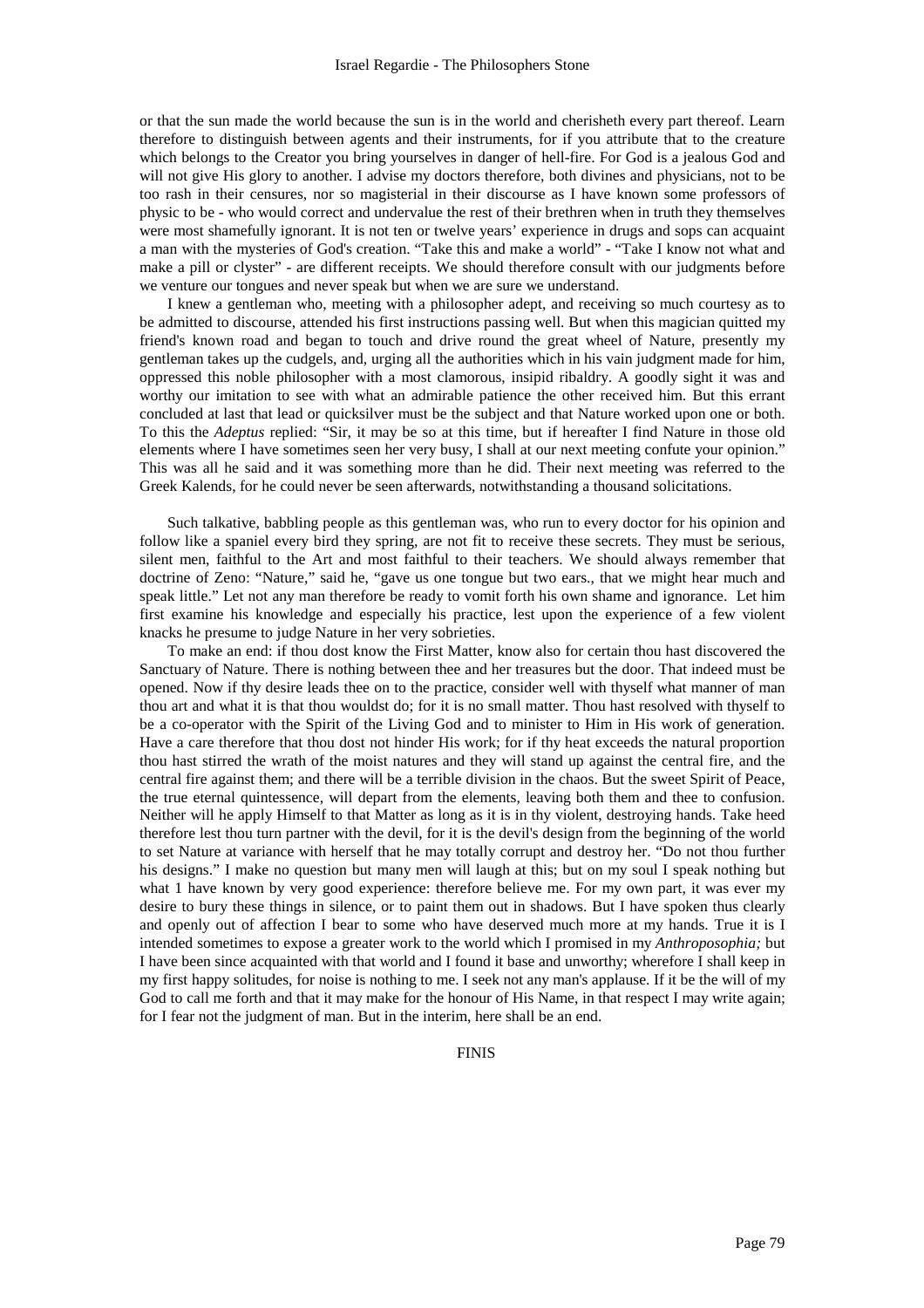## **CONCLUSION**

Whereas the former two texts of this book have dealt principally with the obscure practice of the alchemical art, this text of Vaughan also includes certain of the Philosophical and mystical notions peculiar to the alchemists. As I have earlier suggested, the basis of the entire scheme is rooted in that system which is called the Qabalah - something of which I attempted to expound on a previous page, and also at some length in other of my books. This assumption is confirmed by Vaughan himself. The entirety of this book *Coelum Terrae* is based upon Qabalistic implicits. For example, on the second page of the book he says, quoting one of the Qabalistic authorities, that "the building of the sanctuary which is here below is framed according to that of the sanctuary which is above'. This is simply a repetition, of course, rather simlilar to the other Hermetic one that 'that which is above is like unto that which is below", and vice versa.

It was upon that philosophical foundation that the alchemists reared their art. Taking the first few lines of Genesis as their guide, they sought to duplicate that vast creative process in the lesser world of man's own nature. "The spirit of God hovered over the great waters of creation." So also the production of the Philosopher's Stone was imagined to be a process not too dissimilar to the creation of the universe. For whatever powers and forces their philosophy posited as existent in the macrocosm, in the universe, just those forces were mirrored and so were operative in the microcosm that was man. The alchemists sought to perform a re-creation in man that was comparable to what, in the vast periods of distant time, God had done with the universe. They sought a differentiation of the myriad elements of the human personality so that the inward spirit could be rendered independent in consciousness of the physical frame. Being thus separated from its vehicle, that spirit could by its own innate divine power gain complete control of that vehicle and rebuild it in very much the same way as the waters of creation were manipulated and made subject to the original creative fiat.

Herein, Vaughan embarks upon a lengthy description of what in the first book of the Bible is called "the waters of creation". Other alchemists at other times have given it different names. They named it Virgin's Milk, the Water of the Wise, Azoth, Mercury, and the First Material. But few, possibly, have described it half as eloquently and suggestively as has Vaughan. He personalizes the entire concept in a very poetic way, speaking of her as a "pure sweet virgin". In so far as he gives a description of her, stating that "she yields to nothing but love and her end is generation", we at once are enabled to associate the idea with concepts inhering in our own philosophical scheme of things. First of all, we are able to identify her with what in the Qabalah is called the Sephirah named *Binah,* who, in a cosmic sense, is described as being the Great Mother of all. Another of her attributions is the Great Sea, that passive plastic base over which the Spirit of Life originally hovered. Because of the synthetic nature of the Qabalistic Tree of Life, we are able also to place other ideas in juxtaposition with this one. Hence when Vaughan speaks of an active and a passive agent in Nature, identifying this Pure Virgin whose nature is love with the passive First Material who is our Qabalistic Great Mother, we are able to assume that the active agent is what the Zoharists speak of as *Chokmah*, the Father. His nature is Wisdom, Power, and Ideation.

These are broad concepts which exist on a cosmic universal plane - generalizations recapitulating themselves as particulars within the lesser human cycle. Following the aphorism that Vaughan uses as the beginning, that the lesser sanctuary is builded on the same pattern as the greater sanctuary above, we may assume therefore that these principles likewise inhere within every human being. Thus the two agents, passive and active, are part and parcel of each individual's psycho-spiritual constitution.

His statement that he has experimentally handled the First Material in itself is not the strange fantastic thing !hat it might at first sight have seemed. It is not, because, in a word, you and 1 and everybody else in this world has done precisely the same. The only difference is that some have realized their own true natures consciously. Others are in ignorance of it. This statement of Vaughan's, and this interpretation, imputes a very high philosophical level to Alchemy. It is clear from our author that it would be ridiculous to interpret Alchemy in a physical, metallurgical manner.

Quite early in his book he says that there are in this world two extremes - Spirit and Matter. He also proceeds to state that in the middle natures such as fire, air, and water the seed of the spirit is not constant. Like all occult philosophy, the Qabalah speaks at great length of these elements of earth, air, water, and fire. Many are the ways in which we can interpret them. Most commonly held, however, is the view that fire is mind, water emotion, air the vital life energy, and earth the body in which all of these forces operate. Above them, and acting through them, is the Spirit. Other thinkers, however, prefer to consider the elements as so many levels or strata of what is known in this day and age as the Unconscious. Vaughan's idea is that the middle natures of fire, air, and water are only the media which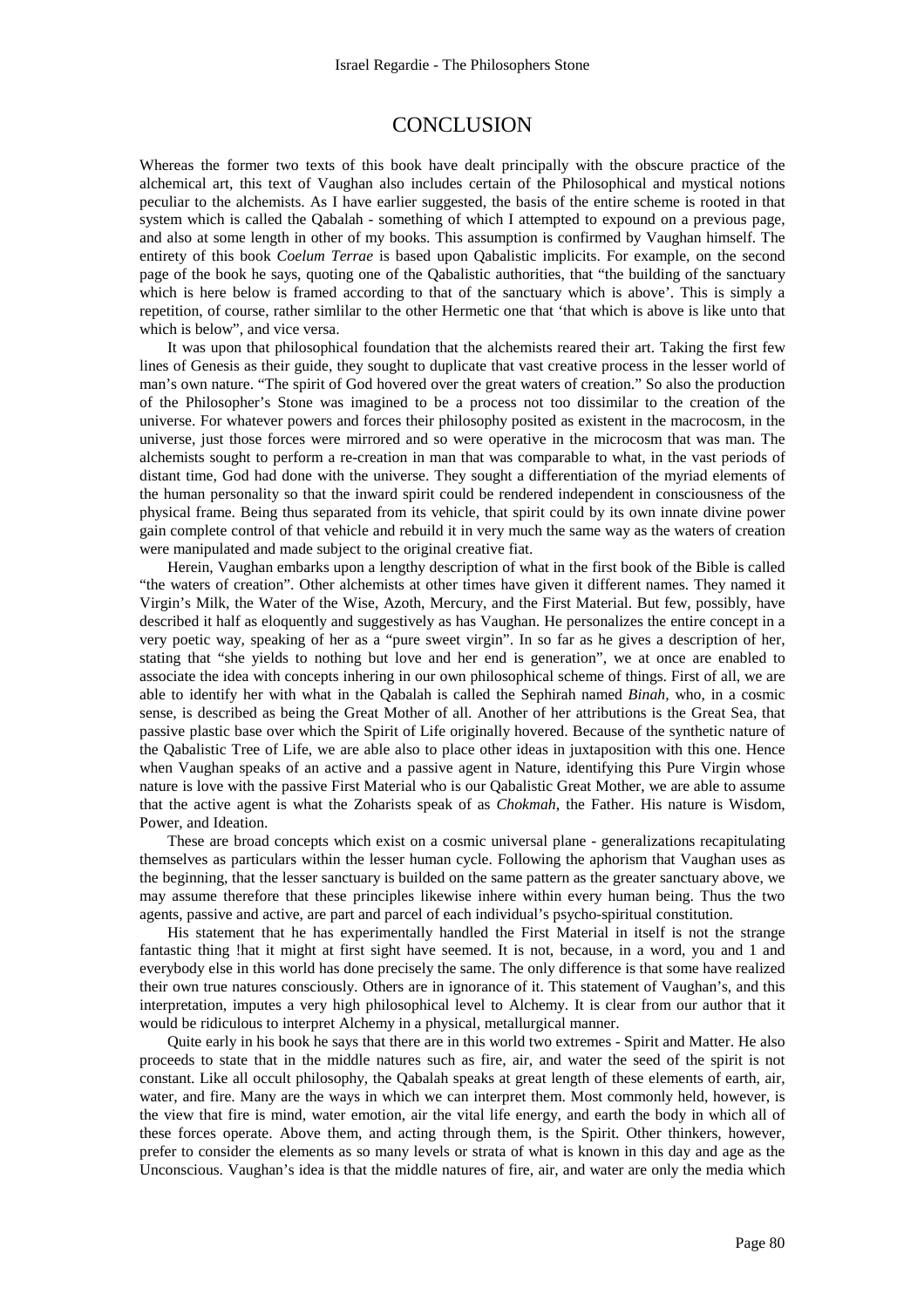convey that vital spirit from one extreme to the other - from the heights to the depths. It is also added that in the material extreme the seed of the Spirit is to be found. To that sentence Mrs. Atwood has added an additional clause: "in the material extreme, *when it is purified,* the seed of the spirit is to be found". The implication is that Alchemy is a technical process of extracting the seed of the spirit from the gross body in which it has been imprisoned for countless ages. After this separation the seed can be subjected to warmth and light and stimulated into further growth, so that it can begin to exert its own divine nature and power by the reformulation of the vehicles through which it must act. Therefore the building up or the concoction of the Philosopher's Stone is nothing more nor less than consciously reorganizing the material with which one has to deal in life. Reconstructing it in such a way that it really shows forth and manifests the splendour and glory of the ineffable spirit that dwells always in its own abiding city within.

Like all other alchemists, Vaughan too lays great stress on that secret fire which is to encompass that differentiation. It is by means of fire that the spirit separates itself from the body in which it has been bound and by which it has been blinded. By means of fire the new personality may be built up in conformity with the wishes and dictates of the spirit. In the Chinese text *The Secret of the Golden Flower* we read: "The spirit is thought; thought is the heart;- the heart is the fire; the fire is the Elixir." Again it seems incredible that there could be individuals who were so blind to the intrinsic evidence of alchemical writing as to believe the alchemists worked with metals and with furnaces and with coals. For what says Vaughan here? Speaking of this fire, he says, "It is not kitchen fire nor fever that works upon the sperm in the womb, but a most temperate, moist, natural heat, which proceeds from the very life of the mother."

This is good symbolism. The mother, as we have already discovered, is that Sephirah on the Tree of Life named *Binah*, and whilst she has various cosmic attributions she is also by reflection an interior or psychological principle. She it is who works in our interior natures as love, as intuition as aspiration, and all those higher and finer emotions which we seek to express just a little more easily in our own daily lives. From the psychological point of view she would represent the Unconscious, or more especially what the analytical psychologists call the Anima, that vast sphere of feeling, emotion, instinct, and intuition which lies beneath or beyond our normal awareness.

What is it that proceeds from the very life of the Mother? Again, from the psychological viewpoint, we know that the Unconscious is the receptacle of the libido. We need not interpret libido in the crude sexual way that Freud does, but rather we can speak of it as does Jung. Beatrice Hinkle, who translated JJung's *Psychology of the Unconscious,* gives us in a few words what Jung meant by this libido.

He saw (she says) in the term libido a concept of unknown nature comparable to Bergson's élan vital, a hypothetical energy of life, which occupies itself not only in sexuality but in various physiological and psychological manifestations such as growth, development, hunger, and all the human activities and interests.

Now, in the Qabalah the active agent in opposition to the passive agent is *Chokmah,* Will and Wisdom. When we apply these principles to the human being there is of course no spatial concept involved, for we must not be led astray by the formal glyph which shows *Chokmah* to exist opposite *Binah* on the Tree of Life. These principles are interior principles, operating within. So *Chokmah* is, from one point of view, our libido. Therefore the fire of the alchemists is libido, the internal fire - the Will, the Superior Will which Blavatsky has elsewhere defined as the power of the Spirit in action. The heat arising from the very life of the mother is none other than the power of *Chokmah* arising and welling up from the Unconscious depths of the psyche. The awakening of the Will therefore to renewed activity is the crucial experience of the Spagyric Art. In one of the Golden Dawn documents entitled "Man, the Microcosm" we are told that "in the Adept death can only supervene when the Higher Will consenteth thereto, and herein is implied the whole Mystery of the Elixir of Life".

Our text says of the fire that "it is in itself natural, but the preparation of it is artificial". This we have already understood from our perusal of the former texts. And Vaughan goes on to remark that "it is not part of the matter, neither is it taken out of it, but it is an external fire and serves only to stir up and strengthen the inward oppressed fire of the Chaos". Here we are back once more on familiar ground. In occultism there can be no initiation - that is " the commencement of a new interior life - in a candidate or aspirant without an initiator. This process has been somewhat described in the magical section of Chapter Eight. In the mesmeric art it is the magnetism projected upon the patient by the magnetizer which enables the former to pass regressively, as Mrs. Atwood suggests, through the many phases of his historical and evolutionary development back to his long-forgotten life in Reality. Where psychological clinical work is concerned, it is the influence of the analyst which assists the analysand to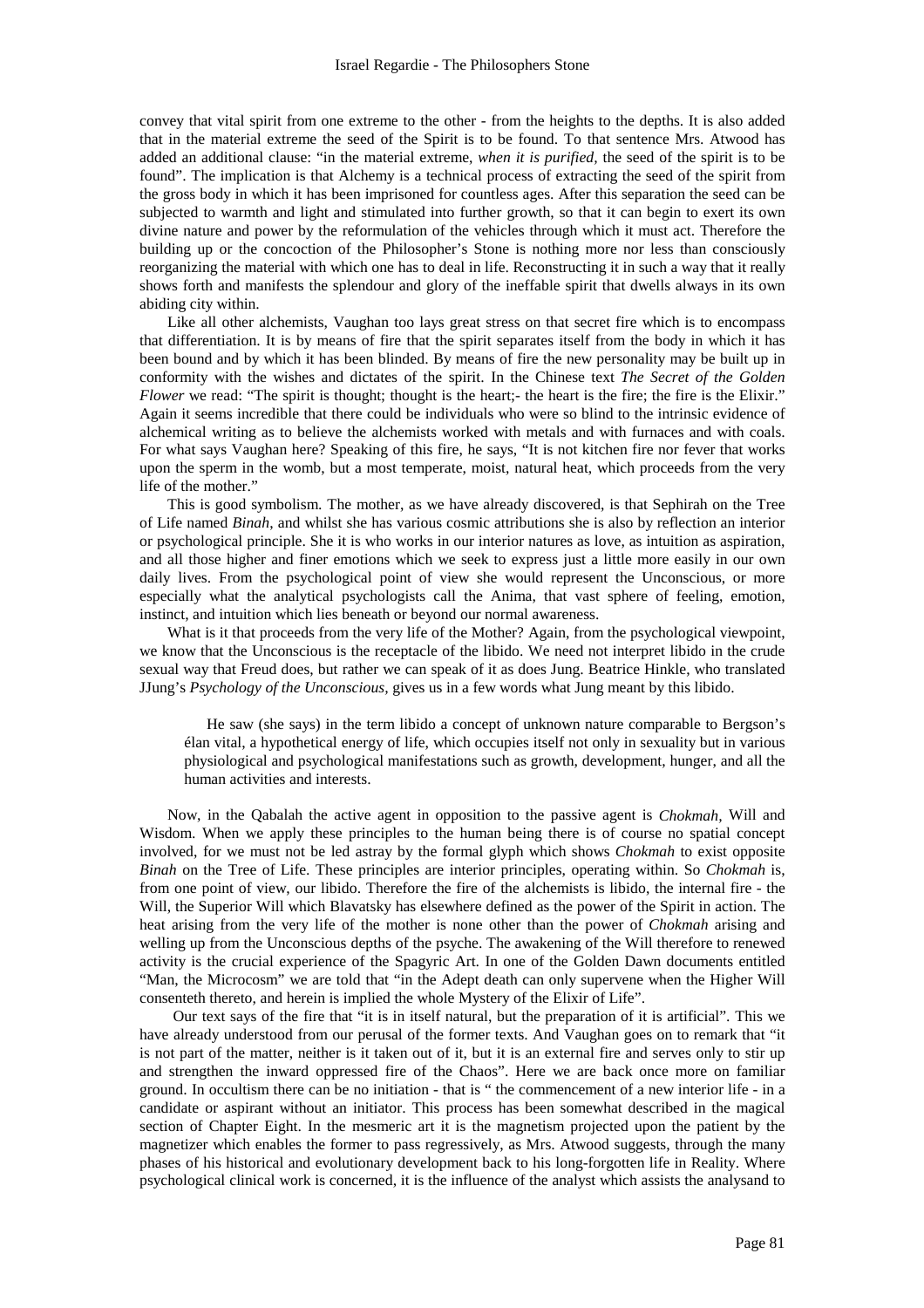throw off, through understanding, his infantile and other ignorant modes of reaction towards life, thus coming to know and of course to express what he really is. All these systems,, therefore, while expressing the necessity of an inward development, point to the necessity of some extraneous force or personality, which answers to the external fire, to awaken the individual into enlightenment.

I do not wish to comment at too great length upon this *Coelum Terrae* of our Welsh Alchemist. I feel that enough has already been said in commentary upon the other two very important books to enable the individual to see herein very great significance. I have dwelt at great length on earlier pages with three different approaches, three different possible interpretations of the alchemical mystery. All yield a vast store of illuminating material to assist us in our comprehension of what the Alchemists meant. In this present text I believe we have a synthesis of all these three possible approaches. Here and there one finds statements which can only be interpreted along certain lines. By combining them, however, the entire text and the entire subject, which would otherwise be utter obscurity, emerge into the broad daylight of comprehension and understanding.

It is not difficult to realize what Vaughan's feeling is about alchemy. Nor will we experience any perplexity in understanding on what particular plane he himself interprets it. All we are asked to do is to apply ourselves just a little in meditation and reflection upon his statements. Do this in the light of the material we have uncovered above, and Alchemy at once reveals itself to us and discloses the golden treasure which it has concealed. Not only so - and this is most important - but at once something in us begins to stir, to awaken slowly into a new life. It seems as though the mere attempt, if it be accompanied by sincerity and devotion, to fathom and unravel these mysteries brings about in our own inner souls something of that divine transmutation which it is the object of Alchemy to accomplish. And while from all we have said it seems that the alchemists required the stimulus of an external fire in order to arouse the internal, I am quite convinced that the individual who attempts to divine the significance and subtle implications of Alchemy is doing two things.

Not only will he acquire some intellectual knowledge of what Alchemy is, but he will at once awaken, partially at any rate, his own internal fire. This will, to use mystical phraseology, eventually kindle the Light within him.

There are those in the universe, so the great archaic traditions of Mysticism run, whose task is to watch over mankind and to assist in the initiation of the race. They, we are told, never refuse the training of those made ready by life and by experience. How do they become aware of suitable individuals whose training they may further? These guardians or custodians of the secret knowledge find and select their students because with their spiritual vision they perceive the light emanating from that particular individual. It is a commonplace in occultism that surrounding each individual is a magnetic light-sphere, which glows with different colours corresponding to the status of that individual. Likewise it is susceptible to changes induced by will, thought, and feeling. So far as the student is concerned, he himself inexorably draws to his sphere the initiator, who will be to him as the external fire which will fan the dormant inner spiritual fire into a flame - a flame that is both creative and destructive. It is destructive to the coarse grosser elements of his constitution, but stimulating to that spiritual sperm which has been dormant for the countless ages of time.

It has been written in a book which nowadays possibly we are prone to ignore, *The Light on the Path*, that "when the disciple is ready the teacher appears". Let us not therefore be saddened or dejected by our lack of immediate knowledge of our own divine natures. Our task is not so much to worry ourselves as to the final implication of the alchemical art. That is something we must take in our stride, leaving it until such time as we have further and greater knowledge.

Meanwhile we have much work at hand. By reflection, by study, by deep meditation upon these mysteries, we can make our light glow from within. By an ineluctable process of magnetic attraction we will be drawn to, and likewise draw to us, the presence of just those students or teachers who will further our growth in the direction of self-knowledge and self-transmutation.

The Alchemists themselves have promised that divine aid is always forthcoming to those who in all sincerity and humility do even no more than study their writings. In one sense we can see why this should be so. For, as power awakens power, and as light does expel the darkness, so by assimilating the written word of their wisdom, their illumination, and their undoubted spiritual experience, we awaken within ourselves spontaneously a reflection of what it was that blessed them.

Really, the process is not too dissimilar to the ordinary process of initiation. For example, in the Lodge or Temple where once the rites of initiatory magic were celebrated, initiation was accomplished by hardly more than the candidate being bathed in the presence of, or the magnetism emanating from, an advanced initiator who was illuminated and knew how to stir up the spirit within him. On an earlier page I have described how, in the elemental initiations of that magical organization called The Hermetic Order of the Golden Dawn, the evocation of the powers of the elements whatever they actually may be -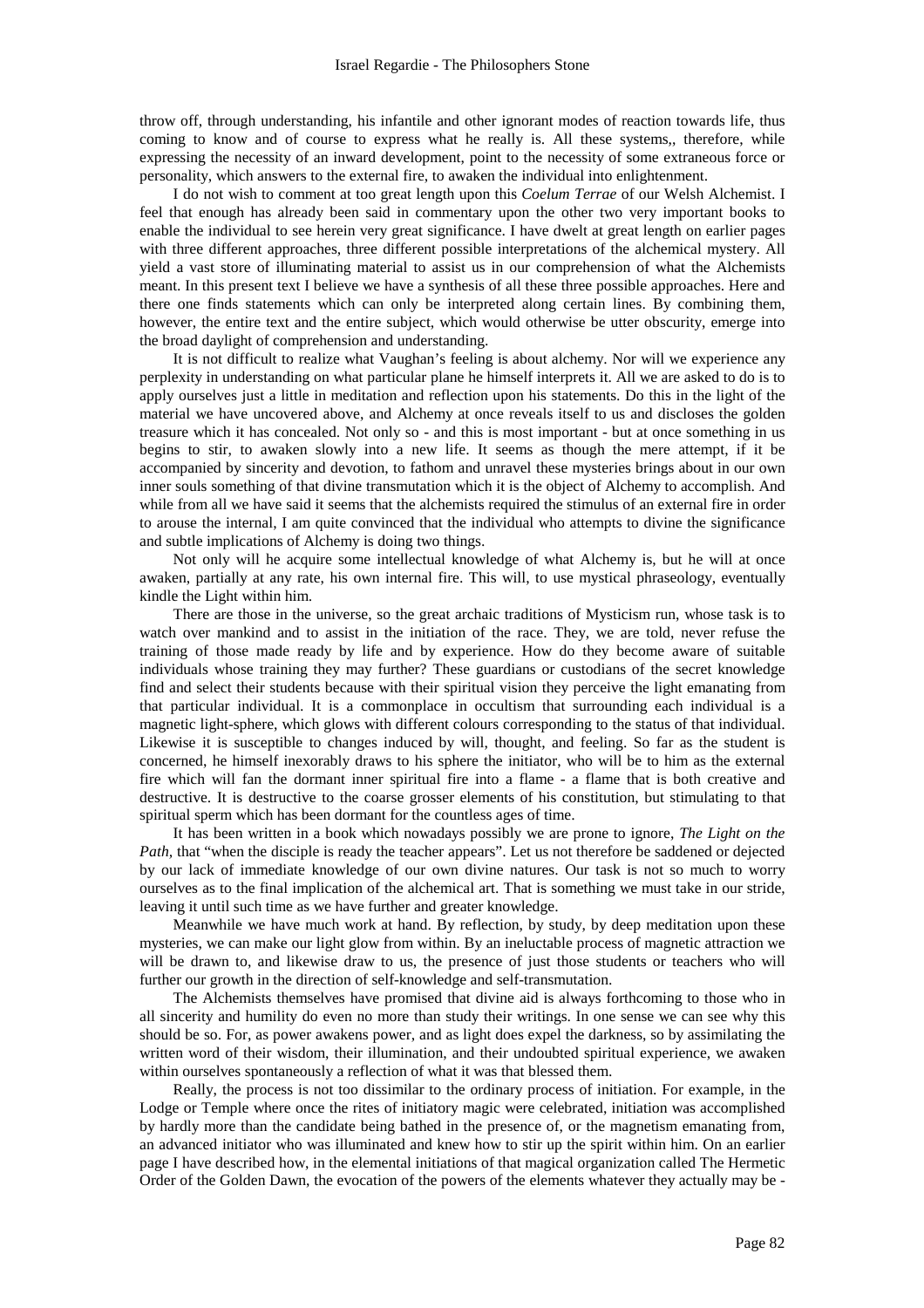had the effect of arousing the elemental bases of the candidate, of exciting the various levels of his Unconscious psyche. Mere contact suffices.

A similar process on another plane is narrated by Madame Blavatsky in *The Secret Doctrine.*  There she describes how men lacked mind in the early days of primitive evolution. The thinking principle had not yet been developed. It is her theory, and she quotes from innumerable sources to further her contention., that it was by the contact of nascent humanity with beings of a superior mental evolution that Mind was reflected into the brain of man. How that came about we do not know, and I hardly need to labour the point. I am simply concerned at this moment in pointing out that in the contact of one mind with another, of one class of function with a superior function, the one may be assisted and elevated into a similar superior function. In this instance the initiator at the beginning of the path upwards to the Light can well be hardly more than a text. In such a text we have the living dynamic thought of great adepts, great initiators. What they have recorded as being an experimental path to surmounting Nature, as a way to the discovery of ourselves, to the transmutation of the gross lead of humanity into the pure gold of spiritual realization and divine action, can be for us *exactly* as if we had entered into direct communion with their own natures.

I have a theory, and it is only a theory, that the adepts of all time - the saints, the Boddhisattvas, call them by what name you will - in having achieved the spiritual heights that they did achieve, left an indelible impress on the *Anima Mundi*, the Soul of the World, what Jung has called the Collective Unconscious. At great length this master psychologist has spoken of primordial archetypes or archaic images that exist in the Unconscious of the Collective psyche. I believe that, because of what they have done, these great beings become identified with these archetypes, or themselves become other primordial images. Their spiritual liberation identifies them with the celestial substratum shared by all men alike. The energy involved in such an attainment sets into motion powerful currents of impulse and ideation which work their way, gradually and slowly, through the unconscious levels of the mass into the consciousness of the individual. Thus changes occur to an individual here and an individual there without his actually being aware of the process involved in the incubation of ideas. These archetypes are the final cause of the instigation of movements based upon apparent personal inspiration. For Jung says, in confirmation, that the Unconscious contains not memories of infancy alone, but ideas as root and stem and seed which may not develop into conscious thought and action for very many years.

How do these root concepts arise in the collective Unconscious sphere? I believe, because of the existence and attainment of individuals whose spiritual attainment has a dynamic effect upon the collective sphere.

Since every individual is not only a conscious ego, but also possesses a personal Unconscious, and since, moreover, that personal Unconscious is always in direct contact with, or is a part of, the Collective Unconscious, we as ordinary individuals have direct access at all times to those primordial archetypes, to those great beings. In a word, they exist in ourselves, as mainsprings of our psychic and spiritual life, of which we are not even aware. We have much for which to be grateful to modem psychology. For in confirmation of .ancient occultism it has demonstrated to the world that there may exist psychological principles of which we may be totally unconscious.

In these secret psychological or spiritual depths there exist, so I contend, the archetypes of all the saints that ever lived, the divine images of their attainment. Hermes, Basil Valentine, Sendivogius, Synesius, Khunrath, Eudoxus, and all the other beings we consider great not only in alchemy but also in Mysticism and Religion - these beings have left indelible traces in the deeper parts of our own souls.

Logically, it would follow, then, that by conscious reflection and inspired meditation upon the writings of these beings we have at least one technical method of evocation of the divine in us. Their words, should they take root, will awaken within us the archetype or primordial image which answers by sympathy to the writer thereof.

Since these beings were illuminated, and abundantly blessed and divinely gifted, it is evident that we too are already, here and now, likewise illuminated. We also are similarly divinely blessed and divinely guided, if only we would realize it. We *can* realize it. They realized it. They were but men even as we are now. They achieved and accomplished the supreme transmutation. We also can achieve. That transmutation already exists in us *now*- at this very moment both of space and time. We are not asked to do the impossible. All we must do is somehow to *realize* it. Then the transmutation is made manifest and clear. As we come to understand that Jesus and Buddha, Hermes, and all the other adepts and saints of all time already exist deep within us, then by reflection upon their lives and their words we make manifest what hitherto had been concealed. We evoke them from within, and become consequently that which we have invoked. The transmutation is effected for all to see. The Philosopher's Stone of divine understanding and knowledge will then have been concocted.